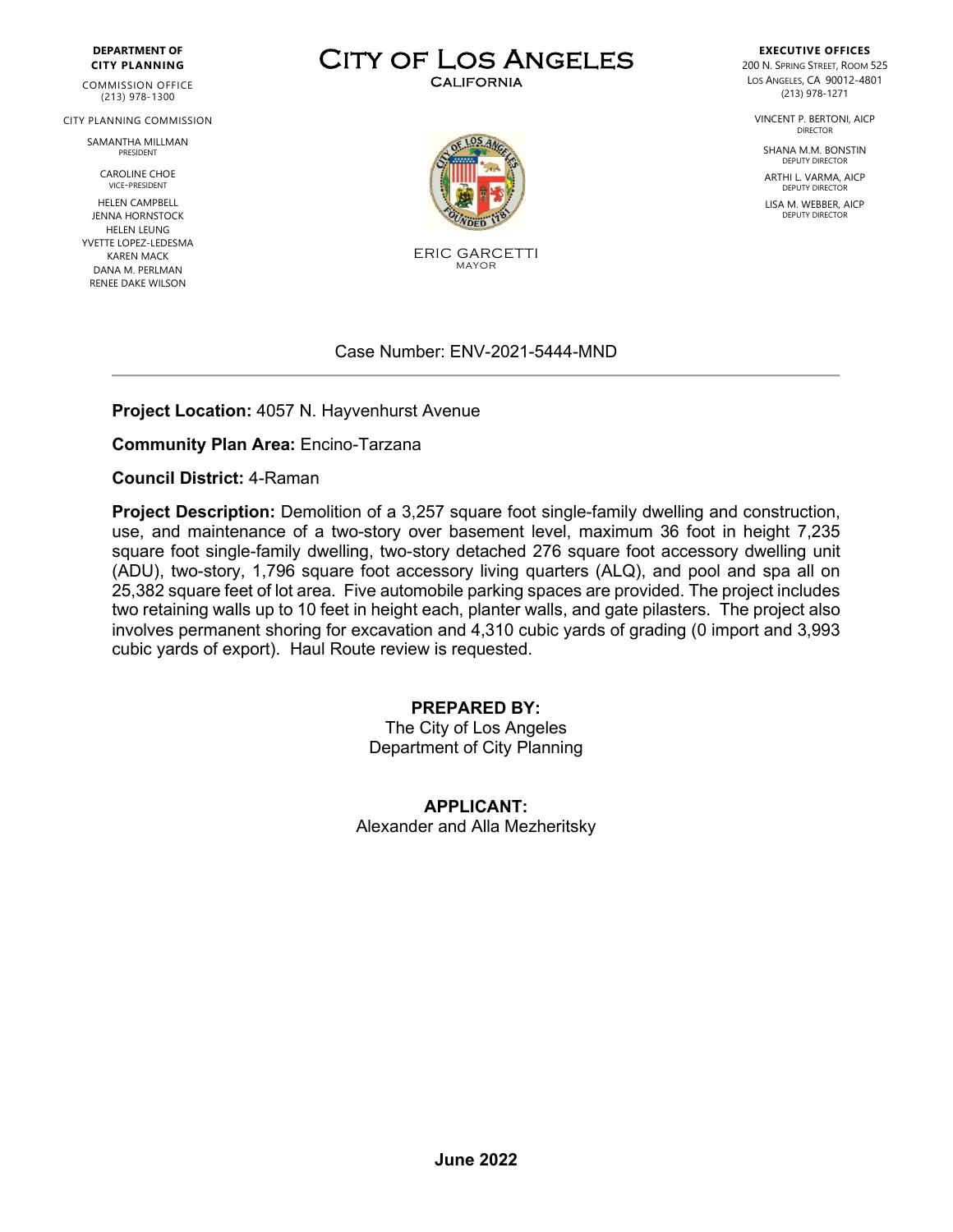# **INITIAL STUDY**

# **TABLE OF CONTENTS**

|    |                        | Page |  |
|----|------------------------|------|--|
|    |                        |      |  |
|    |                        |      |  |
|    |                        | 10   |  |
|    | 3.1.                   |      |  |
|    | 3.2.                   |      |  |
|    | 3.3.                   |      |  |
|    | 3.4.                   |      |  |
|    |                        |      |  |
|    | L.                     |      |  |
|    | Π.                     |      |  |
|    | III.                   |      |  |
|    | IV.                    |      |  |
|    | V.                     |      |  |
|    | VI.                    |      |  |
|    | VII.                   |      |  |
|    | VIII.                  |      |  |
|    | IX.                    |      |  |
|    | Х.                     |      |  |
|    | X <sub>L</sub><br>XII. |      |  |
|    | XIII.                  |      |  |
|    | XIV.                   |      |  |
|    | <b>XV</b>              |      |  |
|    | XVI                    |      |  |
|    |                        |      |  |
|    |                        |      |  |
|    |                        |      |  |
|    | Wildfire<br>XX -       |      |  |
|    |                        |      |  |
| 5. |                        |      |  |
| 6. |                        |      |  |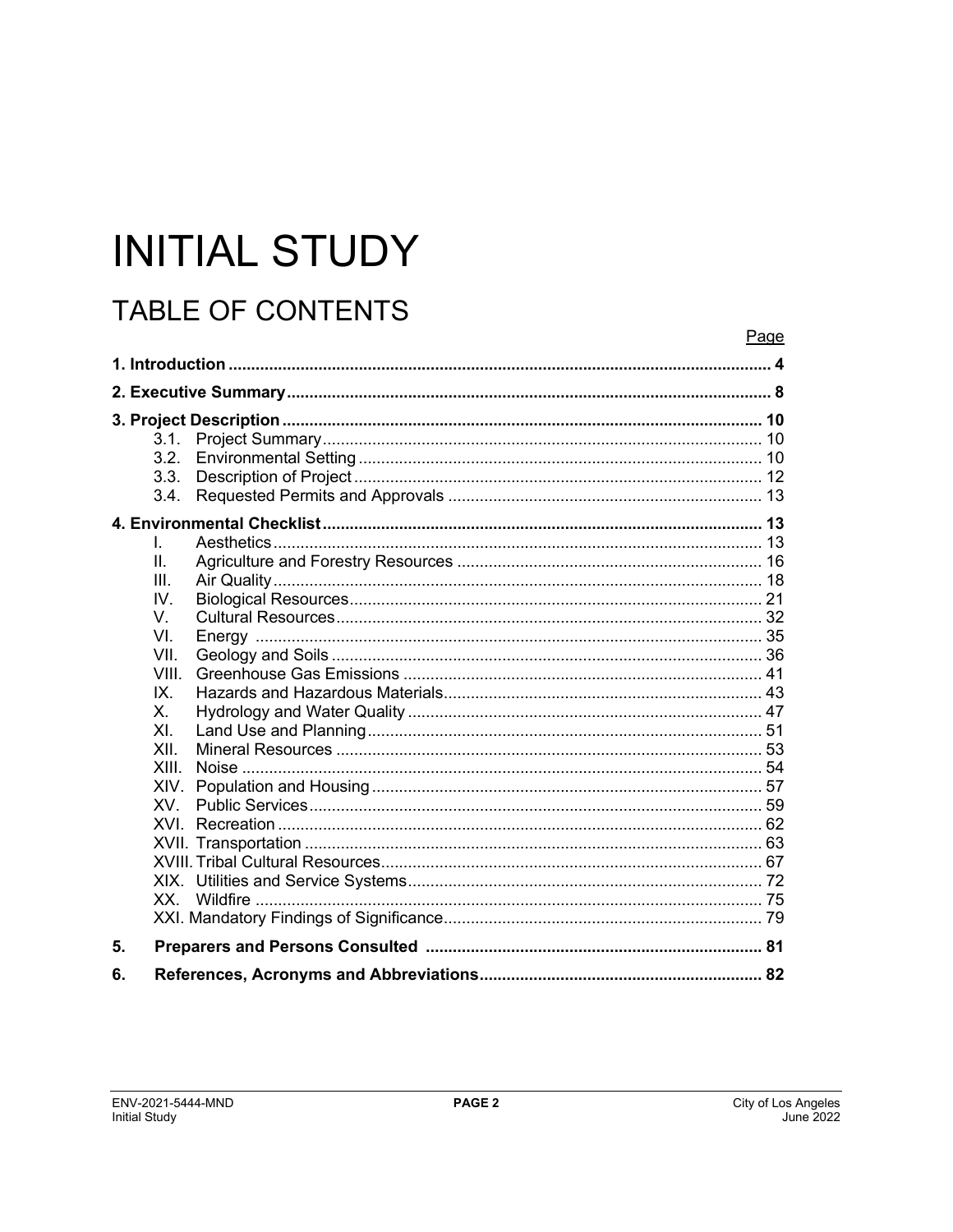**List of Figures** 

#### **Appendices**

- **Appendix A. Protected Tree Report, Environmental Science Associates (ESA), September 2021**
- **Appendix B. Biological and Arboricultural Technical Letter Report, Environmental Science Associates (ESA), February 6, 2022**
- **Appendix C. Geology and Soils Report Approval Letter, Los Angeles Department of Building and Safety, Grading Division, February 25, 2021**
- **Appendix D. Preliminary Geotechnical Engineering and Engineering Geology Investigation, SASSAN Geosciences, Inc., January 22, 2021**
- **Appendix E. Los Angeles Department of Water and Power Encroachment Application**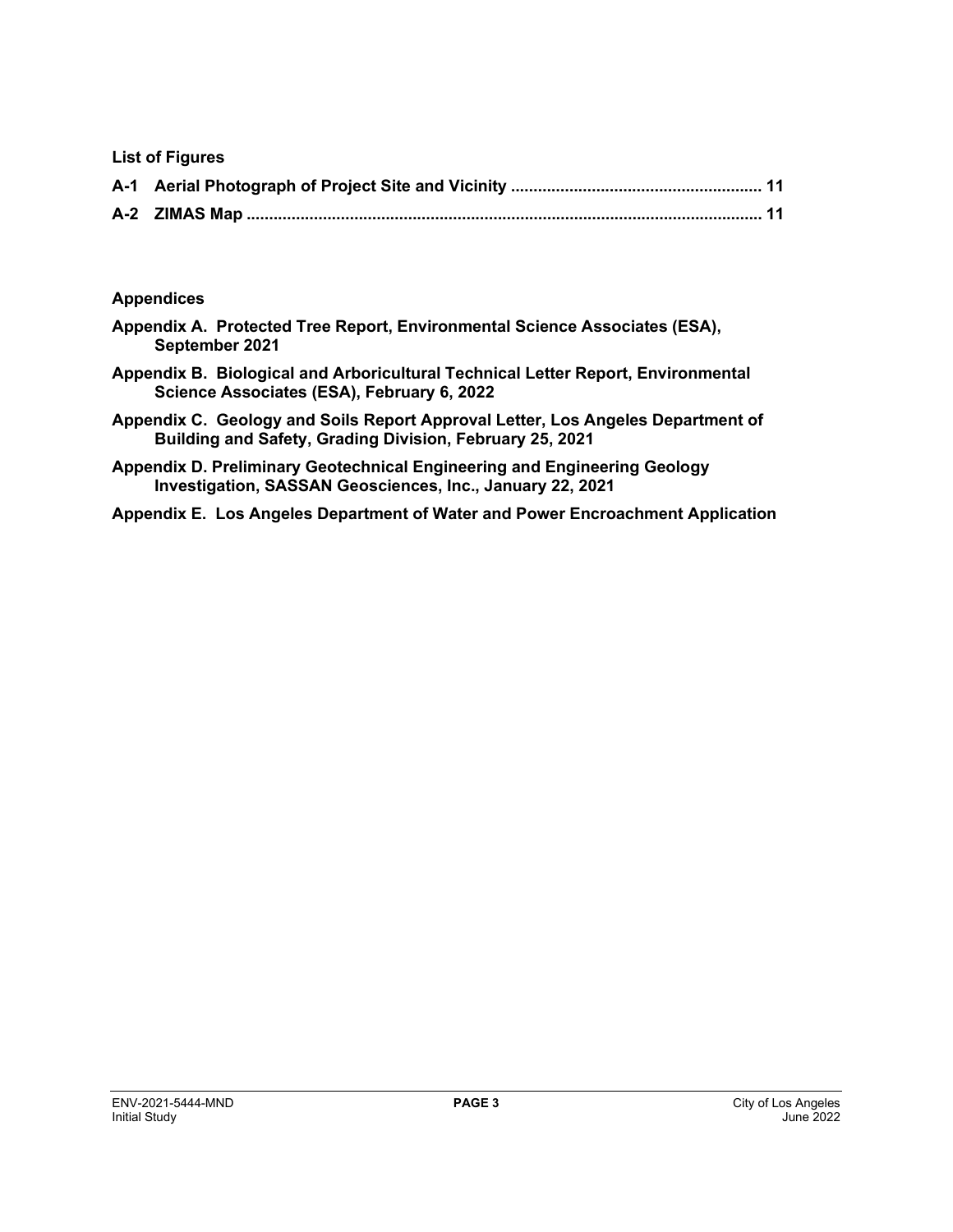# **INITIAL STUDY**

# **1 INTRODUCTION**

This Initial Study (IS) document evaluates potential environmental effects resulting from construction and operation of the proposed Project. The proposed Project is subject to the guidelines and regulations of the California Environmental Quality Act (CEQA). Therefore, this document has been prepared in compliance with the relevant provisions of CEQA and the State CEQA Guidelines as implemented by the City of Los Angeles (City). Based on the analysis provided within this Initial Study, the City has concluded that the Project may not result in significant impacts on the environment. This Initial Study and Mitigated Negative Declaration are intended as informational documents, and are ultimately required to be adopted by the decision maker prior to project approval by the City.

# **1.1 PURPOSE OF AN INITIAL STUDY**

The California Environmental Quality Act was enacted in 1970 with several basic purposes: (1) to inform governmental decision makers and the public about the potential significant environmental effects of proposed projects; (2) to identify ways that environmental damage can be avoided or significantly reduced; (3) to prevent significant, avoidable damage to the environment by requiring changes in projects through the use of feasible alternatives or mitigation measures; and (4) to disclose to the public the reasons behind a project's approval even if significant environmental effects are anticipated.

An application for the proposed project has been submitted to the City of Los Angeles Department of City Planning for discretionary review. The Department of City Planning, as Lead Agency, has determined that the project is subject to CEQA, and the preparation of an Initial Study is required.

An Initial Study is a preliminary analysis conducted by the Lead Agency, in consultation with other agencies (responsible or trustee agencies, as applicable), to determine whether there is substantial evidence that a project may have a significant effect on the environment. If the Initial Study concludes that the Project, with mitigation, may have a significant effect on the environment, an Environmental Impact Report should be prepared; otherwise the Lead Agency may adopt a Negative Declaration or a Mitigated Negative Declaration.

This Initial Study has been prepared in accordance with CEQA (Public Resources Code §21000 et seq.), the State CEQA Guidelines (Title 14, California Code of Regulations, §15000 et seq.), and the City of Los Angeles CEQA Guidelines (1981, amended 2006).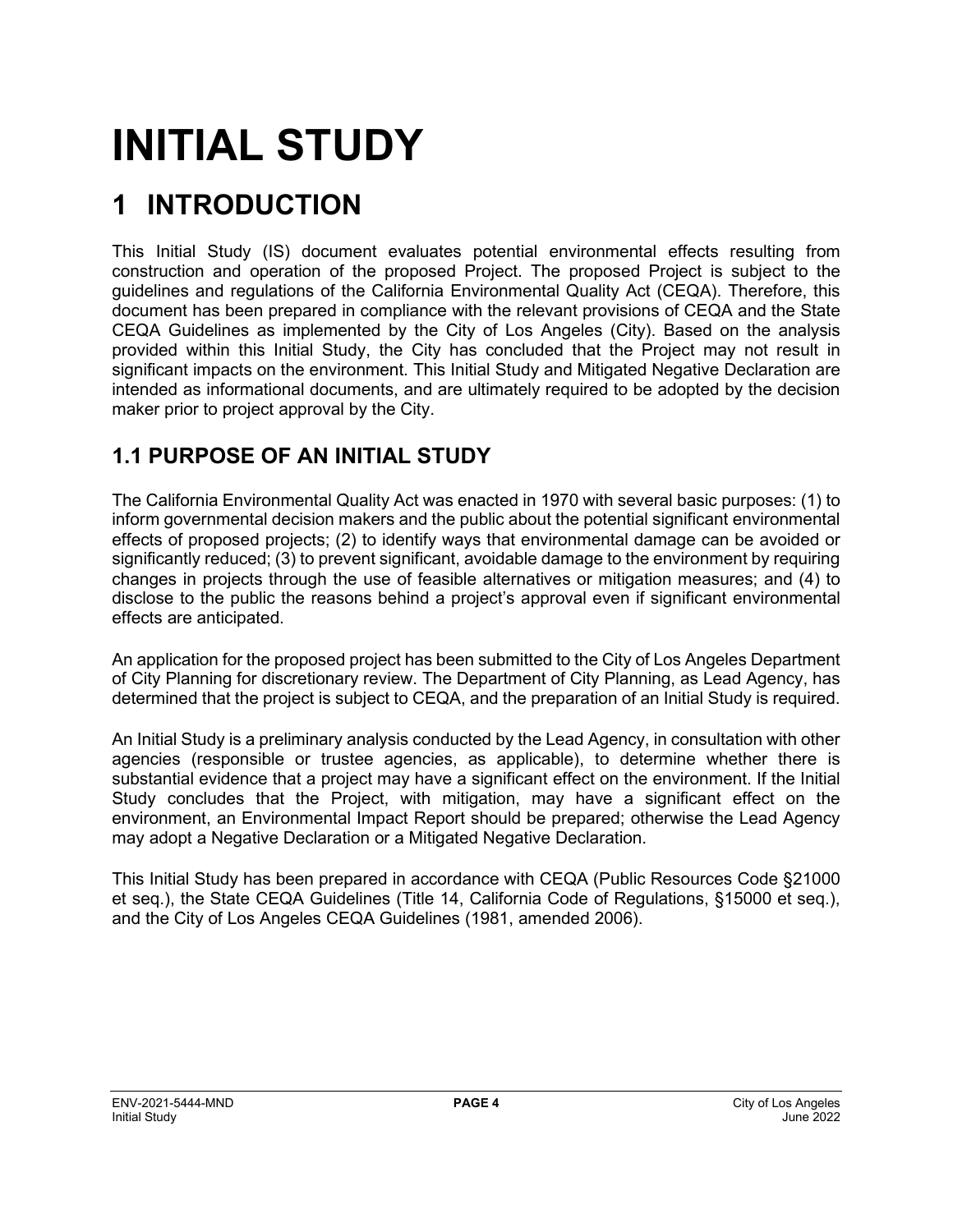## **1.2. ORGANIZATION OF THE INITIAL STUDY**

This Initial Study is organized into four sections as follows:

#### 1 INTRODUCTION

Describes the purpose and content of the Initial Study, and provides an overview of the CEQA process.

#### 2 EXECUTIVE SUMMARY

Provides Project information, identifies key areas of environmental concern, and includes a determination whether the project may have a significant effect on the environment.

#### 3 PROJECT DESCRIPTION

Provides a description of the environmental setting and the Project, including project characteristics and a list of discretionary actions.

#### 4 EVALUATION OF ENVIRONMENTAL IMPACTS

Contains the completed Initial Study Checklist and discussion of the environmental factors that would be potentially affected by the Project.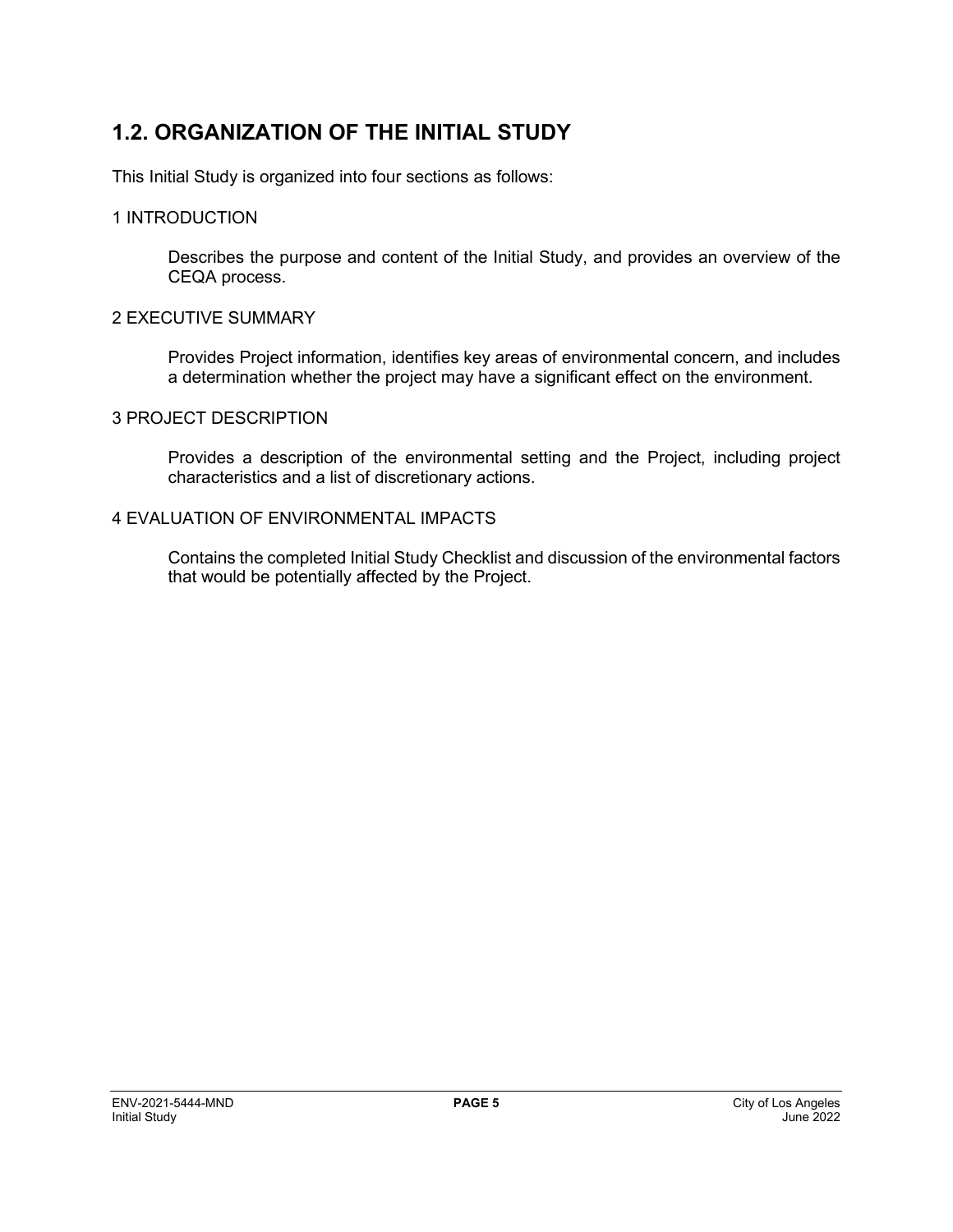# INITIAL STUDY

# **2 EXECUTIVE SUMMARY**

| <b>PROJECT TITLE</b>   | 4057 N. HAYVENHURST AVENUE, 91436 |
|------------------------|-----------------------------------|
| ENVIRONMENTAL CASE NO. | <b>ENV-2021-5444-MND</b>          |
| <b>RELATED CASES</b>   | N/A                               |

| <b>PROJECT LOCATION</b>         | 4057 N. HAYVENHURST AVENUE, 91436 |
|---------------------------------|-----------------------------------|
| <b>COMMUNITY PLAN AREA</b>      | ENCINO-TARZANA                    |
| <b>GENERAL PLAN DESIGNATION</b> | <b>VERY LOW II RESIDENTIAL</b>    |
| <b>ZONING</b>                   | RE15-1-H                          |
| <b>COUNCIL DISTRICT</b>         | 4 - RAMAN                         |

| <b>LEAD AGENCY</b>  | <b>City of Los Angeles</b>                           |
|---------------------|------------------------------------------------------|
| STAFF CONTACT       | LAURA FRAZIN STEELE                                  |
| <b>ADDRESS</b>      | 6262 VAN NUYS BLVD., ROOM 430, VAN NUYS, CA<br>91401 |
| <b>PHONE NUMBER</b> | $(818)$ 374-9919                                     |
| FMAIL               | LAURA.FRAZINSTEELE@LACITY.ORG                        |
|                     |                                                      |

| <b>APPLICANT</b>    | ALEXANDER AND ALLA MEZHERITSKY             |
|---------------------|--------------------------------------------|
| ADDRESS             | 4057 N. HAYVENHURST AVE., ENCINO, CA 91436 |
| <b>PHONE NUMBER</b> | (310) 279-2474, (929) 888-6597             |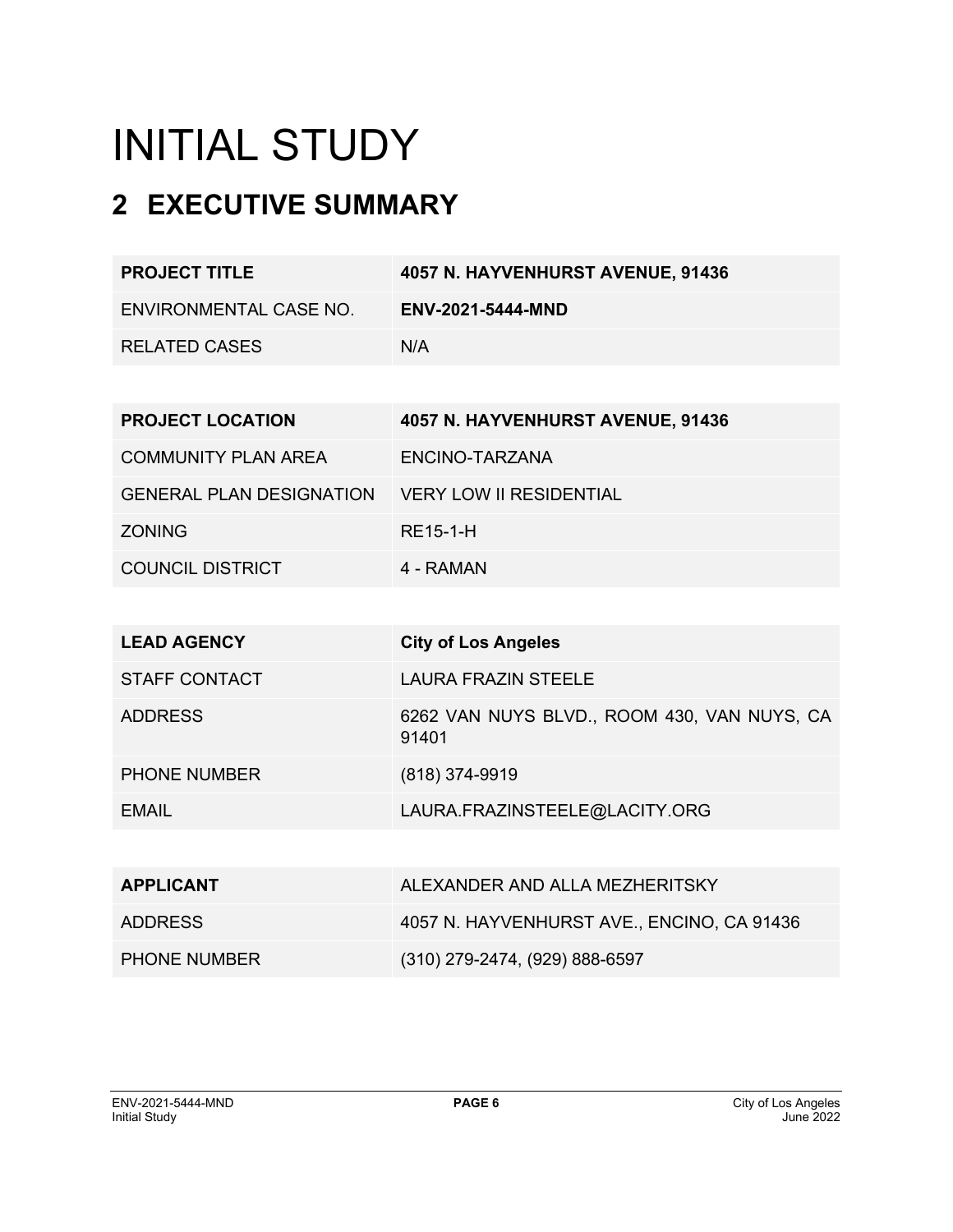#### **PROJECT DESCRIPTION**

The project is the demolition of a 3,257 square foot single-family dwelling and construction, use, and maintenance of a two-story over basement level, maximum 36 foot in height, 7,235 square foot single-family dwelling, two-story detached 276 square foot accessory dwelling unit (ADU), two-story, 1,796 square foot accessory living quarters, and pool and spa all on 25,382 square feet of lot area. Five automobile parking spaces are provided. The project includes two retaining walls up to 10 feet in height each, planter walls, and gate pilasters. The project also involves permanent shoring for excavation and 4,310 cubic yards of grading (0 import and 3,993 cubic yards of export). Haul Route review is requested.

(For additional detail, see "Section 3. PROJECT DESCRIPTION").

#### **ENVIRONMENTAL SETTING**

The project site is currently developed with a 3,257 square foot single-family dwelling on two irregular shaped hillside lots totaling 25,382 square feet according to a boundary survey prepared by Builoff Surveying & Mapping, Inc. The subject site is located on Hayvenhurst Avenue approximately 1 mile south of Ventura Boulevard and approximately 0.5 mile east of the Encino Reservoir. The project site is zoned RE15-1-H and designed for Very Low II Residential land use by the Encino-Tarzana Community Plan. Properties to the north, south, east, and west are improved with single-family dwellings on RE15-1-H zoned lots designated Very Low II Residential by the Community Plan.

(For additional detail, see "Section 3. PROJECT DESCRIPTION").

#### **OTHER PUBLIC AGENCIES WHOSE APPROVAL IS REQUIRED**

(e.g. permits, financing approval, or participation agreement)

N/A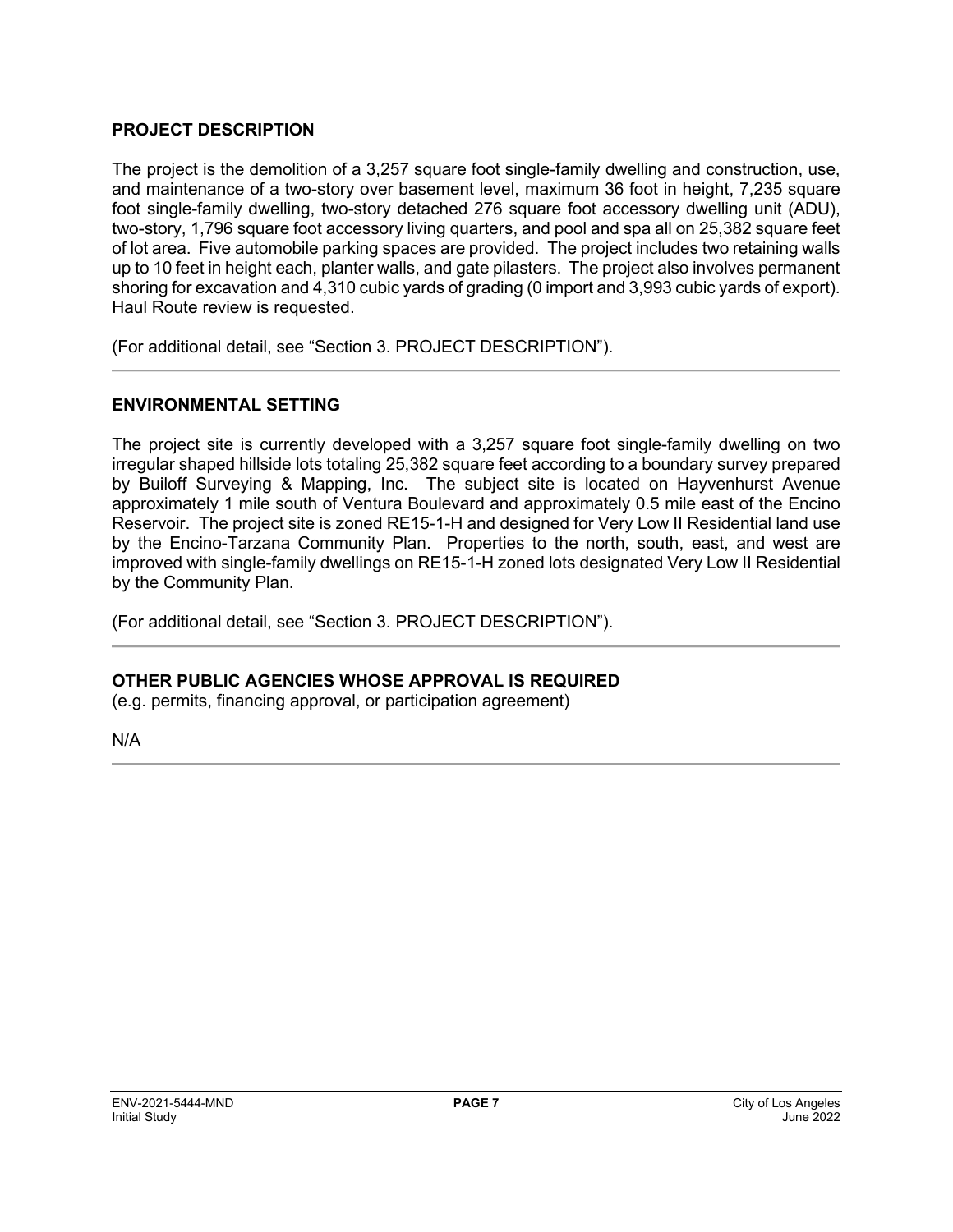#### **ENVIRONMENTAL FACTORS POTENTIALLY AFFECTED**

The environmental factors checked below would be potentially affected by this project, involving at least one impact that is a "Potentially Significant Impact" as indicated by the checklist on the following pages.

|              | $\boxtimes$ Aesthetics           | Ⅰ Greenhouse Gas Emissions       |                | <b>Public Services</b>                       |
|--------------|----------------------------------|----------------------------------|----------------|----------------------------------------------|
|              | Agriculture & Forestry Resources | Hazards & Hazardous Materials    | $\blacksquare$ | Recreation                                   |
|              | $\Box$ Air Quality               | $\Box$ Hydrology / Water Quality |                | $\boxtimes$ Transportation                   |
|              | $\boxtimes$ Biological Resources | $\Box$ Land Use / Planning       |                | $\boxtimes$ Tribal Cultural Resources        |
|              | □ Cultural Resources             | Mineral Resources                |                | Utilities / Service Systems                  |
| $\mathsf{L}$ | Energy                           | $\boxtimes$ Noise                |                | $\boxtimes$ Wildfire                         |
|              | $\boxtimes$ Geology / Soils      | $\Box$ Population / Housing      |                | <b>Mandatory Findings of</b><br>Significance |
|              |                                  |                                  |                |                                              |

#### **DETERMINATION**

(To be completed by the Lead Agency)

On the basis of this initial evaluation:

- I find that the proposed project COULD NOT have a significant effect on the environment, and a  $\Box$ NEGATIVE DECLARATION will be prepared.
- $\boxtimes$ I find that although the proposed project could have a significant effect on the environment, there will not be a significant effect in this case because revisions on the project have been made by or agreed to by the project proponent. A MITIGATED NEGATIVE DECLARATION will be prepared.
- $\Box$  I find the proposed project MAY have a significant effect on the environment, and an ENVIRONMENTAL IMPACT REPORT is required.
- $\Box$  I find the proposed project MAY have a "potentially significant impact" or "potentially significant unless mitigated" impact on the environment, but at least one effect 1) has been adequately analyzed in an earlier document pursuant to applicable legal standards, and 2) has been addressed by mitigation measures based on earlier analysis as described on attached sheets. An ENVIRONMENTAL IMPACT REPORT is required, but it must analyze only the effects that remain to be addressed.
- I find that although the proposed project could have a significant effect on the environment, because all  $\Box$ potentially significant effects (a) have been analyzed adequately in an earlier EIR or NEGATIVE DECLARATION pursuant to applicable standards, and (b) have been avoided or mitigated pursuant to that earlier EIR or NEGATIVE DECLARATION, including revisions or mitigation measures that are imposed upon the proposed project, nothing further is required.

Laura Frazin Steele **PRINTED NAME**

City Planner **TITLE**

Laura Frazin-Steele

**SIGNATURE**

June 9, 2022 **DATE**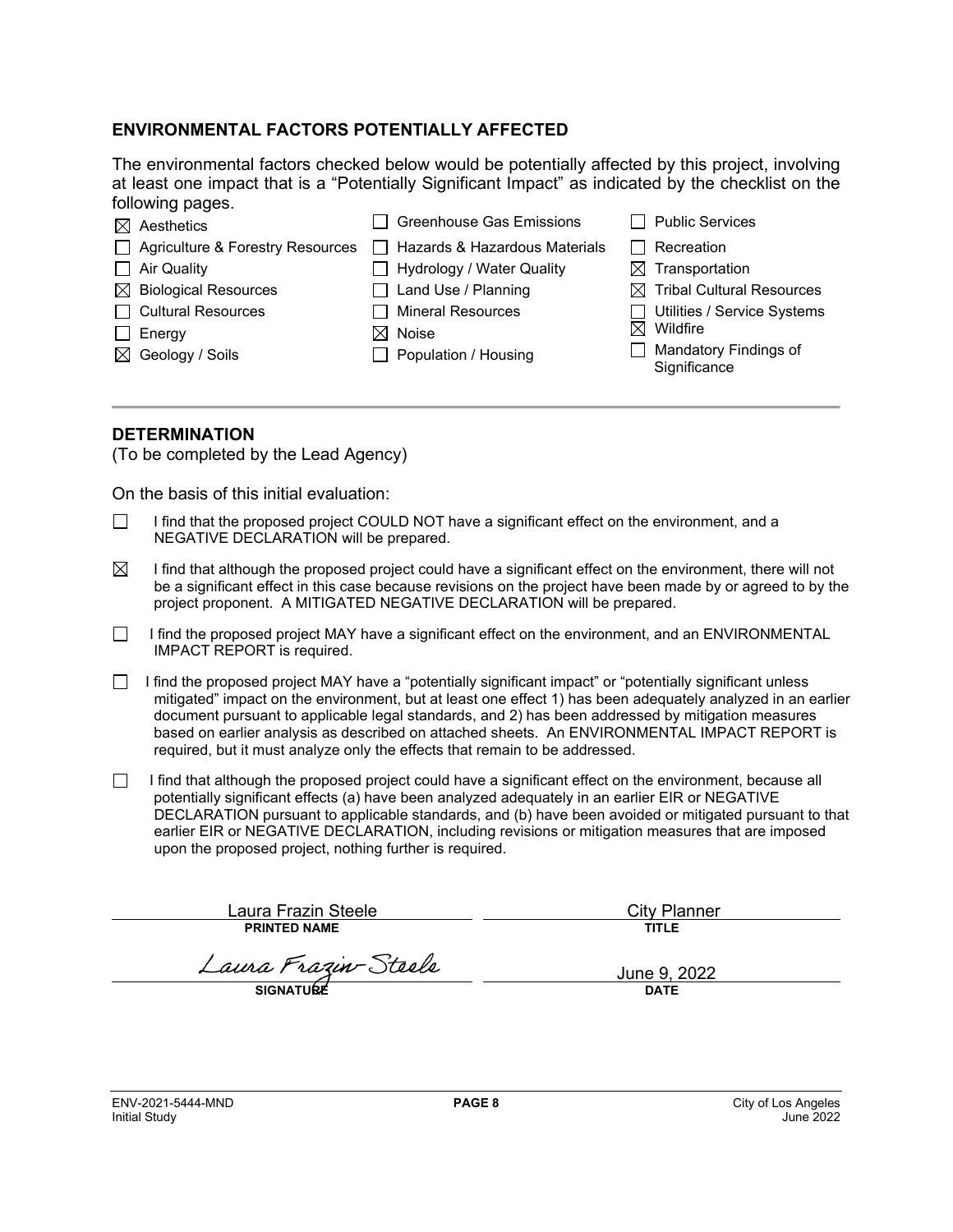#### **EVALUATION OF ENVIRONMENTAL IMPACTS**

- 1) A brief explanation is required for all answers except "No Impact" answers that are adequately supported by the information sources a lead agency cites in the parentheses following each question. A "No Impact" answer is adequately supported if the referenced information sources show that the impact simply does not apply to projects like the one involved (e.g., the project falls outside a fault rupture zone). A "No Impact" answer should be explained where it is based on project-specific factors as well as general standards (e.g., the project will not expose sensitive receptors to pollutants, based on a project-specific screening analysis).
- 2) All answers must take account of the whole action involved, including off-site as well as on-site, cumulative as well as project-level, indirect as well as direct, and construction as well as operational impacts.
- 3) Once the lead agency has determined that a particular physical impact may occur, then the checklist answers must indicate whether the impact is potentially significant, less that significant with mitigation, or less than significant. "Potentially Significant Impact" is appropriate if there is substantial evidence that an effect may be significant. If there are one or more "Potentially Significant Impact" entries when the determination is made, an EIR is required.
- 4) "Negative Declaration: Less Than Significant With Mitigation Incorporated" applies where the incorporation of a mitigation measure has reduced an effect from "Potentially Significant Impact" to "Less Than Significant Impact." The lead agency must describe the mitigation measures, and briefly explain how they reduce the effect to a less than significant level (mitigation measures from "Earlier Analysis," as described in (5) below, may be cross referenced).
- 5) Earlier analysis must be used where, pursuant to the tiering, program EIR, or other CEQA process, an effect has been adequately analyzed in an earlier EIR, or negative declaration. Section 15063 (c)(3)(D). In this case, a brief discussion should identify the following:
	- a) Earlier Analysis Used. Identify and state where they are available for review.
	- b) Impacts Adequately Addressed. Identify which effects from the above checklist were within the scope of and adequately analyzed in an earlier document pursuant to applicable legal standards, and state whether such effects were addressed by mitigation measures based on the earlier analysis.
	- c) Mitigation Measures. For effects that are "Less Than Significant With Mitigation Measures Incorporated," describe the mitigation measures which were incorporated or refined from the earlier document and the extent to which they address site-specific conditions for the project.
- 6) Lead agencies are encouraged to incorporate into the checklist references to information sources for potential impacts (e.g., general plans, zoning ordinances). Reference to a previously prepared or outside document should, where appropriate, include a reference to the page or pages where the statement is substantiated
- 7) Supporting Information Sources: A sources list should be attached, and other sources used or individuals contacted should be cited in the discussion.
- 8) This is only a suggested form, and lead agencies are free to use different formats; however, lead agencies should normally address the questions from this checklist that are relevant to a project's environmental effects in whichever format is selected.
- 9) The explanation of each issue should identify:
	- a) The significance criteria or threshold, if any, used to evaluate each question; and
	- b) The mitigation measure identified, if any, to reduce the impact to less than significance.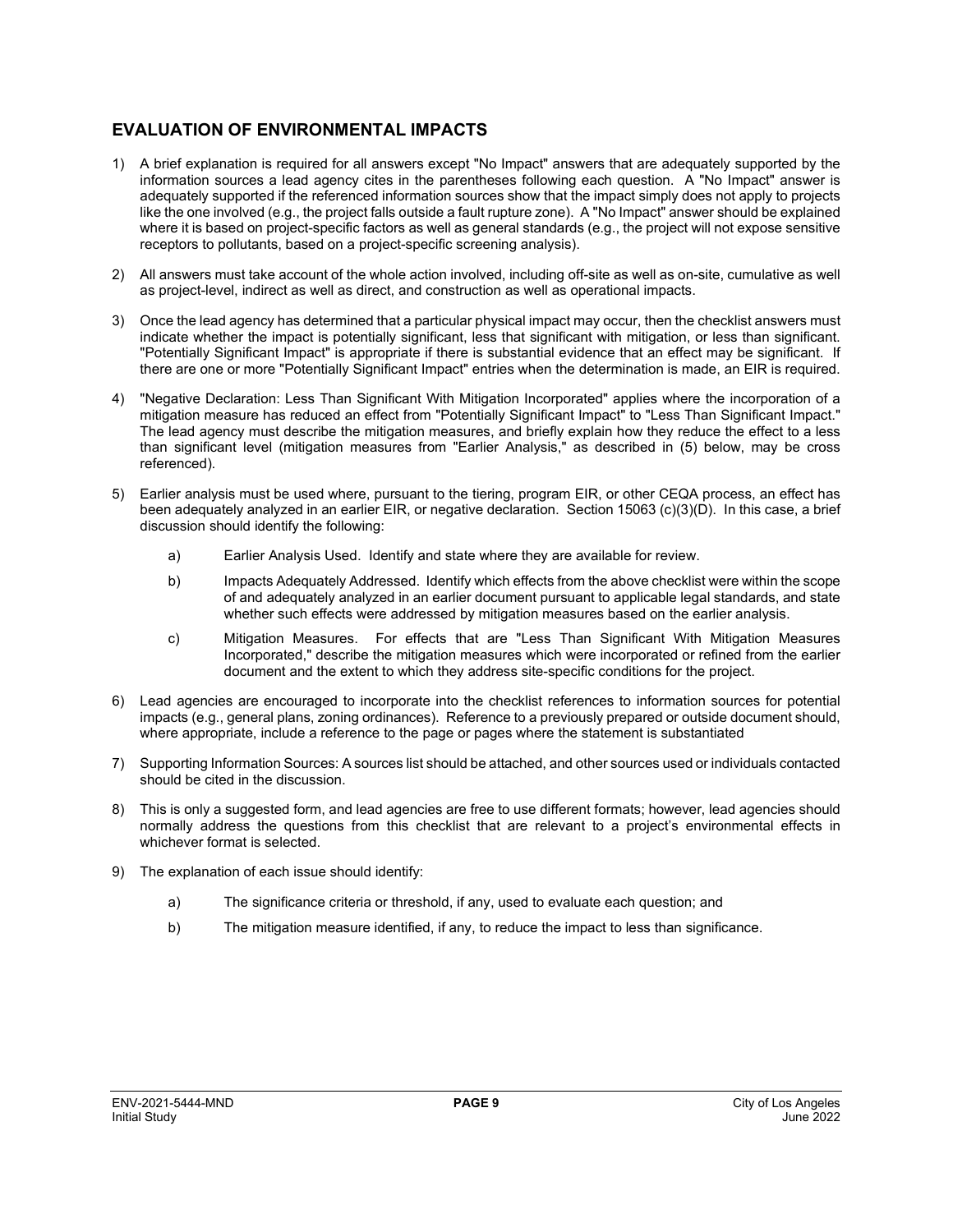# INITIAL STUDY **3 PROJECT DESCRIPTION**

## **3.1 PROJECT SUMMARY**

The project is the demolition of a 3,257 square foot single-family dwelling and construction, use, and development of a two-story over basement level, maximum 36 foot in height 7,235 square foot single-family dwelling, two-story detached 276 square foot accessory dwelling unit (ADU), two-story, 1,796 square foot accessory living quarters, and pool and spa all on 25,382 square feet of lot area. Five automobile parking spaces are provided. The project includes two retaining walls up to 10 feet in height each, planter walls, and gate pilasters. The project also involves permanent shoring for excavation and 4,310 cubic yards of grading (0 import and 3,993 cubic yards of export). Haul Route review is requested.

Although the application materials submitted by the applicant on June 25, 2021 indicate that the project includes the demolition of one 3,257 single-family dwelling, a permit was issued by the Los Angeles Department of Building and Safety (LADBS) on March 26, 2021 (Application/Permit No. 21019-20000-00647) for the demolition of an existing single-family dwelling, attached garage, shed, and stairs.

### **3.2 ENVIRONMENTAL SETTING**

The project site is currently developed with a 3,257 square foot single-family dwelling on two irregular shaped hillside lots totaling 25,382 square feet. The subject site is located on N. Hayvenhurst Avenue approximately 1 mile south of Ventura Boulevard and approximately 0.5 mile east of the Encino Reservoir. The project site is zoned RE15-1-H (residential estate zone, hillside) and designed for Very Low II Residential land use by the Encino-Tarzana Community Plan. Properties to the north, south, east, and west are improved with single-family dwellings on RE15-1-H zoned lots designated Very Low II Residential by the Community Plan. According to the Protected Tree Report prepared for the project by Environmental Science Associates (ESA) (Appendix A), the western edge of the project site is bordered by an urban coast live oak woodland. (See Figures A-1 and A-2)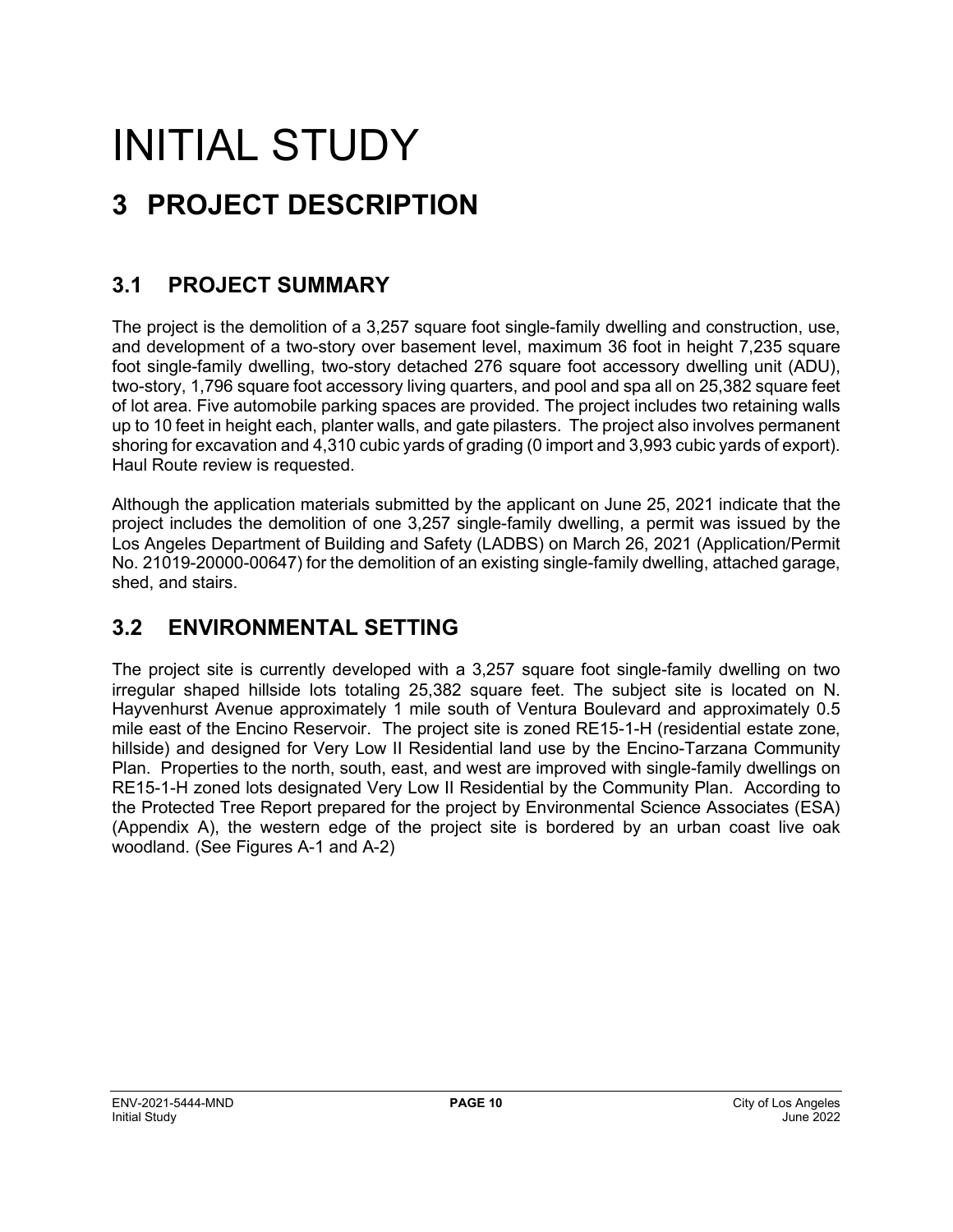

**FIGURE A-1. AERIAL VIEW OF SITE**



#### **FIGURE A-2. ZIMAS MAP**

ENV-2021-5444-MND **PAGE 11** City of Los Angeles Initial Study June 2022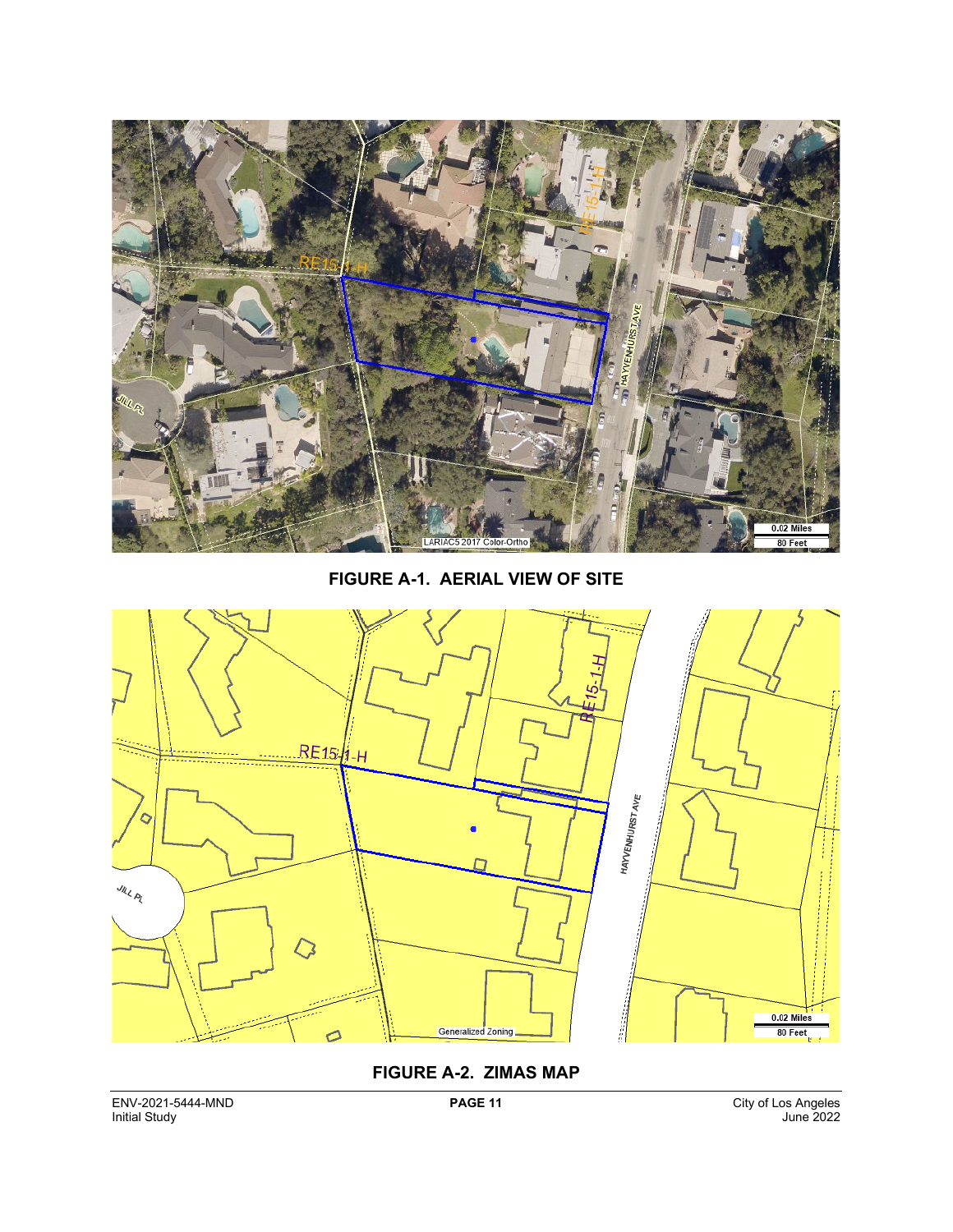# **3.3 DESCRIPTION OF PROJECT**

The project is a two-story over basement level, maximum 36 foot in height single-family dwelling, two-story detached accessory dwelling unit (ADU), accessory living quarters, and pool and spa all totaling 14,766 square feet of floor area on 25,382 square feet of lot area. The project includes two retaining walls up to 10 feet in height each, planter walls, and gate pilasters.

The Protected Tree Report prepared for the project by Environmental Science Associates (ESA) (Appendix A) surveyed 22 protected coast live oak trees (Quercus agrifolia). Of the 22 coast live oak trees surveyed, five are located on the project site and 17 are located off-site on neighboring properties. Additionally, the Protected Tree Report surveyed four Victorian box trees (Pittosporum undulatum) along the southern boundary of the project site and three street trees along N. Hayvenhurst Avenue, which are Siberian elm (Ulmus pumila). This information is also documented in the Biological and Arboricultural Technical Letter Report prepared by ESA dated February 6, 2022 (Appendix B).

The applicant is not proposing to remove any protected tree species. According to ESA, one offsite coast live oak tree on the property to the north will be encroached upon as a result of the installation of retaining wall No. 2 along the northwest boundary of the site. A second coast live oak tree will be encroached upon as a result of the installation of a small planter within the property.

## **3.4 REQUESTED PERMITS AND APPROVALS**

The applicant is requesting Haul Route review and approval. Haul Route approval is under the jurisdiction of the Los Angeles Department of Building and Safety. This Mitigated Negative Declaration will analyze impacts associated with the project, including the proposed haul route, and will provide environmental review.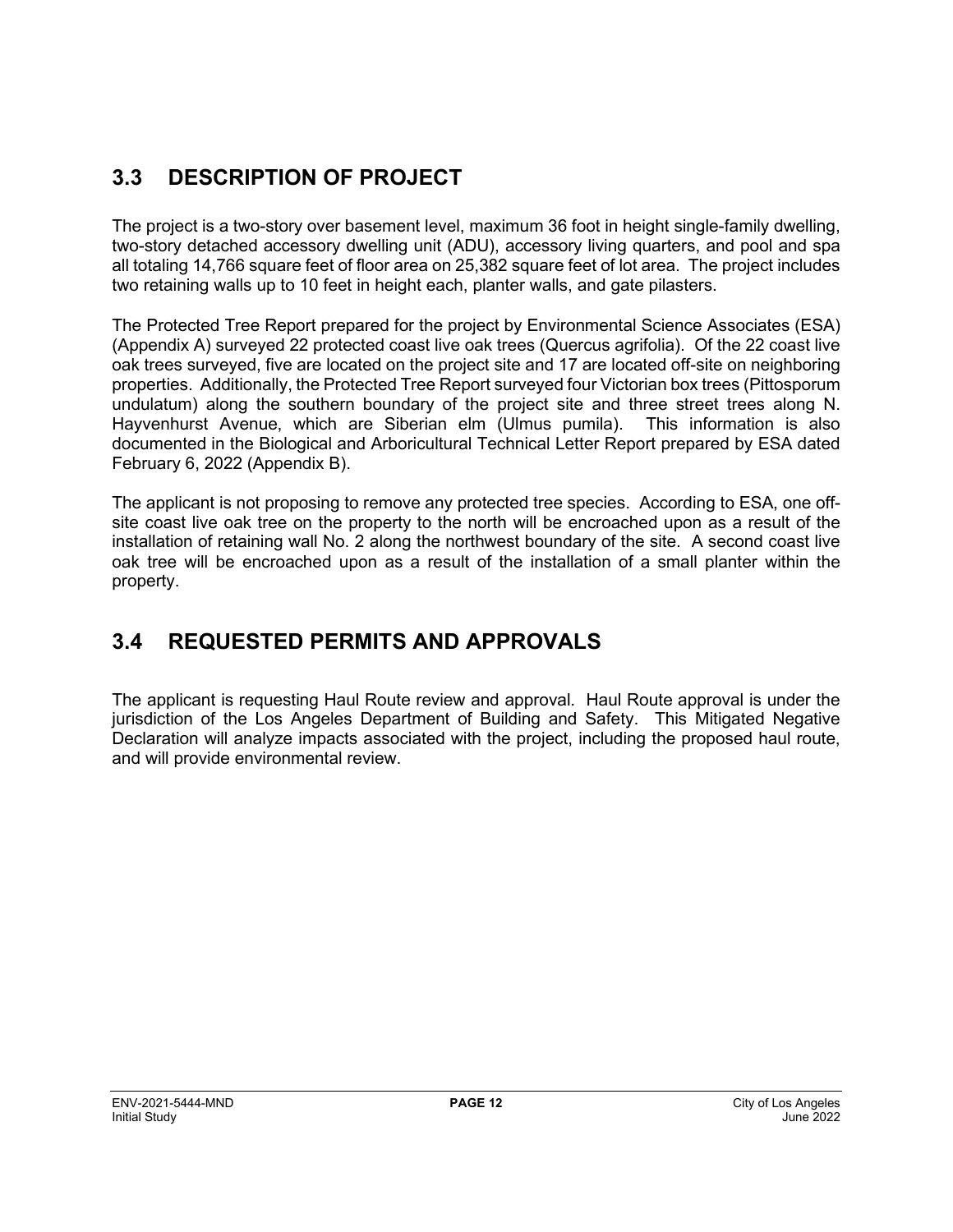# INITIAL STUDY **3 ENVIRONMENTAL IMPACT ANALYSIS**

# **I. AESTHETICS**

|    |                                                                                                                                                                                                                                                                                                                                                                                            | Potentially<br>Significant<br>Impact | Less Than<br>Significant<br>with<br>Mitigation<br>Incorporated | I ess Than<br>Significant<br>Impact | No Impact |
|----|--------------------------------------------------------------------------------------------------------------------------------------------------------------------------------------------------------------------------------------------------------------------------------------------------------------------------------------------------------------------------------------------|--------------------------------------|----------------------------------------------------------------|-------------------------------------|-----------|
|    | Except as provided in Public                                                                                                                                                                                                                                                                                                                                                               |                                      |                                                                |                                     |           |
|    | Resources Code Section 21099 would the project:                                                                                                                                                                                                                                                                                                                                            |                                      |                                                                |                                     |           |
|    | a. Have a substantial adverse effect on a scenic<br>vista?                                                                                                                                                                                                                                                                                                                                 |                                      |                                                                | $\boxtimes$                         |           |
|    | b. Substantially damage scenic resources, including,<br>but not limited to, trees, rock outcroppings, and<br>historic buildings within a state scenic highway?                                                                                                                                                                                                                             |                                      |                                                                |                                     |           |
| C. | In non-urbanized areas, substantially degrade the<br>existing visual character or quality of public views<br>the site and its surroundings? (Public views are<br>those that are experienced from publicly<br>accessible vantage point). If the project is in an<br>urbanized area, would the project conflict with<br>applicable zoning and other regulations governing<br>scenic quality? |                                      | $\boxtimes$                                                    |                                     |           |
|    | d. Create a new source of substantial light or glare<br>which would adversely affect day or nighttime<br>views in the area?                                                                                                                                                                                                                                                                |                                      |                                                                | ⊠                                   |           |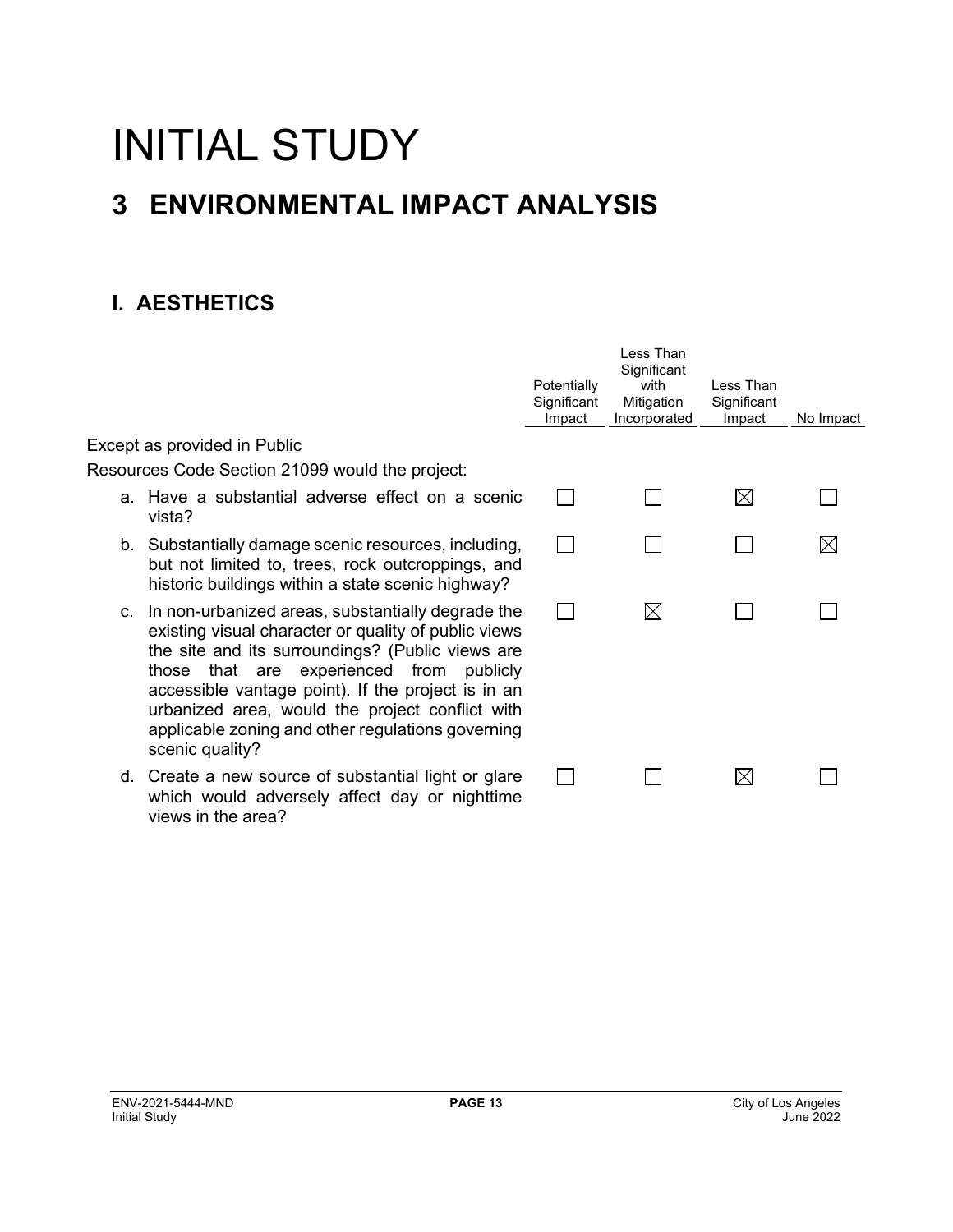#### **a) Have a substantial adverse effect on a scenic vista?**

**Less Than Significant Impact.** A significant impact would occur if the proposed project would have a substantial adverse effect on a scenic vista. A scenic vista refers to views of focal points or panoramic views of broader geographic areas that have visual interest. A focal point view would consist of a view of a notable object, building, or setting. An impact on a scenic vista would occur if the bulk or design of a building or development contrasts enough with a visually interesting view, so that the quality of the view is permanently affected. The project site is a hillside property located on N. Hayvenhurst Avenue approximately 1 mile south of Ventura Boulevard and approximately 0.5 mile east of the Encino Reservoir in an area zoned for residential estates and developed with single-family dwellings. The site is currently improved with a single-family dwelling. The project implementation would not obstruct any views of unique scenic vistas or focal points. Therefore, impacts related to scenic vistas would be less than significant. Development of the project and related projects is expected to occur in accordance with adopted plans and regulations. Therefore, cumulative aesthetic impacts would be less than significant.

#### **b) Substantially damage scenic resources, including, but not limited to, trees, rock outcroppings, and historic buildings, or other locally recognized desirable aesthetic natural feature within a state scenic highway?**

**No Impact.** A significant impact would occur if the proposed project would substantially damage scenic resources within a State Scenic Highway. The City of Los Angeles' General Plan Mobility Element (Citywide General Plan Circulation System Maps) indicates that no State-designated scenic highways are located near the project site. Therefore, no impacts related to a State scenic highway would occur.

#### **c) In non-urbanized areas, substantially degrade the existing visual character or quality of public views of the site and its surroundings? (Public views are those that are experienced from publicly accessible vantage point). If the project is in an urbanized area, would the project conflict with applicable zoning and other regulations governing scenic quality?**

**Less Than Significant With Mitigation.** A significant impact would occur if the proposed project would substantially degrade the existing visual character or quality of the project site and its surroundings. Significant impacts to the visual character of a site and its surroundings are generally based on the removal of features with aesthetic value, the introduction of contrasting urban features into a local area, and the degree to which the elements of the proposed project detract from the visual character of an area. The project is located in a hillside area currently improved with single-family dwellings. According to information provided by the applicant, 38.5 percent of the project site is less than 10 percent slope, 12.8 percent of the project site is 10 to 15 percent slope, and 48.7 percent of the project site is greater than 15 percent slope. The topographic survey provided by the applicant shows that the slope is steepest at the westerly portion of the site, and the project is proposed at the easterly portion where graded has previously occurred. Under the project, the applicant is proposing 4,310 cubic yards of grading (0 import and 3,993 cubic yards of export) and two retaining walls, which have the potential to impact the existing visual character or quality of public views of the site and its surroundings. With mitigation, impacts to visual character will be less than significant.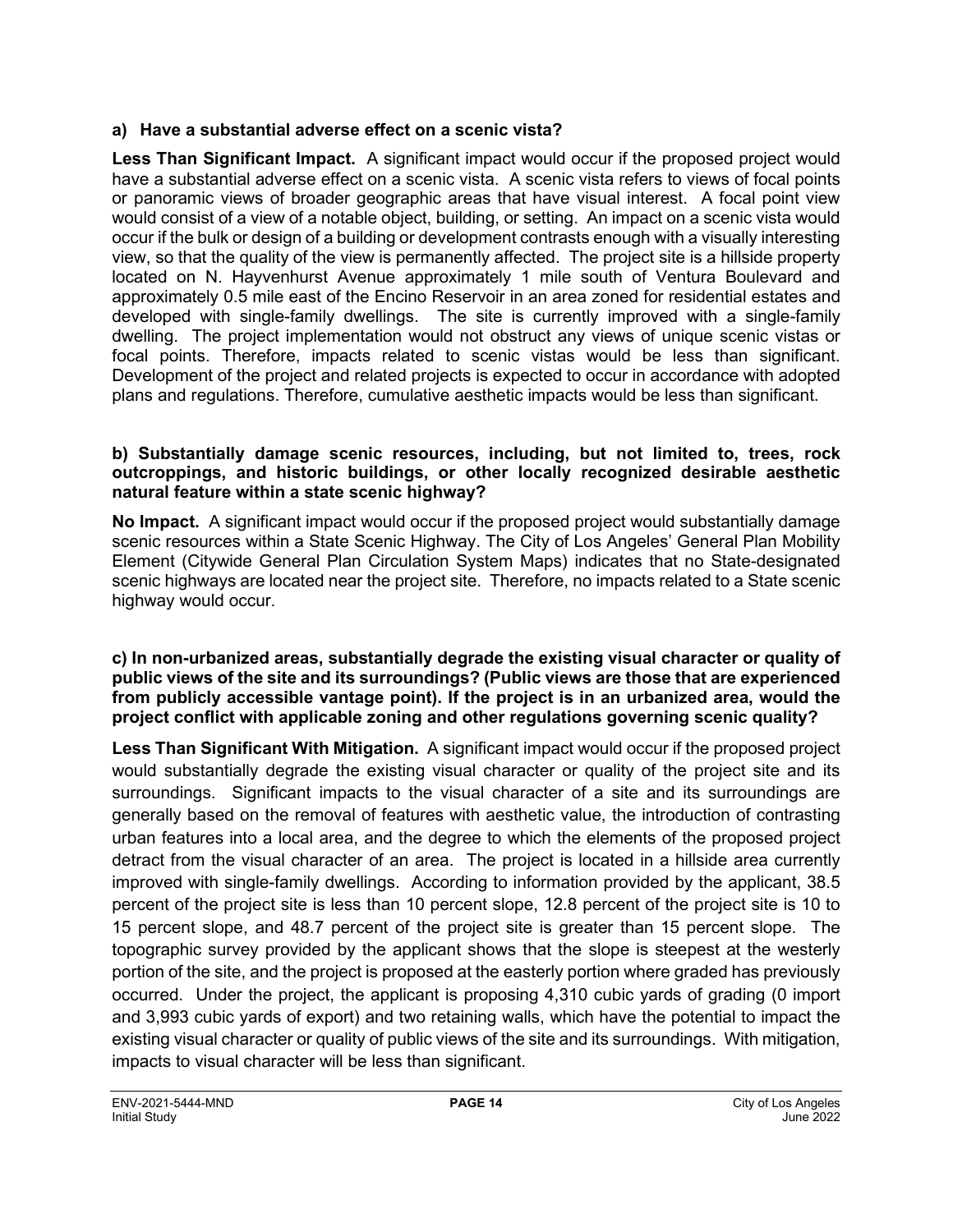#### **AES-MM-1. Aesthetics (Hillside Site Design)**

Environmental impacts, such as alteration of existing or natural terrain may result from project implementation. However, these impacts will be mitigated to a less than significant level by the following measures:

- Grading shall be kept to a minimum.
- Natural features, such as prominent knolls or ridge lines, shall be preserved.

#### **AES-MM-2. Aesthetics (Landscape Plan)**

Environmental impacts to the character and aesthetics of the neighborhood may result from project implementation. However, the potential impacts will be mitigated to a less than significant level by the following measure:

• All landscaped areas shall be maintained in accordance with a landscape plan, including an automatic irrigation plan, prepared by a licensed landscape architect in accordance with LAMC Sections 12.40 and 12.41. The final landscape plan shall be reviewed and approved by the City of Los Angeles Department of City Planning during the building permit process.

**AES-MM-3. Retaining Walls.** Retaining walls that can be viewed from the adjacent public right(s)-of-way shall incorporate one or more of the following to minimize their visibility: clinging vines, espaliered plants, or other vegetative screening; decorative masonry, or other varied and textured façade; or utilize a combination of methods. The method of compliance with this measure shall be noted on any required landscape plan.

#### **d) Create a new source of substantial light or glare which would adversely affect daytime or nighttime views in the area?**

**Less Than Significant With Mitigation.** A significant impact would occur if light and glare substantially altered the character of off-site areas surrounding the site or interfered with the performance of an off-site activity. Light and glare impacts are known to interfere with wildlife movement and survival both on- and off-site. According to the Biological and Arboricultural Technical Letter Report prepared by ESA dated February 6, 2022 (Appendix B), one special status wildlife species was observed on the project site and three wildlife species have a high potential to occur or nest on site. These impacts to wildlife have been mitigated elsewhere in this document (see IV. Biological Resources). Light and glare created by the project implementation would not significantly impact daytime or nighttime views in the area. Therefore, there are less than significant impacts to views as a result of light or glare.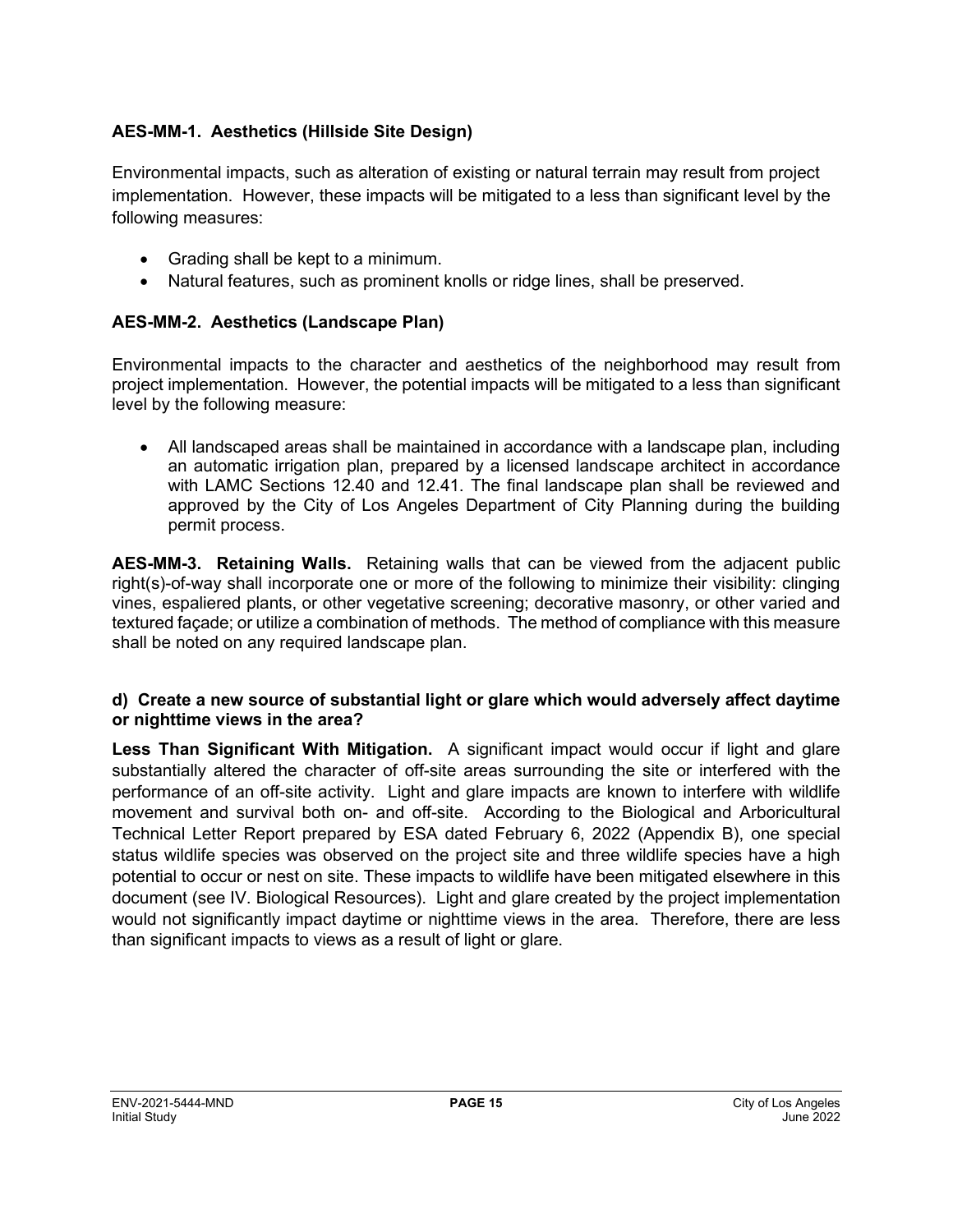## **II. AGRICULTURE AND FORESTRY RESOURCES**

*In determining whether impacts to agricultural resources are significant environmental effects, lead agencies may refer to the California Agricultural Land Evaluation and Site Assessment Model (1997) prepared by the California Department of Conservation as an optional model to use in assessing impacts on agriculture and farmland. In determining whether impacts to forest resources, including timberland, are significant environmental effects, lead agencies may refer to information compiled by the California Department of Forestry and Fire Protection regarding the state's inventory of forest land, including the Forest and Range Assessment Project and the Forest Legacy Assessment Project; and forest carbon measurement methodology provided in Forest Protocols adopted by the California Air Resources Board.* 

|                                                                                                                                                                                                                                                                                                             | Potentially<br>Significant<br>Impact | Less Than<br>Significant<br>with<br>Mitigation<br>Incorporated | Less Than<br>Significant<br>Impact | No Impact    |
|-------------------------------------------------------------------------------------------------------------------------------------------------------------------------------------------------------------------------------------------------------------------------------------------------------------|--------------------------------------|----------------------------------------------------------------|------------------------------------|--------------|
| Would the project:                                                                                                                                                                                                                                                                                          |                                      |                                                                |                                    |              |
| a. Convert Prime Farmland, Unique Farmland, or<br>Farmland of Statewide Importance (Farmland), as<br>shown on the maps prepared pursuant to the<br>Farmland Mapping and Monitoring Program of the<br>California Resources Agency, to non-agricultural<br>use?                                               |                                      |                                                                |                                    | $\mathsf{X}$ |
| b. Conflict with existing zoning for agricultural use, or<br>a Williamson Act contract?                                                                                                                                                                                                                     |                                      |                                                                |                                    | $\times$     |
| c. Conflict with existing zoning for, or cause rezoning<br>of, forest land (as defined in Public Resources<br>Code section $12220(g)$ , timberland (as defined by<br>Public Resources Code section 4526), or<br>timberland zoned Timberland Production (as<br>defined by Government Code section 51104(g))? |                                      |                                                                |                                    |              |
| d. Result in the loss of forest land or conversion of<br>forest land to non-forest use?                                                                                                                                                                                                                     |                                      |                                                                |                                    |              |
| e. Involve other changes in the existing environment<br>which, due to their location or nature, could result<br>in conversion of Farmland, to non-agricultural use                                                                                                                                          |                                      |                                                                |                                    |              |

or conversion of forest land to non-forest use?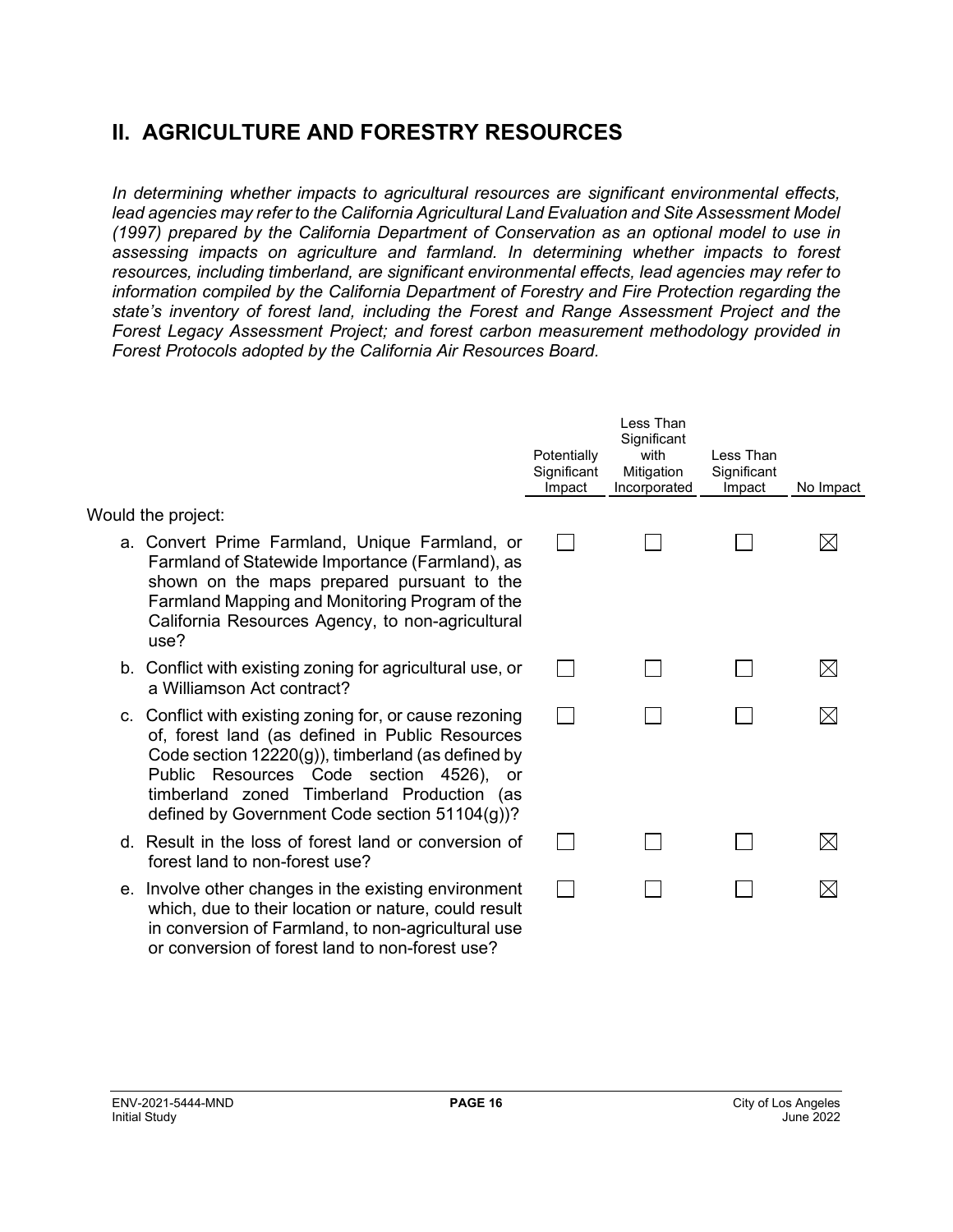#### **a) Convert Prime Farmland, Unique Farmland, or Farmland of Statewide Importance (Farmland), as shown on the maps prepared pursuant to the Farmland Mapping and Monitoring Program of the California Resources Agency, to non-agricultural use?**

**No Impact**. A significant impact would occur if the proposed project would convert valued farmland to non-agricultural uses. The project site is currently developed with a single-family dwelling and the project involves single-family residential uses. No farmland, agricultural uses, or related operations are present within the project site or surrounding area. The project site and surrounding area are not included in the Farmland Mapping and Monitoring Program of the California Resources Agency. Therefore, the proposed project would not convert any Prime Farmland, Unique Farmland, or Farmland of Statewide Importance to non-agricultural use, and no impact would occur.

#### **b) Conflict with existing zoning for agricultural use, or a Williamson Act contract?**

**No Impact.** A significant impact would occur if the proposed project conflicted with existing agricultural zoning or agricultural parcels enrolled under the Williamson Act. The project site is not zoned for agricultural use or under a Williamson Contract. As the project site and surrounding area do not contain farmland of any type, the proposed project would not conflict with a Williamson Contract. Therefore, no impacts would occur.

#### **c) Conflict with existing zoning for, or cause rezoning of, forest land (as defined in Public Resources Code section 12220(g)), timberland (as defined by Public Resources Code section 4526), or timberland zoned Timberland Production (as defined by Government Code section 51104(g))?**

**No Impact.** A significant impact would occur if the proposed project conflicted with existing zoning or caused rezoning of forest land or timberland or resulted in the loss of forest land or in the conversion of forest land to non-forest use. The project site and the surrounding area are not zoned for forest land or timberland. Accordingly, the proposed project would not conflict with forest land or timberland zoning or result in the loss of forest land or conversion of forest land to nonforest use. Therefore, no impact would occur.

#### **d) Result in the loss of forest land or conversion of forest land to non-forest use?**

**No Impact.** A significant impact would occur if the proposed project conflicted with existing zoning or caused rezoning of forest land or timberland or resulted in the loss of forest land or in the conversion of forest land to non-forest use. The project site and the surrounding area are not zoned for forest land or timberland. Accordingly, the proposed project would not conflict with forest land or timberland zoning or result in the loss of forest land or conversion of forest land to nonforest use. Therefore, no impact would occur.

#### **e) Involve other changes in the existing environment which, due to their location or nature, could result in conversion of Farmland to non-agricultural use or conversion of forest land to non-forest use?**

**No Impact.** A significant impact would occur if the proposed project caused the conversion of farmland to non-agricultural use. The project site does not contain farmland, forestland, or timberland. ZIMAS shows that the project site is eligible to participate in the Urban Agriculture Incentive Zone (UAIZ) program in accordance with State AB 551 which allows landowners to enter into a voluntary contract with the City of Los Angeles to use vacant properties for active agricultural purposes in exchange for a potential property tax reduction. The applicant is not participating in that program. Therefore, no impacts would occur.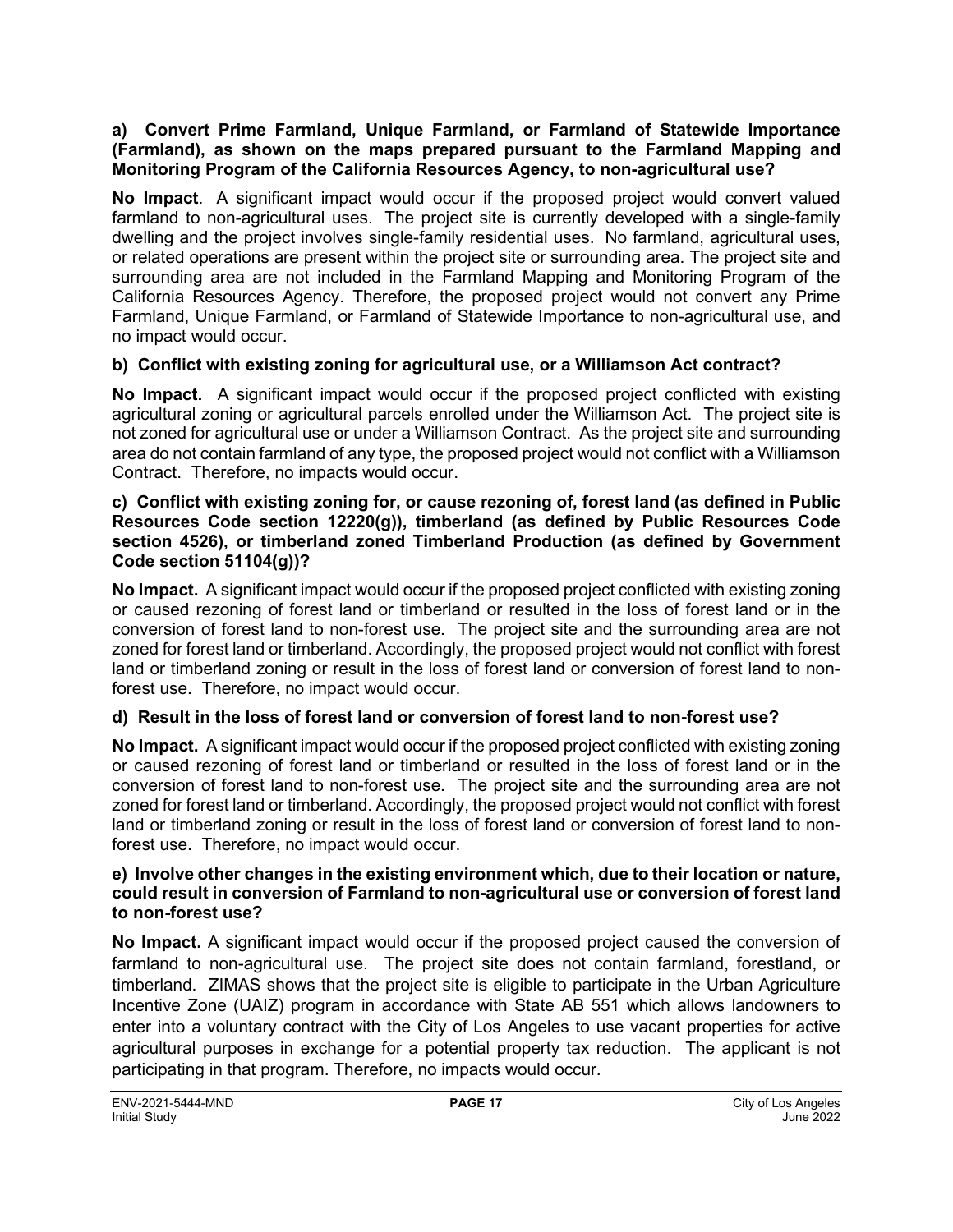### **III. AIR QUALITY**

*Where available, the significance criteria established by the South Coast Air Quality Management District (SCAQMD) may be relied upon to make the following determinations.*

|    |                                                                                                                                                                                                            | Potentially<br>Significant<br>Impact | Less Than<br>Significant<br>with<br>Mitigation<br>Incorporated | Less Than<br>Significant<br>Impact | No Impact |
|----|------------------------------------------------------------------------------------------------------------------------------------------------------------------------------------------------------------|--------------------------------------|----------------------------------------------------------------|------------------------------------|-----------|
|    | Would the project:                                                                                                                                                                                         |                                      |                                                                |                                    |           |
|    | a. Conflict with or obstruct implementation of the<br>applicable air quality plan?                                                                                                                         |                                      |                                                                | $\boxtimes$                        |           |
|    | b. Result in a cumulatively considerable net increase<br>of any criteria pollutant for which the project region<br>is non-attainment under an applicable federal or<br>state ambient air quality standard? |                                      |                                                                | $\boxtimes$                        |           |
| C. | Expose sensitive receptors to substantial pollutant<br>concentrations?                                                                                                                                     |                                      |                                                                | IХI                                |           |
|    | d. Result in other emissions (such as those leading<br>to odors) adversely affecting a substantial number<br>of people?                                                                                    |                                      |                                                                | IХI                                |           |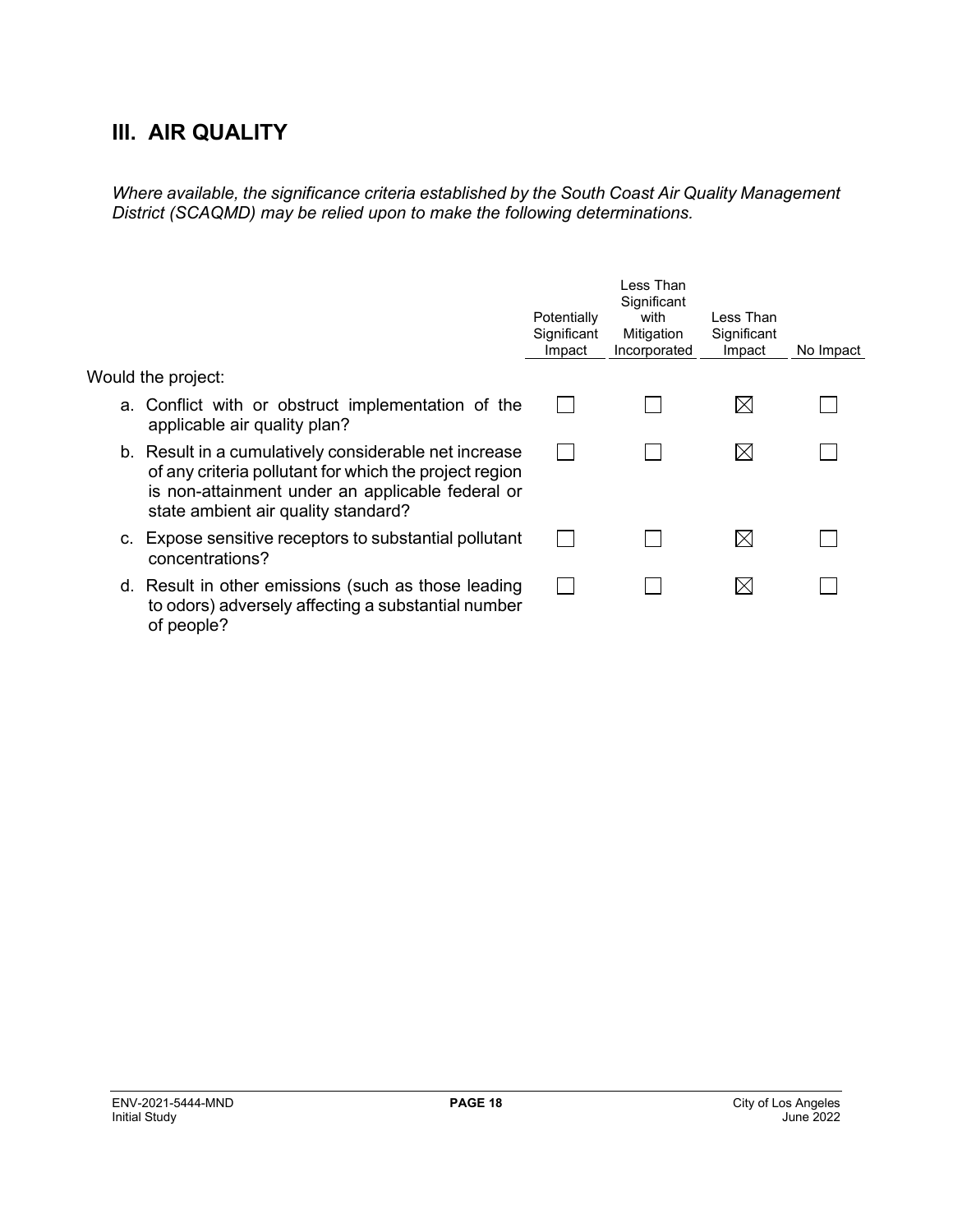#### **a) Conflict with or obstruct implementation of the applicable air quality plan?**

**Less Than Significant Impact.** The South Coast Air Quality Management District (SCAQMD) is the agency primarily responsible for comprehensive air pollution control in the South Coast Air Basin and reducing emissions from area and point stationary, mobile, and indirect sources. SCAQMD prepared the 2012 Air Quality Management Plan (AQMP) to meet federal and state ambient air quality standards. A significant air quality impact may occur if a project is inconsistent with the AQMP or would in some way represent a substantial hindrance to employing the policies or obtaining the goals of that plan. The proposed project is not expected to conflict with or obstruct the implementation of the AQMP and SCAQMD rules. The proposed project is also subject to the City's Green Building Program Ordinance (Ord. No. 179,890), which was adopted to reduce the use of natural resources, create healthier living environments, and minimize the negative impacts of development on local, regional, and global ecosystems. Therefore, impacts would be less than significant.

#### **b) Result in a cumulatively considerable net increase of any criteria pollutant for which the air basin is non-attainment under an applicable federal or state ambient air quality standard?**

**Less Than Significant Impact.** A significant impact would occur if the proposed project would violate any air quality standard or contribute substantially to an existing or projected air quality violation. Based on published studies for similar projects, during the construction phase the proposed project would not likely exceed the regional SCAQMD significance thresholds for emissions of Carbon Monoxide (CO), Reactive Organic Compounds (ROG), Nitrogen Oxides (NOx), Particulate Matter (PM10 and PM2.5), Sulfur Dioxide (SO2), and Sulfur Oxides (SOx). Furthermore, if a proposed project has less than 80 residential units and involves less than 20,000 cubic yards of soil export, it will not likely exceed the SCAQMD construction and operational thresholds, and therefore will not require an air quality assessment. Therefore, regional emission impacts for the proposed project would be less than significant for all construction phases. Motor vehicles that access the project site would be the predominant source of long-term project operations emissions. Additional emissions would be generated by area sources, such as energy use and landscape maintenance activities. Therefore, the proposed project would result in a less than significant impact related to regional operational emissions. The project would be subject to regulatory compliance measures, which reduce the impacts of operational and construction regional emissions.

#### **c) Expose sensitive receptors to substantial pollutant concentrations?**

**Less Than Significant Impact.** A significant impact may occur if a project were to generate pollutant concentrations to a degree that would significantly affect sensitive receptors. The SCAQMD identifies the following as sensitive receptors: long-term health care facilities, rehabilitation centers, convalescent centers, retirement homes, residences, schools, playgrounds, child care centers, and athletic facilities. The SCAQMD has developed localized significance thresholds (LSTs) that are based on the amount of maximum daily localized construction emissions per day that can be generated by a project that would cause or contribute to adverse localized air quality impacts. These apply to projects that are less than or equal to five acres in size and are only applicable to Respirable Particulate Matter (PM10 and PM2.5), Carbon Monoxide (CO), and Nitrogen Oxides (NOx). Therefore, localized emission impacts for the proposed project would be less than significant for all construction phases and the proposed project would not expose sensitive receptors to substantial localized criteria pollutant emissions during construction. The proposed project would result in a less than significant impact.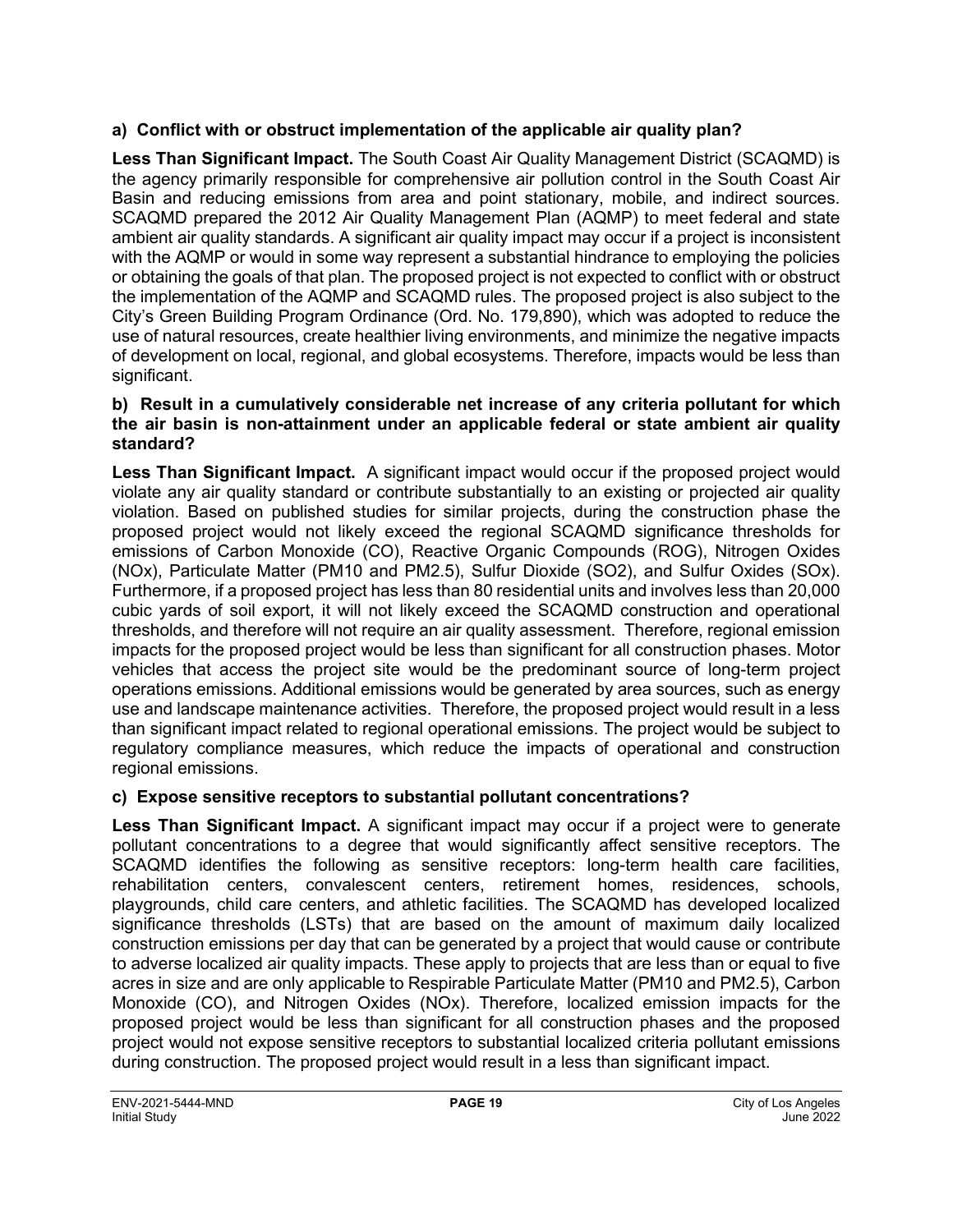#### **d) Result in other emissions (such as those leading to odors) adversely affecting a substantial number of people?**

**Less Than Significant Impact.** Potential sources that may emit odors during construction activities include equipment exhaust and architectural coatings. Odors from these sources would be localized and generally confined to the immediate area surrounding the project site. The proposed project would utilize typical construction techniques, and the odors would be typical of most construction sites and temporary in nature. Construction of the proposed project would not cause an odor nuisance.

According to the SCAQMD CEQA Air Quality Handbook, land uses and industrial operations that are associated with odor complaints include agricultural uses, wastewater treatment plants, food processing plants, chemical plants, composting, refineries, landfills, dairies and fiberglass molding. The proposed residential land uses would not result in activities that create objectionable odors. Therefore, the proposed project would result in a less than significant impact related to objectionable odors.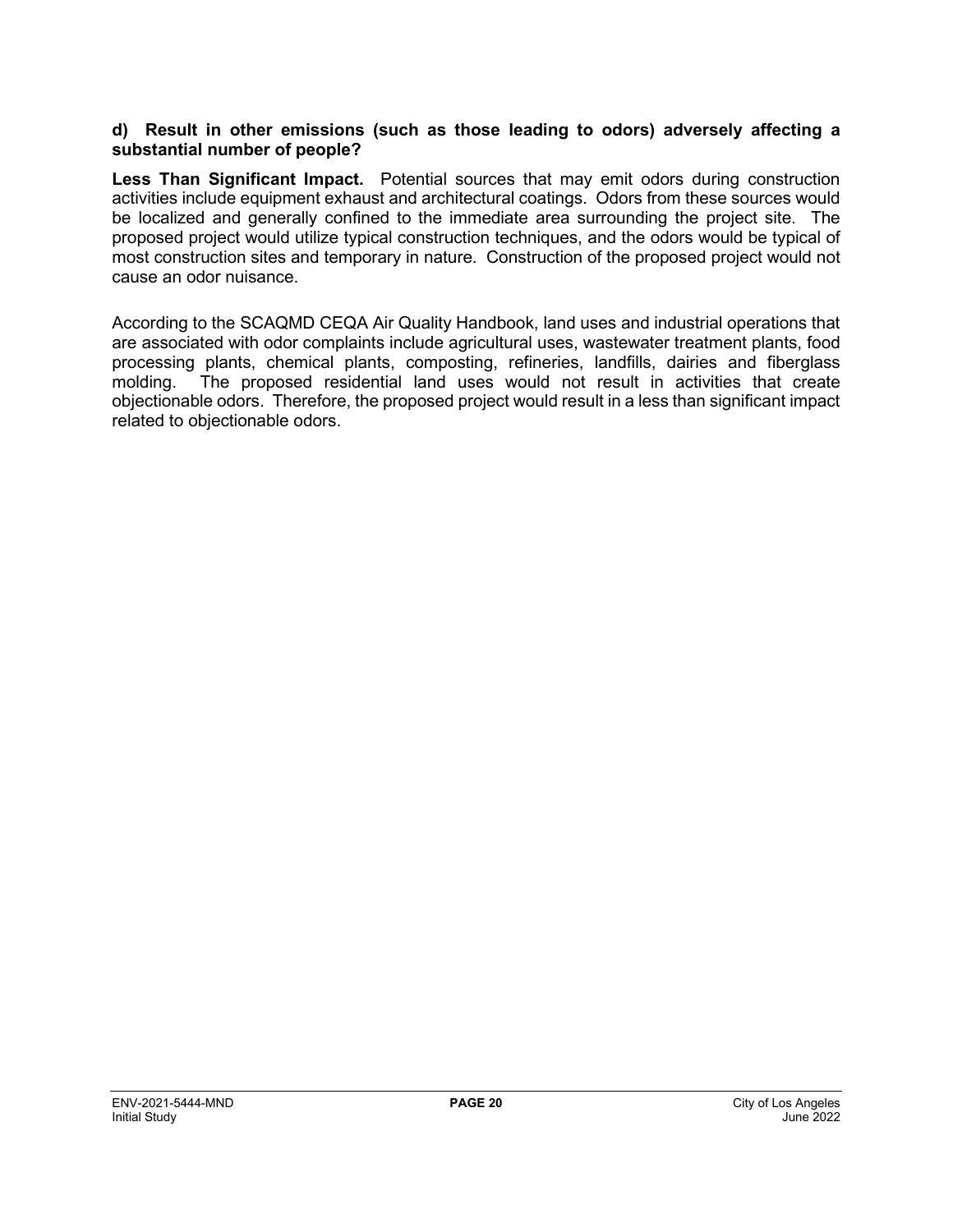### **IV. BIOLOGICAL RESOURCES**

Would the project:

- a. Have a substantial adverse effect, either directly or through habitat modifications, on any species identified as a candidate, sensitive, or special status species in local or regional plans, policies, or regulations, or by the California Department of Fish and Wildlife or U.S. Fish and Wildlife Service?
- b. Have a substantial adverse effect on any riparian habitat or other sensitive natural community identified in local or regional plans, policies, regulations or by the California Department of Fish and Wildlife or US Fish and Wildlife Service?
- c. Have a substantial adverse effect on state or federally protected wetlands (including, but not limited to, marsh, vernal pool, coastal, etc.) through direct removal, filling, hydrological interruption, or other means?
- d. Interfere substantially with the movement of any native resident or migratory fish or wildlife species or with established native resident or migratory wildlife corridors, or impede the use of native wildlife nursery sites?
- e. Conflict with any local policies or ordinances protecting biological resources, such as a tree preservation policy or ordinance?
- f. Conflict with the provisions of an adopted Habitat Conservation Plan, Natural Community Conservation Plan, or other approved local, regional, or state habitat conservation plan?

| Potentially<br>Significant<br>Impact | Less Than<br>Significant<br>with<br>Mitigation<br>Incorporated | Less Than<br>Significant<br>Impact | No Impact |
|--------------------------------------|----------------------------------------------------------------|------------------------------------|-----------|
|                                      | $\boxtimes$                                                    |                                    |           |
|                                      |                                                                | $\boxtimes$                        |           |
|                                      |                                                                |                                    |           |
|                                      | $\boxtimes$                                                    |                                    |           |
|                                      | $\boxtimes$                                                    |                                    |           |
|                                      |                                                                |                                    |           |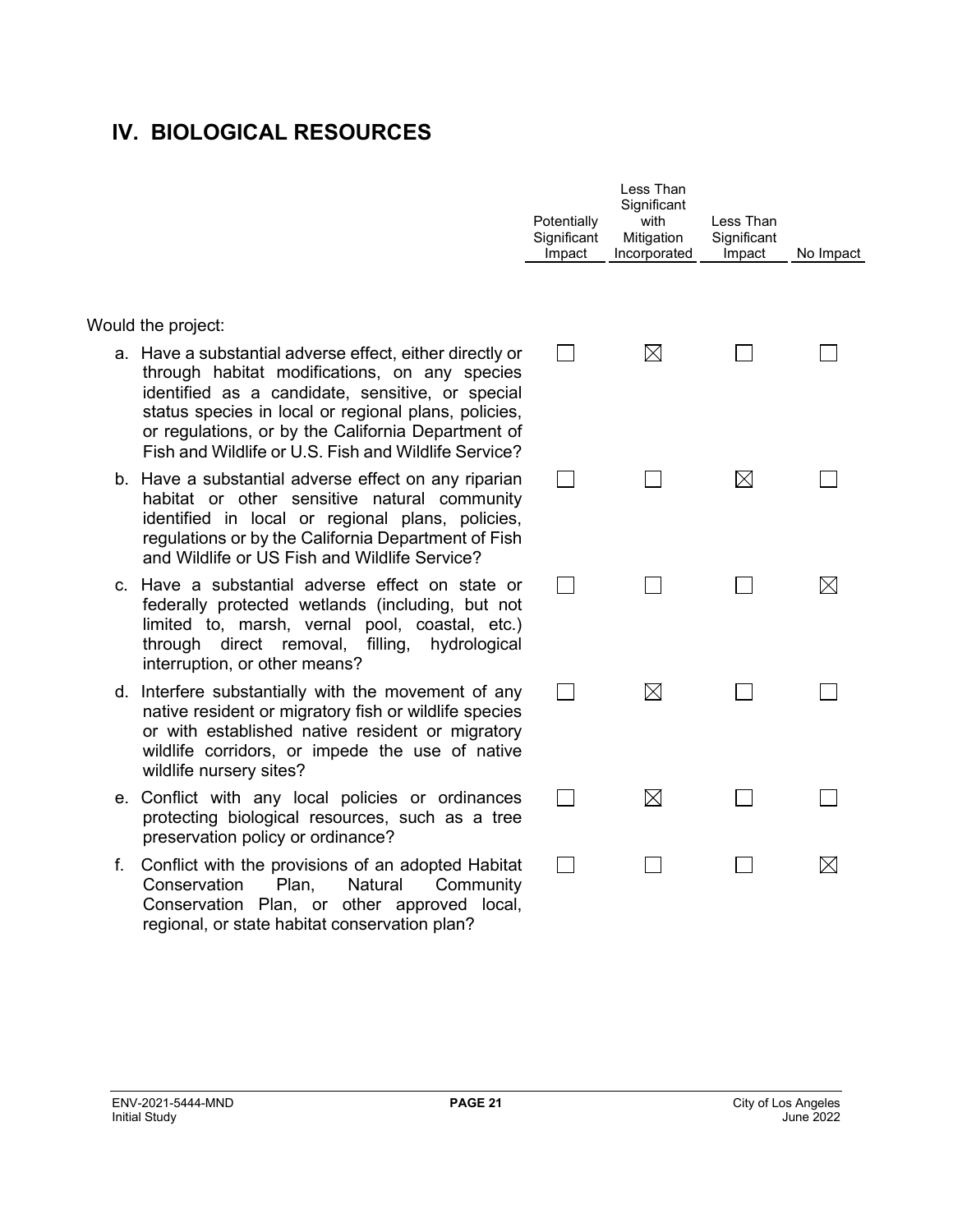**a) Have a substantial adverse effect, either directly or through habitat modifications, on any species identified as a candidate, sensitive, or special status species in local or regional plans, policies, or regulations, or by the California Department of Fish and Wildlife or U.S. Fish and Wildlife Service?**

**Less Than Significant With Mitigation**. A project would have a significant biological impact through the loss or destruction of individuals of a candidate, sensitive, or special status species or through the degradation of sensitive habitat. The applicant submitted a Protected Tree Report prepared for the project by Environmental Science Associates (ESA) (Appendix A) which states that the western edge of the property is bordered by an urban coast live oak woodland, but the majority of improvements are on the eastern edge of site. The Protected Tree Report surveyed 22 protected coast live oak trees (Quercus agrifolia). Of the 22 coast live oak trees surveyed, five are located on the project site and 17 are located off-site on neighboring properties. A small southern California black walnut tree was also observed on the site. Additionally, the Protected Tree Report surveyed four Victorian box trees (Pittosporum undulatum) along the southern boundary of the project site and three street trees along N. Hayvenhurst Avenue, which are Siberian elm (Ulmus pumila). This information is also documented in the Biological and Arboricultural Technical Letter Report prepared by ESA dated February 6, 2022 (Appendix B).

It should be noted that on October 19, 2021, the applicant received a permit from the City of Los Angeles, Department of Public Works, Bureau of Street Services, Urban Forestry Division, to remove two Siberian elm trees (ulmus pumila) (Permit No. 1-1814359511). On February 7, 2022, the applicant received a permit to remove one Siberian elm with instructions to plant two 24-lnch Box Size Marina Strawberry Trees (Arbutus marina) (Permit No. 1-1814359511). These are the three street trees referenced in the Protected Tree Report and Biological and Arboricultural Technical Letter Report.

The applicant is not proposing to remove any protected tree species. According to ESA, one offsite coast live oak tree on the property to the north will be encroached upon as a result of the installation of retaining wall no. 2 along the northwest boundary of the site. While installation of retaining wall no. 2 is proposed in the protected zone of this oak, a large landscape area south of the retaining wall will be retained beyond the southern extent of the dripline radius to provide ample root space.

A second coast live oak tree on-site will be encroached upon (less than 5 percent) as a result of the installation of a small planter within the property at the northwest corner of the site. With the mitigation measures herein, as recommended by ESA, the impacts to these protected coast live oaks are expected to be less than significant. These tree protection measures include avoidance of the protection zone, tree protective fencing, manual grading/trenching within the protection zone, avoiding root damage, corrections for proper soil grade, recommendations for irrigation, use of native drought tolerant landscaping around the protected trees, post construction monitoring, and mitigation for any lost trees.

The ESA Protected Tree Report recommends avoiding any disturbance to the protected zone of all oak trees, including grading, trenching, filling (adding soils), or paving within and around the protected zone. With mitigation, any impacts to protected trees will be less than significant.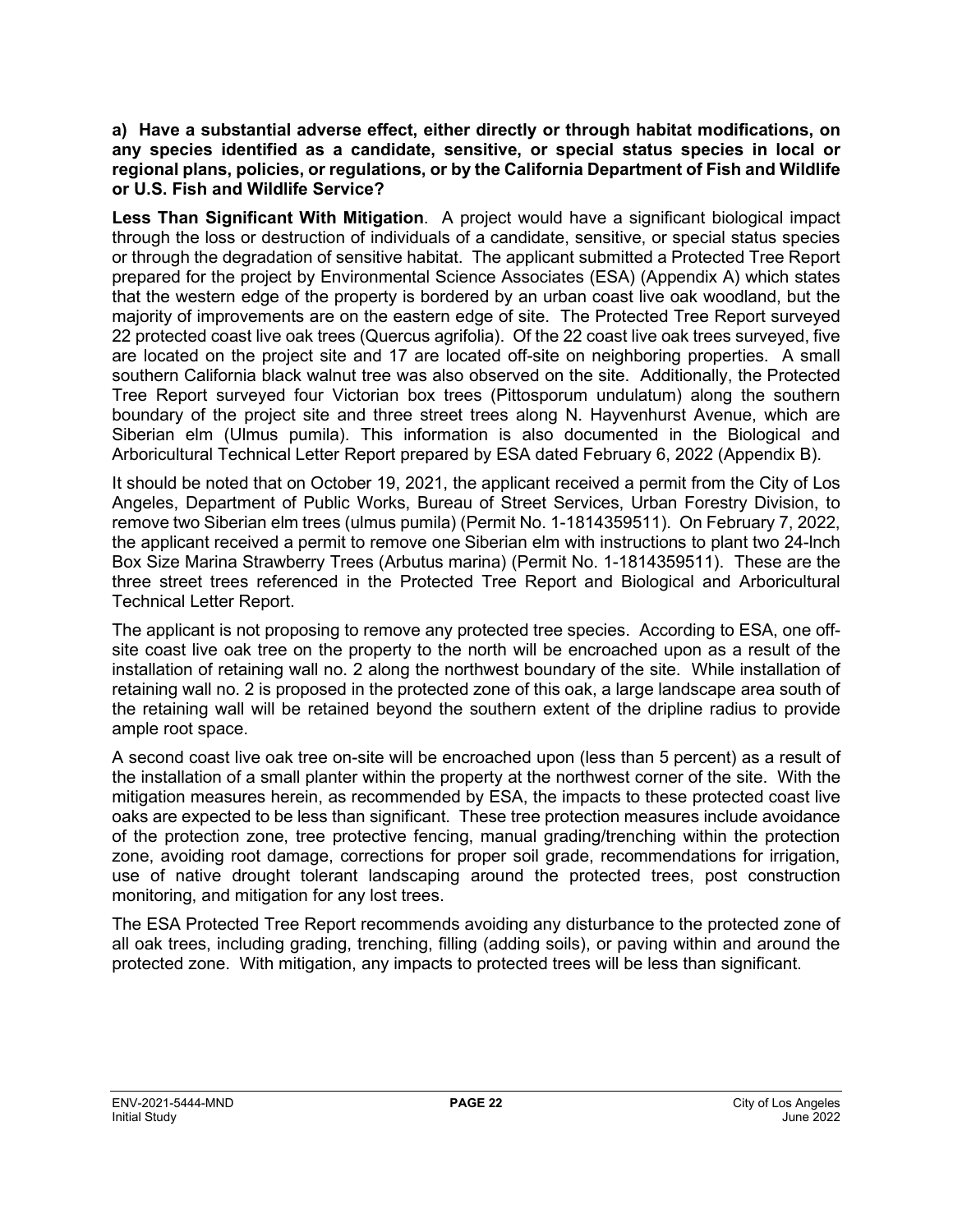As previously stated, the applicant provided a Biological and Arboricultural Technical Letter Report for the project site prepared by ESA dated February 6, 2022 (Appendix B). The information used to prepare the report is based on a site field reconnaissance survey and literature and database research. According to the Report, the coast live oak south coastal woodland/forest association (Quercus agrifolia woodland) comprises 0.01 acres of the project site at the northwestern site boundary. The Report shows that the grading limits proposed largely border but do encroach into the coast live oak south coast woodland/forest association area (approximately 0.0002 acres of grading/construction). The natural community/land cover types also include landscaped/ornamental (primarily non-native ornamental vegetation and turf grasses) on 0.12 acre of the property; disturbed habitat for 0.4 acres of the property; and developed land for 0.03 acre of the property.

The Report states that no sensitive natural communities were observed on the property, as the coast live oak woodland south coastal woodland/forest association is not considered rare. No potentially jurisdictional or aquatic resources were observed on site. The Report includes a list of all wildlife species detected. Wildlife observed were mainly avian species (California towhee, Anna's hummingbird, house finch, California scrub-jay, northern mockingbird, bushtit, and Bewick's wren). Mammal species observed include the Eastern fox squirrel. Reptile species observed include the western fence lizard.

The Report continues to identify two special-status species plants with low potential to occur: Hubby's phacelia and Catalina mariposa lily. One special-status plant species was observed on site: southern California black walnut (Juglans californica). Furthermore, the California towhee is a special status wildlife species that was observed on site.

Los Angeles Department of City Planning identified the mountain lion - a candidate species as threatened or endangered under the California Endangered Species Act (CESA) - as potentially occurring on site or nearby based on data from National Park Service (NPS) GIS Mountain Lion Tracker maps. According to the Report, the mountain lion is not expected to occur within the project site in spite of being documented within 500 feet south (a natural habitat that does not connect with the project site) and 0.5 mile west (Encino Reservoir) of the NPS survey area. According to the Report, the chain-link fence/gate that encloses the property limits the potential for mid- to large animals such as mountain lion or mule deer to occur.

According to the Report, no natural communities identified on site are considered sensitive, and therefore, the project would have no effect on any riparian or other sensitive natural community identified in local or regional plans, policies, regulations or the California Department of Fish and Wildlife or the U.S. Fish and Wildlife Service (USFWS).

The subject site is located 0.28 miles northeast of the eastern boundary of the Santa Monica Mountains Significant Ecological Area (SEA). The project is not within any known Habitat Conservation Plan or Natural Community Conservation Plan.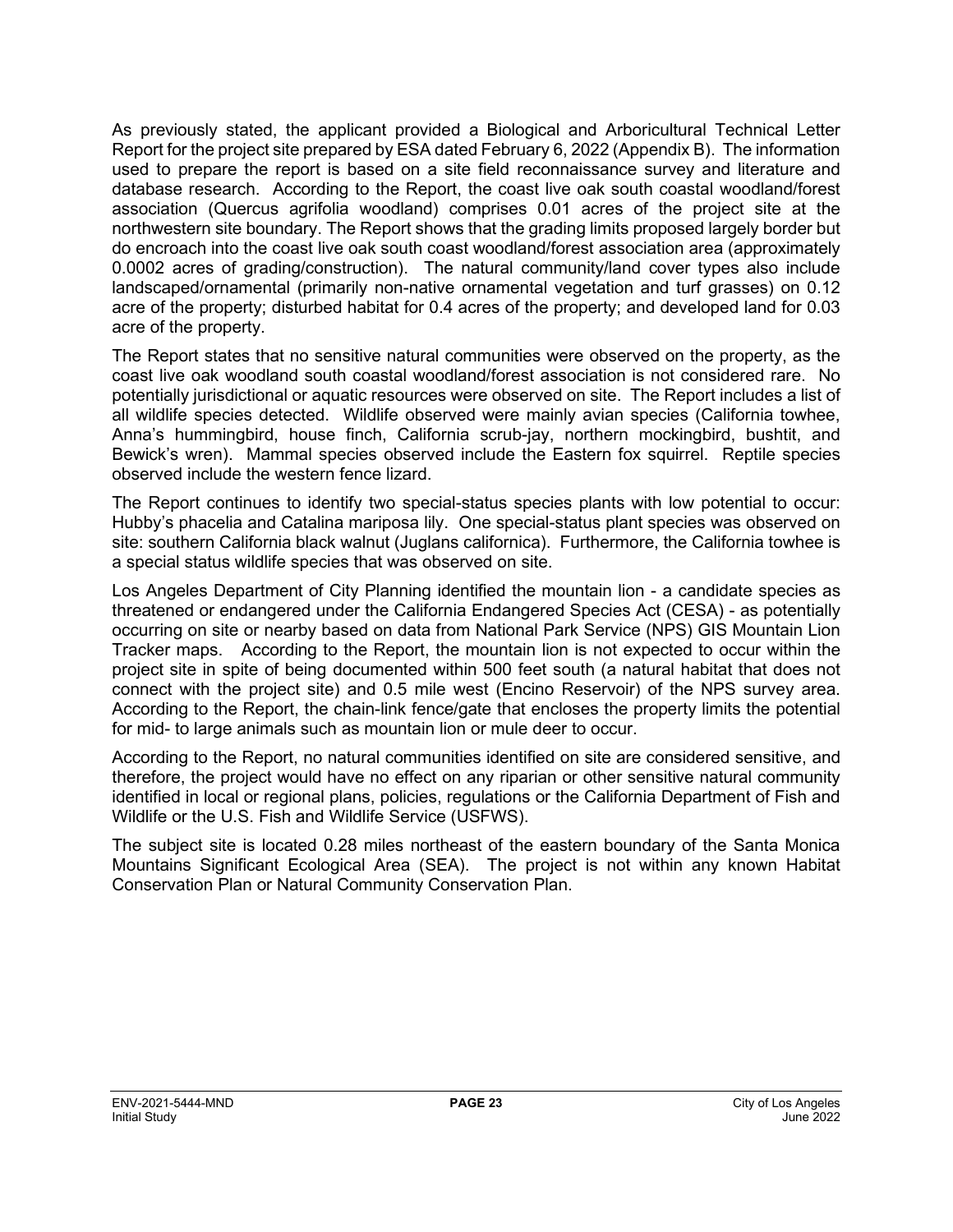As previously stated, special status species either occur on site or have the potential to occur. These include Hubby's phacelia, Catalina mariposa lily, southern California black walnut, and California towhee. Furthermore, the coast live oak south coastal woodland/forest association on site can provide habitat to nesting birds that are both common and special status wildlife species. Native and nesting birds are protected by the Migratory Bird Treaty Act (MBTA) and the California Fish and Game Code (CFGC) 3500. Depending on the timing of construction, project activities could disrupt nesting activity if conducted during general avian breed season (February through August). Local wildlife movement for birds and small mammals could occur in the coast live oak south coastal woodland/forest association at the northwest portion of the project site. Furthermore, the movement and/or survival of wildlife is impacted by light/glare, fencing, and anticoagulant rodenticides.

With mitigation incorporated for special-status wildlife/nesting birds and protected trees, impacts to any species identified as a candidate, sensitive, or special status species in local or regional plans, policies, or regulations, or by the California Department of Fish and Wildlife or U.S. Fish and Wildlife Service, will be less than significant.

#### **MM-BIO-1. Habitat Modification (Nesting Native Birds, Hillside Areas)**

The project will result in the removal of vegetation and disturbances to the ground and therefore may result in take of nesting native bird species. Migratory nongame native bird species are protected by international treaty under the Federal Migratory Bird Treaty Act (MBTA) of 1918 (50 C.F.R Section 10.13). Sections 3503, 3503.5 and 3513 of the California Fish and Game Code prohibit take of all birds and their active nests including raptors and other migratory nongame birds (as listed under the Federal MBTA). The following measures are as recommended by the California Department of Fish and Game:

- Proposed project activities (including disturbances to native and non-native vegetation, structures and substrates) should take place outside of the breeding bird season which generally runs from February - August (as early as February 1 for raptors) to avoid take (including disturbances which would cause abandonment of active nests containing eggs and/or young). Take means to hunt, pursue, catch, capture, or kill, or attempt to hunt, pursue, catch, capture of kill (Fish and Game Code Section 86).
- If project activities cannot feasibly avoid the breeding bird season, beginning thirty days prior to the disturbance of suitable nesting habitat, the applicant shall:
	- a. Arrange for weekly bird surveys to detect any protected native birds in the habitat to be removed and any other such habitat within 300 feet of the construction work area (within 500 feet for raptors) as access to adjacent areas allows. The surveys shall be conducted by a Qualified Biologist with experience in conducting breeding bird surveys. The surveys shall continue on a weekly basis with the last survey being conducted no more than 3 days prior to the initiation of clearance/construction work.
	- b. If a protected native bird is found, the applicant shall delay all clearance/construction disturbance activities within 300 feet of suitable nesting habitat for the observed protected bird species (within 500 feet for suitable raptor nesting habitat) until August 31.
	- c. Alternatively, the Qualified Biologist could continue the surveys in order to locate any nests. If an active nest is located, clearing and construction within 300 feet of the nest (within 500 feet for raptor nests) or as determined by a qualified biological monitor, shall be postponed until the nest is vacated and juveniles have fledged and when there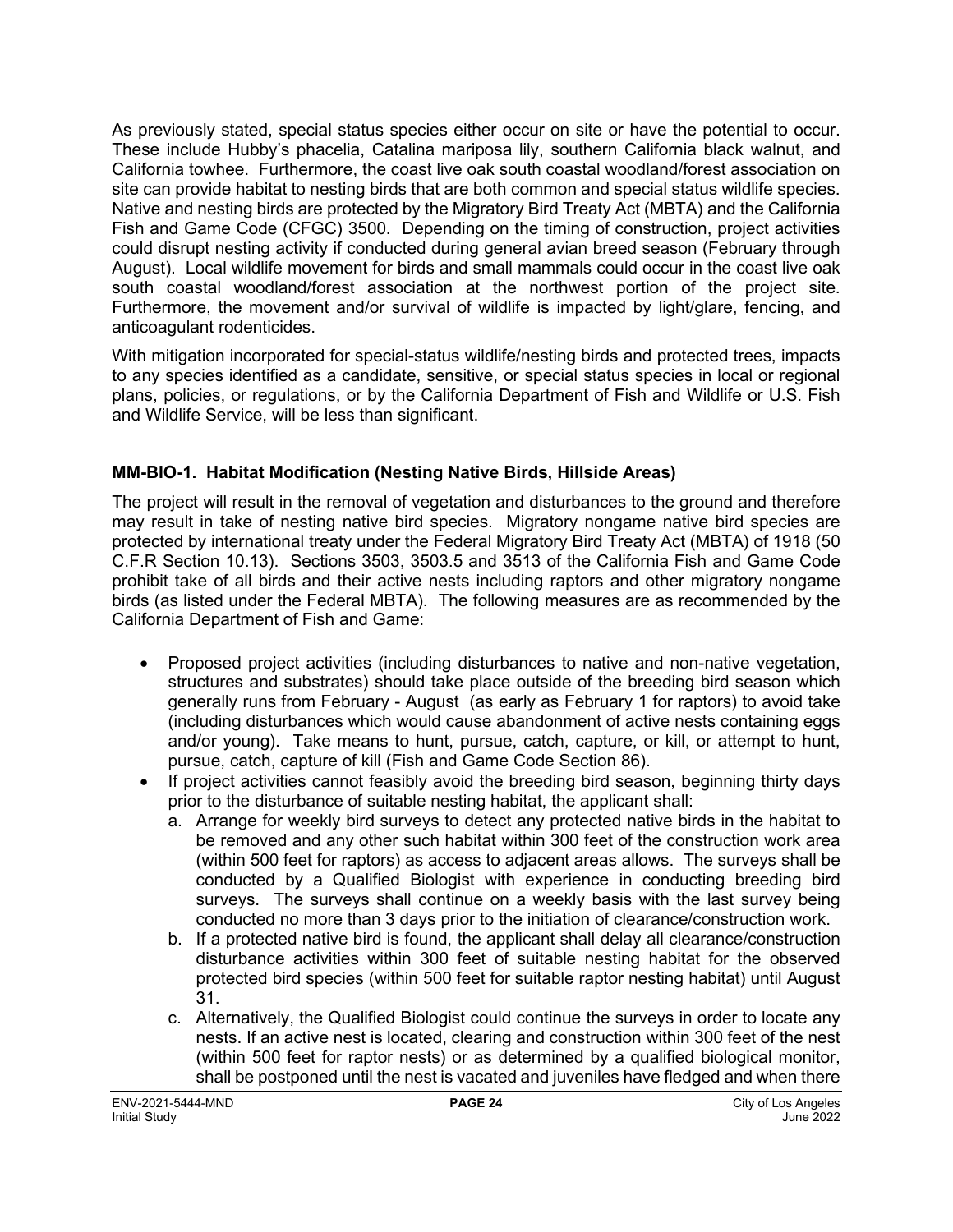is no evidence of a second attempt at nesting. The buffer zone from the nest shall be established in the field with flagging and stakes. Construction personnel shall be instructed on the sensitivity of the area.

d. The applicant shall record the results of the recommended protective measures described above to document compliance with applicable State and Federal laws pertaining to the protection of native birds. Such record shall be submitted and received into the case file for the associated discretionary action permitting the project.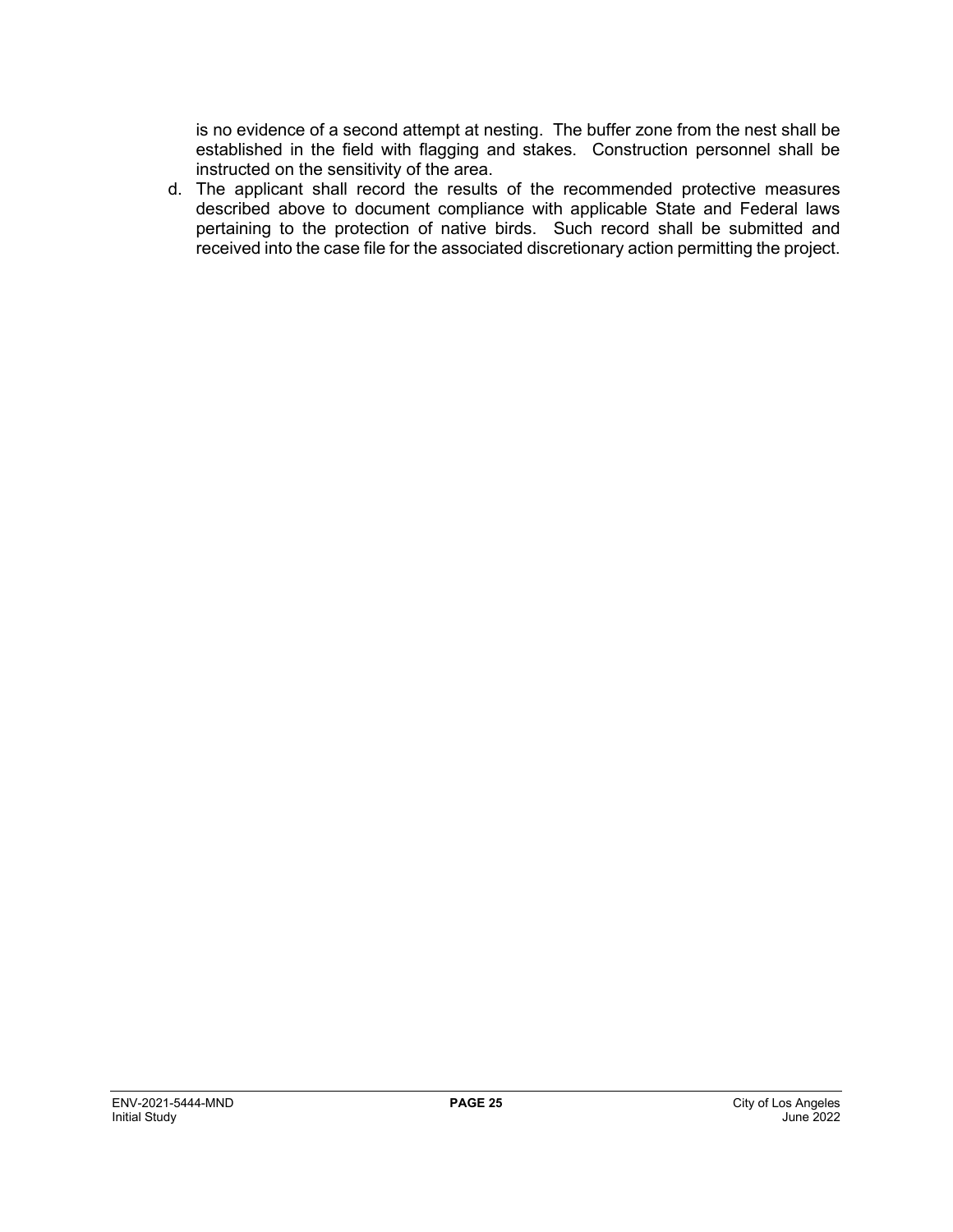**MM-BIO-2. Tree Protection Fencing.** Establish tree protection fencing around the protection zone. This area must be observed and respected during all construction activities near the protected trees. This will ensure preservation of the trees. This area is to be clean and clear of any construction material, debris, equipment, portable toilets, and foot or equipment traffic. Fencing shall be installed prior to construction at the edge of the protection zone and remain in place until the entire project is complete.

**MM-BIO-3. Grading/Trenching in Protected Zone.** Where possible, grading/trenching should be restricted to areas outside the protected zone of the trees. All grubbing and clearing within the protection zone of a tree shall be done manually. All soil removal must be done with hand tools (shovels, picks, hand trowels, and similar equipment). The tool of choice is an air spade. The air spade excavates soil without damaging the roots. Jack hammers should not be used to remove the soil. When a root is encountered, soil removal is to be done without chipping, marring, or damaging the root bark in any way. Damaging the root bark will open up the bark barrier so that disease can enter the tree. This will allow rot to develop or fungus to take over and can result in root death.

**MM-BIO-4. Avoiding Root Damage.** It is not recommended to cut roots larger than one inch. If any roots over one inch in diameter are damaged, they must be clean-cut with a sharp and sterilized hand tool. Any roots permanently exposed from grading or scraping of topsoil should be cleanly cut just below the new soil grade.

**MM-BIO-5. Soil Grade.** Soil levels must be returned to the original grade, at which trees' roots were first established. Existing fill soil above that original grade shall be removed to the extent possible; no additional fill soil shall be placed over the original grade. If soil is filled back to the original grade, compaction shall be done manually only (no equipment shall be used). Compaction shall be done in layers of three to six inches depending on soil structure. No gaps or pockets shall remain in the soil.

**MM-BIO-6. Irrigation.** During construction, trees shall only be watered under the guidance of the project arborist. Where it is needed, temporary irrigation (drip, leaking tube, or other) shall be installed at intervals throughout the fenced protection zone to allow periodic deep watering during construction. The entire protected zone of the trees should be watered to a soil depth of 4 feet. This may require slow irrigation for 8 - 24 hours or more or may require repeat waterings of shorter duration to promote saturation. The soil should be allowed to dry out completely before watering is repeated. The period between waterings may be a month or more. The project arborist should monitor the protected trees and provide recommendations on the effectiveness and duration of temporary irrigation.

**MM-BIO-7. Landscaping Around Native Trees.** Landscaping near native oaks shall be drought tolerant only. Irrigation overspray or runoff, as a result of lawn or ornamental irrigation, shall be avoided in the protection zone of any oak. All landscaping shall be kept away from the trunk of any coast live oak tree by a minimum of 2 feet.

**MM-BIO-8. Post-Construction Monitoring.** Follow up inspections by the project arborist should be conducted one year after construction is completed. Preferably, follow up visits should be conducted quarterly during the first year after construction and two times yearly for two years after construction. More frequent monitoring and/or post-construction steps to improve any trees that are doing poorly should be carried out as recommend by the arborist.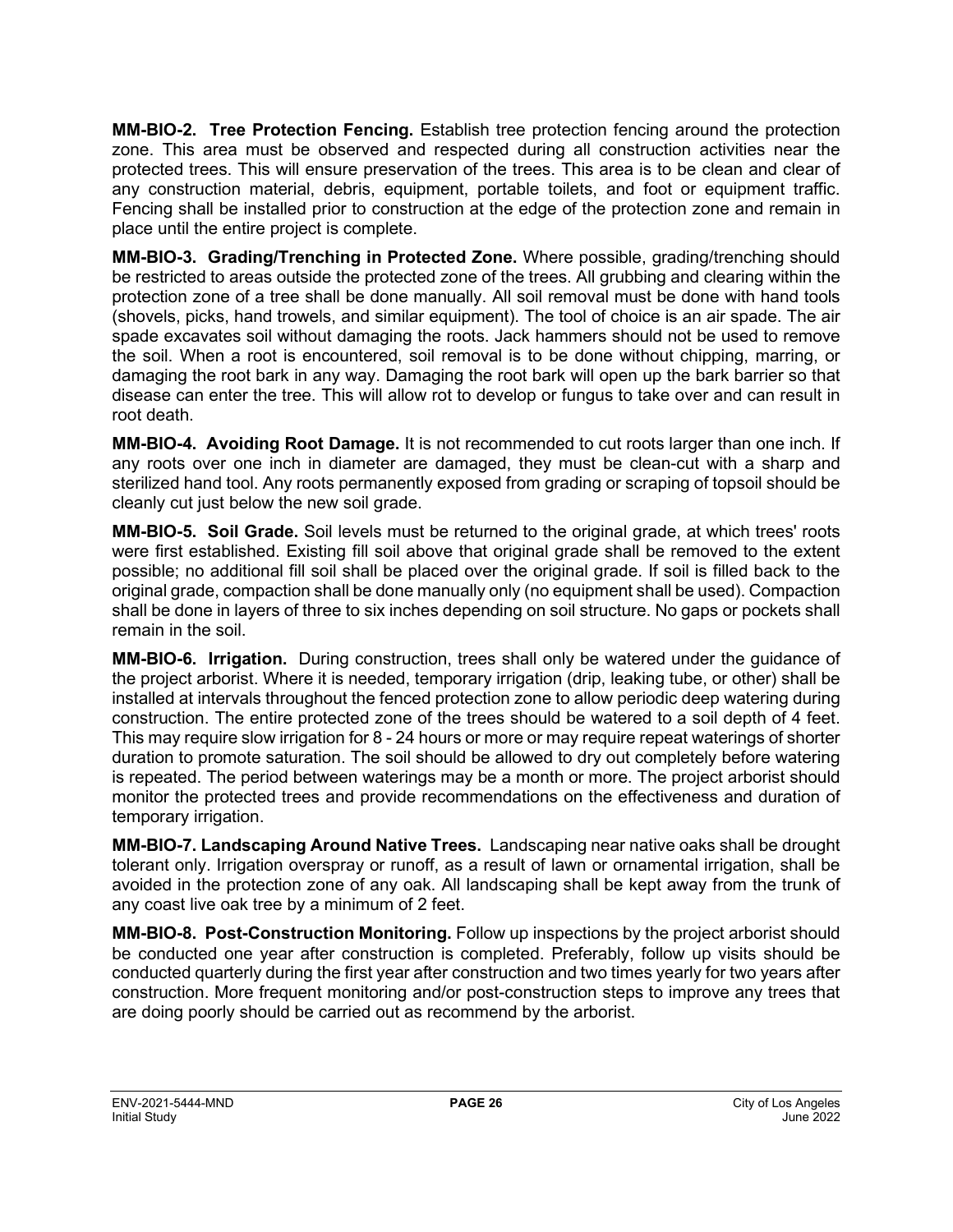**MM-BIO-9. Replacement.** Loss of either oak tree within 5 years of construction activities shall be lessened with the onsite planting of two coast live oak trees, included within the definition set forth in the LA City Protected Tree Ordinance. The size of each replacement tree shall be a 15 gallon, or larger, specimen, measuring 1 inch or more in diameter at a point one foot above the base, and not less than 7 feet in height, measured from the best. New trees that are planted as directed by the City should be evaluated immediately following installation, then monitored every 3 months during the first year after planting. Monitoring for 2 additional years should be done twice yearly for a total of 3 years. All monitoring should be done by the project arborist, who should submit a written report of the observations and recommendations as needed to the applicant. More frequent monitoring and/or post-construction steps to improve any trees that are doing poorly should be carried out as recommended by the arborist.

#### **MM-BIO-10. Tree Removal (Non-Protected Trees)**

Environmental impacts from project implementation may result due to the loss of significant trees on the site. However, the potential impacts will be mitigated to a less than significant level by the following measures:

- Prior to the issuance of any permit, a plot plan shall be prepared indicating the location, size, type, and general condition of all existing trees on the site and within the adjacent public right(s)-of-way.
- All significant (8-inch or greater trunk diameter, or cumulative trunk diameter if multitrunked, as measured 54 inches above the ground) non-protected trees on the site proposed for removal shall be replaced at a 1:1 ratio with a minimum 24-inch box tree. Net, new trees, located within the parkway of the adjacent public right(s)-of-way, may be counted toward replacement tree requirements.
- Removal or planting of any tree in the public right-of-way requires approval of the Board of Public Works. Contact Urban Forestry Division at: 213-847-3077. All trees in the public right-of-way shall be provided per the current standards of the Urban Forestry Division the Department of Public Works, Bureau of Street Services.

#### **MM-BIO-11. Tree Removal (Locally Protected Species)**

Environmental impacts may result due to the loss of protected trees on the site. However, these potential impacts will be mitigated to less than significant level by the following measures:

- All protected tree removals require approval from the Board of Public Works.
- A Tree Report shall be submitted to the Urban Forestry Division of the Bureau of Street Services, Department of Public Works, for review and approval (213-847-3077), prior to implementation of the Report's recommended measures.
- A minimum of two trees (a minimum of 48-inch box in size if available) shall be planted for each protected tree that is removed. The canopy of the replacement trees, at the time they are planted, shall be in proportion to the canopies of the protected tree(s) removed and shall be to the satisfaction of the Urban Forestry Division.
- The location of trees planted for the purposes of replacing a removed protected tree shall be clearly indicated on the required landscape plan, which shall also indicate the replacement tree species and further contain the phrase "Replacement Tree" in its description.
- Bonding (Tree Survival):
	- a. The applicant shall post a cash bond or other assurances acceptable to the Bureau of Engineering in consultation with the Urban Forestry Division and the decision maker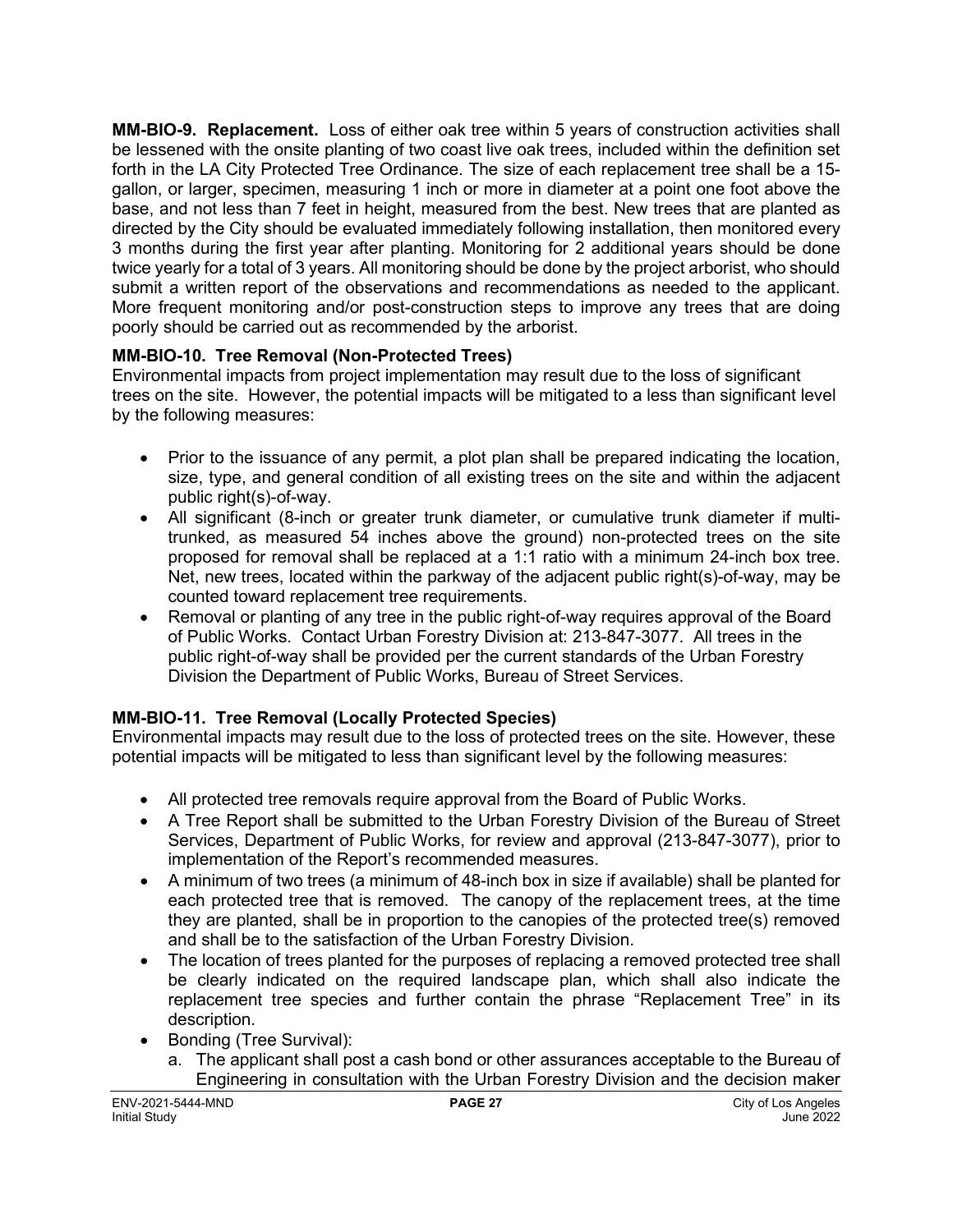guaranteeing the survival of trees required to be maintained, replaced or relocated in such a fashion as to assure the existence of continuously living trees for a minimum of three years from the date that the bond is posted or from the date such trees are replaced or relocated, whichever is longer. Any change of ownership shall require that the new owner post a new oak tree bond to the satisfaction of the Bureau of Engineering. Subsequently, the original owner's oak tree bond may be exonerated.

b. The City Engineer shall use the provisions of Section 17.08 as its procedural guide in satisfaction of said bond requirements and processing. Prior to exoneration of the bond, the owner of the property shall provide evidence satisfactory to the City Engineer and Urban Forestry Division that the oak trees were properly replaced, the date of the replacement and the survival of the replacement trees for a period of 3 years.

**MM-BIO-12. Bird Strike Death.** The project shall use "bird protection glass", such as nonreflective darker tinted glass (i.e., "ornilux"), specifically designed to help prevent bird strike deaths.

**MM-BIO-13. Light.** Outdoor lighting shall be designed and installed with shielding and directed downward to illuminate only the subject property, such that the light source cannot be seen from adjacent residential properties, the public right-of-way, nor from above. Uplighting shall be prohibited.

**MM-BIO-14. Windows.** All exterior windows shall be low-reflective, non-glare glass.

**MM-BIO-15. Wildlife Safe Fencing.** There shall be no new chain link and/or steel fencing, and no new fences with sharp edges or points. These types of fencing can cause injury wildlife and create barriers to wildlife dispersal.

**MM-BIO-16. Prohibited Use of Anticoagulant Rodenticides.** During construction activities and upon project occupancy, the use of anticoagulant rodenticides which has the potential to significantly degrade biological resources, shall be prohibited throughout the project site. The applicant shall use nonpoisonous methods to control rodent pests, include sealing entrances to buildings, sanitizing property, removing rodent habitats, such as ivy or wood piles, setting traps, and erecting raptor poles or owl boxes.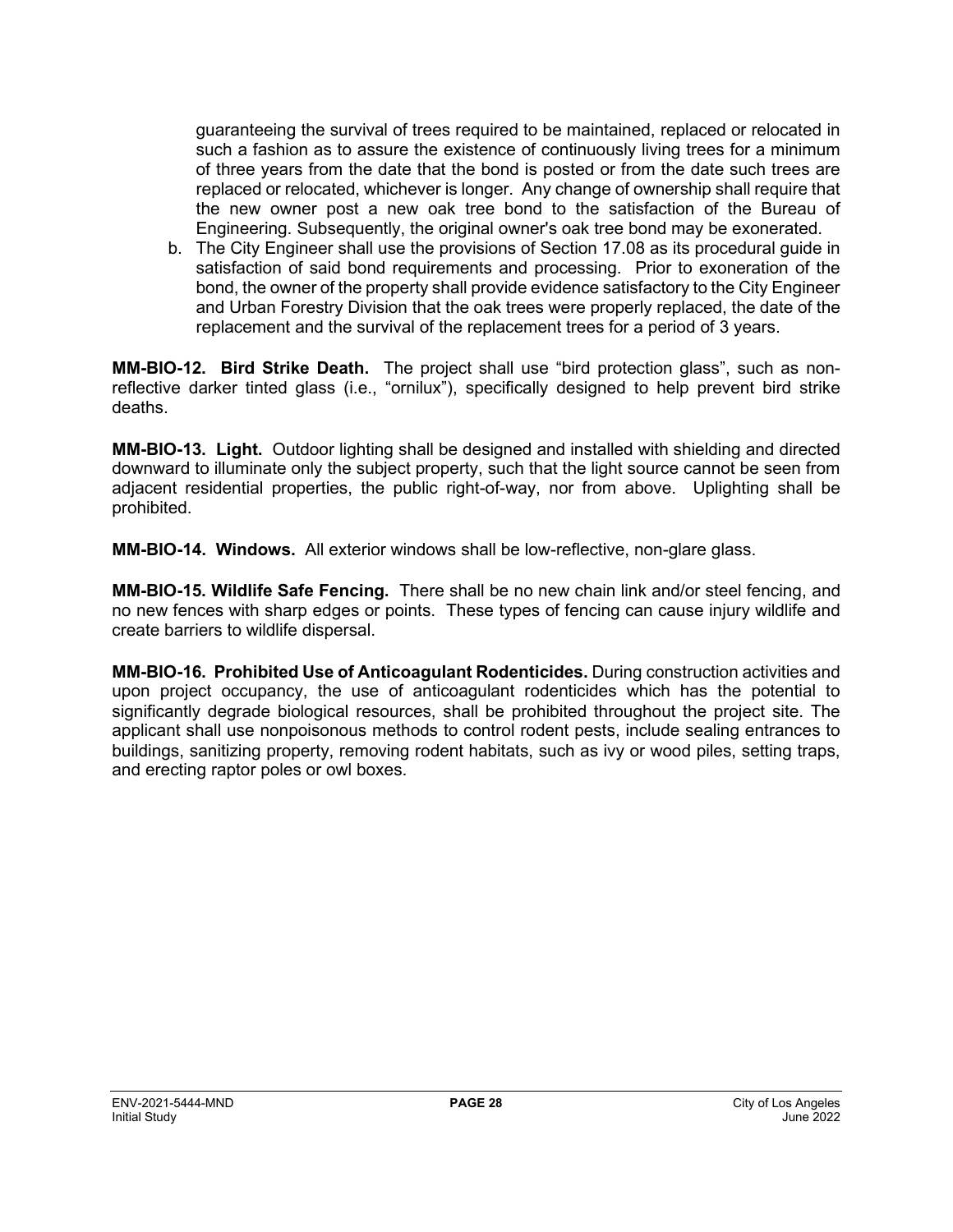#### **b) Have a substantial adverse effect on any riparian habitat or other sensitive natural community identified in local or regional plans, policies, regulations or by the California Department of Fish and Wildlife or U.S. Fish and Wildlife Service?**

**Less Than Significant Impact.** As stated under a) above, according to the ESA Protected Tree Report and Biological and Arboricultural Technical Letter Report (Appendices A and B), no natural communities identified on site are considered sensitive. Therefore, the project would have no effect on any riparian or other sensitive natural community identified in local or regional plans, policies, regulations or the California Department of Fish and Wildlife or the U.S. Fish and Wildlife Service (USFWS). As such, any impacts would be less than significant.

#### **c) Have a substantial adverse effect on state or federally protected wetlands (including, but not limited to, marsh, vernal pool, coastal, etc.) through direct removal, filling, hydrological interruption, or other means?**

**No Impact.** The Biological and Arboricultural Technical Letter report states that no jurisdictional features occur on site. ZIMAS shows that the site is located on a watercourse; however, per communication with the Bureau of Engineering on April 7, 2021, there is no longer a watercourse on the project site (BOE Watercourse Clearance dated August 4, 2021). The ESA Biological and Arboricultural Technical Letter Report states that several small concrete v-ditches and metal drains are on the site, but no evidence was found that these structures functioned normally or properly convey water. Therefore, the project will have no substantial adverse effect on state or federally protected wetlands (including, but not limited to, marsh, vernal pool, coastal, etc.).

#### **d) Interfere substantially with the movement of any native resident or migratory fish or wildlife species or with established native resident or migratory wildlife corridors, or impede the use of native wildlife nursery sites?**

**Less Than Significant With Mitigation.** Los Angeles Department of City Planning identified the mountain lion - a candidate species as threatened or endangered under the California Endangered Species Act (CESA) – as potentially occurring on or nearby based on data from National Park Service (NPS) GIS Mountain Lion Tracker maps. According to the Report, the mountain lion is not expected to occur within the project site in spite of being documented within 500 south (a natural habitat that does not connect with the project site) and 0.5 mile west (Encino Reservoir) of the survey area by the NPS. According to the Report, the chain-link fence/gate that encloses the property limits the potential for mid- to large animals such as mountain lion or mule deer.

As previously stated, special status species either occur on site or have the potential to occur. Hubby's phacelia, Catalina mariposa lily, southern California black walnut, and California towhee. Furthermore, the coast live oak south coastal woodland/forest association on site can provide habitat to nesting birds that are both common and special status wildlife species. Native and nesting birds are protected by the Migratory Bird Treaty Act (MBTA) and the California Fish and Game Code (CFGC) 3500. Depending on the timing of construction, project activities could disrupt nesting activity if conducted during general avian breed season (February through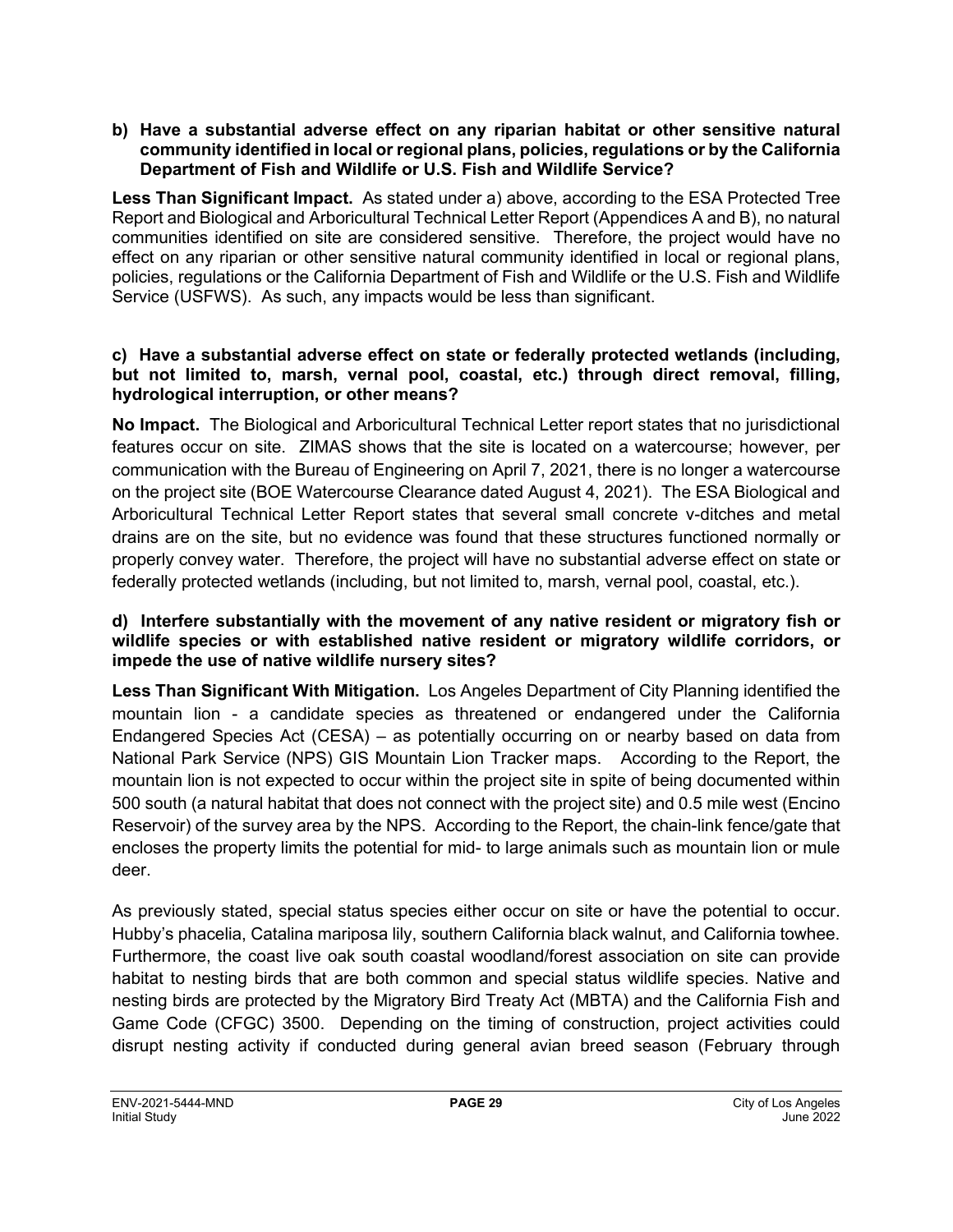August). Local wildlife movement for birds and small mammals could occur in the coast live oak south coastal woodland/forest association at the northwest portion of the project site.

There are no jurisdictional waters or riparian features on site. With mitigation, any impacts to the movement of any native resident or migratory wildlife species or with established native resident or migratory wildlife corridors or impediments to the use of native wildlife nursery sites will be less than significant.

**MM-BIO-1. Habitat Modification (Nesting Native Birds, Hillside Areas), MM-BIO-12. Bird Strike Death, MM-BIO-14. Windows, MM-BIO-15. Wildlife Safe Fencing, MM-BIO-16. Prohibited Use of Anticoagulant Rodenticides.**

**e) Conflict with any local policies or ordinances protecting biological resources, such as a tree preservation policy or ordinance?**

**Less Than Significant With Mitigation.** City of Los Angeles Ordinance No. 186,873 (effective February 4, 2022) identifies the following trees and shrubs as protected species: toyon shrub, Mexican elderberry shrub, sycamore tree, California bay tree, oak tree, and Southern California black walnut tree. The applicant submitted a Protected Tree Report prepared for the project by ESA (Appendix A) which states that the western edge of the property is bordered by an urban coast live oak woodland, but the majority of improvements are on the eastern edge of site. The Protected Tree Report surveyed 22 protected coast live oak trees (Quercus agrifolia). Of the 22 coast live oak trees surveyed, five are located on the project site and 17 are located off-site on neighboring properties. A small southern California black walnut tree was also observed on the site. Additionally, the Protected Tree Report surveyed four Victorian box trees (Pittosporum undulatum) along the southern boundary of the project site and three street trees along N. Hayvenhurst Avenue, which are Siberian elm (Ulmus pumila). This information is also documented in the Biological and Arboricultural Technical Letter Report prepared by ESA dated February 6, 2022 (Appendix B).

It should be noted that on October 19, 2021, the applicant received a permit from the City of Los Angeles, Department of Public Works, Bureau of Street Services, Urban Forestry Division, to remove two Siberian elm trees (ulmus pumila) (Permit No. 1-1814359511). On February 7, 2022, the applicant received a permit to remove one Siberian elm with instructions to plant two 24-lnch Box Size Marina Strawberry Trees (Arbutus marina) (Permit No. 1-1814359511). These are the three street trees referenced in the Protected Tree Report and Biological and Arboricultural Technical Letter Report.

The applicant is not proposing to remove any protected tree species. According to ESA, one offsite coast live oak tree on the property to the north will be encroached upon as a result of the installation of retaining wall no. 2 along the northwest boundary of the site. While installation of retaining wall no. 2 is proposed in the protected zone of this oak, a large landscape area south of the retaining wall will be retained beyond the southern extent of the dripline radius to provide ample root space.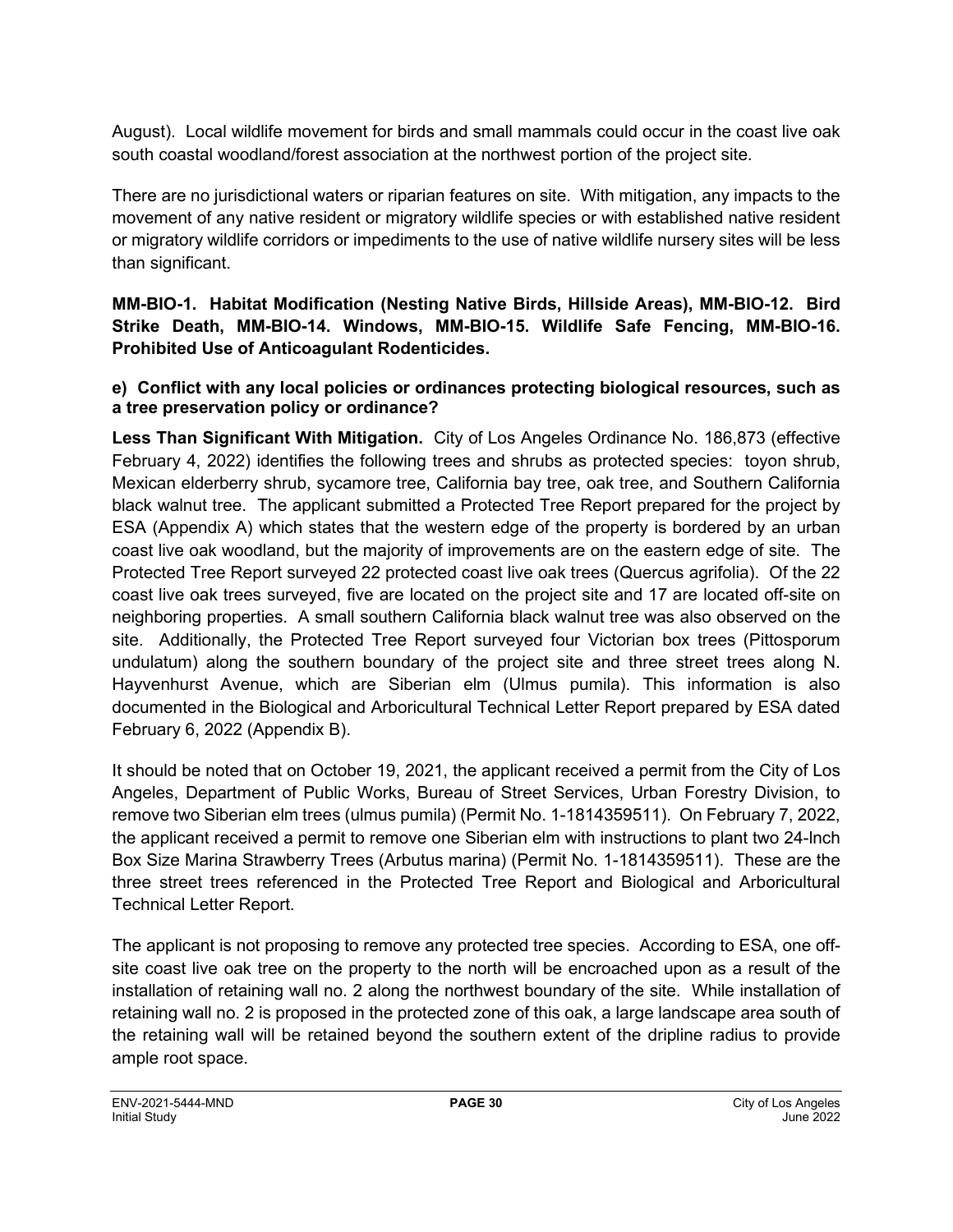A second coast live oak tree on-site will be encroached upon (less than 5 percent) as a result of the installation of a small planter within the property at the northwest corner of the site. With the mitigation measures herein, as recommended by ESA, the impacts to these protected coast live oaks are expected to be less than significant. These tree protection measures include avoidance of the protection zone, tree protective fencing, manual grading/trenching within the protection zone, avoiding root damage, corrections for proper soil grade, recommendations for irrigation, use of native drought tolerant landscaping around the protected trees, post construction monitoring, and mitigation for any lost trees.

The ESA Protected Tree Report recommends avoiding any disturbance to the protected zone of all oak trees, including grading, trenching, filling (adding soils), or paving within and around the protected zone. With mitigation, any impacts to protected trees will be less than significant.

As previously stated, the applicant provided a Biological and Arboricultural Technical Letter Report for the project site prepared by ESA dated February 6, 2022 (Appendix B). The information used to prepare the report is based on a site field reconnaissance survey and literature and database research. According to the Report, the coast live oak south coastal woodland/forest association (Quercus agrifolia woodland) comprises 0.01 acres of the project site at the northwestern site boundary. The Report shows that the grading limits proposed largely border but do encroach into the coast live oak south coast woodland/forest association area (approximately 0.0002 acres of grading/construction).

With mitigation herein, any impacts to the protected trees, as identified in the City's Protected Tree Ordinance No. 186,873, will be less than significant.

**MM-BIO-2. Tree Protection Fencing, MM-BIO-3. Grading/Trenching in Protected Zone, MM-BIO-4. Avoiding Root Damage, MM-BIO-5. Soil Grade, MM-BIO-6. Irrigation, MM-BIO-7. Landscaping Around Native Trees, MM-BIO-8. Post-Construction Monitoring, MM-BIO-9. Replacement, MM-BIO-10. Tree Removal (Non-Protected Trees), MM-BIO-11. (Tree Removal Locally Protected Species)**

**f) Conflict with the provisions of an adopted Habitat Conservation Plan, Natural Community Conservation Plan, or other approved local, regional, or state habitat conservation plan?**

**No Impact.** As previously stated, the ESA Biological and Arboricultural Technical Letter Report states that the subject site is located 0.28 miles northeast of the eastern boundary of the Santa Monica Mountains Significant Ecological Area (SEA). The project is not within any known Habitat Conservation Plan or Natural Community Conservation Plan. Therefore, there would be no impact to the provisions of an adopted Habitat Conservation Plan, Natural Community Conservation Plan, or other approved local, regional, or state habitat conservation plan.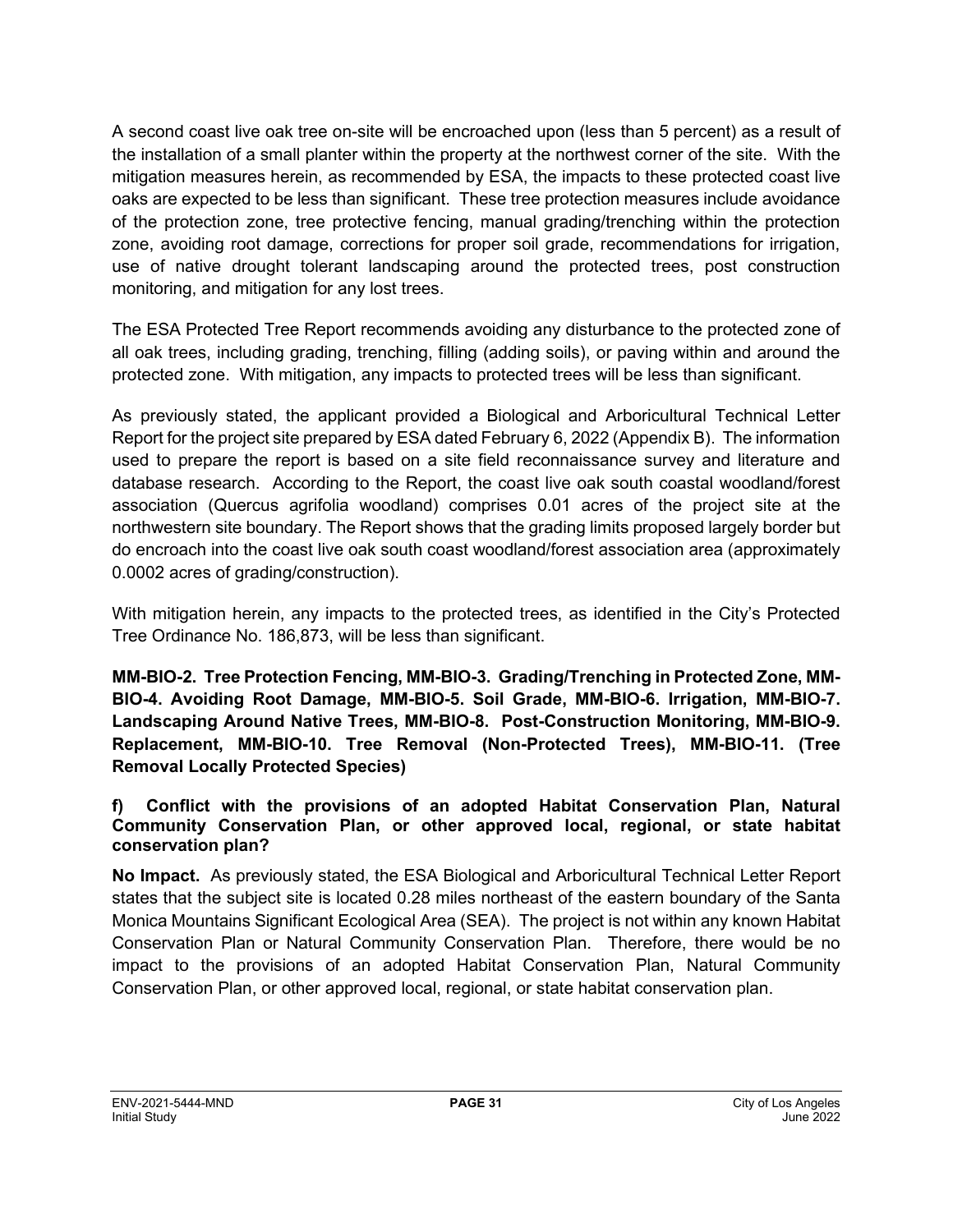# **V. CULTURAL RESOURCES**

|                                                                                                                         | Potentially<br>Significant<br>Impact | I ess Than<br>Significant<br>with<br>Mitigation<br>Incorporated | I ess Than<br>Significant<br>Impact | No Impact |
|-------------------------------------------------------------------------------------------------------------------------|--------------------------------------|-----------------------------------------------------------------|-------------------------------------|-----------|
| Would the project:                                                                                                      |                                      |                                                                 |                                     |           |
| a. Cause a substantial adverse change in the<br>significance of a historical resource pursuant to $\S$<br>15064.5?      |                                      |                                                                 | $\boxtimes$                         |           |
| b. Cause a substantial adverse change in the<br>significance of an archaeological resource<br>pursuant to $\S$ 15064.5? |                                      |                                                                 | $\bowtie$                           |           |
| c. Disturb any human remains, including<br>those<br>interred outside of dedicated cemeteries?                           |                                      |                                                                 | $\boxtimes$                         |           |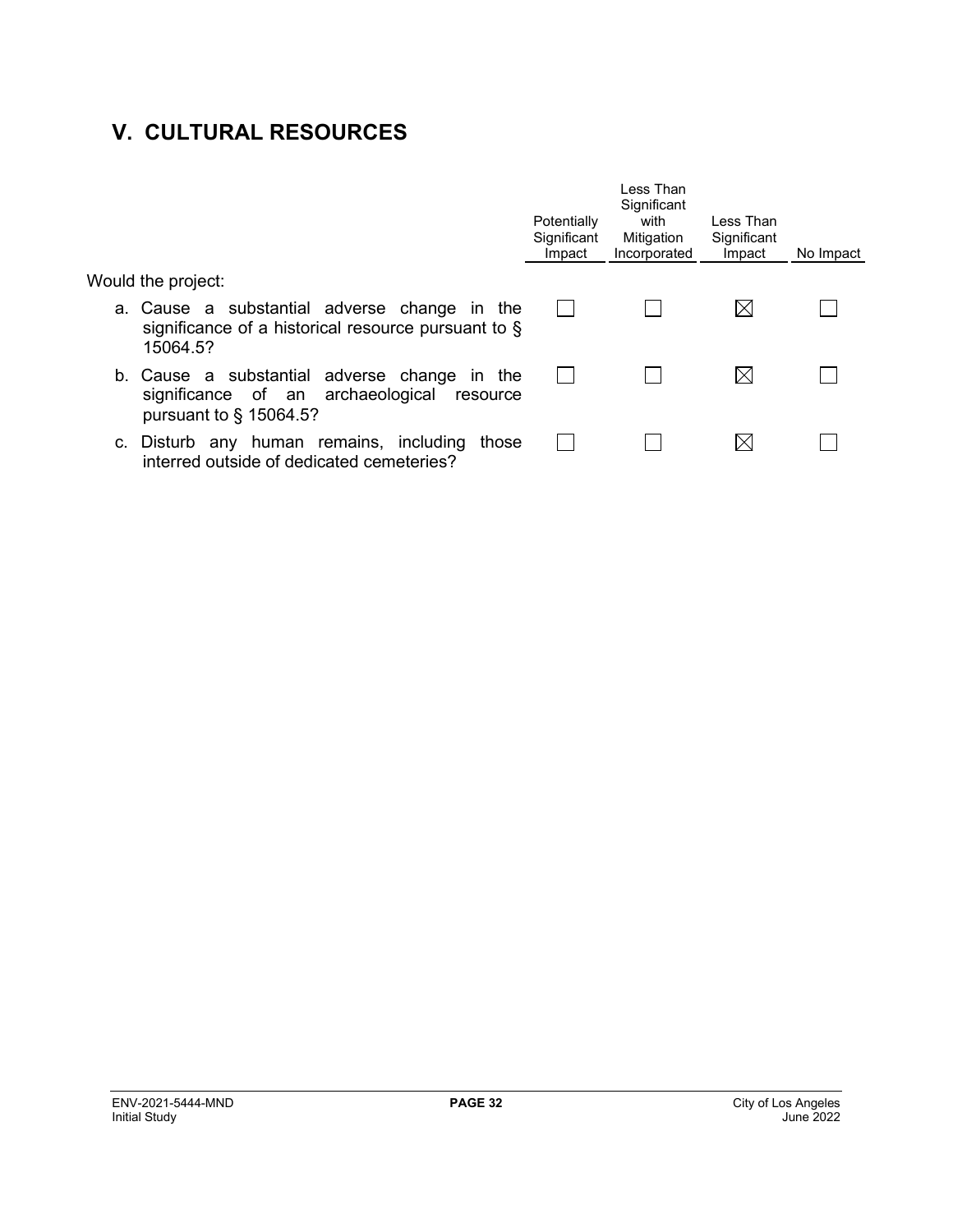#### **a) Cause a substantial adverse change in the significance of a historical resource as pursuant to State CEQA Guidelines §15064.5?**

**Less Than Significant Impact**. A significant impact would occur if the proposed project would substantially alter the environmental context or remove identified historical resources. The project includes the demolition of one single-family residences constructed in 1955. The residence has not been identified as a historic resource by local or state agencies, and the project site has not been determined to be eligible for listing in the National Register of Historic Places, California Register of Historical Resources, the Los Angeles Historic-Cultural Monuments Register, and/or any local register. In addition, the site was not found to be a potential historic resource based on SurveyLA, the citywide survey of Los Angeles or the City's HistoricPlacesLA website. Therefore, the impact would be less than significant.

#### **b) Cause a substantial adverse change in the significance of an archaeological resource pursuant to State CEQA Guidelines §15064.5?**

**Less Than Significant Impact**. A significant impact would occur if a known or unknown archaeological resource would be removed, altered, or destroyed as a result of the proposed development. Section 15064.5 of the State CEQA Guidelines defines significant archaeological resources as resources that meet the criteria for historical resources or resources that constitute unique archaeological resources. A project-related significant impact could occur if a project would significantly affect archaeological resources that fall under either of these categories.

If archaeological resources are discovered during excavation, grading, or construction activities, work shall cease in the area of the find until a qualified archaeologist has evaluated the find in accordance with federal, State, and local guidelines, including those set forth in California Public Resources Code Section 21083.2. Per regulatory compliance measures, personnel of the project shall not collect or move any archaeological materials and associated materials. Construction activity may continue unimpeded on other portions of the project site. The found deposits would be treated in accordance with federal, State, and local guidelines, including those set forth in California Public Resources Code Section 21083.2.

California Assembly Bill 52 (AB 52) established a formal consultation process for a California Native American Tribes to identify potential significant impacts to Tribal Cultural Resources, as defined in Public Resources Code Section 21074 as part of CEQA. As specified in AB 52, lead agencies must provide notice inviting consultation to California Native American tribes that are traditionally and culturally affiliated with the geographic area of the proposed project if the Tribe has submitted a request in writing to be notified of proposed projects. The Tribe must respond in writing within 30 days of the City's AB 52 notice. The Native American Heritage Commission (NAHC) provided a list of Native American groups and individuals who might have knowledge of the religious and/or cultural significance of resources that may be in and near the project site. Any impacts to Tribal archaeological resources are analyzed elsewhere herein (see Section XVIII. Tribal Cultural Resources).

Based on the analysis of Tribal archaeological resources elsewhere within this document and regulatory compliance measures, any impacts to archaeological resources as a result of the proposed project are less than significant.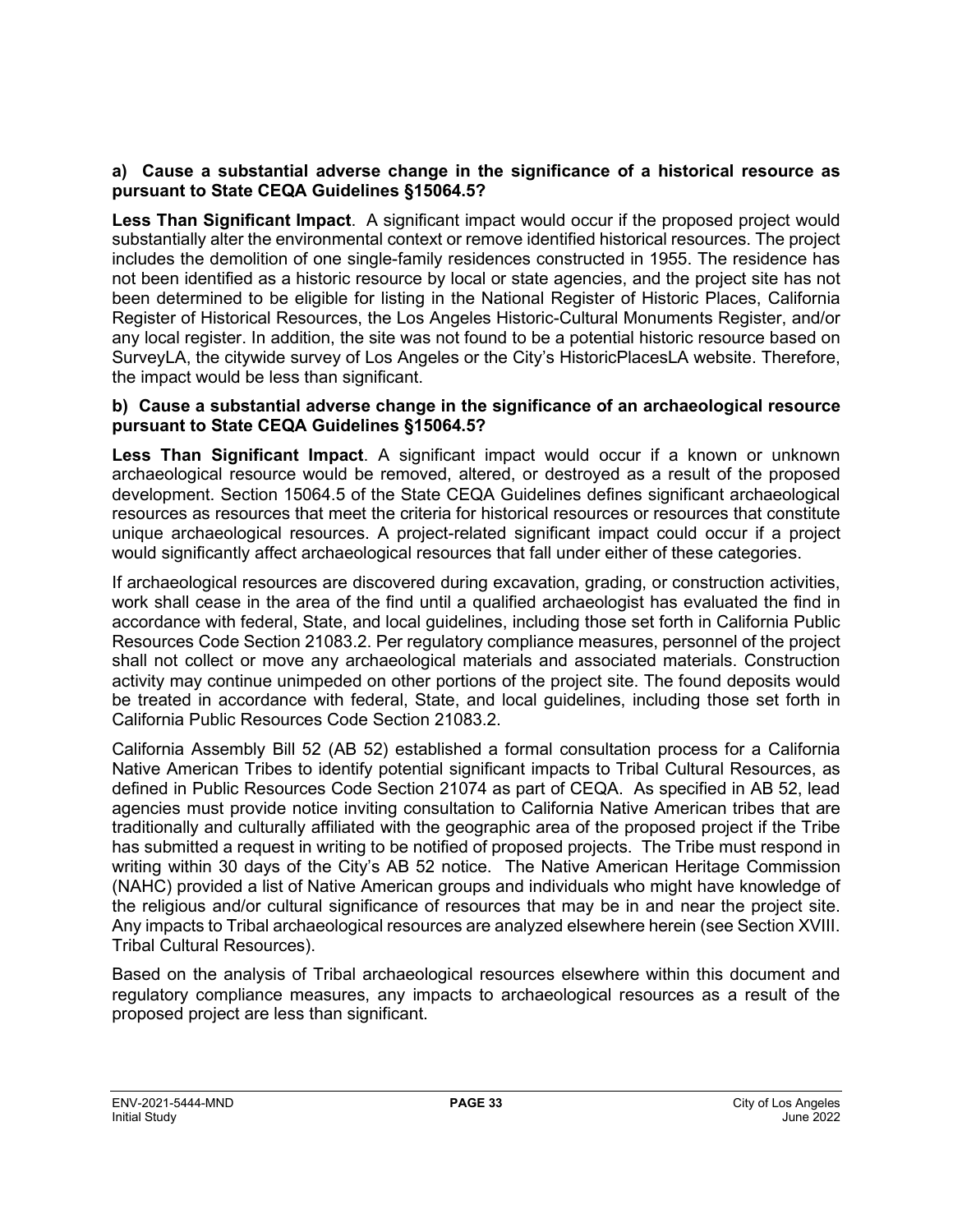#### **c) Disturb any human remains, including those interred outside of formal cemeteries?**

**Less Than Significant Impact**. A significant impact would occur if previously interred human remains would be disturbed during excavation of the project site. Human remains could be encountered during excavation and grading activities associated with the proposed project. While no formal cemeteries, other places of human interment, or burial grounds or sites are known to occur within the project area, there is always a possibility that human remains can be encountered during construction. If human remains are encountered unexpectedly during construction demolition and/or grading activities, State Health and Safety Code Section 7050.5 requires that no further disturbance shall occur until the County Coroner has made the necessary findings as to origin and disposition pursuant to California Public Resources Code (PRC) Section 5097.98.

If human remains of Native American origin are discovered during project construction, compliance with state laws, which fall within the jurisdiction of the Native American Heritage Commission (NAHC) (Public Resource Code Section 5097), relating to the disposition of Native American burials will be adhered to (see Section XVIII. Tribal Cultural Resources). As previously stated, California Assembly Bill 52 (AB 52) established a formal consultation process for a California Native American Tribes to identify potential significant impacts to Tribal Cultural Resources, as defined in Public Resources Code Section 21074 as part of CEQA. Any impacts to human remains for a Native American origin are analyzed elsewhere herein (Section XVIII. Tribal Cultural Resources). With the implementation of regulatory compliance measures, impacts to human remains would be less than significant.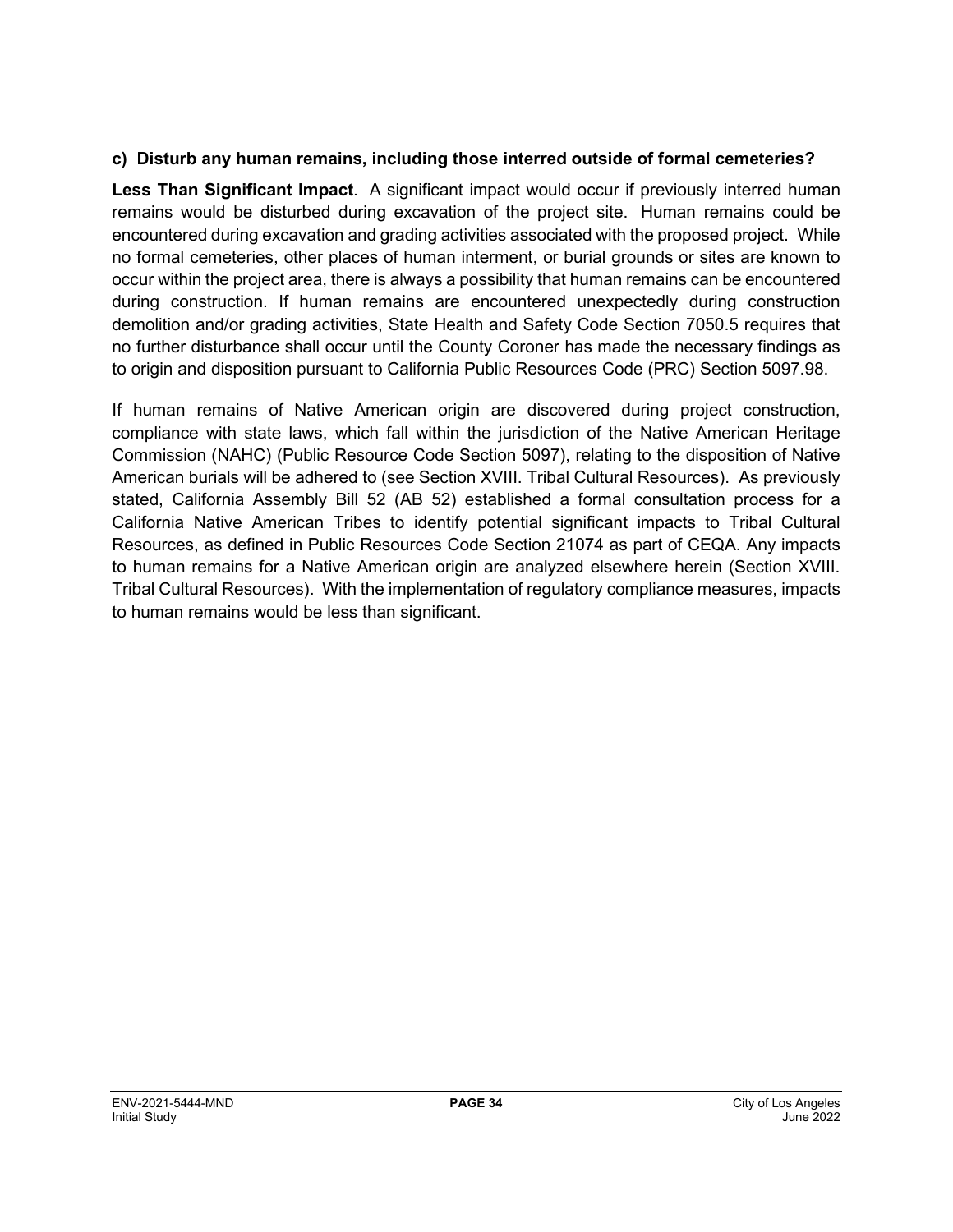### **VI. ENERGY**

|                                                                                                                                                                                            | Potentially<br>Significant<br>Impact | Less Than<br>Significant<br>with<br>Mitigation<br>Incorporated | Less Than<br>Significant<br>Impact | No Impact |
|--------------------------------------------------------------------------------------------------------------------------------------------------------------------------------------------|--------------------------------------|----------------------------------------------------------------|------------------------------------|-----------|
| Would the project:                                                                                                                                                                         |                                      |                                                                |                                    |           |
| a. Result in potentially significant environmental<br>impact due to wasteful, inefficient, or unnecessary<br>consumption of energy resources, during project<br>construction or operation? |                                      |                                                                |                                    |           |
| b. Conflict with or obstruct a state or local plan for<br>renewable energy or energy efficiency?                                                                                           |                                      |                                                                |                                    |           |

#### **a) Result in potentially significant environmental impact due to wasteful, inefficient, or unnecessary consumption of energy resources, during project construction or operation?**

**Less Than Significant Impact**. During plan check, the City will assure that the project plans comply with existing LAMC requirements for energy-efficiency including compliance with Green Building Code requirements. Landscaping and irrigation are incorporated as mitigation measures herein (see Section I. Aesthetics). As such, the project will not result in a wasteful, inefficient, or unnecessary consumption of energy resources.

The plans submitted by the project applicant show a raceway for EV use for each residential unit, LID notes, and rooftop solar panels. As such, compliance with LAMC energy efficiency standards and project design features would reduce energy impacts to less than significant.

#### **b) Conflict with or obstruct a state or local plan for renewable energy or energy efficiency?**

**Less Than Significant Impact.** As a regulatory requirement, the project will be reviewed for consistency with applicable state and local plans for renewable energy and efficiency. The Los Angeles Municipal Code incorporates the California Green Building Standards Code Title 24 standards which require projects to provide energy saving features. Compliance with regulatory requirements will reduce energy impacts to a less than significant impact.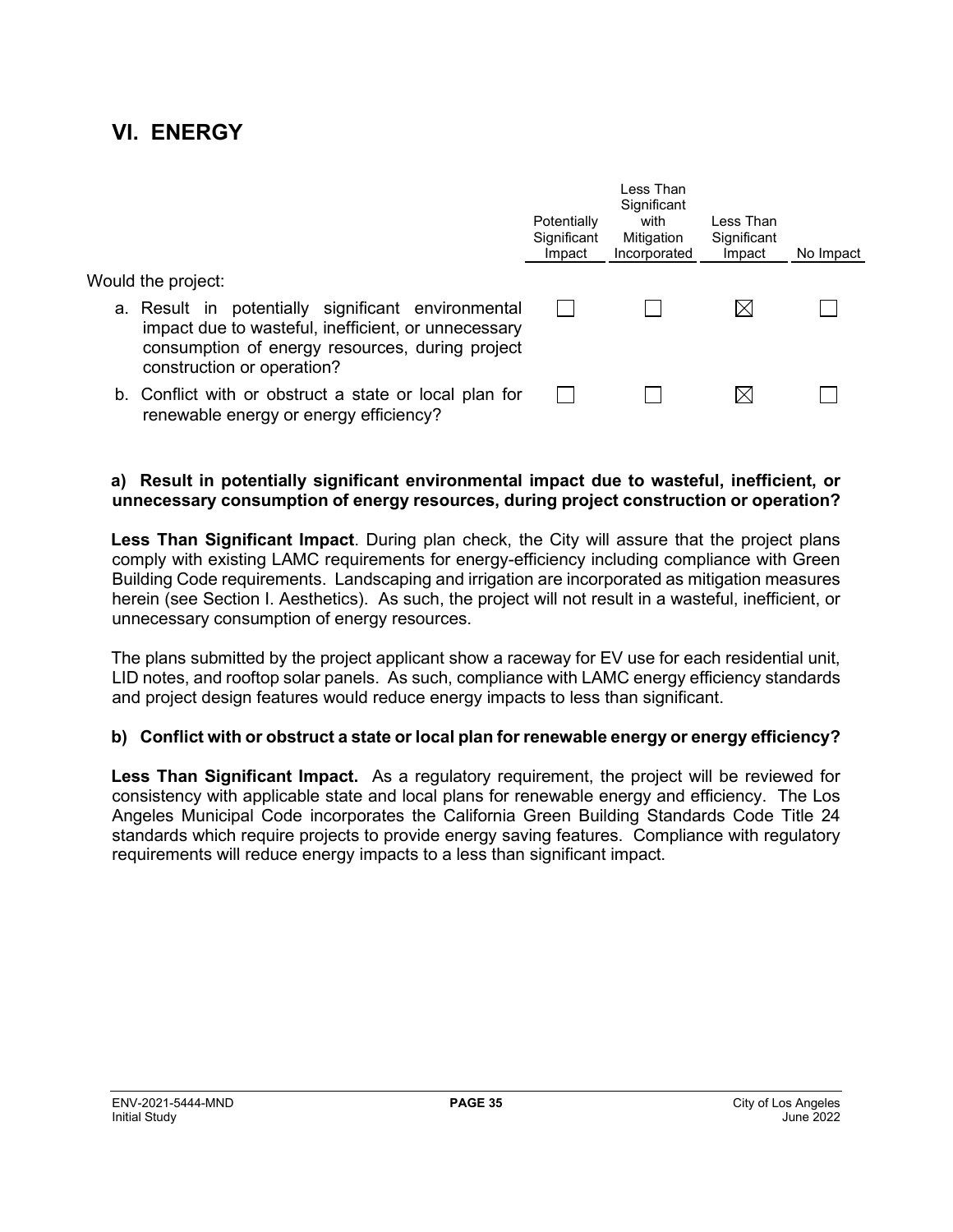## **VII. GEOLOGY AND SOILS**

|                                                                                                                                                                                                                                                                                                             | Potentially<br>Significant<br>Impact | Less Than<br>Significant<br>with<br>Mitigation<br>Incorporated | Less Than<br>Significant<br>Impact | No Impact   |
|-------------------------------------------------------------------------------------------------------------------------------------------------------------------------------------------------------------------------------------------------------------------------------------------------------------|--------------------------------------|----------------------------------------------------------------|------------------------------------|-------------|
| Would the project:                                                                                                                                                                                                                                                                                          |                                      |                                                                |                                    |             |
| a. Directly or indirectly cause substantial adverse<br>effects, including the risk of loss, injury, or death<br>involving:                                                                                                                                                                                  |                                      |                                                                |                                    |             |
| i. Rupture of a known earthquake fault, as<br>delineated on the most recent Alquist-Priolo<br>Earthquake Fault Zoning Map issued by the<br>State Geologist for the area or based on other<br>substantial evidence of a known fault? Refer to<br>Division of Mines and Geology<br>Special<br>Publication 42. | $\mathsf{L}$                         |                                                                |                                    | $\boxtimes$ |
| ii. Strong seismic ground shaking?                                                                                                                                                                                                                                                                          |                                      |                                                                | $\boxtimes$                        |             |
| iii. Seismic-related<br>failure,<br>including<br>ground<br>liquefaction?                                                                                                                                                                                                                                    |                                      |                                                                | $\boxtimes$                        |             |
| iv. Landslides?                                                                                                                                                                                                                                                                                             |                                      |                                                                | $\boxtimes$                        |             |
| b. Result in substantial soil erosion or the loss of<br>topsoil?                                                                                                                                                                                                                                            |                                      | $\boxtimes$                                                    |                                    |             |
| c. Be located on a geologic unit that is unstable, or<br>that would become unstable as a result of the<br>project, and potentially result in on- or off-site<br>lateral<br>landslide,<br>spreading,<br>subsidence,<br>liquefaction, or collapse?                                                            | <b>College</b>                       |                                                                | ⊠                                  |             |
| d. Be located on expansive soil, as defined in Table<br>18-1-B of the Uniform Building Code (1994),<br>creating substantial direct or indirect risks to life or<br>property?                                                                                                                                | $\mathbb{R}^n$                       |                                                                | ⊠                                  |             |
| e. Have soils incapable of adequately supporting the<br>use of septic tanks or alternative waste water<br>disposal systems where sewers are not available<br>for the disposal of waste water?                                                                                                               | $\sim 10$                            |                                                                | $\boxtimes$                        |             |
| f. Directly or indirectly destroy a unique paleontological<br>resource or site or unique geologic feature?                                                                                                                                                                                                  |                                      |                                                                | $\boxtimes$                        |             |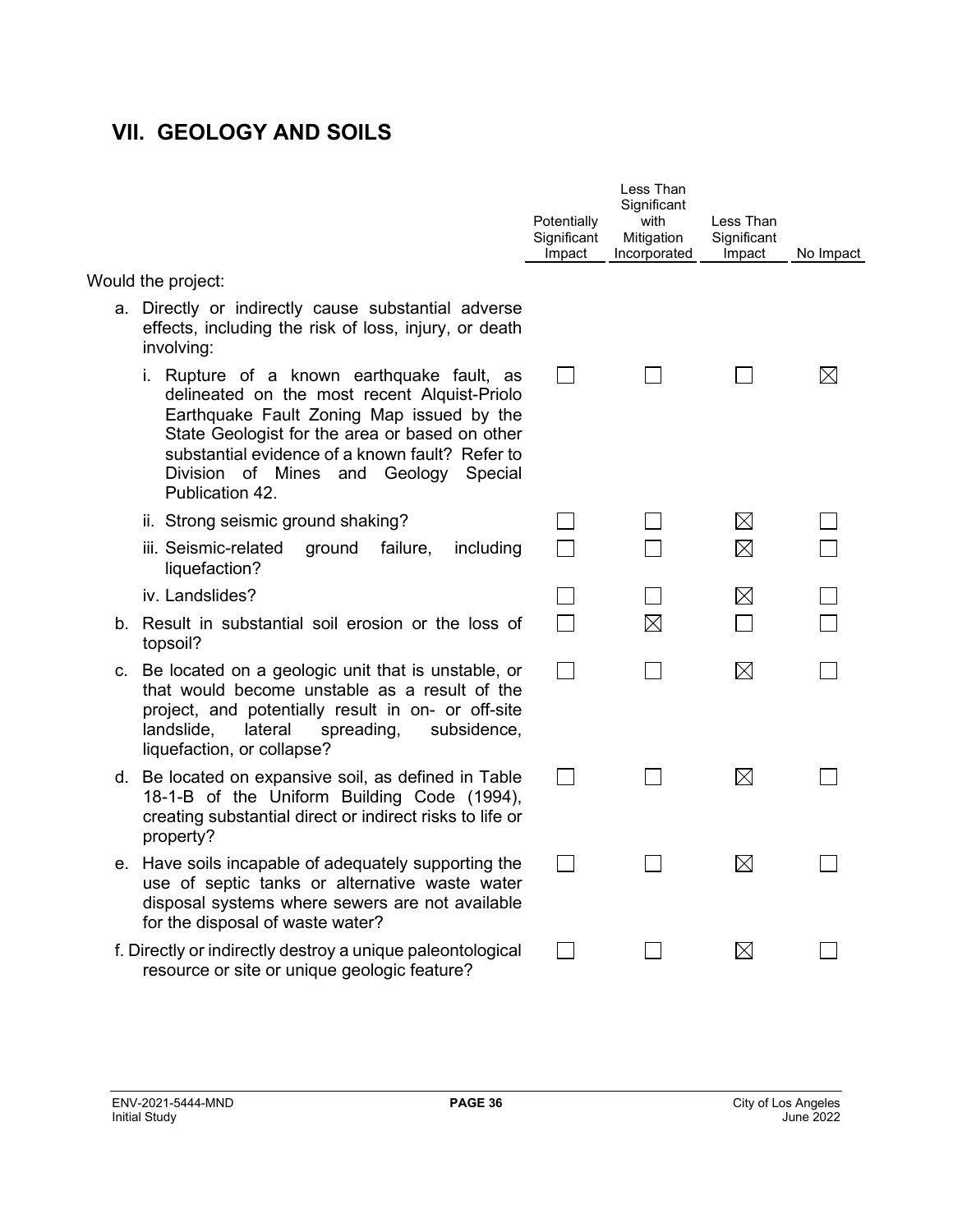**a) Directly or indirectly cause potential substantial adverse effects, including the risk of loss, injury, or death involving:**

**i) Rupture of a known earthquake fault, as delineated on the most recent Alquist-Priolo Earthquake Fault Zoning Map issued by the State Geologist for the area or based on other substantial evidence of a known fault? Refer to Division of Mines and Geology Special Publication 42.**

**No Impact.** A significant impact would occur if the proposed project would cause personal injury or death or result in property damage as a result of a fault rupture occurring on the project site and if the project site is located within a State-designated Alquist-Priolo Zone or other designated fault zone. According to the California Department of Conservation Special Studies Zone Map, the project site is not located within an Alquist-Priolo Special Studies Zone or Fault Rupture Study Area. The proposed project would not expose people or structures to potential adverse effects resulting from the rupture of known earthquake faults. The Alquist-Priolo Earthquake Fault Zoning Act is intended to mitigate the hazard of surface fault rupture on structures for human occupancy. Therefore, no impacts would occur.

#### **ii) Strong seismic ground shaking?**

**Less Than Significant Impact.** A significant impact would occur if the proposed project would cause personal injury or death or resulted in property damage as a result of seismic ground shaking. The entire Southern California region is susceptible to strong ground shaking from severe earthquakes. Consequently, development of the proposed project could expose people and structures to strong seismic ground shaking. However, the proposed project would be designed and constructed in accordance with State and local Building Codes to reduce the potential for exposure of people or structures to seismic risks to the maximum extent possible. The proposed project would be required to comply with the California Department of Conservation, Division of Mines and Geology (CDMG), which provides guidance for the evaluation and mitigation of earthquake-related hazards, and with the seismic safety requirements in the Uniform Building Code (UBC) and the LAMC. Compliance with such requirements would reduce seismic ground shaking impacts to the maximum extent practicable with current engineering practices. Therefore, impacts related to strong seismic ground shaking would be less than significant.

#### **iii) Seismic-related ground failure, including liquefaction?**

**Less Than Significant Impact.** The applicant submitted a Preliminary Geotechnical Engineering and Engineering Geology Investigation for the project that was prepared by SASSAN Geosciences, Inc. dated January 22, 2021 (Appendix D). According to that report, the project site is located outside of a potential seismically induced landslide and liquefaction hazard zone based on a State of California Seismic Hazard Zones map. Furthermore, the applicant submitted a Geology and Soils Report Approval Letter issued by the Los Angeles Department of Building and Safety dated February 25, 2021 (Log # 116139). The conditions in that Approval Letter incorporate the SASSAN Geosciences Report recommendations; all conditions are by reference incorporated herein. A copy of the LADBS Geology and Soils Approval Letter is attached to this document as Appendix C. Based on both documents, any impacts would be less than significant.

#### **iv) Landslides?**

**Less Than Significant Impact.** As previously stated, the applicant submitted a Preliminary Geotechnical Engineering and Engineering Geology Investigation for the project prepared by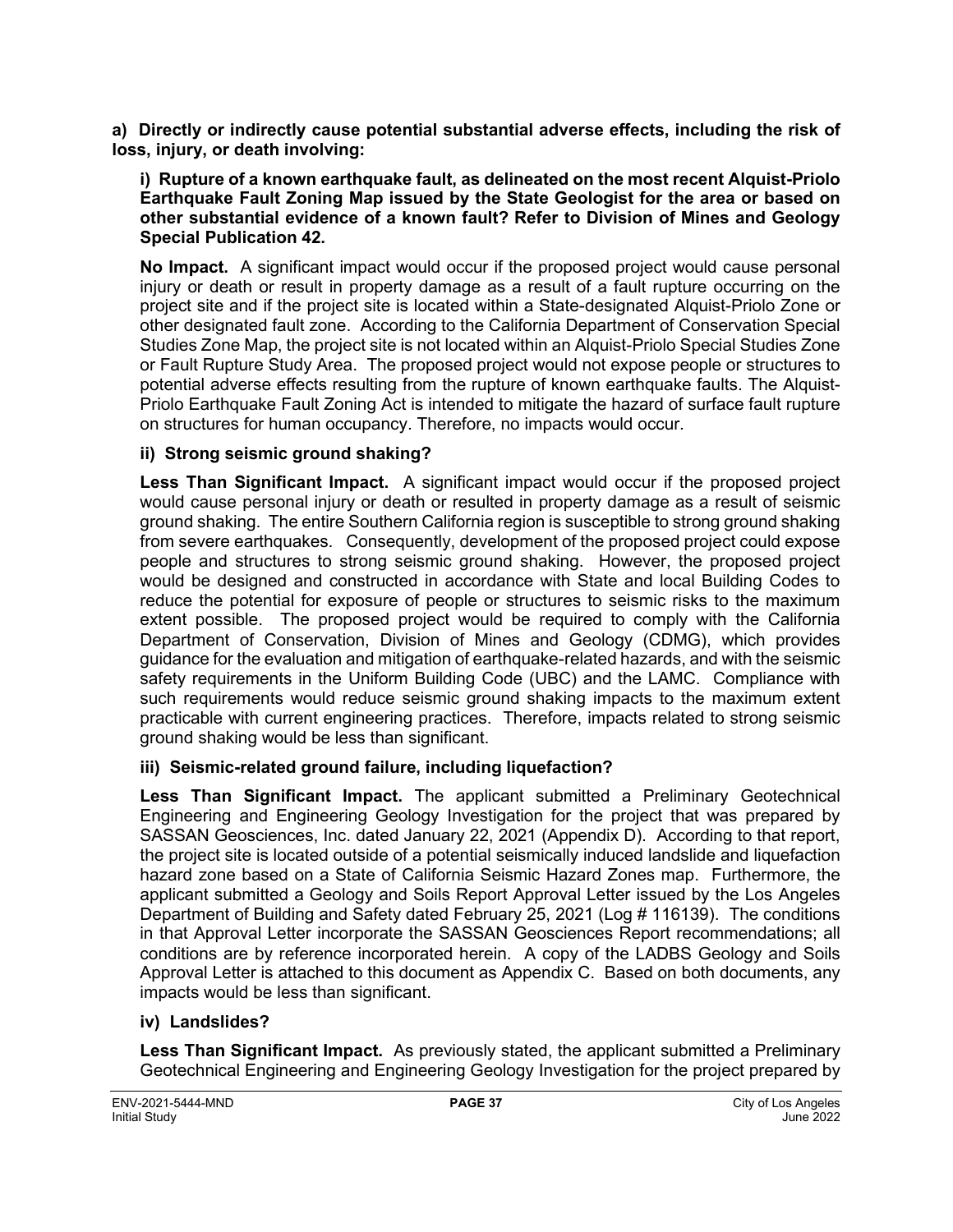SASSAN Geosciences, Inc. dated January 22, 2021 (Appendix D). According to that report, the project site is located outside of a potential seismically induced landslide and liquefaction hazard zone. The SASSAN report, together with the LADBS Geology and Soils Report Approval Letter (Log # 116139) are attached to this document (Appendices C and D). The conditions are by reference incorporated herein, and any impacts would be less than significant.

### **b) Result in substantial soil erosion or the loss of topsoil?**

**Less Than Significant Impact**. Construction of the proposed project would result in ground surface disturbance during site clearance, excavation, and grading, which could create the potential for soil erosion to occur. Construction activities would be performed in accordance with the requirements of the Los Angeles Building Code and the Los Angeles Regional Water Quality Control Board (LARWQCB) through the City's Stormwater Management Division. In addition, the proposed project would be required to develop a Storm Water Pollution Prevention Plan (SWPPP). The SWPPP would require implementation of an erosion control plan to reduce the potential for wind or waterborne erosion during the construction process.

In addition, all onsite grading and site preparation would comply with applicable provisions of Chapter IX, Division 70 of the LAMC, and conditions imposed by the City of Los Angeles Department of Building and Safety's Soils Report Approval Letter dated February 25, 2021 (Log # 116139).

The project site is located within a Special Grading Area (BOE Basic Grid Map A-13372), and the applicant is proposing permanent shoring for excavation and 4,310 cubic yards of grading (0 import and 3,993 cubic yards of export). Short-term erosion impacts could occur. With the implementation of mitigation measures, impacts due to short-term erosion would be less than significant.

## **MM-GEO-1. Erosion/Grading/Short-Term Construction Impacts**

Short-term erosion impacts may result from the construction of the proposed project. However, these impacts can be mitigated to a less than significant level by the following measures:

• The applicant shall provide a staked signage at the site with a minimum of 3-inch lettering containing contact information for the Senior Street Use Inspector (Department of Public Works), the Senior Grading Inspector (LADBS) and the hauling or general contractor.

### **c) Be located on a geologic unit or soil that is unstable, or that would become unstable as a result of the project, and potentially result in on- or off-site landslide, lateral spreading, subsidence, liquefaction, or collapse?**

**Less Than Significant Impact**. A significant impact would occur if any unstable geological conditions would result in any type of geological failure, including lateral spreading, off-site landslides, liquefaction, or collapse. Development of the proposed project would not have the potential to expose people and structures to seismic-related ground failure, including liquefaction and landslide; see the discussion above for these issues. Subsidence and ground collapse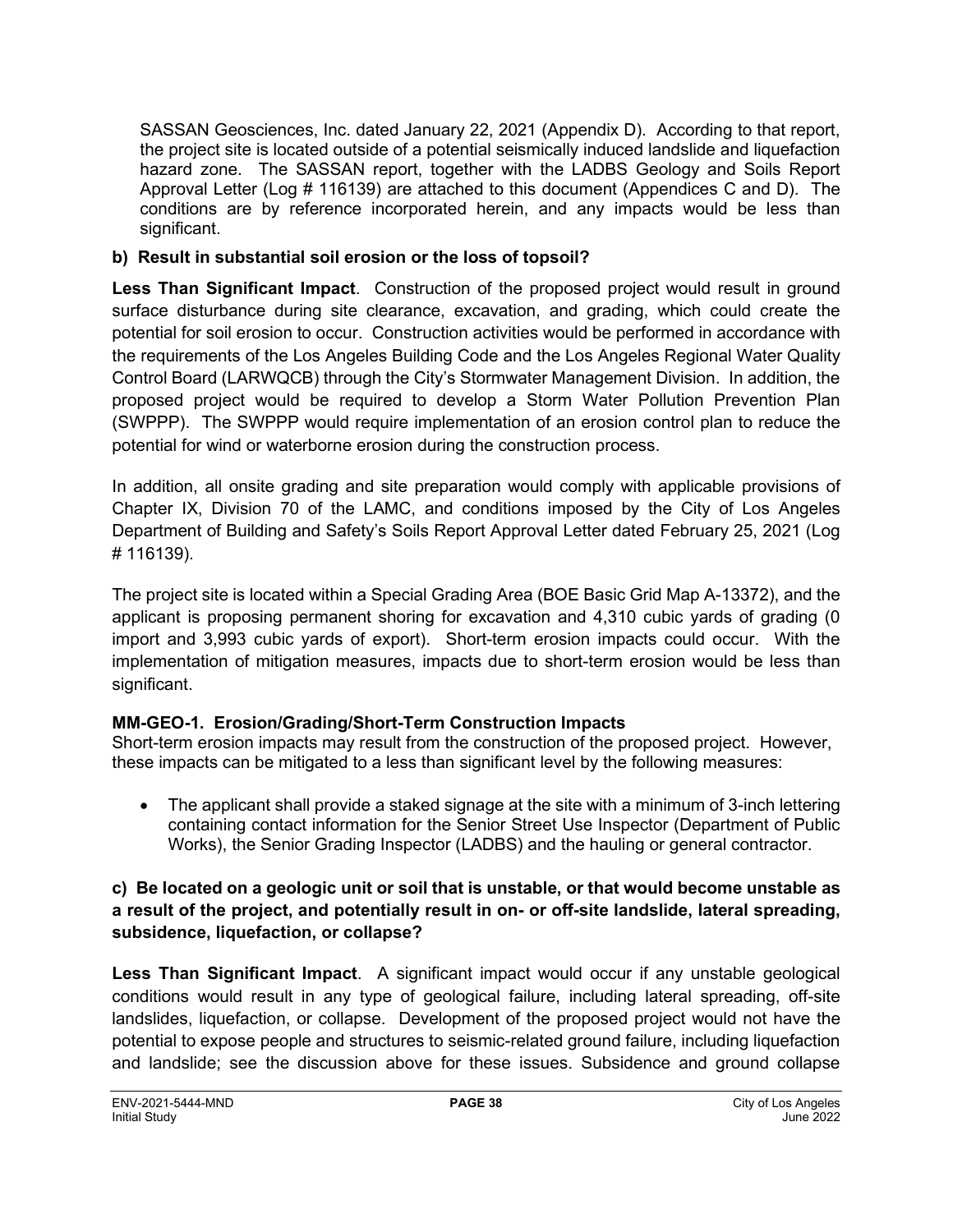generally occur in areas with active groundwater withdrawal or petroleum production. The extraction of groundwater or petroleum from sedimentary source rocks can cause the permanent collapse of the pore space previously occupied by the removed fluid. No known oil wells are on the project site according to ZIMAS records. The proposed project would be required to implement standard construction practices that would ensure that the integrity of the project site and the proposed structures is maintained. Construction will be required by the Department of Building and Safety to comply with the City of Los Angeles Uniform Building Code (UBC) which is designed to assure safe construction and includes building foundation requirements appropriate to site conditions. With the implementation of the Building Code requirements and the Department of Building and Safety's Soils Report Approval Letter dated February 25, 2021 (Log # 116139) attached herein as Appendix C, the potential for landslide lateral spreading, subsidence, liquefaction, or collapse would be less than significant.

#### **d) Be located on expansive soil, as defined in Table 18 1 B of the Uniform Building Code (1994), creating substantial direct or indirect risks to life or property?**

**Less Than Significant Impact.** A significant impact would occur if the proposed project would be built on expansive soils without proper site preparation or design features to provide adequate foundations for project buildings, thus, posing a hazard to life and property. Expansive soils have relatively high clay mineral and expand with the addition of water and shrink when dried, which can cause damage to overlying structures. However, the proposed project would be required to comply with the requirements of the UBC, LAMC, and other applicable building codes. Compliance with such requirements would reduce impacts related to expansive soils, and impacts would be less than significant.

#### **e) Have soils incapable of adequately supporting the use of septic tanks or alternative wastewater disposal systems where sewers are not available for the disposal of wastewater?**

**Less than Significant Impact.** A project would cause a significant impact if adequate wastewater disposal is not available. The project site is located in a developed area, where wastewater infrastructure is currently in place. The proposed project would connect to existing sewer lines that serve the project site and would not use septic tanks or alternative wastewater disposal systems. Therefore, impacts would be less than significant.

## **f) Directly or indirectly destroy a unique paleontological resource or site or unique geologic feature?**

**Less Than Significant Impact.** A significant impact may occur if a project directly or indirectly destroys a unique paleontological resource or site or unique geologic feature. If paleontological resources are discovered during excavation, grading, or construction, the City of Los Angeles Department of Building and Safety shall be notified immediately, and all work shall cease in the area of the find until a qualified paleontologist evaluates the find. Construction activity may continue unimpeded on other portions of the project site. The paleontologist shall determine the location, the time frame, and the extent to which any monitoring of earthmoving activities shall be required. The found deposits would be treated in accordance with federal, State, and local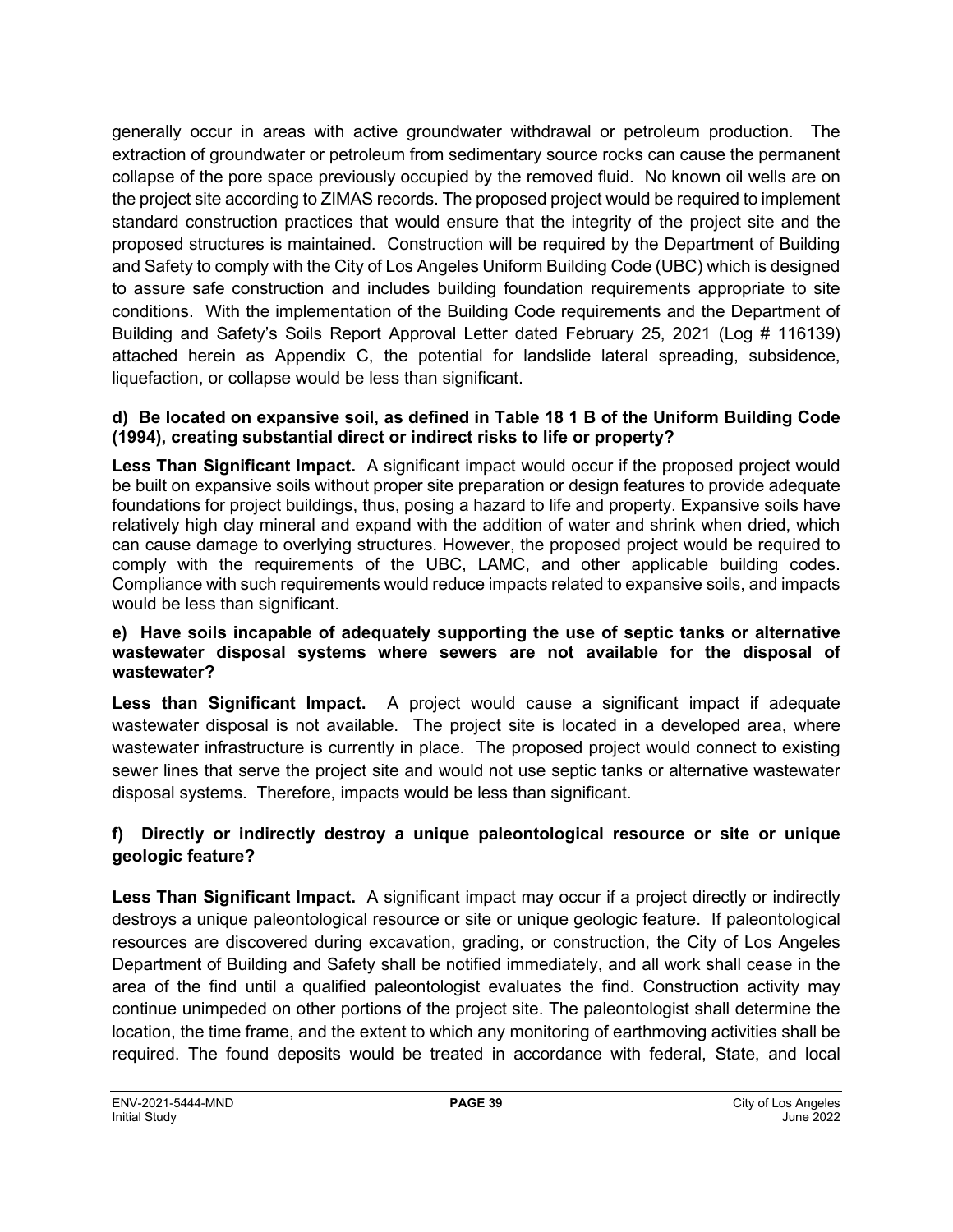guidelines, including those set forth in California Public Resources Code Section 21083.2. With the implementation of regulatory compliance measures, the impact would be less than significant.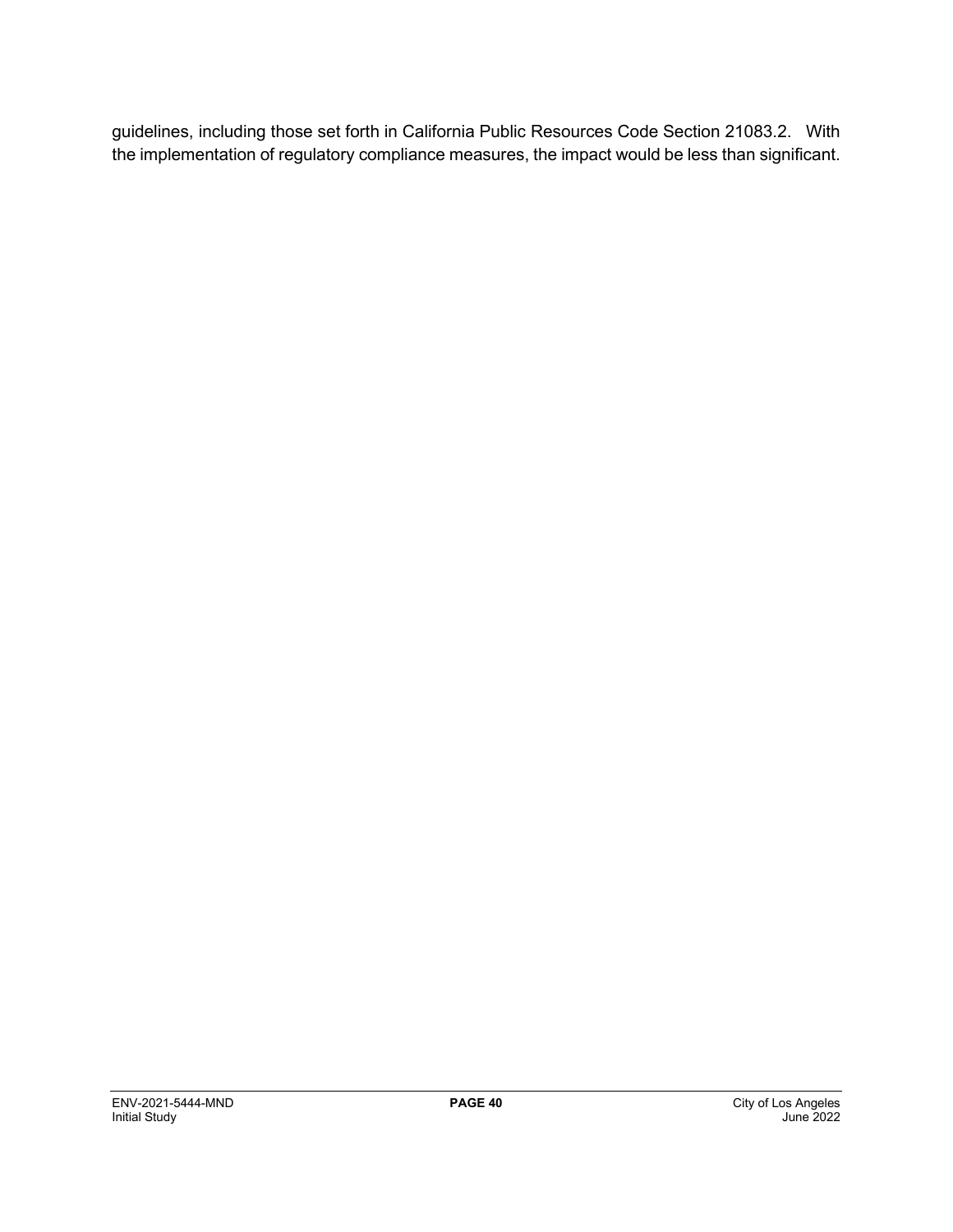## **VIII. GREENHOUSE GAS EMISSIONS**

|                                                                                                                                        | Potentially<br>Significant<br>Impact | Less Than<br>Significant<br>with<br>Mitigation<br>Incorporated | Less Than<br>Significant<br>Impact | No Impact |
|----------------------------------------------------------------------------------------------------------------------------------------|--------------------------------------|----------------------------------------------------------------|------------------------------------|-----------|
| Would the project:                                                                                                                     |                                      |                                                                |                                    |           |
| a. Generate greenhouse gas emissions, either<br>directly or indirectly, that may have a significant<br>impact on the environment?      |                                      |                                                                | IХI                                |           |
| b. Conflict with an applicable plan, policy or regulation<br>adopted for the purpose of reducing the emissions<br>of greenhouse gases? |                                      |                                                                |                                    |           |

#### **a) Generate greenhouse gas emissions, either directly or indirectly, that may have a significant impact on the environment?**

**Less Than Significant Impact.** Greenhouse gases (GHG) are those gaseous constituents of the atmosphere, both natural and human generated, that absorb and emit radiation at specific wave lengths within the spectrum of terrestrial radiation emitted by the earth's surface, the atmosphere itself, and by clouds. The City has adopted the LA Green Plan to provide a citywide plan for achieving the City's GHG emissions targets, for both existing and future generation of GHG emissions. In order to implement the goal of improving energy conservation and efficiency, the Los Angeles City Council has adopted multiple ordinances and updates to establish the current Los Angeles Green Building Code (LAGBC) (Ordinance No. 181,480). The LAGBC requires projects to achieve a 20 percent reduction in potable water use and wastewater generation. Through required implementation of the LAGBC, the proposed project would be consistent with local and statewide goals and policies aimed at reducing the generation of GHGs. Therefore, the proposed project's generation of GHG emissions would not make a cumulatively considerable contribution to emissions and impacts would be less than significant.

#### **b) Conflict with an applicable plan, policy or regulation adopted for the purpose of reducing the emissions of greenhouse gases?**

**Less Than Significant Impact.** The California legislature passed Senate Bill (SB) 375 to connect regional transportation planning to land use decisions made at a local level. SB 375 requires the metropolitan planning organizations to prepare a Sustainable Communities Strategy (SCS) in their regional transportation plans to achieve the per capita GHG reduction targets. For the SCAG region, the SCS is contained in the 2012-2035 Regional Transportation Plan/Sustainable Communities Strategy (RTP/SCS). The 2012-2035 RTP/SCS focuses the majority of new housing and job growth in high-quality transit areas and other opportunity areas on existing main streets, in downtowns, and commercial corridors, resulting in more opportunity for transit-oriented development. In addition, SB 743, adopted September 27, 2013, encourages land use and transportation planning decisions that reduce vehicle miles traveled, which contribute to GHG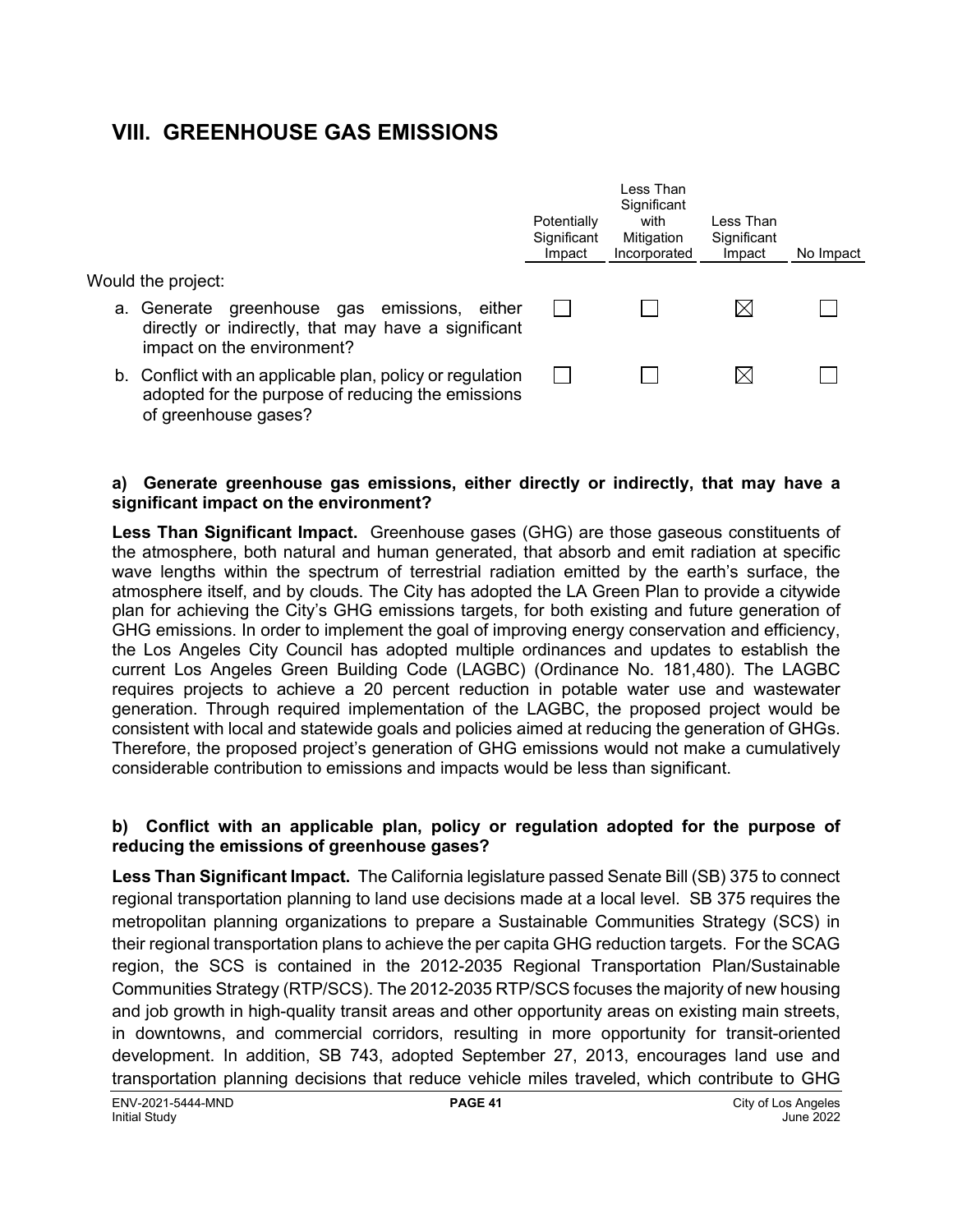emissions, as required by AB 32. The project is the replacement of an existing single-family dwelling plus the addition of an accessory dwelling unit, accessory living quarters, associated residential uses, retaining walls, and excavation and grading. The project would provide residential development on an existing hillside street approximately 1 mile south of Ventura Boulevard, which is a major transportation corridor. Therefore, the project would not interfere with SCAG's ability to implement the regional strategies outlined in the 2012-2035 RTP/SCS. The proposed project, therefore, would be consistent with statewide, regional, and local goals and policies aimed at reducing GHG emissions and would result in a less than significant impact related to plans that target the reduction of GHG emissions.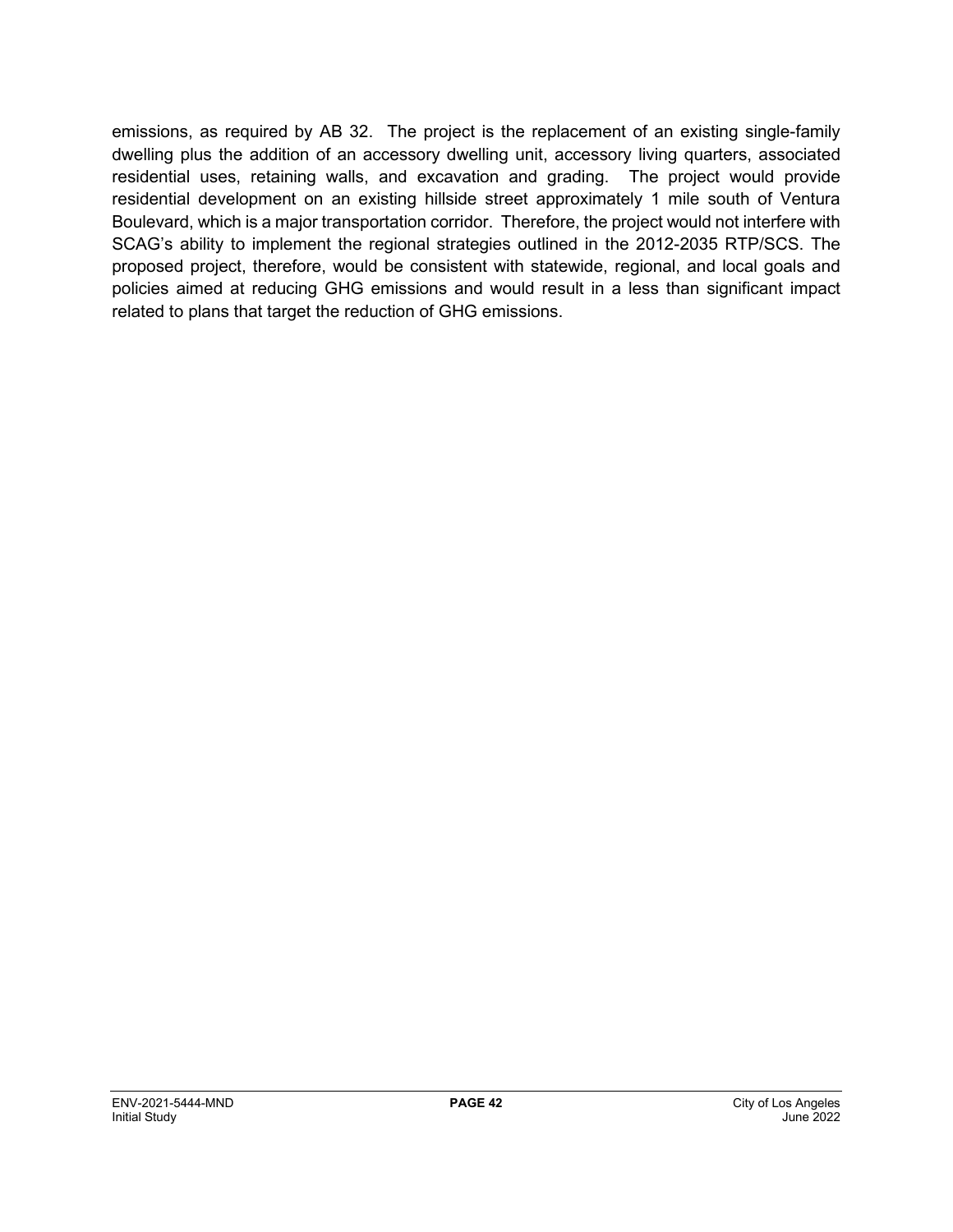## **IX. HAZARDS AND HAZARDOUS MATERIALS**

Would the project:

- a. Create a significant hazard to the public or the environment through the routine transport, use, or disposal of hazardous materials?
- b. Create a significant hazard to the public or the environment through reasonably foreseeable upset and accident conditions involving the release of hazardous materials into the environment?
- c. Emit hazardous emissions or handle hazardous or acutely hazardous materials, substances, or waste within one-quarter mile of an existing or proposed school?
- d. Be located on a site which is included on a list of hazardous materials sites compiled pursuant to Government Code Section 65962.5 and, as a result, would create a significant hazard to the public or the environment?
- e. For a project located within an airport land use plan or, where such a plan has not been adopted, within two miles of a public airport or public use airport, would the project result in a safety hazard or excessive noise for people residing or working in the project area?
- f. Impair implementation of or physically interfere with an adopted emergency response plan or emergency evacuation plan?
- g. Expose people or structures, either directly or indirectly, to a significant risk of loss, injury or death involving wildland fires?

| Potentially<br>Significant<br>Impact | Less Than<br>Significant<br>with<br>Mitigation<br>Incorporated | Less Than<br>Significant<br>Impact | No Impact   |
|--------------------------------------|----------------------------------------------------------------|------------------------------------|-------------|
|                                      |                                                                | ⊠                                  |             |
|                                      |                                                                | $\boxtimes$                        |             |
|                                      |                                                                | ⊠                                  |             |
|                                      |                                                                |                                    | $\boxtimes$ |
|                                      |                                                                |                                    | $\boxtimes$ |
|                                      |                                                                |                                    | $\boxtimes$ |
|                                      |                                                                | $\boxtimes$                        |             |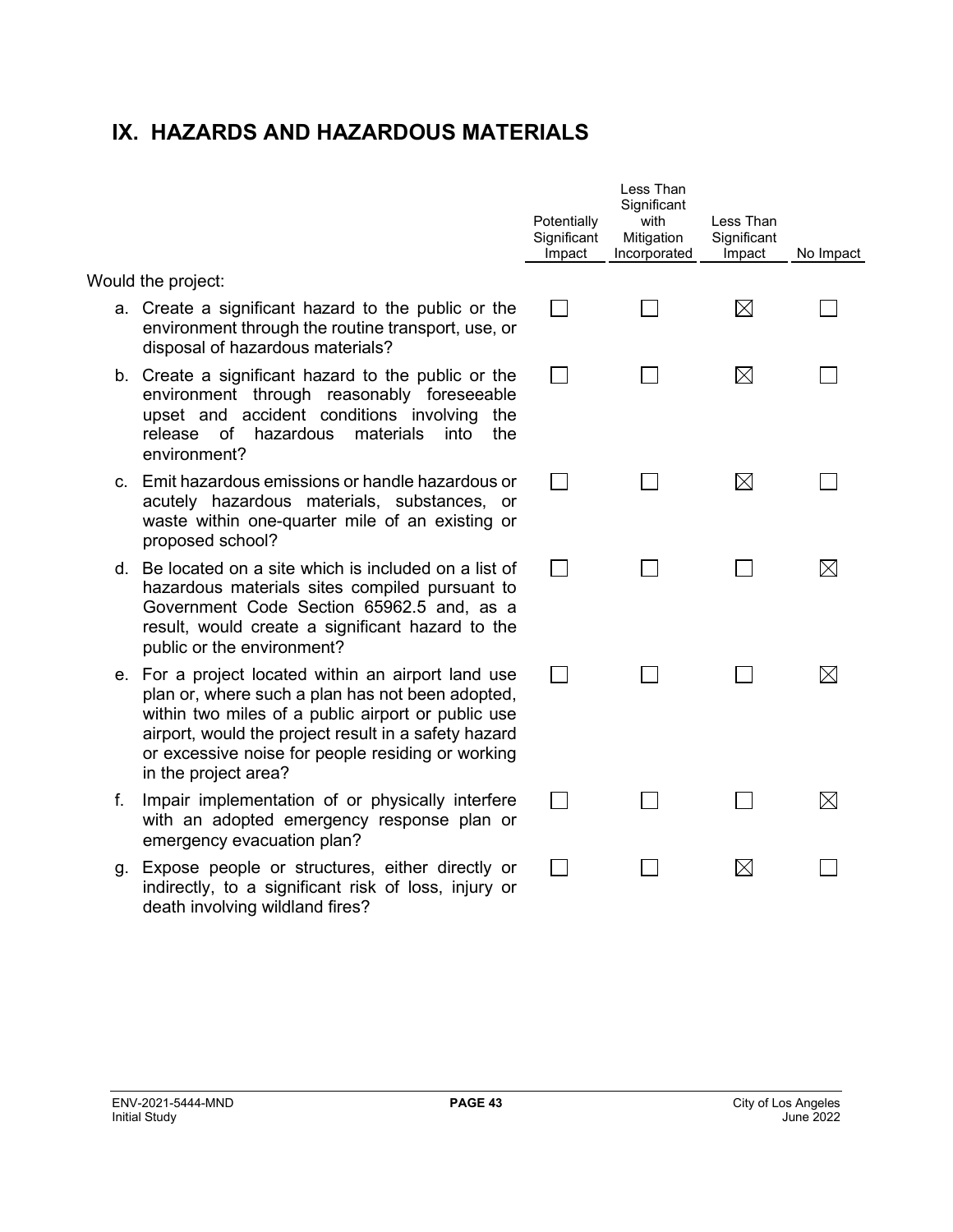#### **a) Create a significant hazard to the public or the environment through the routine transport, use, or disposal of hazardous materials?**

**Less Than Significant Impact.** A significant impact would occur if the proposed project would create a significant hazard to the public or the environment through the routine transport, use, or disposal of hazardous materials. Construction of the proposed project would involve the temporary use of potentially hazardous materials, including vehicle fuels, oils, and transmission fluids. Operation of the project would involve the limited use and storage of common hazardous substances typical of those used in single- and multi-family residential projects, including lubricants, paints, solvents, custodial products (e.g., cleaning supplies), pesticides and other landscaping supplies, and vehicle fuels, oils, and transmission fluids. No uses or activities are proposed that would result in the use or discharge of unregulated hazardous materials and/or substances, or create a public hazard through transport, use, or disposal. As a residential use, the proposed project would not involve large quantities of hazardous materials that would require routine transport, use, or disposal. With compliance to applicable standards and regulations and adherence to manufacturer's instructions related to the transport, use, or disposal of hazardous materials, the proposed project would not create a significant hazard through the routine transport, use, or disposal of hazardous materials, and impacts would be less than significant.

#### **b) Create a significant hazard to the public or the environment through reasonably foreseeable upset and accident conditions involving the release of hazardous materials into the environment?**

**Less Than Significant Impact.** A significant impact would occur if the proposed project created a significant hazard to the public or environment due to a reasonably foreseeable release of hazardous materials. The existing single-family dwelling on the project site was built in 1955 and therefore may contain asbestos-containing materials (ACMs) and lead-based paint (LBP). Demolition of this buildings would have the potential to release asbestos fibers into the atmosphere if such materials exist and they are not properly stabilized or removed prior to demolition activities. The removal of asbestos is regulated by SCAQMD Rule 1403; therefore, any asbestos found on-site would be required to be removed in accordance with applicable regulations prior to demolition. Similarly, it is likely that lead-based paint is present in buildings constructed prior to 1979. Compliance with existing State laws regarding removal would be required, resulting in a less than significant impact.

#### **c) Emit hazardous emissions or handle hazardous or acutely hazardous materials, substances, or waste within one-quarter mile of an existing or proposed school?**

**Less Than Significant Impact.** Construction activities have the potential to result in the release, emission, handling, and disposal of hazardous materials within one-quarter mile of an existing school. Lanai Road Elementary School is located approximately 0.8 of a mile northeast of the project site. The proposed project would provide for single-family residential uses and retaining walls. The proposed project would include excavation, grading and construction of single-family residential uses. The project would be expected to use and store hazardous materials, such as paints, solvents, cleaners, pesticides, etc. All hazardous materials within the project site would be acquired, handled, used, stored, transported, and disposed of in accordance with all applicable federal, State, and local requirements. With compliance, the proposed project would result in a less than significant impact.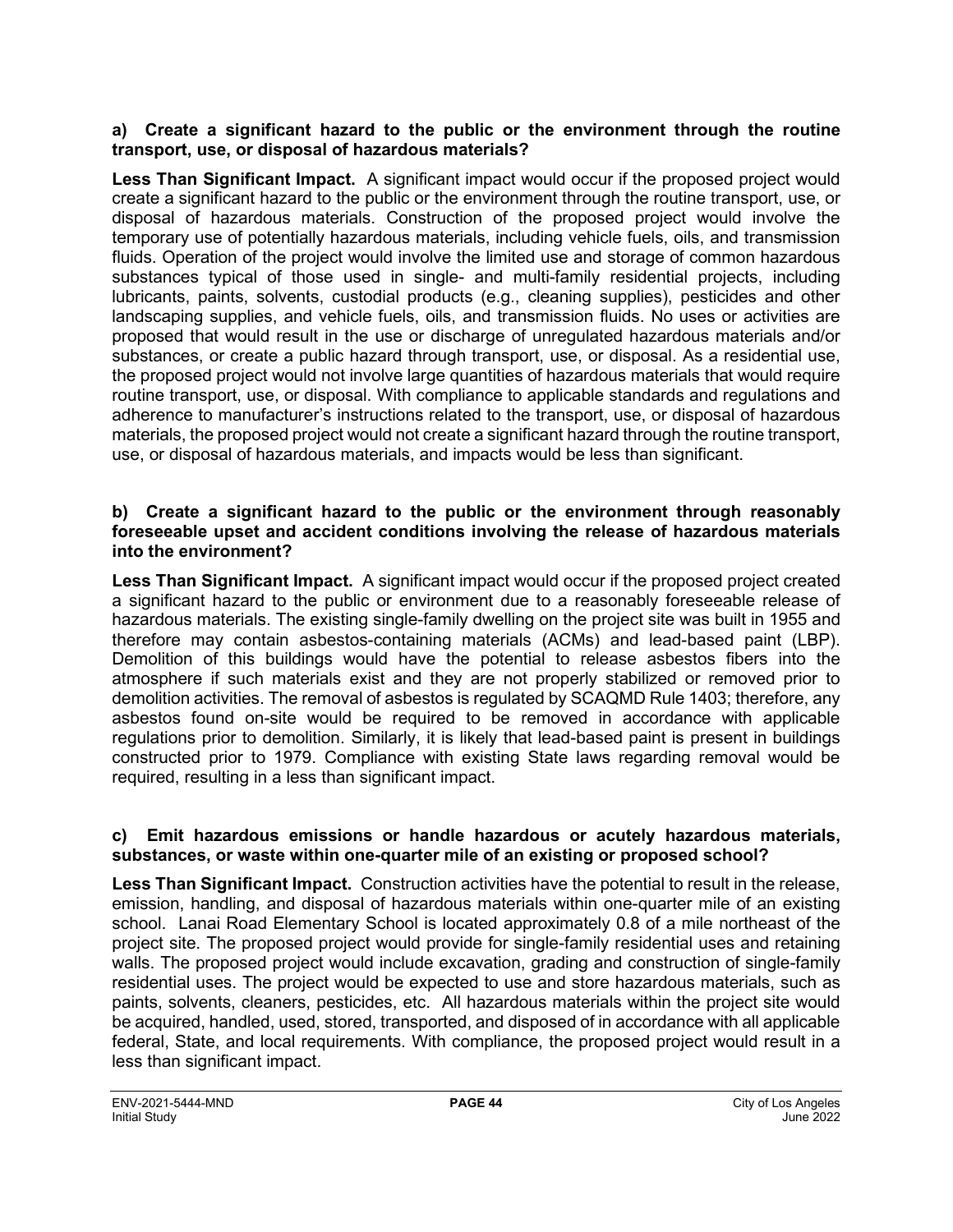#### **d) Be located on a site which is included on a list of hazardous materials sites compiled pursuant to Government Code Section 65962.5 and, as a result, would it create a significant hazard to the public or the environment?**

**No Impact.** A significant impact would occur if the project site is included on a list of hazardous materials sites compiled pursuant to Government Code Section 65962.5 and would create a significant hazard to the public or the environment. The California Department of Toxic Substances Control (DTSC) maintains a database (EnviroStor) that provides access to detailed information on hazardous waste permitted sites and corrective action facilities, as well as existing site cleanup information. EnviroStor also provides information on investigation, cleanup, permitting, and/or corrective actions that are planned, being conducted, or have been completed under DTSC's oversight. A review of EnviroStor did not identify any records of hazardous waste facilities on the project site. Therefore, the proposed project would not be located on a site that is included on a list of hazardous materials sites or create a significant hazard to the public or the environment, and no impact would occur.

#### **e) For a project located within an airport land use plan or, where such a plan has not been adopted, within two miles of a public airport or public use airport, would the project result in a safety hazard or excessive noise for people residing or working in the project area?**

**No Impact.** The project site is not located in an airport land use plan area, or within two miles of any public or public use airports, or private air strips. Therefore, the proposed project would not result in a safety hazard for people residing or working in the project area, and no impacts would occur.

#### **f) Impair implementation of or physically interfere with an adopted emergency response plan or emergency evacuation plan?**

**No Impact.** The nearest emergency route is Ventura Boulevard, which is approximately 1 mile north of the project site (City of Los Angeles, Safety Element of the Los Angeles City General Plan, Critical Facilities and Lifeline Systems, Exhibit H, November 1996.) The proposed project is not expected to require the closure of any public or private streets or impede emergency vehicle access to the project site or surrounding area. Additionally, emergency access to and from the project site would be provided in accordance with requirements of the Los Angeles Fire Department (LAFD). Therefore, the proposed project would not impair implementation of or physically interfere with an adopted emergency response plan or emergency evacuation plan, and no impact would occur.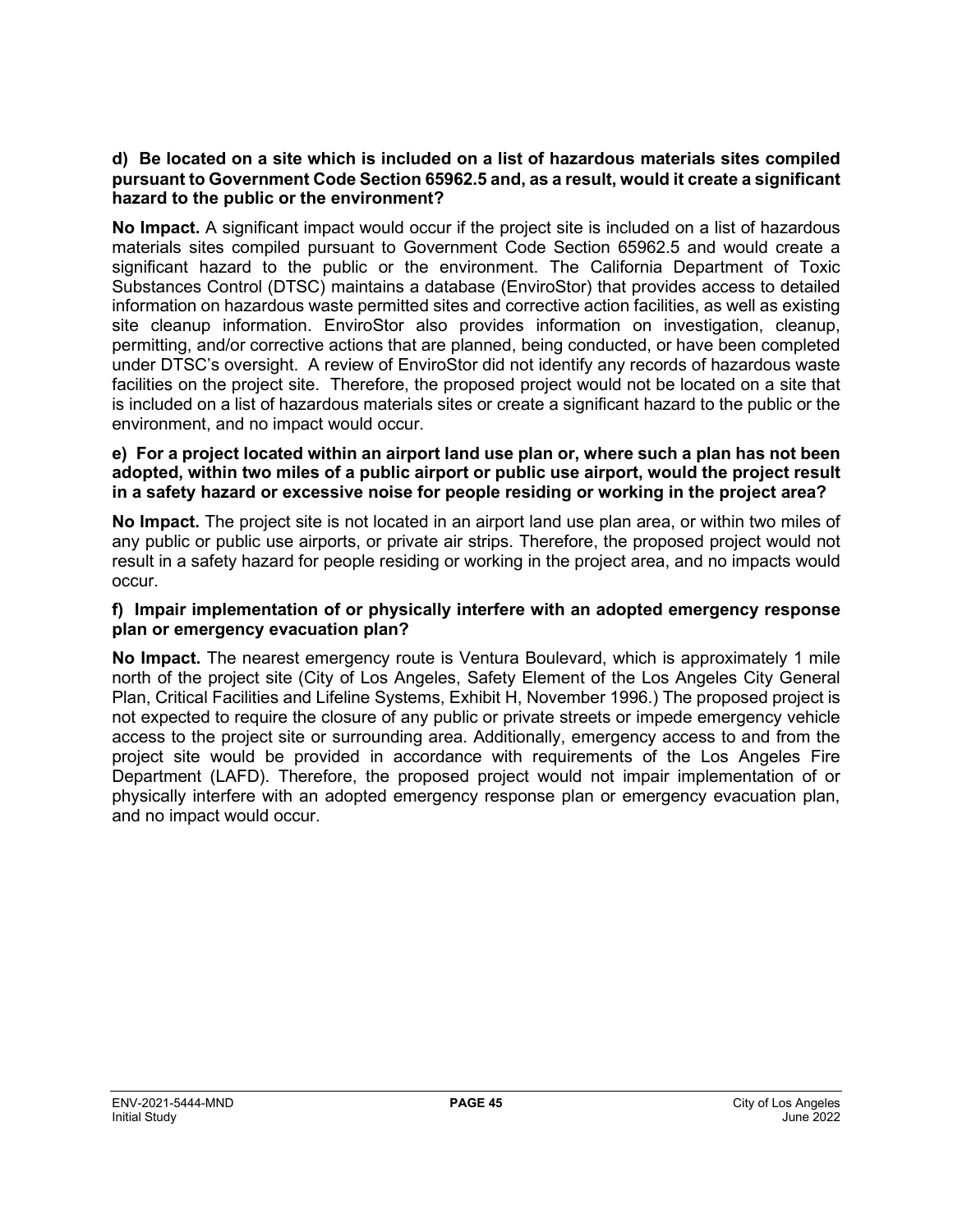#### **g) Expose people or structures, either directly or indirectly, to a significant risk of loss, injury or death involving wildland fires?**

**Less Than Significant Impact**. A significant impact would occur if the proposed project exposed people and structures to high risk of wildfire. As shown on ZIMAS, the project site is located in a Very High Fire Severity Zone and a Hillside Area, which is subject to wildfires. The project site is also located in a Mountain Fire District, as shown in the City of Los Angeles, Safety Element of the Los Angeles City General Plan, Selected Wildfire Hazard Areas, Exhibit D (November 1996). According to ZIMAS, the site is not located within a Very High Wind Velocity Area. However, the proposed project would be designed and constructed in accordance with State and local Building and Fire Codes, including installing sprinklers and planting fire resistant landscaping as appropriate, to reduce the potential for exposure of people or structures to wildfires to the maximum extent possible. Furthermore, the project is mitigated elsewhere within for impacts involving wildfires (see Section XX. Wildfire). As such, the impact of the project in exposing people or structures to a risk of loss, injury, or death involving wildland fires, would be less than significant.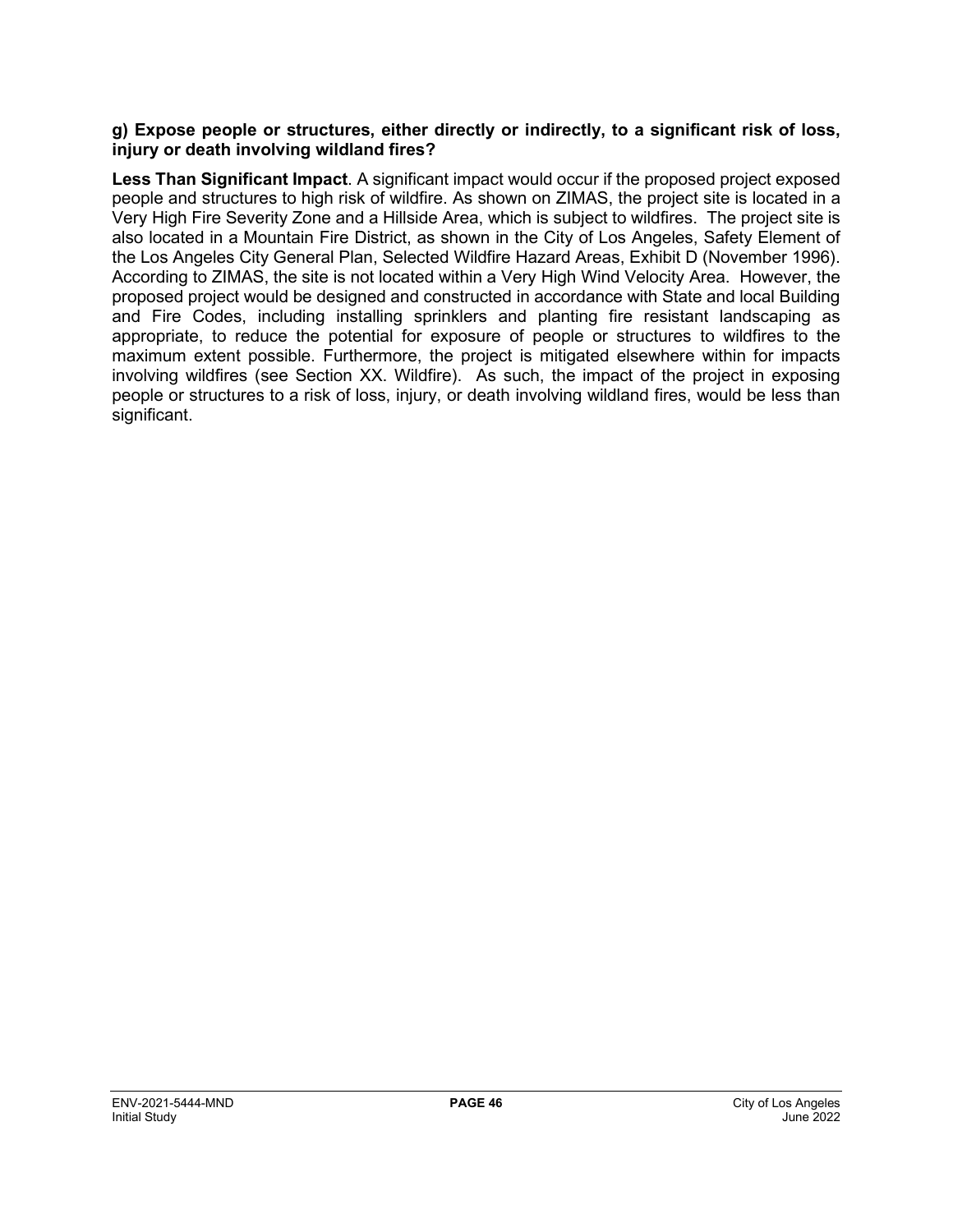## **X. HYDROLOGY AND WATER QUALITY**

Would the project:

- a. Violate any water quality standards or wast discharge requirements or otherwise substantial degrade surface or ground water quality?
- b. Substantially decrease groundwater supplies interfere substantially with groundwater recharge such that the project may impede sustainab groundwater management of the basin?
- c. Substantially alter the existing drainage pattern the site or area, including through the alteration the course of a stream or river or through th addition of impervious surfaces, in a manner which would:
	- i. Result in substantial erosion or siltation on- or off-site;
	- ii. Substantially increase the rate or amoun of surface runoff in a manner which wou result in flooding on- or off-site;
	- iii. Create or contribute runoff water which would exceed the capacity of existing or planned stormwater drainage systems or provide substantial additional sources of polluted runoff; or
	- iv. Impede or redirect flood flows?
- d. In flood hazard, tsunami, or seiche zones, ris release of pollutants due to project inundation?
- e. Conflict with or obstruct implementation of a wate quality control plan or sustainable groundwate management plan?

|                      | Potentially<br>Significant<br>Impact | Less Than<br>Significant<br>with<br>Mitigation<br>Incorporated | Less Than<br>Significant<br>Impact | No Impact |
|----------------------|--------------------------------------|----------------------------------------------------------------|------------------------------------|-----------|
| ste<br>lly           |                                      |                                                                | $\boxtimes$                        |           |
| or<br>ge<br>۱е       |                                      |                                                                | $\boxtimes$                        |           |
| of<br>of<br>he<br>ch |                                      |                                                                | $\boxtimes$                        |           |
| ٦t<br>ıld            |                                      |                                                                |                                    |           |
| ır<br>f              |                                      |                                                                |                                    |           |
| sk                   |                                      |                                                                | $\boxtimes$                        |           |
| er<br>er             |                                      |                                                                | $\boxtimes$                        |           |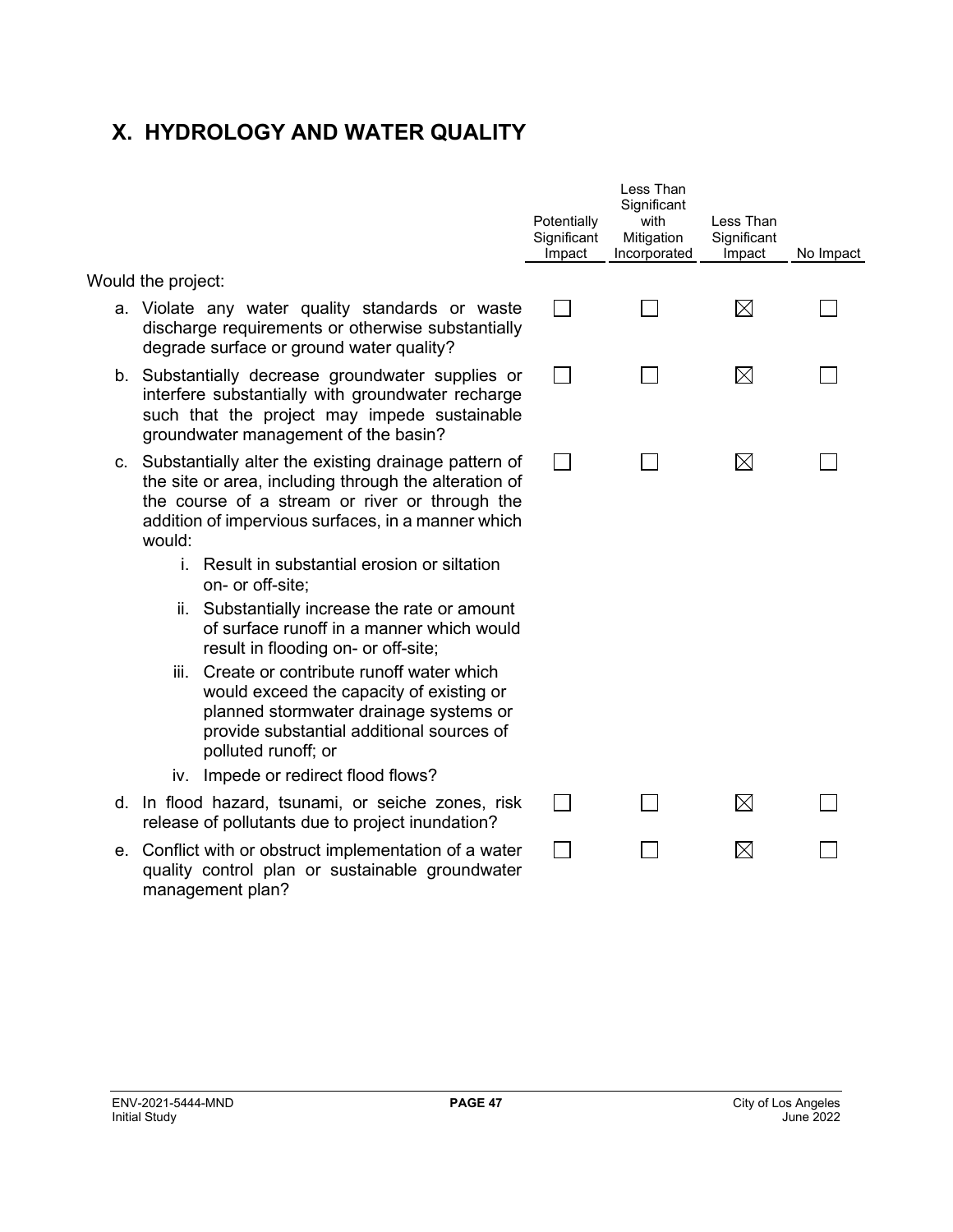#### **a) Violate any water quality standards or waste discharge requirements or otherwise substantially degrade surface or ground water quality?**

**Less Than Significant Impact.** A significant impact would occur if the proposed project discharges water that does not meet the quality standards of agencies which regulate surface water quality and water discharge into stormwater drainage systems or does not comply with all applicable regulations as governed by the Los Angeles Regional Water Quality Control Board (LARWQCB). Stormwater runoff from the proposed project has the potential to introduce small amounts of pollutants into the stormwater system. Pollutants would be associated with runoff from landscaped areas (pesticides and fertilizers) and paved surfaces (ordinary household cleaners). Thus, the proposed project would be required to comply with the National Pollutant Discharge Elimination System (NPDES) standards and the City's Stormwater and Urban Runoff Pollution Control regulations (Ordinance No. 172,176 and No. 173,494) to ensure pollutant loads from the project site are minimized for downstream receiving waters. The ordinances contain requirements for construction activities and operation of projects to integrate Low Impact Development (LID) practices and standards for stormwater pollution mitigation, and maximize open, green, and pervious space on all projects consistent with the City's landscape ordinance and other related requirements in the City's Development Best Management Practices (BMPs) Handbook. Conformance would be ensured during the City's building plan review and approval process. Therefore, the proposed project would result in less than significant impacts.

#### **b) Substantially decrease groundwater supplies or interfere substantially with groundwater recharge such that the project may impede sustainable groundwater management of the basin?**

**Less Than Significant Impact.** A significant impact would occur if the proposed project would substantially deplete groundwater or interferes with groundwater recharge. The proposed project would not require the use of groundwater at the project site. Potable water would be supplied by the Los Angeles Department of Water and Power (LADWP), which draws its water supplies from distant sources for which it conducts its own assessment and mitigation of potential environmental impacts. Therefore, the project would not require direct additions or withdrawals of groundwater. The project includes two levels of partially subterranean parking; however, excavation to accommodate subterranean levels is not proposed at a depth that would result in the interception of existing aquifers or penetration of the existing water table. Therefore, the impact on groundwater supplies or groundwater recharge would be less than significant.

## **c) Substantially alter the existing drainage pattern of the site or area, including through the alteration of the course of a stream or river or through the addition of impervious surfaces, in a manner which would:**

## **i. Result in substantial erosion or siltation on- or off-site;**

**No Impact**. A significant impact would occur if the proposed project would substantially alter the drainage pattern of an existing stream or river so that erosion or siltation would result. There are no streams or rivers located within the project vicinity. ZIMAS shows that the site is located on a watercourse; however, per communication with the Bureau of Engineering on April 7, 2021, there is no longer a watercourse on the project site (BOE Watercourse Clearance dated August 4, 2021). ESA Biological and Arboricultural Technical Letter Report (Appendix B) states that several small concrete v-ditches and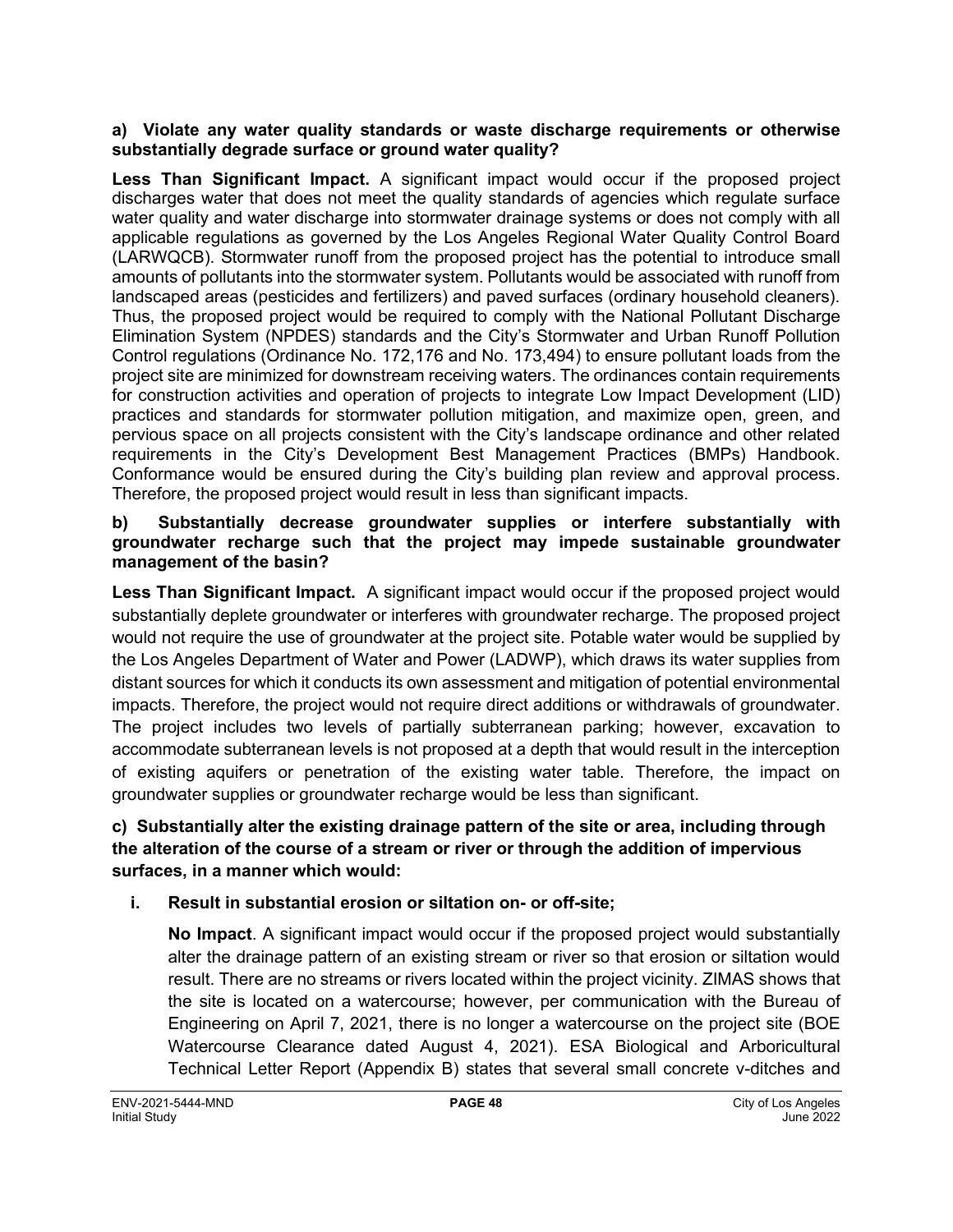metal drains are on the site, but no evidence was found that these structures functioned normally or properly convey water. Therefore, the project will not alter of the course of a stream or river.

### **ii. Substantially increase the rate or amount of surface runoff in a manner which would result in flooding on- or off-site;**

**Less Than Significant Impact.** A significant impact would occur if the proposed project would substantially alter the drainage pattern of an existing stream or river such that flooding would result. There are no streams or rivers located in the project vicinity. ZIMAS shows that the subject site is located on a watercourse; however, as stated above, per communication with BOE there is no longer a watercourse on the site. During project operation, storm water or any runoff irrigation waters would be directed into existing storm drains that are currently receiving surface water runoff under existing conditions. Impermeable surfaces resulting from the development of the project would not substantially change the volume of stormwater runoff in a manner that would result in flooding on- or off-site. Accordingly, significant alterations to existing drainage patterns within the site and surrounding area would not occur. Therefore, the proposed project would result in less than significant impacts related to the alteration of drainage patterns and on- or off-site flooding.

### **iii. Create or contribute runoff water which would exceed the capacity of existing or planned stormwater drainage systems or provide substantial additional sources of polluted runoff; or**

**Less Than Significant Impact**. A significant impact would occur if runoff water would exceed the capacity of existing or planned storm drain systems serving the project site, or if the proposed project would substantially increase the probability that polluted runoff would reach the storm drain system. Site-generated surface water runoff would continue to flow to the City's storm drain system. Any project that creates, adds, or replaces 500 square feet of impervious surface must comply with the Low Impact Development (LID) Ordinance or alternatively, the City's Standard Urban Stormwater Mitigation Plan (SUSMP), as an LAMC requirement to address water runoff and storm water pollution. Grading mitigations are recommended elsewhere herein (see Section VII. Geology and Soils). Therefore, the proposed project would result in less than significant impacts related to existing storm drain capacities or water quality.

## **iv. Impede or redirect flood flows?**

**No Impact**. A significant impact would occur if the proposed project would be located within a 100-year or 500-year flood plain or would impede or redirect flood flows. According to the Safety Element of the City of Los Angeles General Plan, 100-Year & 500- Year Flood Plains, Exhibit F (November 1996), ZIMAS, and NavigateLA, the project site is not located within a 100-year or 500-year flood plain. Therefore, the proposed project would not be located in such areas, and no impact related to flood zones would occur.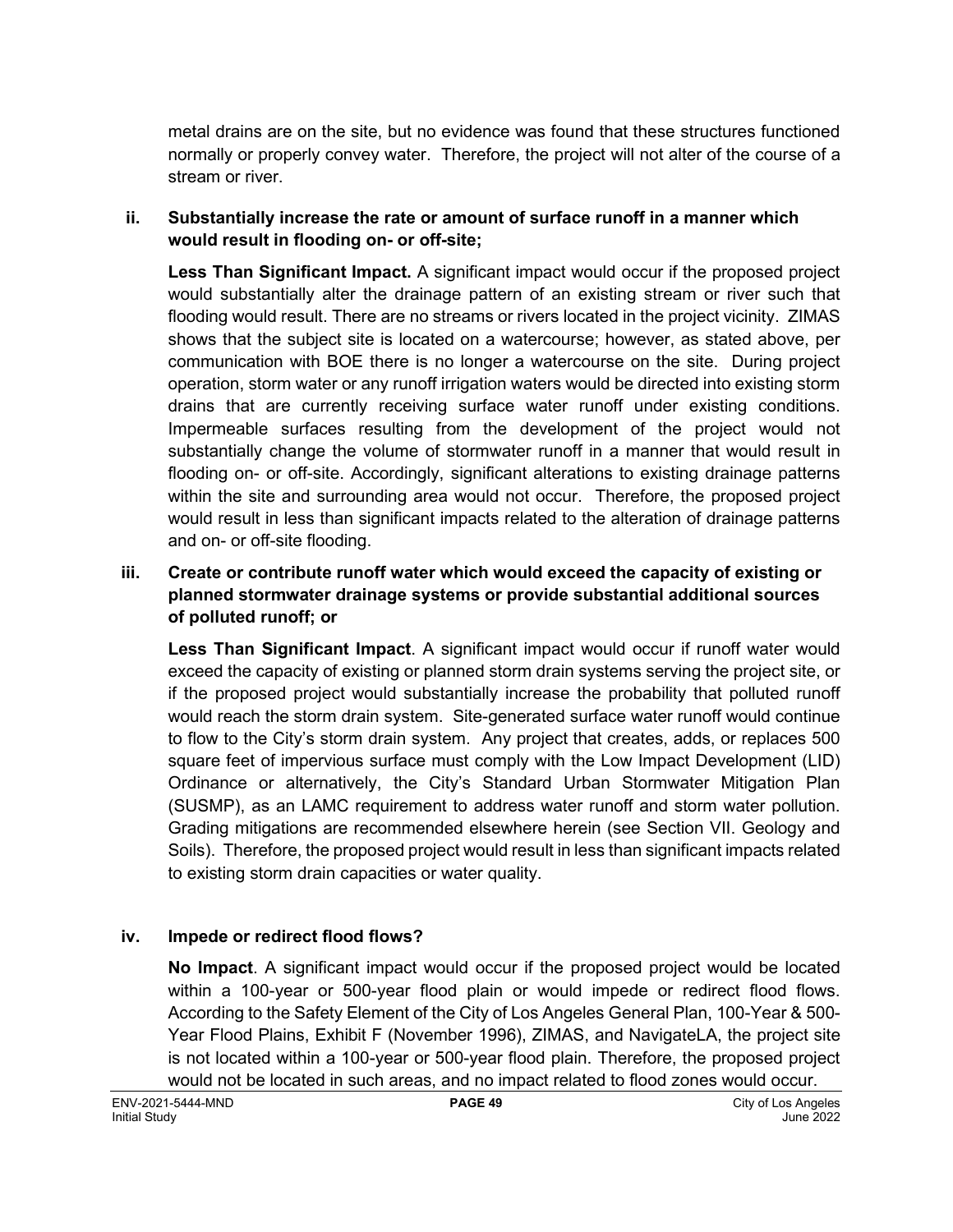## **d) In flood hazard, tsunami, or seiche zones, risk release of pollutants due to project inundation?**

**Less Than Significant Impact**. A significant impact would occur if the proposed project would be located within a flood plain or an area susceptible to inundation by seiche, tsunami, or mudflow. According to the Safety Element of the City of Los Angeles General Plan, Inundation & Tsunami Hazard Areas, Exhibit G (November 1996), ZIMAS, and NavigateLA, the project site is not located within an inundation or tsunami hazard area. Furthermore, according to the Safety Element of the City of Los Angeles General Plan, 100-Year & 500-Year Flood Plains, Exhibit F (November 1996), ZIMAS, and NavigateLA, the site is not located within a flood zone. Therefore, the proposed project would not be located in such areas, and no impact related to flood zones would occur. A seiche is an oscillation of a body of water in an enclosed or semi-enclosed basin, such as a reservoir, harbor, or lake. A tsunami is a great sea wave produced by a significant undersea disturbance. Mudflows result from the down slope movement of soil and/or rock under the influence of gravity. The project site and the surrounding areas are not located near a water body to be inundated by seiche. Similarly, the project site and the surrounding areas are located in the San Fernando Valley approximately 0.5 mile east of the Encino Reservoir. Therefore, the project would have a less than significant impact related to flood plains or inundation by seiche, tsunami, or mudflow.

#### **e) Conflict with or obstruct implementation of a water quality control plan or sustainable groundwater management plan?**

**Less Than Significant Impact.** The project will not conflict with or obstruct the implementation of a water quality control plan or sustainable ground water management plan. As previously discussed, the project is subject to applicable regulations as governed by the Los Angeles Regional Water Quality Control Board (LARWQCB), National Pollutant Discharge Elimination System (NPDES) standards, and the City's Stormwater and Urban Runoff Pollution Control regulations (Ordinance No. 172,176 and No. 173,494). The ordinances contain requirements for construction activities and operation of projects to integrate Low Impact Development (LID) practices and standards for stormwater pollution mitigation, and maximize open, green, and pervious space on all projects consistent with the City's landscape ordinance and other related requirements in the City's Development Best Management Practices (BMPs) Handbook. Therefore, the project would have no impact related to conflict with or obstruct implementation of a water quality control plan or sustainable groundwater management plan.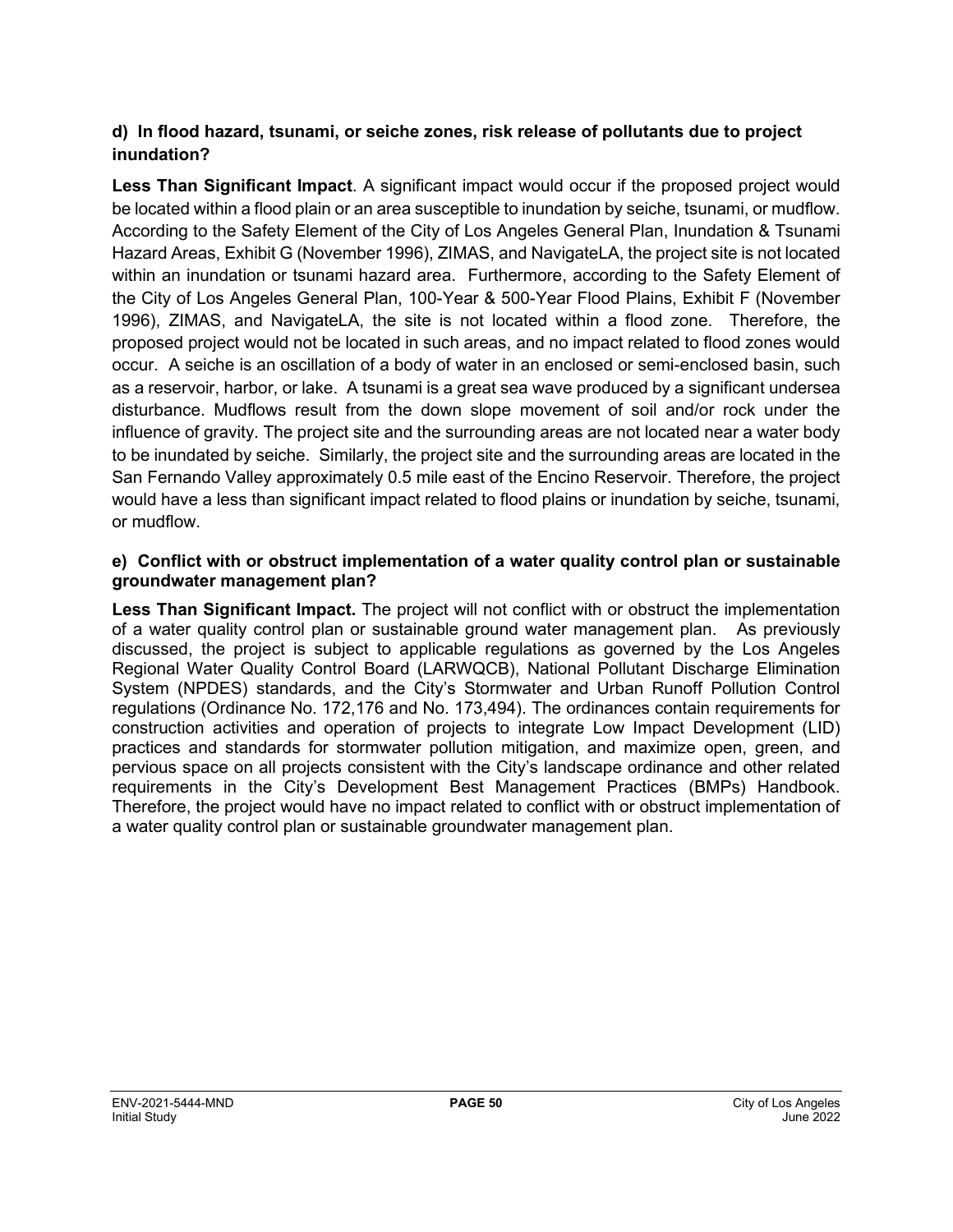## **XI. LAND USE AND PLANNING**

Would the project:

- a. Physically divide an established community?
- b. Cause a significant environmental impact due to a conflict with any land use plan, policy, or regulation adopted for the purpose of avoiding or mitigating an environmental effect?



#### **a) Physically divide an established community?**

**No Impact**. A significant impact would occur if the proposed project would be sufficiently large or configured in such a way so as to create a physical barrier within an established community. A physical division of an established community is caused by an impediment to through travel or a physical barrier, such as a new freeway with limited access between neighborhoods on either side of the freeway, or major street closures. The proposed project would not involve any closure or result in development of new thoroughfares or highways. The proposed project is the construction of single-family residential uses and associated excavation and grading in an area with existing residential uses and would not divide an established community. Therefore, no impact would occur.

#### **b) Cause a significant environmental impact due to a conflict with any land use plan, policy, or regulation adopted for the purpose of avoiding or mitigating an environmental effect?**

**Less Than Significant Impact.** A significant impact may occur if a project is inconsistent with the General Plan or zoning designations currently applicable to the project site, and would cause adverse environmental effects, which the General Plan and zoning ordinance are designed to avoid or mitigate. The site is located within the Encino-Tarzana Community Plan Area. The site is zoned RE15-1-H (Hillside, Residential Estate), with a General Plan land use designation of Very Low II Residential. General Plan Map Footnote No. 5 states that development of land located in a Very Low I, Very Low II designation with a 15% natural slope or greater shall not exceed 1.0 D.U./acre. The proposed project is the demolition of a 3,257 square foot single-family dwelling and construction, use, and maintenance of a two-story over basement level, maximum 36 foot in height 7,235 square foot single-family dwelling, two-story detached 276 square foot accessory dwelling unit (ADU), two-story, 1,796 square foot accessory living quarters, and pool and spa all on 25,382 square feet of lot area. The project includes two retaining walls up to 10 feet in height each, planter walls, and gate pilasters. The project also involves permanent shoring for excavation and 4,310 cubic yards of grading (0 import and 3,993 cubic yards of export). Haul Route review is requested.

The proposed project would conform to the allowable land uses pursuant to the Los Angeles Municipal Code. Pursuant to LAMC Section 12.07.01, the RE "Residential Estate" Zone allows single-family dwellings and accessory living quarters, provided that the lot area is 20,000 square feet or greater and the structure does not exceed two stories in height. Additionally, "Accessory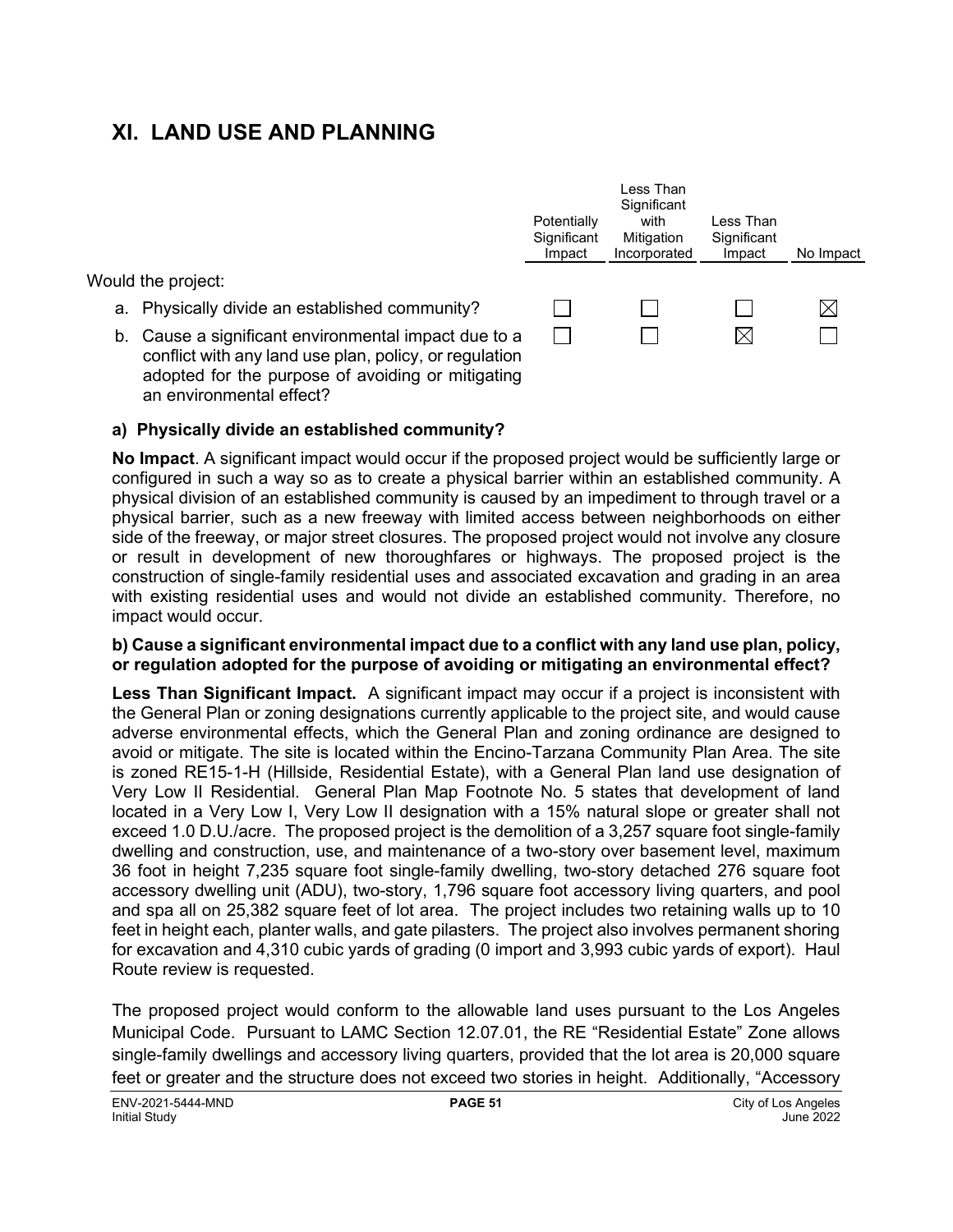Living Quarters" are defined in LAMC Section 12.03 as "an accessory building used solely as the temporary dwelling of guests and of the occupants of the premises; such dwelling having no kitchen facilities and not rented or otherwise used as a separate dwelling unit." The Los Angeles Department of Building and Safety regulates LAMC Sections 12.03 and 12.07.01 and will determine if the single-family dwelling and accessory living quarters are Code-compliant. Furthermore, accessory dwelling units are permitted on single-family zoned lots under State law. Impacts related to land use have been mitigated elsewhere or are addressed through compliance with existing regulations. Therefore, the project does not have a significant environmental impact due to a conflict with any land use plan, policy, or regulation adopted for the purpose of avoiding or mitigating an environmental effect.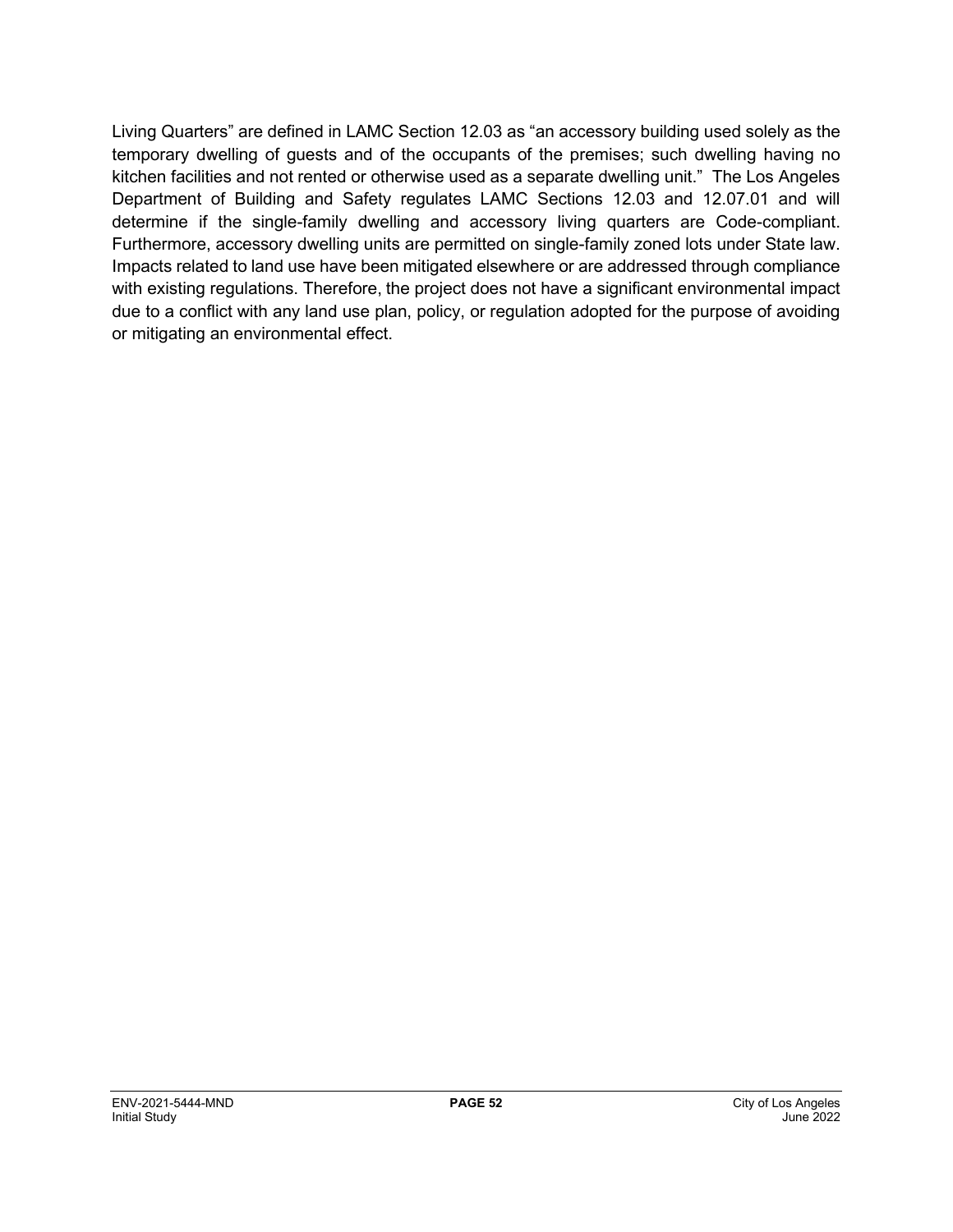## **XII. MINERAL RESOURCES**

Would the project:

- a. Result in the loss of availability of a known mineral resource that would be of value to the region and the residents of the state?
- b. Result in the loss of availability of a locallyimportant mineral resource recovery site delineated on a local general plan, specific plan or other land use plan?

| Potentially<br>Significant<br>Impact | Less Than<br>Significant<br>with<br>Mitigation<br>Incorporated | Less Than<br>Significant<br>Impact | No Impact |
|--------------------------------------|----------------------------------------------------------------|------------------------------------|-----------|
|                                      |                                                                |                                    |           |
|                                      |                                                                |                                    |           |

#### **a) Result in the loss of availability of a known mineral resource that would be of value to the region and the residents of the state?**

**No Impact.** A significant impact would occur if the proposed project would result in the loss of availability of known mineral resources of regional value or locally-important mineral resource recovery site. The project site is not classified by the City as containing significant mineral deposits nor is it designated for mineral extraction land use. In addition, the project site is not identified by the City as being located in an oil field or within an oil drilling area. Therefore, the proposed project would not result in the loss of availability of any known, regionally- or locally-valuable mineral resource, and no impact would occur.

#### **b) Result in the loss of availability of a locally-important mineral resource recovery site delineated on a local general plan, specific plan or other land use plan?**

**No Impact**. A significant impact would occur if the proposed project would result in the loss of availability of known mineral resources of regional value or locally-important mineral resource recovery site. As previously stated, the project site is not classified by the City as containing significant mineral deposits and is not designated for mineral extraction land use. The project site is not located in an oil field/oil drilling area. There are no known mineral resources delineated on the local General Plan, Specific Plan, or any other land use plan. Therefore, the proposed project would not result in the loss of availability of any known, regionally- or locally-valuable mineral resource, and no impact would occur.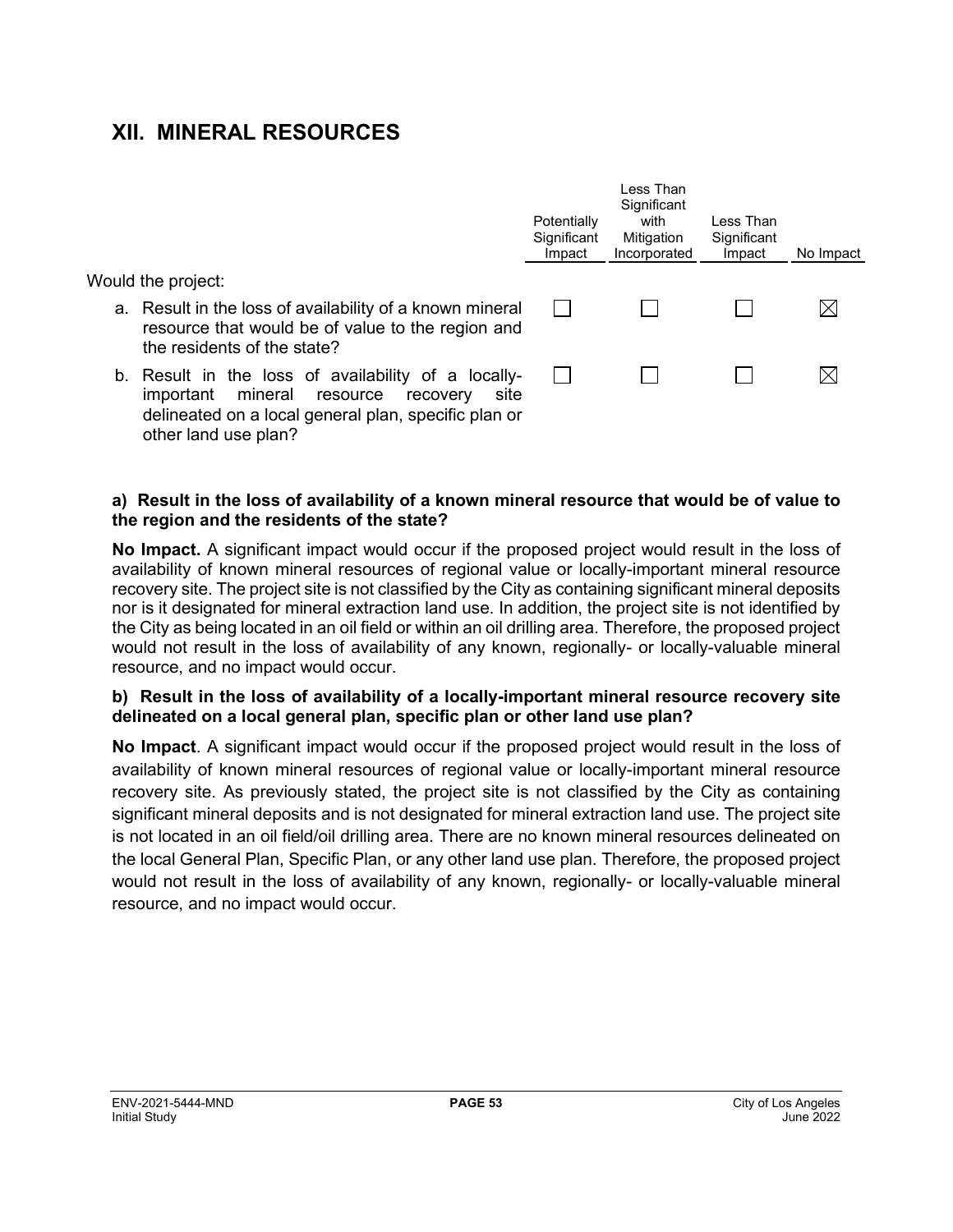## **XIII. NOISE**

#### Would the project result in:

- a. Generation of a substantial temporary or permanent increase in ambient noise levels in the vicinity of the project in excess of standards established in the local general plan or noise ordinance, or applicable standards of other agencies?
- b. Generation of excessive groundborne vibration or groundborne noise levels?
- c. For a project located within the vicinity of a private airstrip or an airport land use plan or, where such a plan has not been adopted, within two miles of a public airport or public use airport, would the project expose people residing or working in the project area to excessive noise levels?

| Potentially<br>Significant<br>Impact | Less Than<br>Significant<br>with<br>Mitigation<br>Incorporated | Less Than<br>Significant<br>Impact | No Impact |
|--------------------------------------|----------------------------------------------------------------|------------------------------------|-----------|
|                                      |                                                                |                                    |           |
|                                      |                                                                |                                    |           |
|                                      |                                                                |                                    |           |
|                                      |                                                                |                                    |           |

#### **a) Generation of a substantial temporary or permanent increase in ambient noise levels in the vicinity of the project in excess of standards established in the local general plan or noise ordinance, or applicable standards of other agencies?**

**Less Than Significant With Mitigation.** The City of Los Angeles has established policies and regulations concerning the generation and control of noise that could adversely affect its citizens and noise-sensitive land uses. Construction activity would result in temporary increases in ambient noise levels in the project area on an intermittent basis. Noise levels would fluctuate depending on the construction phase, equipment type and duration of use, distance between the noise source and receptor, and presence or absence of noise attenuation barriers. Construction noise for the project will cause a temporary increase in the ambient noise levels but will be subject to the LAMC Sections 112.05 (Maximum Noise Level of Powered Equipment or Powered Hand Tools) and 41.40 (Noise Due to Construction, Excavation Work – When Prohibited) regarding construction hours and construction equipment noise thresholds. The project shall comply with the City of Los Angeles General Plan Noise Element and Ordinance No. 161,574, which prohibits the emission of creation of noise beyond certain levels at adjacent uses unless technically infeasible. The project involves permanent shoring for excavation and 4,310 cubic yards of grading (0 import and 3,993 cubic yards of export), which could generate noise impacts on surrounding single-family residential land uses. However, with mitigation, and impacts would be less than significant.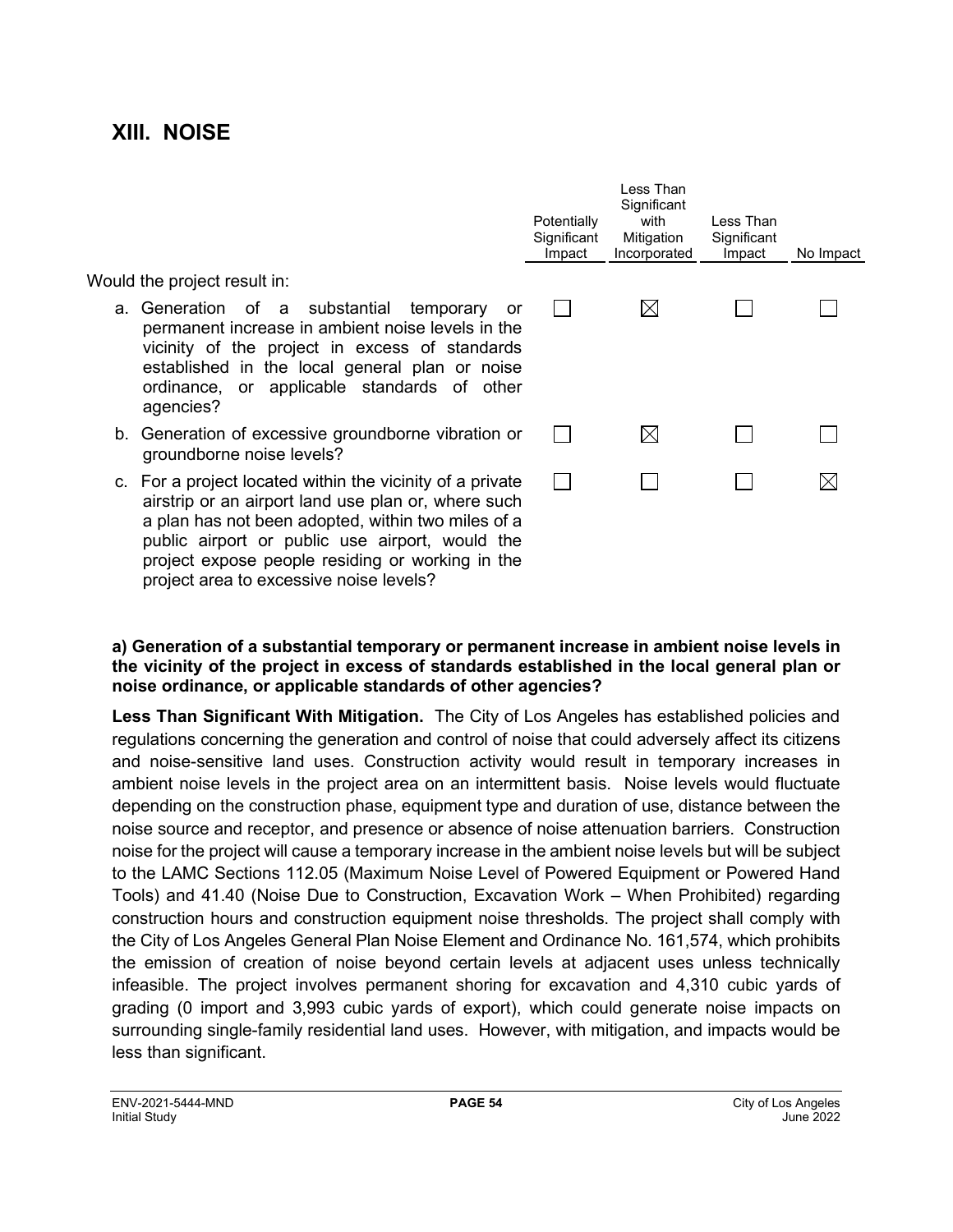## **MM-NOISE-1. Increased Noise Levels (Demolition, Grading, and Construction Activities)**

- Construction and demolition shall be restricted to the hours of 7:00 am to 6:00 pm Monday through Friday, and 8:00 am to 6:00 pm on Saturday.
- Demolition and construction activities shall be scheduled so as to avoid operating several pieces of equipment simultaneously, which causes high noise levels.
- The project contractor shall use power construction equipment with state-of-the-art noise shielding and muffling devices.
- A temporary noise control barrier shall be installed on the property line of the construction site abutting residential uses. The noise control barrier shall be engineered to reduce construction-related noise levels at the adjacent residential structures with a goal of a reduction of 10dBA. The supporting structure shall be engineered and erected according to applicable codes. The temporary barrier shall remain in place until all windows have been installed and all activities on the project site are complete.

## **b) Generation of, excessive groundborne vibration or groundborne noise levels?**

**Less Than Significant With Mitigation.** Construction activities can generate varying degrees of vibration, depending on the construction procedures and the type of construction equipment used. The operation of construction equipment generates vibrations that spread through the ground and diminish with distance from the source. Unless heavy construction activities are conducted extremely close (within a few feet) to the neighboring structures, vibrations from construction activities rarely reach the levels that damage structures. As previously stated, the project involves permanent shoring for excavation and 4,310 cubic yards of grading in proximity to neighboring residential uses. By complying with regulations and as mitigated herein, the proje**ct** would result in a less than significant impacts related to construction vibration.

## **MM-NOISE-1. Increased Noise Levels (Demolition, Grading, and Construction Activities)**

- Construction and demolition shall be restricted to the hours of 7:00 am to 6:00 pm Monday through Friday, and 8:00 am to 6:00 pm on Saturday.
- Demolition and construction activities shall be scheduled so as to avoid operating several pieces of equipment simultaneously, which causes high noise levels.
- The project contractor shall use power construction equipment with state-of-the-art noise shielding and muffling devices.
- A temporary noise control barrier shall be installed on the property line of the construction site abutting residential uses. The noise control barrier shall be engineered to reduce construction-related noise levels at the adjacent residential structures with a goal of a reduction of 10dBA. The supporting structure shall be engineered and erected according to applicable codes. The temporary barrier shall remain in place until all windows have been installed and all activities on the project site are complete.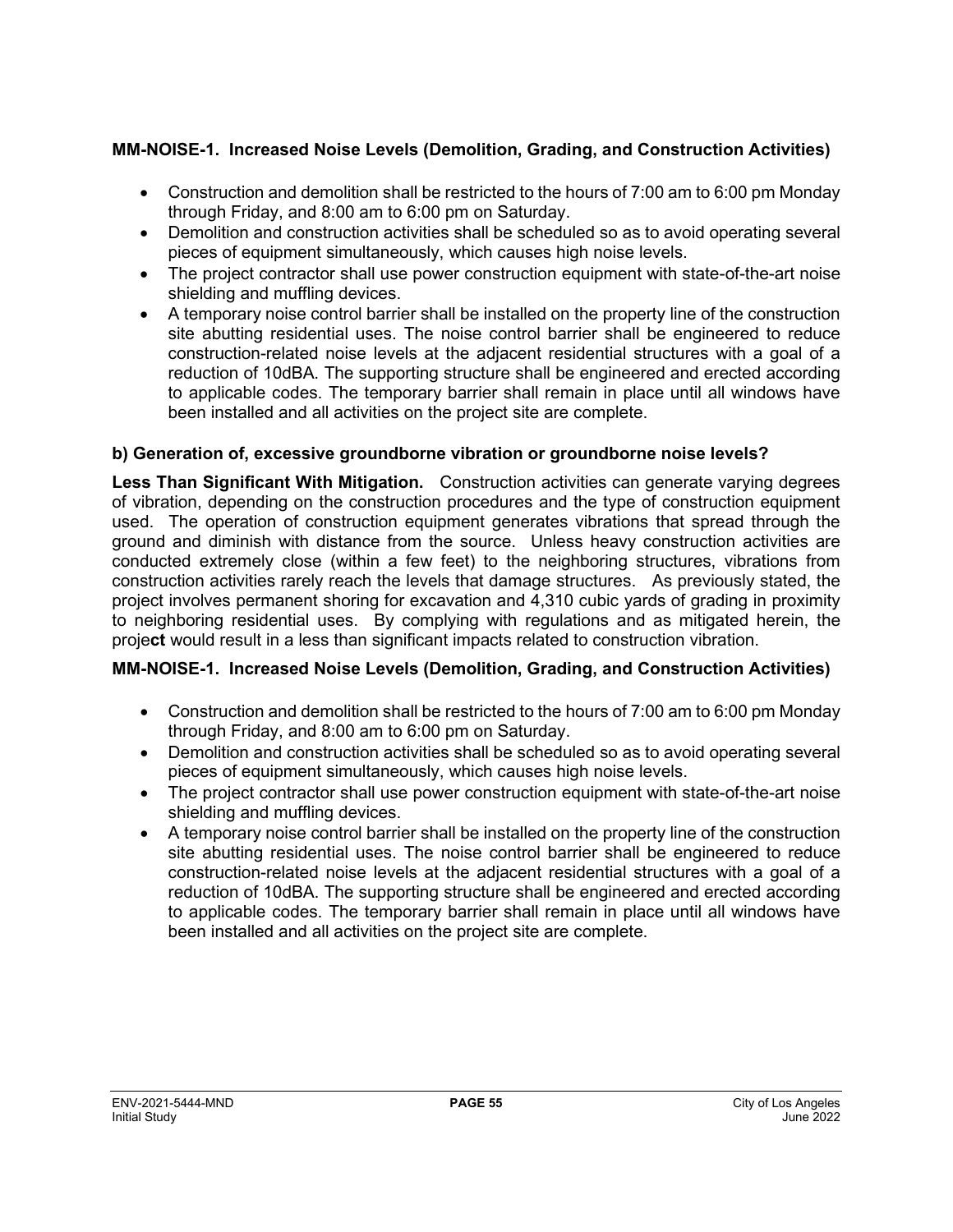#### **c) For a project located within the vicinity of a private airstrip or an airport land use plan, or, where such a plan has not been adopted, within two miles of a public airport or public use airport, would the project expose people residing or working in the project area to excessive noise levels?**

**No Impact.** The proposed project is not located within the vicinity of a private airstrip or within two miles of a public airport or public use airport. The project site is outside of the Los Angeles International Airport Land Use Plan. Accordingly, the proposed project would not expose people working or residing in the project area to excessive noise levels from a private airstrip, public airport, or public use airport. Therefore, no impact would occur.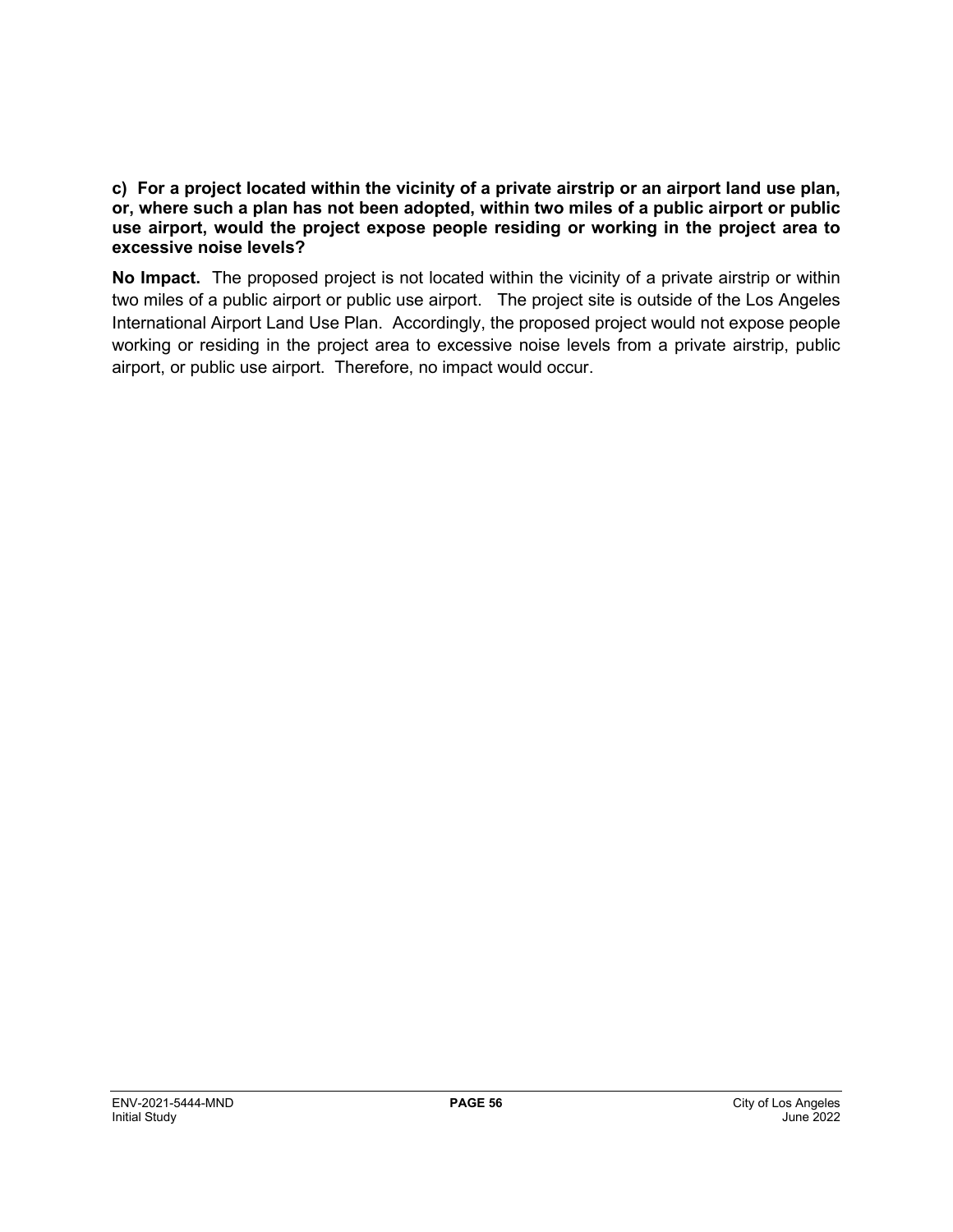## **XIV. POPULATION AND HOUSING**

Would the project:

- a. Induce substantial unplanned population growth in an area, either directly (for example, by proposing new homes and businesses) or indirectly (for example, through extension of roads or other infrastructure)?
- b. Displace substantial numbers of existing people or housing, necessitating the construction of replacement housing elsewhere?

#### **a) Induce substantial unplanned population growth in an area, either directly (for example, by proposing new homes and businesses) or indirectly (for example, through extension of roads or other infrastructure)?**

**Potentially Significant** Impact

 $\Box$ 

 $\perp$ 

Less Than **Significant** with Mitigation Incorporated

П

 $\perp$ 

Less Than **Significant** 

П

 $\Box$ 

Impact No Impact

 $\boxtimes$ 

 $\boxtimes$ 

**No Impact**. A potentially significant impact would occur if the proposed project would induce substantial population growth that would not have otherwise occurred as rapidly or in as great a magnitude. The proposed project would result in the demolition of one single-family dwelling and the development of one single-family residential unit, one accessory living quarter, and one accessory dwelling unit. The increase in residential population resulting from the proposed project would not be considered substantial in consideration of anticipated growth for the Encino-Tarzana Community Plan and is within the Southern California Association of Governments' (SCAG) 2020 population projections for the City in their 2016-2035 Regional Transportation Plan. The project would meet a growing demand for housing near jobs and transportation centers (1 mile south of Ventura Boulevard), consistent with State, regional and local regulations designed to reduce trips and greenhouse gas emissions. Operation of the proposed project would not induce substantial population growth in the project area, either directly or indirectly. The physical secondary or indirect impacts of population growth such as increased traffic or noise have been adequately mitigated in other portions of this document. Therefore, the impact would be less than significant.

#### **b) Displace substantial numbers of existing people or housing, necessitating the construction of replacement housing elsewhere?**

**No Impact.** A potentially significant impact would occur if the proposed project would displace a substantial quantity of existing residences or a substantial number of people. The project involves the demolition of one residential dwelling unit that will be replaced with one single-family residential unit, one accessory living quarter, and one accessory dwelling unit. As such, the proposed project would have no impact in displacing any residence or person.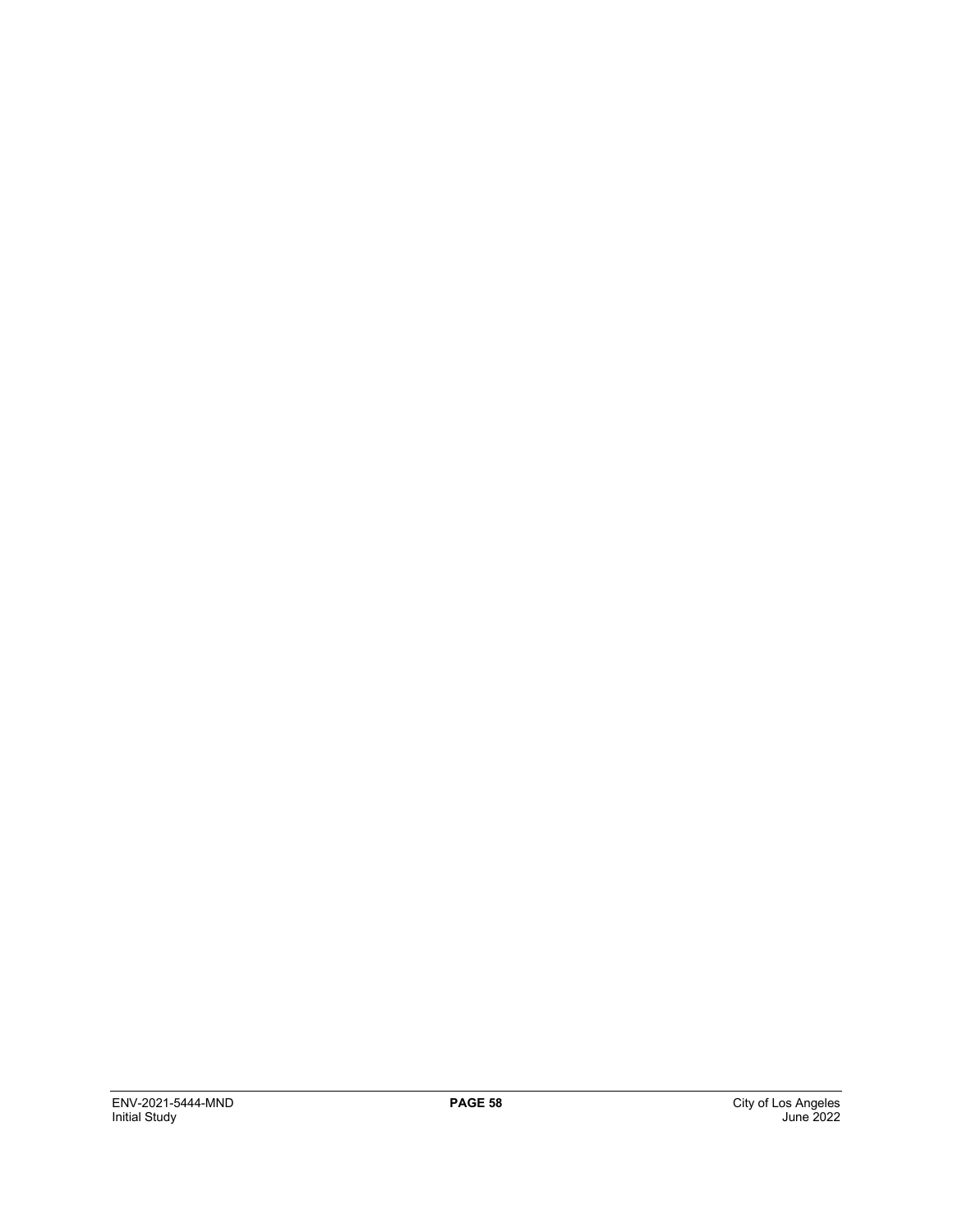## **XV. PUBLIC SERVICES**

*Would the project result in substantial adverse physical impacts associated with the provision of new or physically altered governmental facilities, need for new or physically altered governmental facilities, the construction of which could cause significant environmental impacts, in order to maintain acceptable service ratios, response times or other performance objectives for any of the public services:*

|                     |                             | Potentially<br>Significant<br>Impact | Less Than<br>Significant<br>with<br>Mitigation<br>Incorporated | Less Than<br>Significant<br>Impact | No Impact |
|---------------------|-----------------------------|--------------------------------------|----------------------------------------------------------------|------------------------------------|-----------|
| a. Fire protection? |                             |                                      |                                                                | $\boxtimes$                        |           |
|                     | b. Police protection?       |                                      |                                                                | $\boxtimes$                        |           |
| c. Schools?         |                             |                                      |                                                                | $\boxtimes$                        |           |
| d. Parks?           |                             |                                      |                                                                | $\boxtimes$                        |           |
|                     | e. Other public facilities? |                                      |                                                                | $\boxtimes$                        |           |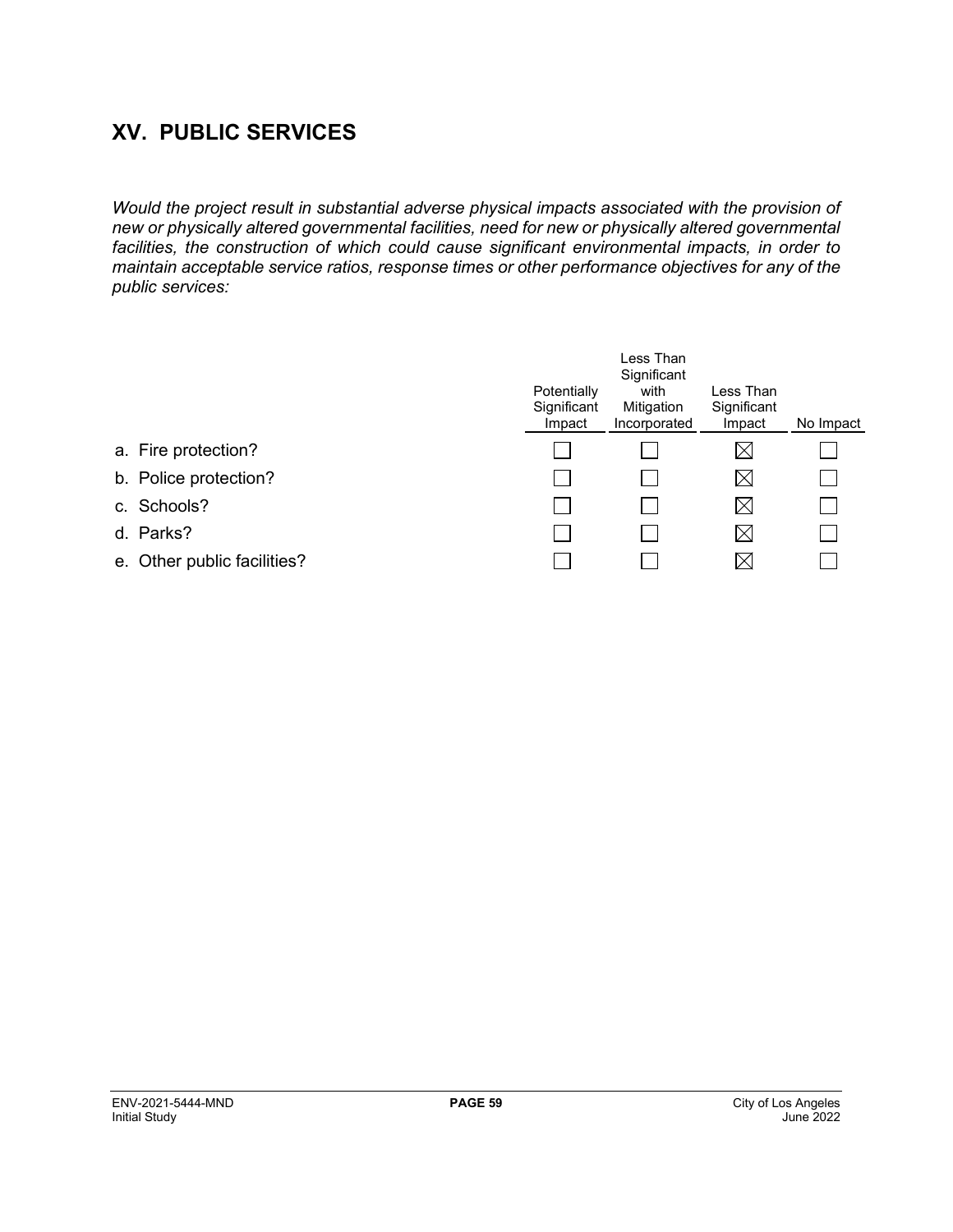## **a) Fire protection?**

**Less Than Significant Impact.** A significant impact would occur if the Los Angeles Fire Department (LAFD) could not adequately serve the proposed project, necessitating a new or physically altered station. The project site and the surrounding area are currently served by Fire Station 109, located at 16500 Mulholland Drive (approximately 1.2 miles south of the project site). The proposed project would result in the demolition of one single-family dwelling, and the construction of a new single-family dwelling, accessory living quarters, and accessory dwelling unit, which would have a negligible increase in the number of emergency calls and demand for LAFD fire and emergency services. There are existing fire stations are in close proximity to the project site, and it is not anticipated that there would be a need to build a new or expand an existing fire station to serve the proposed project and maintain acceptable service ratios, response times, or other performance objectives for fire protection. By analyzing data from previous years and continuously monitoring current data regarding response times, types of incidents, and call frequencies, LAFD can shift resources to meet local demands for fire protection and emergency services. The proposed project would neither create capacity or service level problems nor result in substantial adverse physical impacts associated with the provision of new or physically altered governmental facilities in order to maintain acceptable service ratios, response times or other performance objectives for fire protection. Therefore, the proposed project would result in a less than significant impact.

### **b) Police protection?**

**Less Than Significant Impact.** A significant impact would occur if the Los Angeles Police Department (LAPD) could not adequately serve the proposed project, necessitating a new or physically altered station. The project site and the surrounding area are currently served by LAPD's West Valley Community Police Station, located at 19020 Vanowen Street (approximately 6.2 miles northwest of the project site). The proposed project would not create capacity/service level problems or result in substantial adverse physical impacts associated with the provision of new or physically altered governmental facilities in order to maintain acceptable service ratios, response times or other performance objectives for police protection. In the event a situation should arise requiring increased staffing or patrol units, additional resources can be assembled. Therefore, the proposed project would result in a less than significant impact related to police protection services.

## **c) Schools?**

**Less Than Significant Impact.** A significant impact would occur if the proposed project would include substantial employment or population growth, which could generate a demand for school facilities that would exceed the capacity of the school district. The proposed project would result in the demolition of one single-family dwelling, and the construction of a new single-family dwelling, accessory living quarters, and accessory dwelling unit. If the project creates any increase in enrollment at schools that serve the area, that increase would be negligible. However, development of the proposed project would be subject to California Government Code Section 65995, which would allow LAUSD to collect impact fees from developers of new residential and commercial space. Conformance to California Government Code Section 65995 is deemed to provide full and complete mitigation of impacts to school facilities. Therefore, the proposed project would result in a less than significant impact to public schools.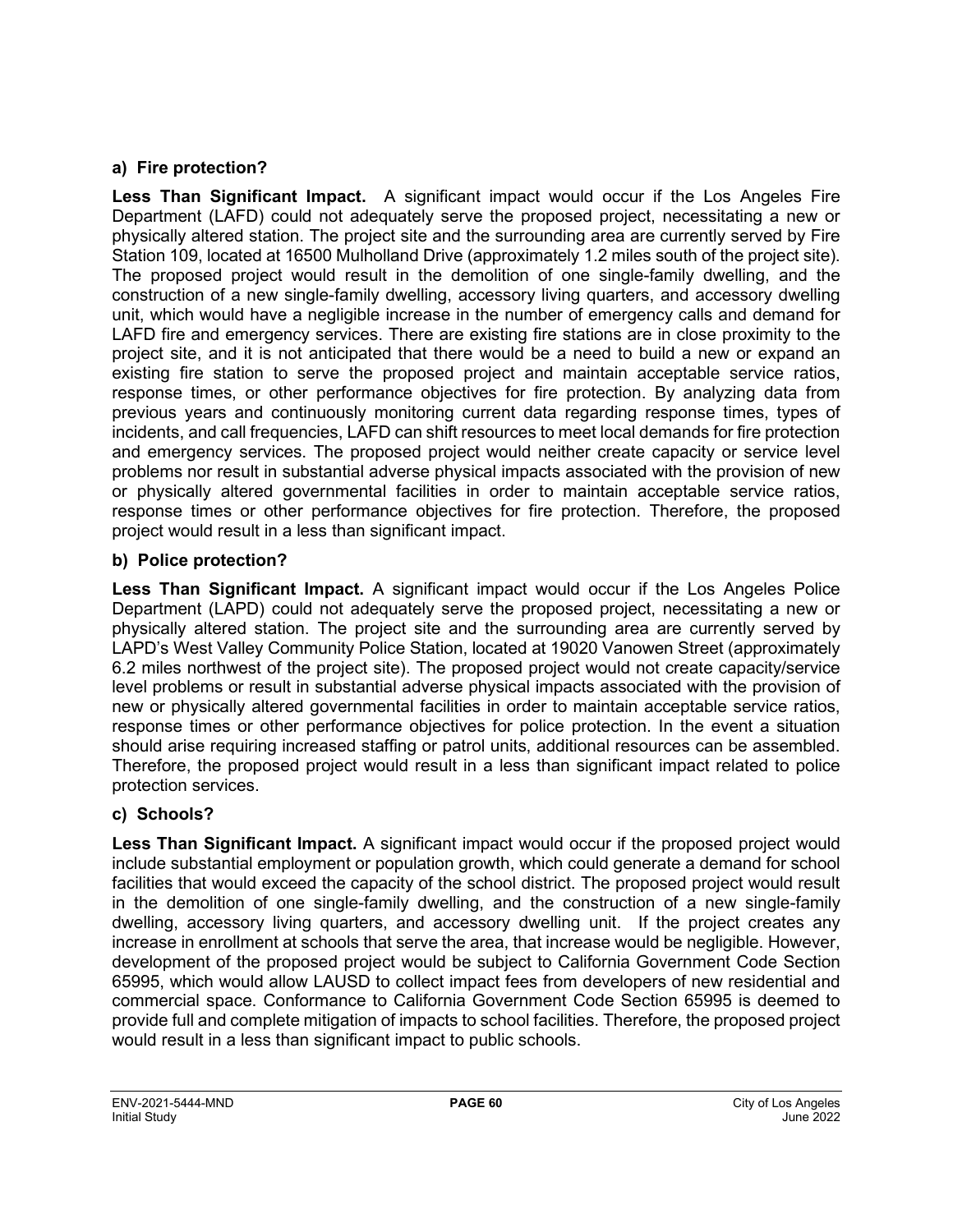### **d) Parks?**

**Less Than Significant Impact.** A significant impact would occur if the proposed project would exceed the capacity or capability of the local park system to serve the proposed project. The City of Los Angeles Department of Recreation and Parks (RAP) is responsible for the provision, maintenance, and operation of public recreational and park facilities and services in the City. Given the project scope of work, any impacts on parks would be negligible. The proposed project would not create capacity or service level problems or result in substantial physical impacts associated with the provision or new or altered parks facilities. Accordingly, the proposed project would result in a less than significant impact on park facilities.

### **e) Other public facilities?**

**Less Than Significant Impact.** A significant impact would occur if the proposed project would result in substantial employment or population growth that could generate a demand for other public facilities, including libraries, which exceed the capacity available to serve the project site, necessitating new or physically altered public facilities, the construction of which would cause significant environmental impacts. Given the scope of work of the proposed project, any change in demand for library services and resources of the Los Angeles Public Library System would be negligible. The proposed project would not create substantial capacity or service level problems that would require the provision of new or expanded public facilities in order to maintain an acceptable level of service for libraries and other public facilities. Therefore, the proposed project would result in a less than significant impact on other public facilities.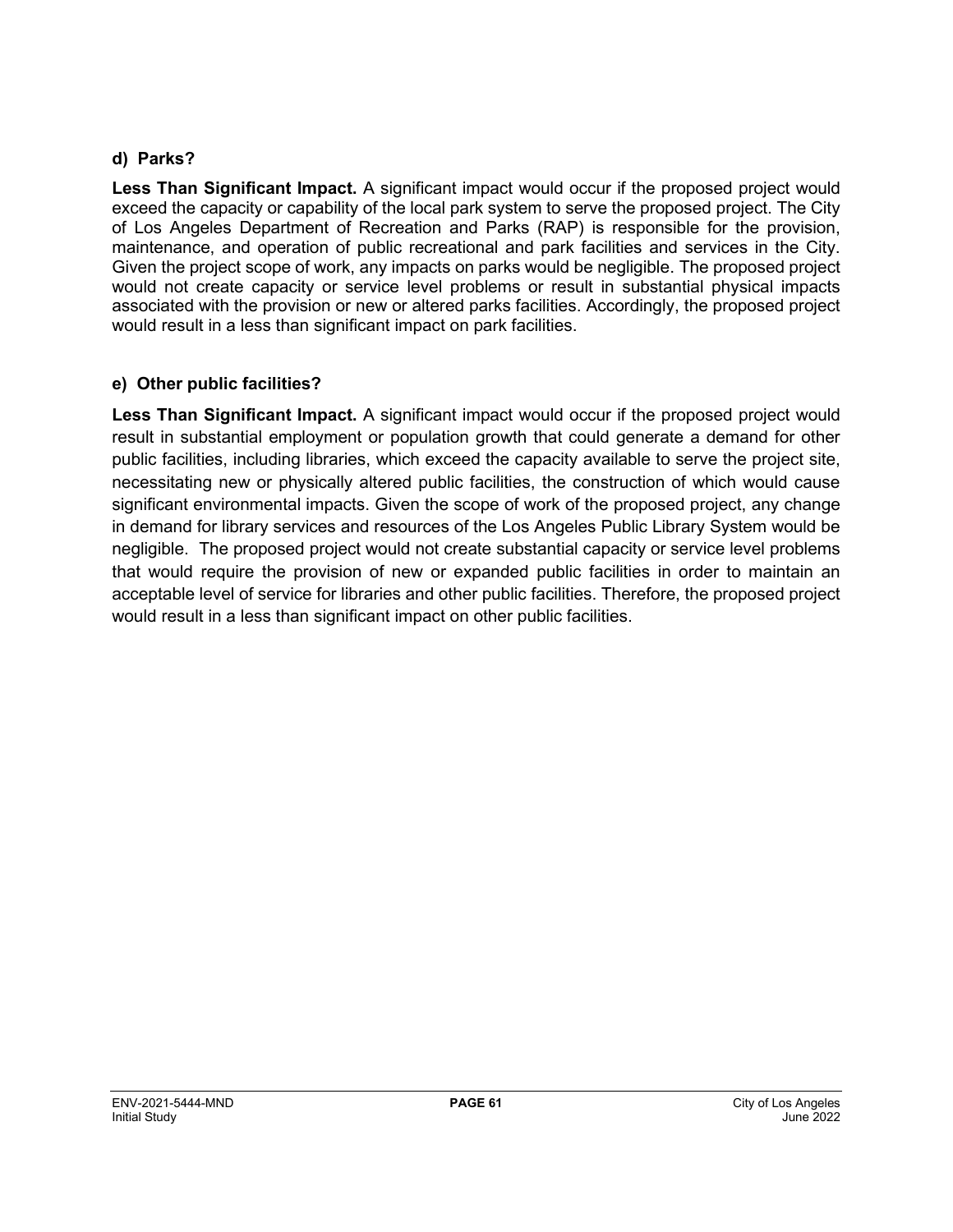## **XVI. RECREATION**

physical effect on the environment?

|                                                                                                                                                                                                                            | Potentially<br>Significant<br>Impact | Less Than<br>Significant<br>with<br>Mitigation<br>Incorporated | Less Than<br>Significant<br>Impact | No Impact |
|----------------------------------------------------------------------------------------------------------------------------------------------------------------------------------------------------------------------------|--------------------------------------|----------------------------------------------------------------|------------------------------------|-----------|
| a. Would the project increase the use of existing<br>neighborhood and regional parks or other<br>recreational facilities such that substantial physical<br>deterioration of the facility would occur or be<br>accelerated? |                                      |                                                                | $\boxtimes$                        |           |
| b. Does the project include recreational facilities or<br>require the construction or expansion of<br>recreational facilities which might have an adverse                                                                  |                                      |                                                                | $\boxtimes$                        |           |

#### **a) Would the project increase the use of existing neighborhood and regional parks or other recreational facilities such that substantial physical deterioration of the facilities would occur or be accelerated?**

**Less Than Significant Impact.** A significant impact would occur if the proposed project would increase the use of existing neighborhood and regional parks or other recreational facilities such that substantial physical deterioration of the facilities would occur or be accelerated. The City of Los Angeles Department of Recreation and Parks (RAP) is responsible for the provision, maintenance, and operation of public recreational and park facilities and services in the City. Given the project scope of work, any impacts on parks would be negligible. The proposed project would not create capacity or service level problems or result in substantial physical impacts associated with the provision or new or altered parks facilities. Accordingly, the proposed project would result in a less than significant impact on existing neighborhood and regional parks or other recreational facilities.

#### **b) Does the project include recreational facilities or require the construction or expansion of recreational facilities which might have an adverse physical effect on the environment?**

**Less Than Significant Impact.** A significant impact would occur if the proposed project included recreational facilities and/or required the construction or expansion of recreational facilities that would have an adverse physical effect on the environment. The project description does not include recreational facilities beyond a private pool and spa. Accordingly, the proposed project does not involve any significant recreational facilities and/or the expansion of recreational facilities that would adversely affect the environment. Any impacts would be less than significant.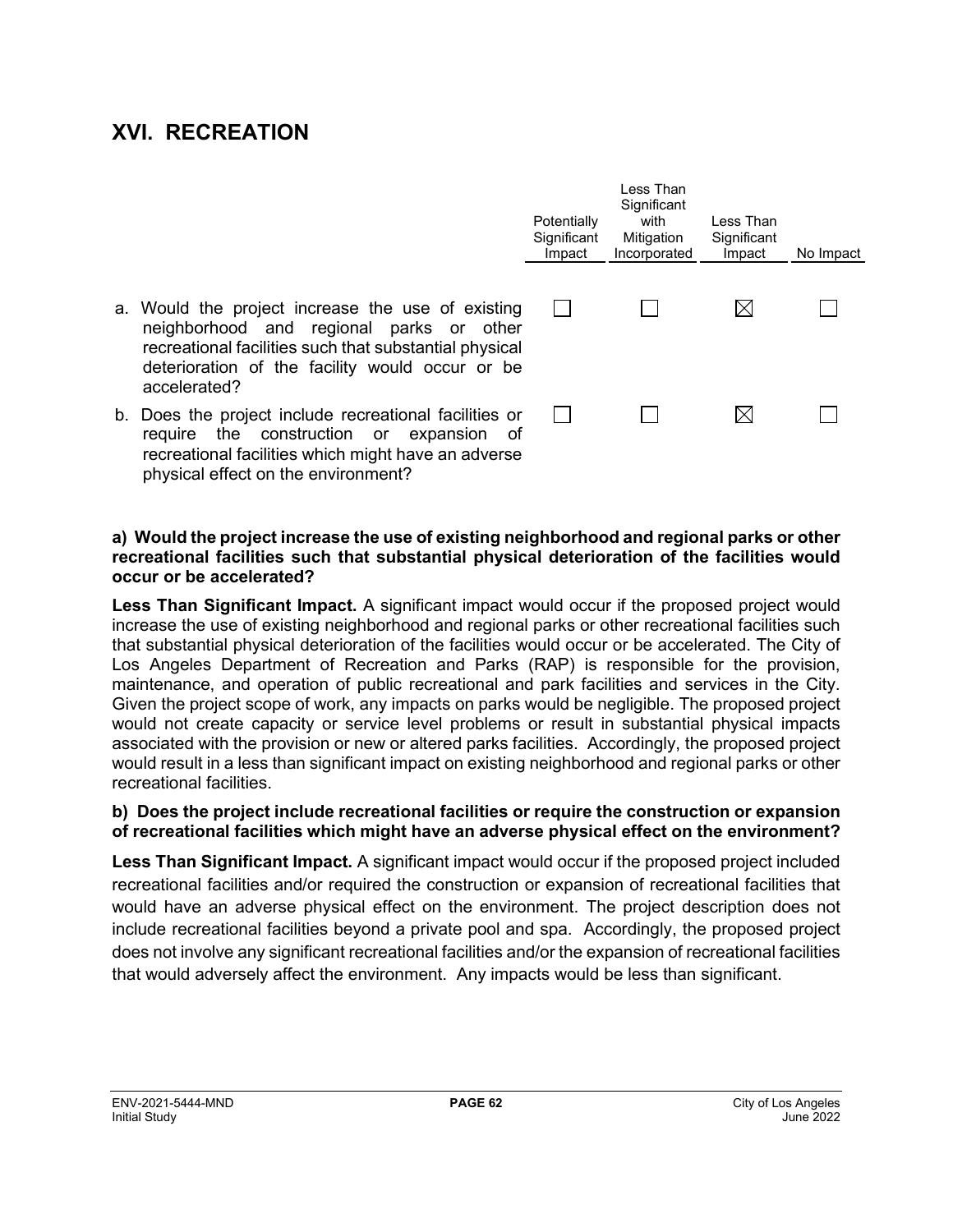# **XVII. TRANSPORTATION**

|                                                                                                                                                                           | Potentially<br>Significant<br>Impact | I ess Than<br>Significant<br>with<br>Mitigation<br>Incorporated | Less Than<br>Significant<br>Impact | No Impact |
|---------------------------------------------------------------------------------------------------------------------------------------------------------------------------|--------------------------------------|-----------------------------------------------------------------|------------------------------------|-----------|
| Would the project:                                                                                                                                                        |                                      |                                                                 |                                    |           |
| a. Conflict with a program, plan, ordinance or policy<br>addressing the circulation system, including<br>transit, roadway, bicycle and pedestrian facilities?             |                                      |                                                                 |                                    |           |
| b. Conflict or be inconsistent with CEQA Guidelines<br>Section 15064.3, subdivision (b)?                                                                                  |                                      |                                                                 | IХ                                 |           |
| c. Substantially increase hazards due to a geometric<br>design feature (e.g., sharp curves or dangerous<br>intersections) or incompatible uses (e.g., farm<br>equipment)? |                                      | $\bowtie$                                                       |                                    |           |
| d. Result in inadequate emergency access?                                                                                                                                 |                                      | IХ                                                              |                                    |           |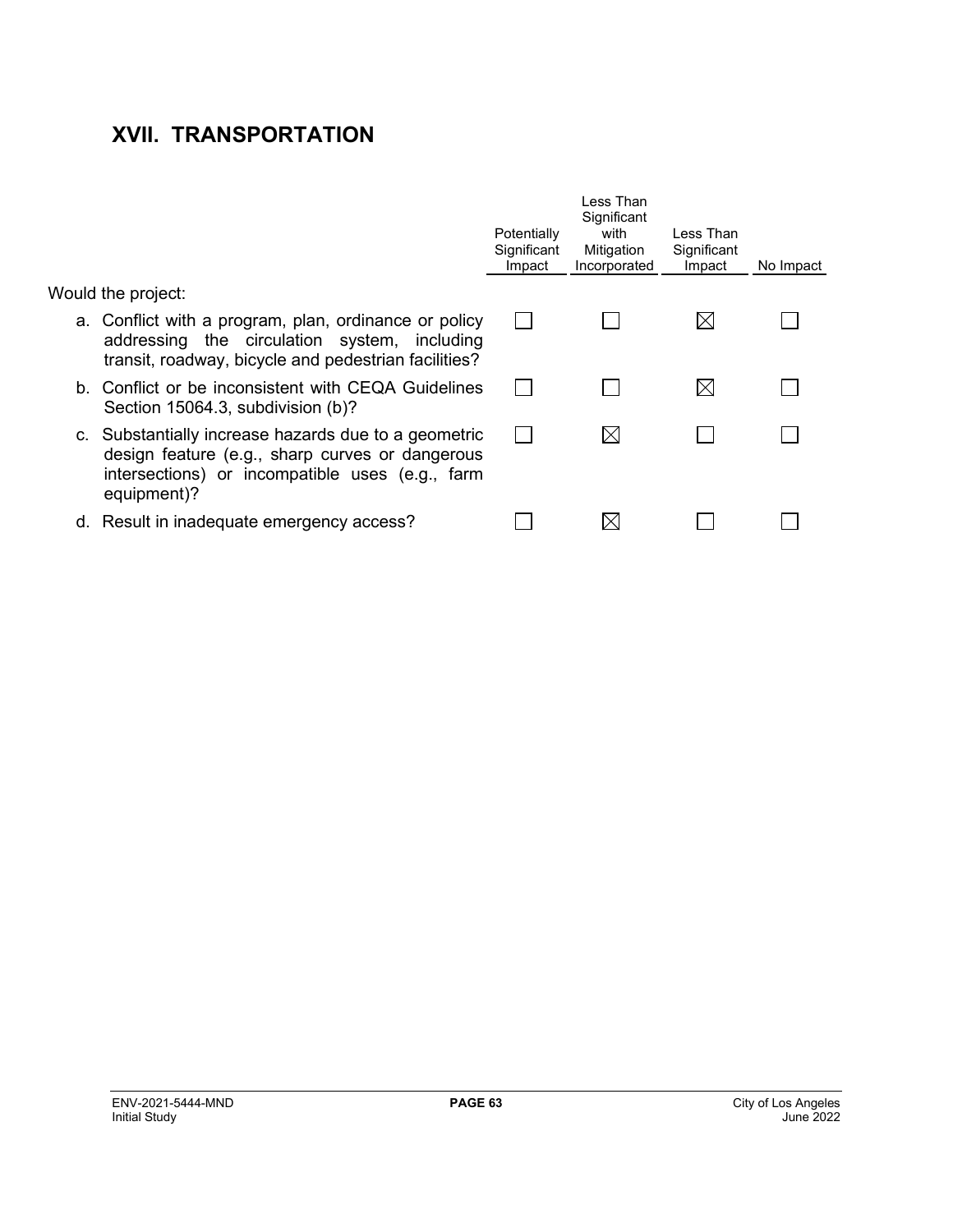#### **a) Conflict with a program, plan, ordinance or policy addressing the circulation system, including transit, roadway, bicycle and pedestrian facilities?**

**Less Than Significant Impact.** A significant impact may occur if the project conflicts with an applicable plan, ordinance or policy establishing measures of effectiveness for the performance of the circulation system. The project is the construction of a single-family dwelling, accessory dwelling unit, accessory living quarters and associated structures on a site improved with a single family-dwelling. Per the thresholds established by LADOT, a Transportation Study Assessment is not required for single-family dwellings unless those dwellings are part of a subdivision. The proposed project is located in a previously developed area and is not part of a subdivision request under the State Map Act.

As mitigated herein, the proposed project complies with the Mobility Plan 2035 and does not conflict with a program, plan, ordinance, or policy addressing the circulation system, including transit, roadway, bicycle and pedestrian facilities. Therefore, impacts would be less than significant.

#### **b) Conflict or be inconsistent with CEQA Guidelines Section 15064.3, subdivision (b)?**

**Less Than Significant Impact.** CEQA Guidelines Section 15064.3 describes specific considerations for evaluating a project's transportation impacts. Generally, vehicle miles traveled is the most appropriate measure of transportation impacts; "vehicle miles traveled" refers to the amount and distance of automobile travel attributable to a project. Other relevant considerations may include the effects of the project on transit and non-motorized travel. The City of Los Angeles Transportation Assessment Guidelines state that a transportation assessment is required under the following circumstances:

- *If the Development Project is estimated to generate a net increase of 250 or more daily vehicle trips and requires discretionary action, a transportation assessment for a Development Project is required.*
- *If a Transportation Project is likely to either: (1) induce additional vehicle miles traveled by increasing vehicle capacity; or (2) reduce roadway through-lane capacity on a street that exceeds 750 vehicles per hour per lane for at least two (2) consecutive hours in a 24 hour period after the project is completed, a transportation assessment is generally required.*
- *A transportation assessment is required by City ordinance or regulation.*

The project involves the construction of a single-family dwelling, accessory dwelling unit, accessory living quarters and associated structures on a site improved with a single familydwellings. Per the thresholds established by LADOT, a Transportation Study Assessment is not required for single-family dwellings unless those dwellings are part of a subdivision. The proposed project is located in a previously developed area and is not part of a subdivision request under the State Map Act. Therefore, the proposed project does not conflict with and is not inconsistent with CEQA Guidelines Section 15064.3, and any impacts are less than significant.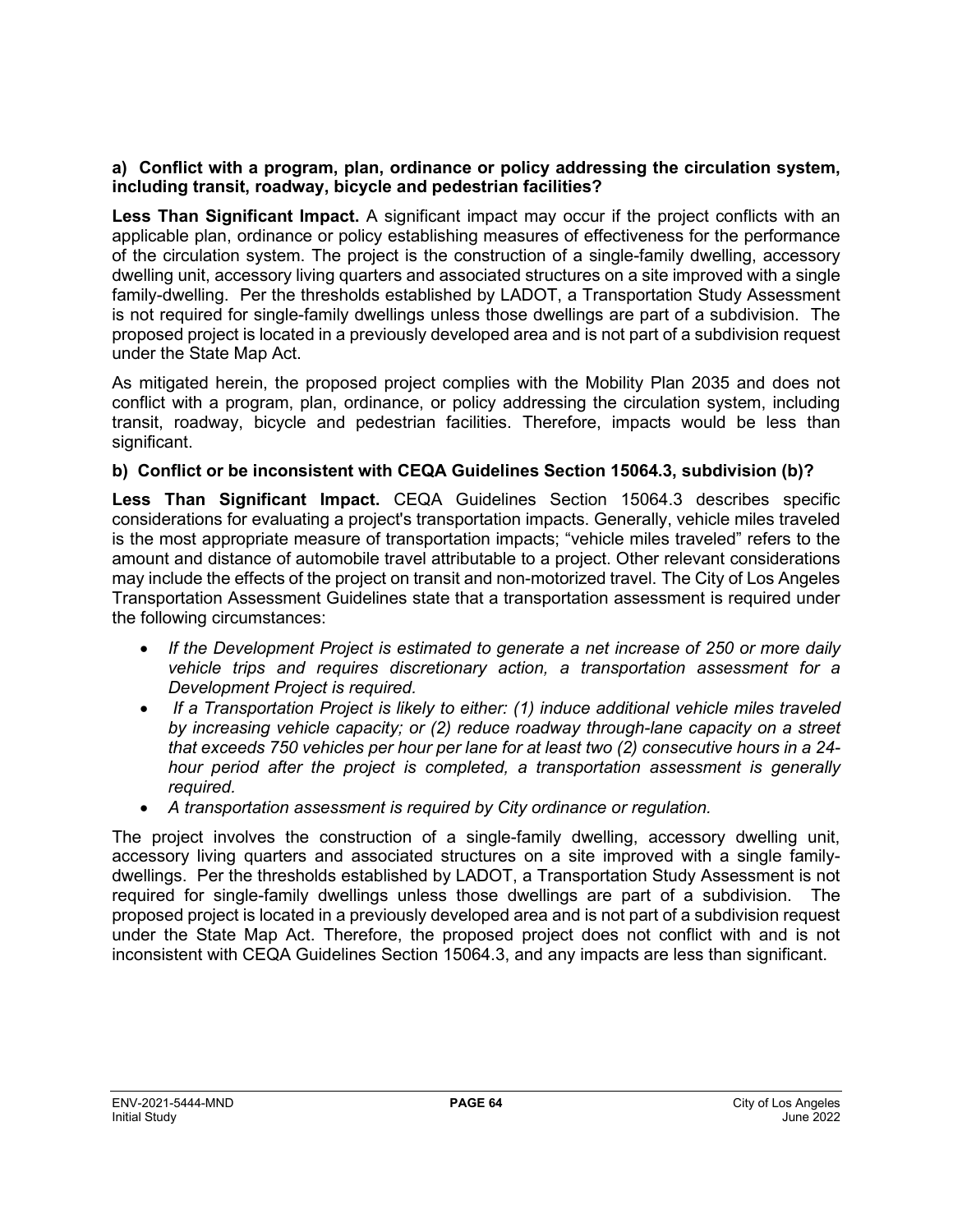#### **c) Substantially increase hazards due to a geometric design feature (e.g., sharp curves or dangerous intersections) or incompatible uses (e.g., farm equipment)?**

**Less Than Significant With Mitigation.** A significant impact would occur if the proposed project would substantially increase an existing hazardous design feature or introduce incompatible uses to the existing traffic pattern. The proposed project would not include unusual or hazardous design features and the proposed project is compatible with existing uses in the area. However, the project may have potentially significant impacts on the hillside street during haul route and construction phases. The haul route is subject to review and approval by the Los Angeles Department of Building and Safety. With implementation of the referenced mitigation measure, the potential impacts related to hazards would be reduced to less than significant.

### **MM-TR-1. Haul Route and Construction**

- The developer shall install appropriate traffic signs around the site to ensure pedestrian and vehicle safety.
- The applicant shall be limited to no more than two trucks at any given time within the site's staging area.
- There shall be no staging of hauling trucks on any streets adjacent to the project, unless specifically approved as a condition of an approved haul route.
- No hauling shall be done before 9 a.m. or after 3 p.m.
- Trucks shall be spaced so as to discourage a convoy effect.
- On substandard hillside streets, only one hauling truck shall be allowed on the street at any time.
- A minimum of two flag persons are required. One flag person is required at the entrance to the project site and one flag person at the next intersection along the haul route.
- Truck crossing signs are required within 300 feet of the exit of the project site in each direction.
- The owner or contractor shall keep the construction area sufficiently dampened to control dust caused by grading and hauling, and at all times shall provide reasonable control of dust caused by wind.
- Loads shall be secured by trimming and watering or may be covered to prevent the spilling or blowing of the earth material.
- Trucks and loads are to be cleaned at the export site to prevent blowing dirt and spilling of loose earth.
- No person shall perform grading within areas designated "hillside" unless a copy of the permit is in the possession of a responsible person and available at the site for display upon request.
- A log documenting the dates of hauling and the number of trips (i.e. trucks) per day shall be available on the job site at all times.
- The applicant shall identify a construction manager and provide a telephone number for any inquiries or complaints from residents regarding construction activities. The telephone number shall be posted at the site readily visible to any interested party during site preparation, grading and construction.

#### **MM-TR-2. Pedestrian Safety**

• Applicant shall plan construction and construction staging as to maintain pedestrian access on adjacent sidewalks throughout all construction phases. This requires the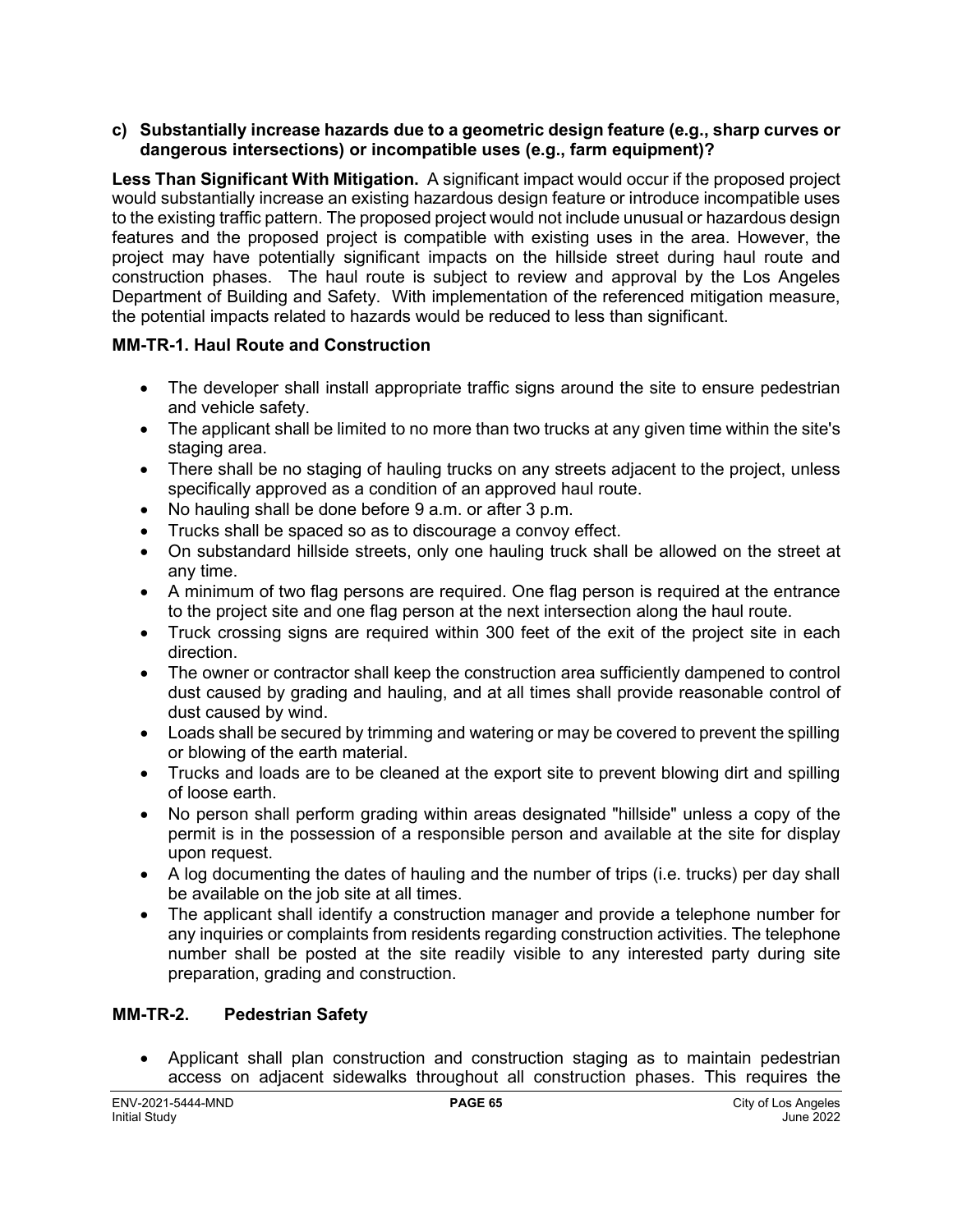applicant to maintain adequate and safe pedestrian protection, including physical separation (including utilization of barriers such as K-Rails or scaffolding, etc) from work space and vehicular traffic and overhead protection, due to sidewalk closure or blockage, at all times.

- Temporary pedestrian facilities shall be adjacent to the project site and provide safe, accessible routes that replicate as nearly as practical the most desirable characteristics of the existing facility.
- Covered walkways shall be provided where pedestrians are exposed to potential injury from falling objects.
- Applicant shall keep sidewalk open during construction until only when it is absolutely required to close or block sidewalk for construction staging. Sidewalk shall be reopened as soon as reasonably feasible taking construction and construction staging into account.

#### **d) Result in inadequate emergency access?**

**Less Than Significant With Mitigation.** A significant impact may occur if the project design threatened the ability of emergency vehicles to access and serve the project site or adjacent uses. The nearest emergency/disaster route to the project site is Ventura Boulevard, which is located 1 mile to the north (City of Los Angeles, General Plan Safety Element Exhibit H, Critical Facilities & Lifeline Systems, 1996). As mitigated herein, the proposed project would not require the closure of any public or private streets and would not impede emergency vehicle access to the project site or surrounding area.

#### **MM-TR-1. Haul Route and Construction, MM-TR-2. Pedestrian Safety**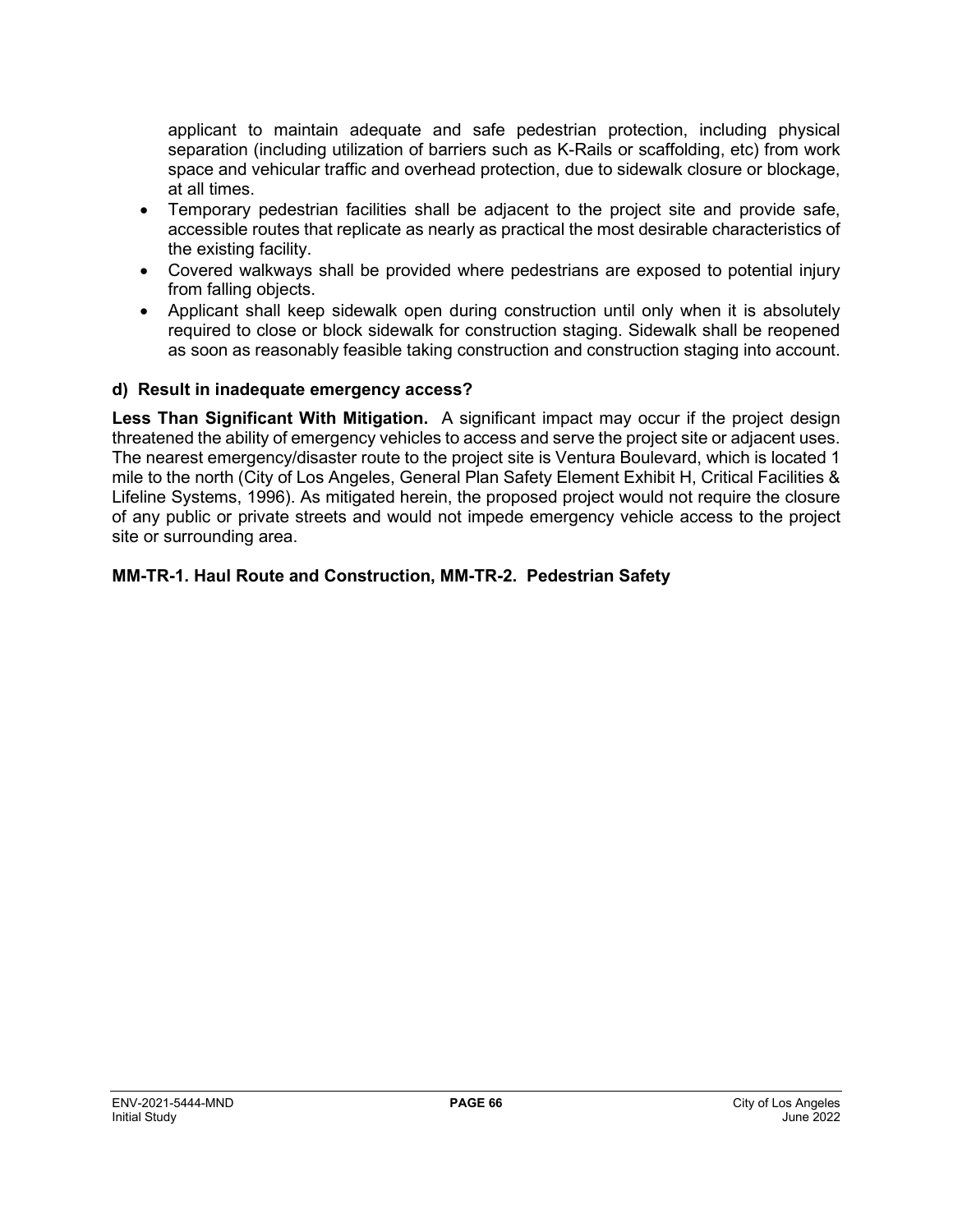## **XVIII. TRIBAL CULTURAL RESOURCES**

*Would the project cause a substantial adverse change in the significance of a tribal cultural resource, defined in Public Resources Code section 21074 as either a site, feature, place, cultural landscape that is geographically defined in terms of the size and scope of the landscape, sacred place, or object with cultural value to a California Native American tribe, and that is:*

|                                                                                                                                                                                                                                                                                                                                                                                                                                                | Potentially<br>Significant<br>Impact | Less Than<br>Significant<br>with<br>Mitigation<br>Incorporated | Less Than<br>Significant<br>Impact | No Impact |
|------------------------------------------------------------------------------------------------------------------------------------------------------------------------------------------------------------------------------------------------------------------------------------------------------------------------------------------------------------------------------------------------------------------------------------------------|--------------------------------------|----------------------------------------------------------------|------------------------------------|-----------|
| a. Listed or eligible for listing in the California<br>Register of Historical Resources, or in a local<br>register of historical resources as defined in Public<br>Resources Code section 5020.1(k), or                                                                                                                                                                                                                                        |                                      | $\boxtimes$                                                    |                                    |           |
| b. A resource determined by the lead agency, in its<br>discretion and supported by substantial evidence,<br>to be significant pursuant to criteria set forth in<br>subdivision (c) of Public Resources Code Section<br>5024.1. In applying the criteria set forth in<br>subdivision (c) of Public Resource Code Section<br>5024.1, the lead agency shall consider the<br>significance of the resource to a California Native<br>American tribe |                                      | $\boxtimes$                                                    |                                    |           |

**a) Would the project cause a substantial adverse change in the significance of a tribal cultural resource, defined in Public Resources Code section 21074 as either a site, feature, place, cultural landscape that is geographically defined in terms of the size and scope of the landscape, sacred place, or object with cultural value to a California Native American tribe, and that is: Listed or eligible for listing in the California Register of Historical Resources, or in a local register of historical resources as defined in Public Resources Code section 5020.1 (k)?**

**Less Than Significant With Mitigation.** Assembly Bill 52 (AB 52) established a formal consultation process for California Native American Tribes to identify potential significant impacts to Tribal Cultural Resources, as defined in Public Resources Code §21074, as part of CEQA. As specified in AB 52, lead agencies must provide notice inviting consultation to California Native American tribes that are traditionally and culturally affiliated with the geographic area of a proposed project if the Tribe has submitted a request in writing to be notified of proposed projects. The Tribe must respond in writing within 30 days of the City's AB 52 notice.

On April 4, 2022, Planning staff requested a Native American Heritage Commission (NAHC) Sacred Lands File (SLF) Search. On May 18, 2022, a letter was received from the NAHC stating that a record search was completed with positive results. The letter recommended contacting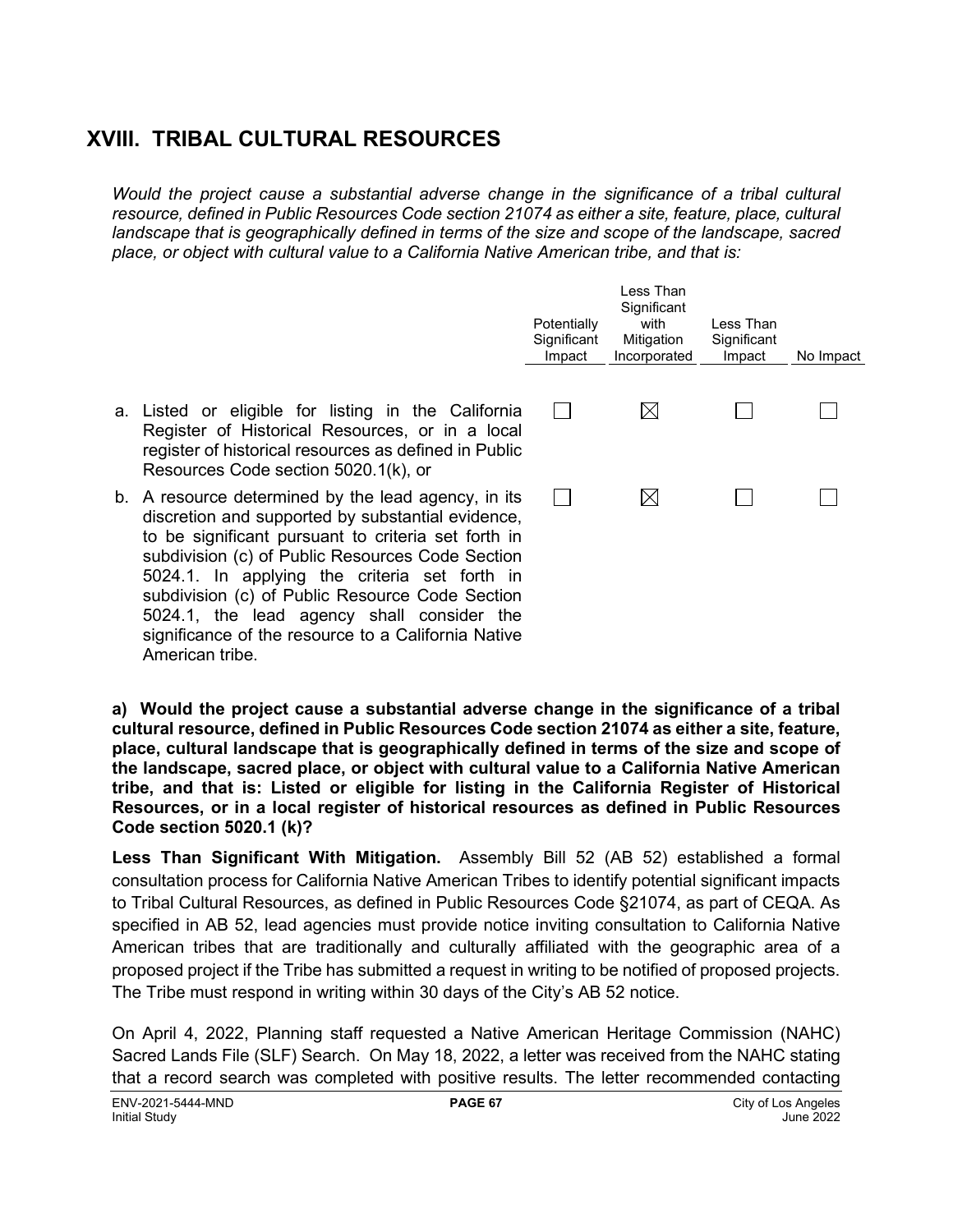Tribes affiliated with the geographic area, and specifically recommended contacting the Fernandeño Tataviam Band of Mission Indians.

On April 6, 2022, notification was mailed to 10 Tribes that are traditionally and culturally affiliated with the geographic area associated with the proposed project. On April 8, 2022, Planning staff received a request for consultation from the Gabrieleno Band of Mission Indians - Kizh Nation. Consultation was scheduled to begin on June 7, 2022, when the Tribe corresponded with Planning staff and stated their decision to defer to the San Fernando Band of Mission Indians. (The San Fernando Band of Mission Indians did not respond to the notification mailed on April 6, 2022.)

On April 18, 2022, Planning staff received a request for consultation from the Fernandeño Tataviam Band of Mission Indians. At that time, the Tribe also requested Project excavation plans, a Geotechnical Report, Sacred Lands File, and Cultural Resources Report. On April 19, 2022, Planning staff responded to the Tribe and sent the following available information: grading plans, January 22, 2021 Geotechnical Report prepared by SASSAN Geosciences, Inc., and February 25, 2021 LADBS Geology and Soils Report Approval Letter. On April 26, 2022, Planning staff and the Tribe came to agreement regarding the conditions of inadvertent discovery included herein as mitigation, and consultation was closed.

On May 2, 2022, Planning staff received a request for consultation from the Gabrielino Tongva Tribe. The consultation began on May 3, 2022 with a representative from the Gabrielino Tongva Tribe/Gabrielino Tongva Nation. At that time, the Tribal representative expressed concern that site demolition had taken place without a monitor present, which may have caused cultural resources to be overlooked. The Tribal representative stated the need to conduct additional research on the site and surrounding area. Planning staff agreed to send the Tribe a copy of the City's standard mitigation monitoring measure and conditions of inadvertent discovery, which were emailed on May 3, 2022. On May 26, 2022, Planning staff received an email stating that Gabrielino Tongva Tribe has no specific concerns or comments. The Tribe is of the opinion that the property has very low potential for discovery of tribal cultural resources, and concluded AB 52 consultation.

With the mitigations herein, impacts to Tribal Cultural Resources are expected to be less than significant.

**MM-TCR-1. Tribal Cultural Resource Inadvertent Discovery.** In the event that objects or artifacts that may be tribal cultural resources are encountered during the course of any ground disturbance activities (excavating, digging, trenching, plowing, drilling, tunneling, quarrying, grading, leveling, removing peat, clearing, driving posts, augering, backfilling, blasting, stripping topsoil or a similar activity), all such activities shall temporarily cease on the project site until the potential tribal cultural resources are properly assessed and addressed pursuant to the process set forth below:

• Upon a discovery of a potential tribal cultural resource, the Applicant shall immediately stop all ground disturbance activities and contact the following: (1) all California Native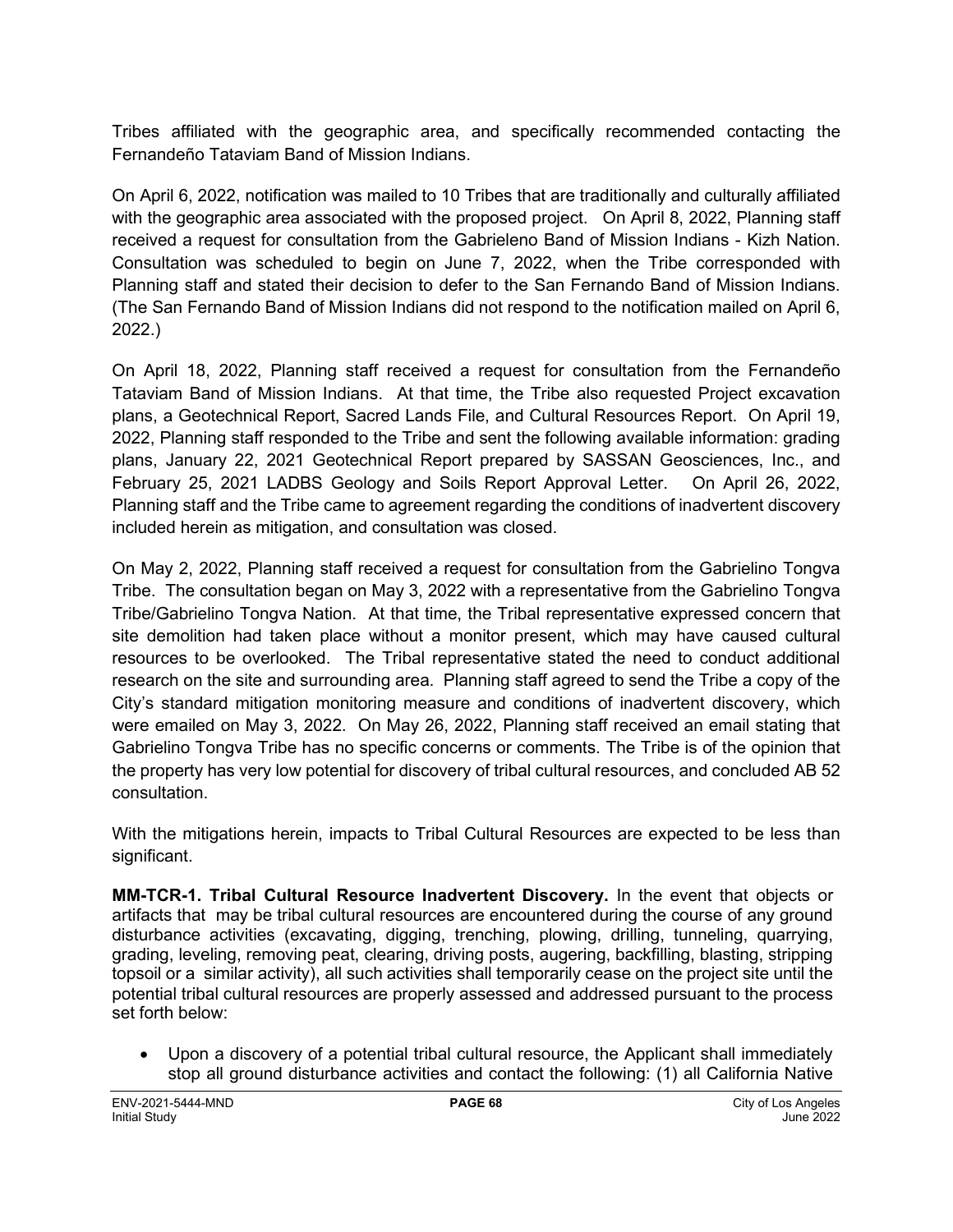American tribes that have informed the City they are traditionally and culturally affiliated with the geographic area of the proposed project including the Fernandeño Tataviam Band of Mission Indians; (2) and the Department of City Planning at (818) 374-9919.

- If the City determines, pursuant to Public Resources Code Section 21074 (a)(2), that the object or artifact appears to be tribal cultural resource, the City shall provide any effected tribe a reasonable period of time, not less than 30 days, to conduct a site visit and make recommendations to the Applicant and the City regarding the monitoring of future ground disturbance activities, as well as the treatment and disposition of any discovered tribal cultural resources.
- The Applicant shall implement the tribe's recommendations if a qualified archaeologist and by a culturally affiliated tribal monitor, both retained by the City and paid for by the Applicant, reasonably concludes that the tribe's recommendations are reasonable and feasible.
- The Applicant shall submit a tribal cultural resource monitoring plan to the City that includes all recommendations from the City and any effected tribes that have been reviewed and determined by the qualified archaeologist and by a culturally affiliated tribal monitor to be reasonable and feasible. The Applicant shall not be allowed to recommence ground disturbance activities until this plan is approved by the City.
- If the Applicant does not accept a particular recommendation determined to be reasonable and feasible by the qualified archaeologist or by a culturally affiliated tribal monitor, the Applicant may request mediation by a mediator agreed to by the Applicant and the City who has the requisite professional qualifications and experience to mediate such a dispute. The Applicant shall pay any costs associated with the mediation.
- The Applicant may recommence ground disturbance activities outside of a specified radius of the discovery site, so long as this radius has been reviewed by the qualified archaeologist and by a culturally affiliated tribal monitor and determined to be reasonable and appropriate.
- Copies of any subsequent prehistoric archaeological study, tribal cultural resources study or report, detailing the nature of any significant tribal cultural resources, remedial actions taken, and disposition of any significant tribal cultural resources shall be submitted to the South Central Coastal Information Center (SCCIC) at California State University, Fullerton.

**MM-TCR-2:** In the event that cultural resources are discovered during project activities, all work in the immediate vicinity of the find (within a 60-foot buffer) shall cease and a qualified archaeologist meeting Secretary of Interior standards shall assess the find. Work on the portions of the Projects outside of the buffered area may continue during this assessment period. The Fernandeño Tataviam Band of Mission Indians (FTBMI) shall be contacted regarding any precontact and/or post-contact finds and be provided information after the archaeologist makes their initial assessment of the nature of the find, so as to provide Tribal input with regards to significance and treatment.

**MM-TCR-3:** Should the find be deemed significant, as defined by CEQA (as amended, 2015), the Project applicant shall retain a professional Native American monitor procured by the Fernandeño Tataviam Band of Mission Indians to observe all remaining ground-disturbing activities including, but not limited to, excavating, digging, trenching, plowing, drilling, tunneling, quarrying, grading,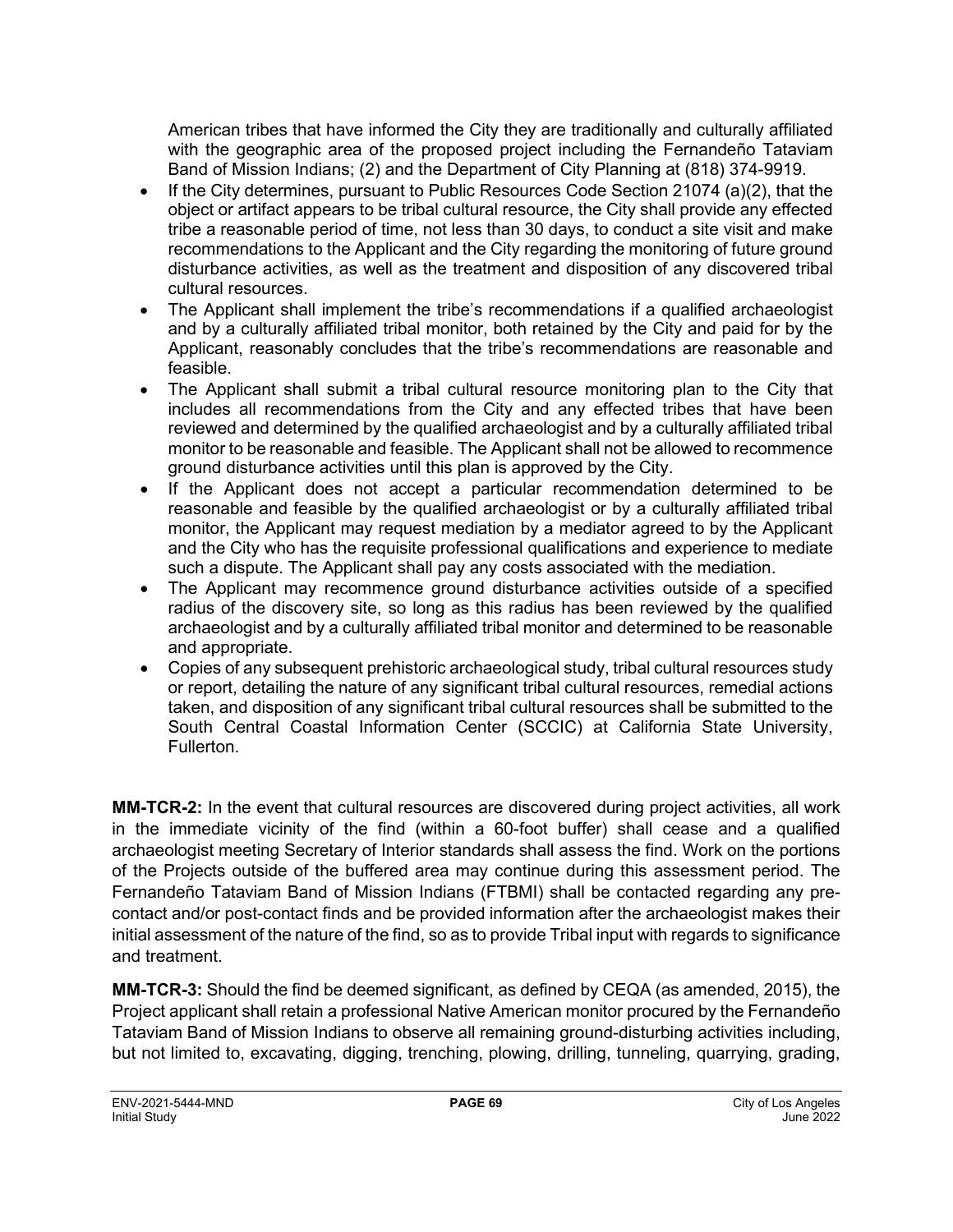leveling, clearing, driving posts, auguring, blasting, stripping topsoil or similar activity, and archaeological work.

**MM-TCR-4:** The Lead Agency and/or applicant shall, in good faith, consult with the Fernandeño Tataviam Band of Mission Indians on the disposition and treatment of any Tribal Cultural Resource encountered during all ground disturbing activities.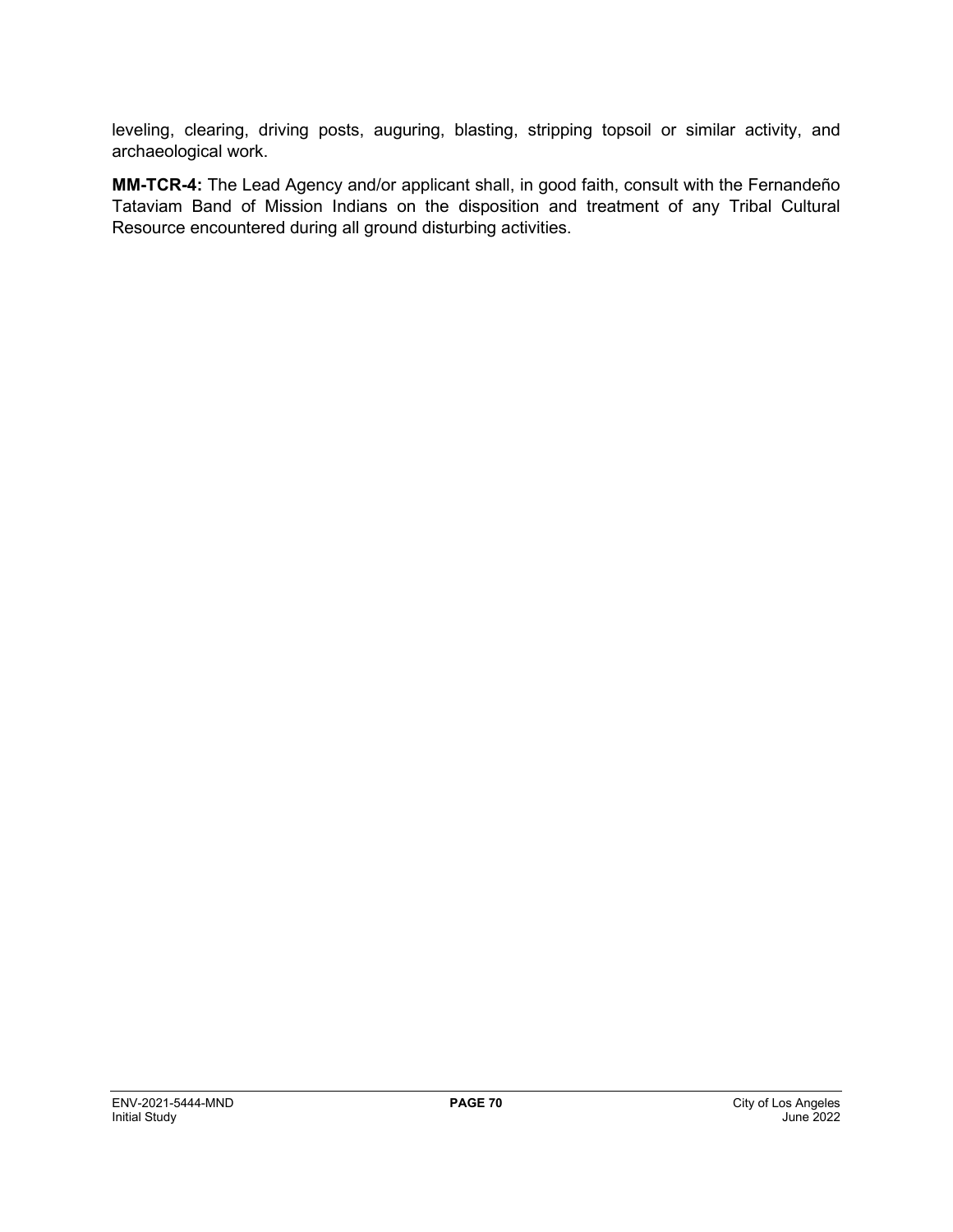**b) Would the project cause a substantial adverse change in the significance of a tribal cultural resource, defined in Public Resources Code section 21074 as either a site, feature, place, cultural landscape that is geographically defined in terms of the size and scope of the landscape, sacred place, or object with cultural value to a California Native American tribe, and that is: A resource determined by the lead agency, in its discretion and supported by substantial evidence, to be significant pursuant to criteria set forth in subdivision (c) of Public Resources Code Section 5024.1. In applying the criteria set forth in subdivision (c) of Public Resource Code Section 5024.1, the lead agency shall consider the significance of the resource to a California Native American tribe?**

**Less Than Significant With Mitigation.** See discussion above.

**MM-TCR-1, MM-TCR-2, MM-TCR-3, MM-TCR-4**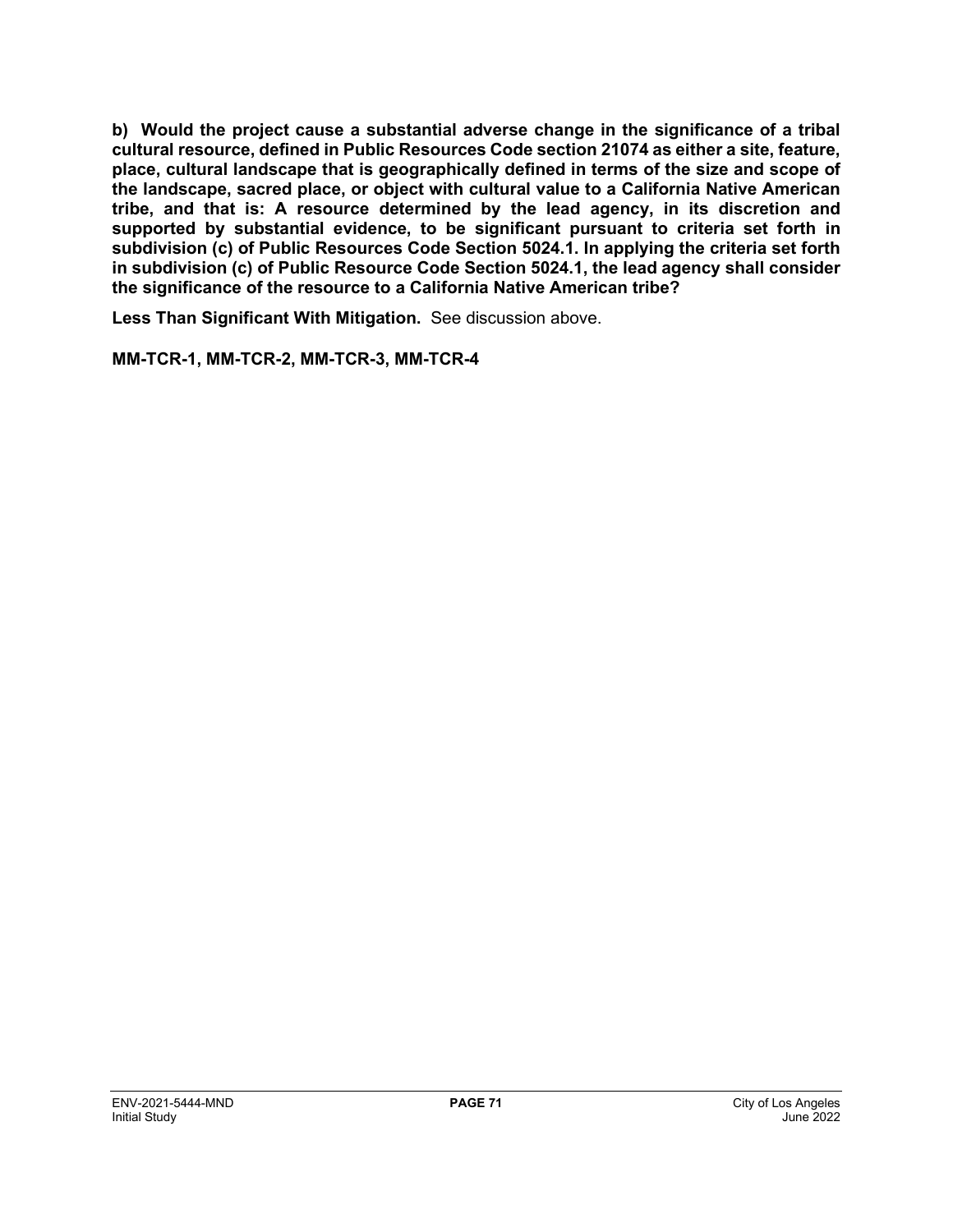## **XIX. UTILITIES AND SERVICE SYSTEMS**

Would the project:

- a. Require or result in the relocation or construction of new or expanded water, wastewater treatment or storm water drainage, electric power, natural gas, or telecommunications facilities, the construction or relocation of which could cause significant environmental effects?
- b. Have sufficient water supplies available to serve the project and reasonably foreseeable future development during normal, dry and multiple dry years?
- c. Result in a determination by the wastewater treatment provider which serves or may serve the project that it has adequate capacity to serve the project's projected demand in addition to the provider's existing commitments?
- d. Generate solid waste in excess of State or local standards, or in excess of the capacity of local infrastructure, or otherwise impair the attainment of solid waste reduction goals?
- e. Comply with federal, state, and local management and reduction statutes and regulations related to solid waste?

| Potentially<br>Significant<br>Impact | Less Than<br>Significant<br>with<br>Mitigation<br>Incorporated | Less Than<br>Significant<br>Impact | No Impact |
|--------------------------------------|----------------------------------------------------------------|------------------------------------|-----------|
|                                      |                                                                |                                    |           |
|                                      |                                                                | $\times$                           |           |
|                                      |                                                                |                                    |           |
|                                      |                                                                |                                    |           |
|                                      |                                                                |                                    |           |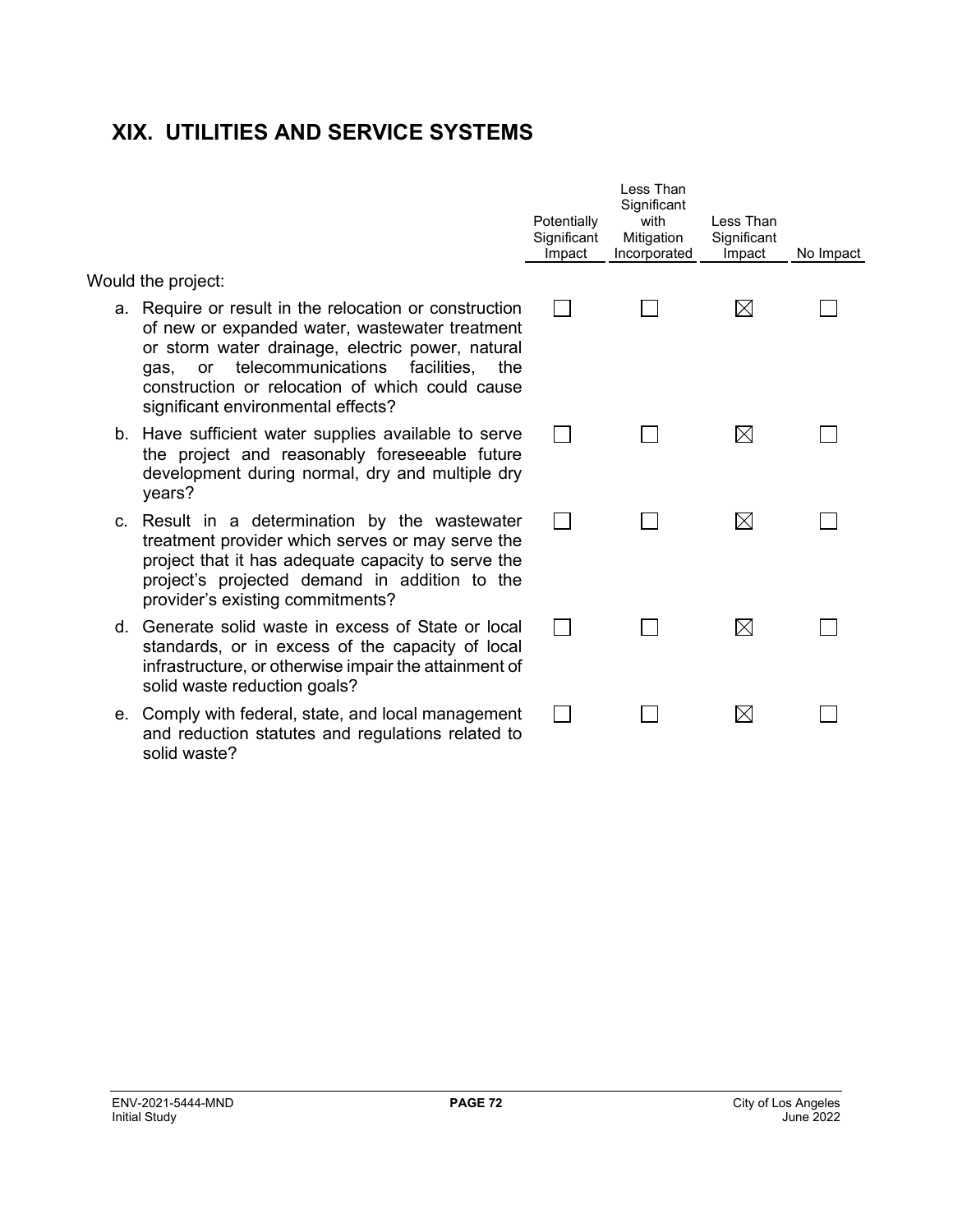### **a) Require or result in the relocation or construction of new or expanded water, wastewater treatment or storm water drainage, electric power, natural gas, or telecommunications facilities, the construction or relocation of which could cause significant environmental effects?**

**Less Than Significant Impact.** A significant impact may occur if the project would require or result in the relocation or construction of water, wastewater treatment or storm water drainage, electric power, natural gas, or telecommunication facilities to such a degree that the construction or relocation of which would cause significant environmental effects. The subject property is located in an established neighborhood of Encino that has long been developed and urbanized. ZIMAS shows the project site on a watercourse; however, per communication with BOE (April 7, 2021), there is no longer a watercourse on the site. The topographic survey provided by the applicant shows a 5 foot wide public utility easement along the western boundary of the site. The applicant provided documentation to show that an electronic clearance was obtained to construct the swimming pool and retaining walls (see Exhibit D). The project is entirely consistent with the applicable City long-range and development plans, which have accounted for any potential project impacts on utility capacity and infrastructure. In addition, the project will comply with all applicable regulations regarding energy usage and discharge, per the requirements of the applicable managing utility departments/agencies. Therefore, the project will have a less than significant impact on the relocation or construction of new or expanded utility facilities.

## **b) Have sufficient water supplies available to serve the project and reasonably foreseeable future development during normal, dry and multiple dry years?**

**Less Than Significant Impact.** A significant impact would occur if the proposed project would increase water consumption or wastewater generation to such a degree that the capacity of facilities currently serving the project site would be exceeded. The Los Angeles Department of Water and Power (LADWP) conducts water planning based on forecast population growth. The project would be consistent with Citywide growth, and therefore, the project demand for water is not anticipated to require new water supply entitlements and/or require the expansion of existing or construction of new water treatment facilities beyond those already in the LADWP 2015 Urban Water Management Plan (UWMP). Prior to any construction activities, the project applicant would be required to coordinate with the City of Los Angeles Bureau of Sanitation (BOS) to determine the exact wastewater conveyance requirements of the proposed project, and any upgrades to the wastewater lines in the vicinity of the project site that are needed to adequately serve the proposed project would be undertaken as part of the project. Therefore, the proposed project would have less than significant impact related to water supplies.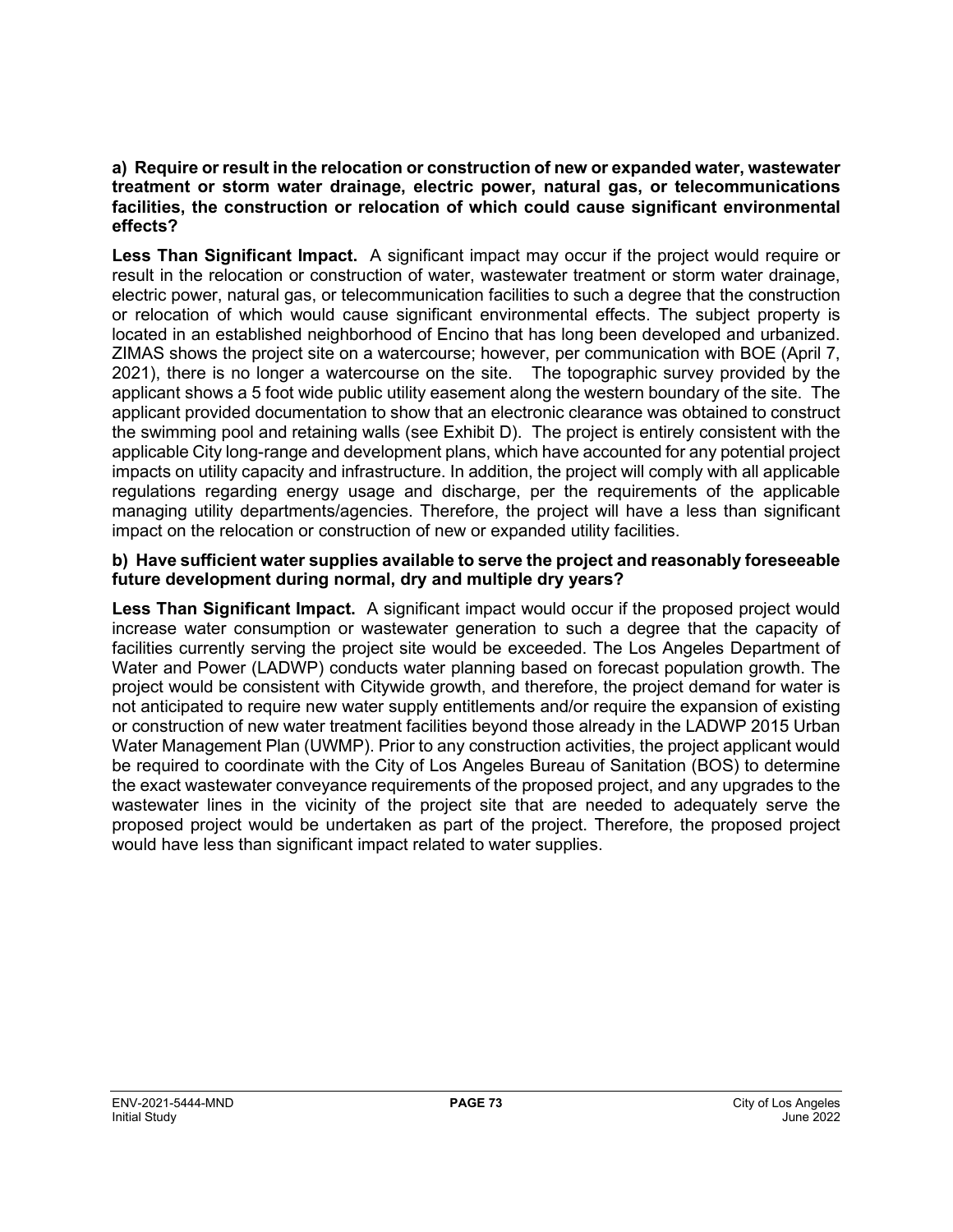#### **c) Result in a determination by the wastewater treatment provider which serves or may serve the project that it has adequate capacity to serve the project's projected demand in addition to the provider's existing commitments?**

**Less Than Significant Impact.** A significant impact may occur if the amount of wastewater that the project would generate would exceed the capacity of the existing wastewater treatment provider. It is unlikely that the proposed single-family dwelling, accessory dwelling unit, and accessory living quarters would generate substantial increase in demand that would exceed the capacity of the existing wastewater treatment system. In addition, all wastewater from the project will be treated in accordance with the requirements of the Los Angeles Regional Water Quality Control Board. The project is entirely consistent with the applicable City long-range and development plans and projected growth, and thus alone will not likely exceed the capacity of the existing system. Prior to any construction activities, the applicant will be required to coordinate with the Los Angeles Bureau of Sanitation to determine the exact wastewater conveyance requirements of the proposed project. Any upgrades to the wastewater infrastructure in the vicinity of the project site that are needed to adequately serve the proposed project would be undertaken as a part of the development. Therefore, the project will have a less than significant impact on wastewater capacity.

# **d) Generate solid waste in excess of State or local standards, or in excess of the capacity of local infrastructure, or otherwise impair the attainment of solid waste reduction goals?**

**Less Than Significant Impact.** A significant impact may occur if the amount of solid waste that the project would generate would exceed the capacity of existing infrastructure. The Los Angeles Bureau of Sanitation and private waste management companies are responsible for the collection, disposal, and recycling of solid waste within the City, including the project site. The entire Southern California region is served by an extensive network of landfills and other waste disposal methods. Although the project proposes to slightly intensify the existing residential use on the subject property, it is unlikely to generate such a substantial increase in waste that would exceed the capacity of the existing waste disposal system. The project will comply with all applicable federal, State, and local regulations involving solid waste. Therefore, the project will have a less than significant impact on the generation of solid waste.

## **e) Comply with federal, state, and local management and reduction statutes and regulations related to solid waste?**

**Less Than Significant Impact.** A significant impact may occur if the project would conflict with any statutes and regulations governing solid waste. The Los Angeles Bureau of Sanitation and private waste management companies are responsible for the collection, disposal, and recycling of solid waste within the City, including the project site. The entire Southern California region is served by an extensive network of landfills and other waste disposal methods. Given the project scope of work, it is unlikely that the project would generate such a substantial increase in waste that would exceed the capacity of the existing waste disposal system. The project will comply with all applicable federal, State, and local regulations involving solid waste. Therefore, the project will have a less than significant impact on statutes and regulations governing solid waste.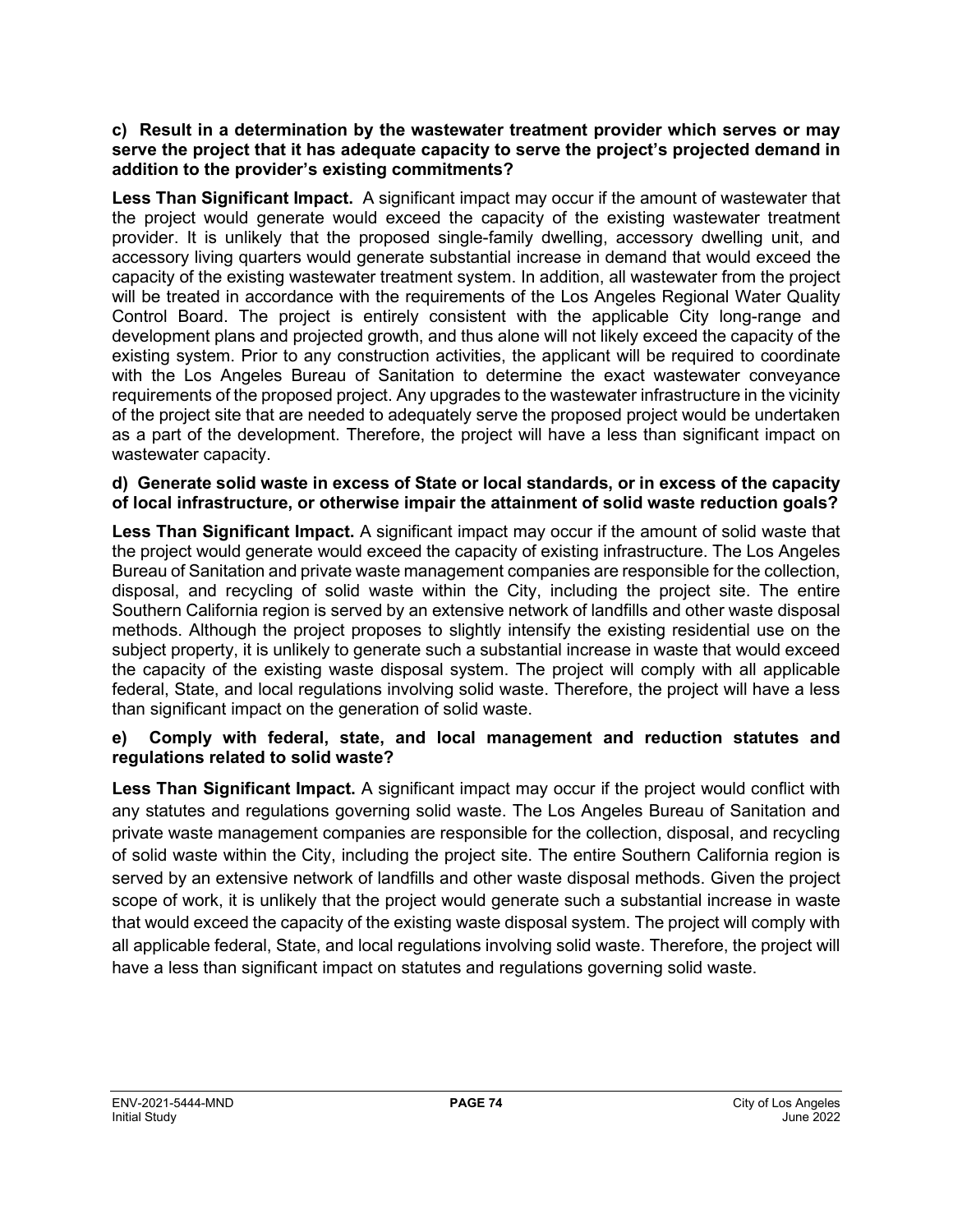# **XX. WILDFIRE**

*If located in or near state responsibility areas or lands classified as very high fire hazard severity zones:*

|                                                                                                                                                                                                                                                                                   | Potentially<br>Significant<br>Impact | Less Than<br>Significant<br>with<br>Mitigation<br>Incorporated | Less Than<br>Significant<br>Impact | No Impact |
|-----------------------------------------------------------------------------------------------------------------------------------------------------------------------------------------------------------------------------------------------------------------------------------|--------------------------------------|----------------------------------------------------------------|------------------------------------|-----------|
| Would the project:                                                                                                                                                                                                                                                                |                                      |                                                                |                                    |           |
| a. Substantially impair an adopted emergency<br>response plan or emergency evacuation plan?                                                                                                                                                                                       |                                      |                                                                | $\boxtimes$                        |           |
| b. Due to slope, prevailing winds, and other factors,<br>exacerbate wildfire risks, and thereby expose<br>project occupants to, pollutant concentrations from<br>a wildfire or the uncontrolled spread of a wildfire?                                                             |                                      |                                                                | ⊠                                  |           |
| c. Require the installation or maintenance of<br>associated infrastructure (such as roads, fuel<br>breaks, emergency water sources, power lines or<br>other utilities) that may exacerbate fire risk or that<br>may result in temporary or ongoing impacts to the<br>environment? |                                      | $\boxtimes$                                                    |                                    |           |
| d. Expose people or structures to significant risks,<br>including downslope or downstream flooding or<br>landslides, as a result of runoff, post-fire slope                                                                                                                       |                                      |                                                                | $\times$                           |           |

instability, or drainage changes?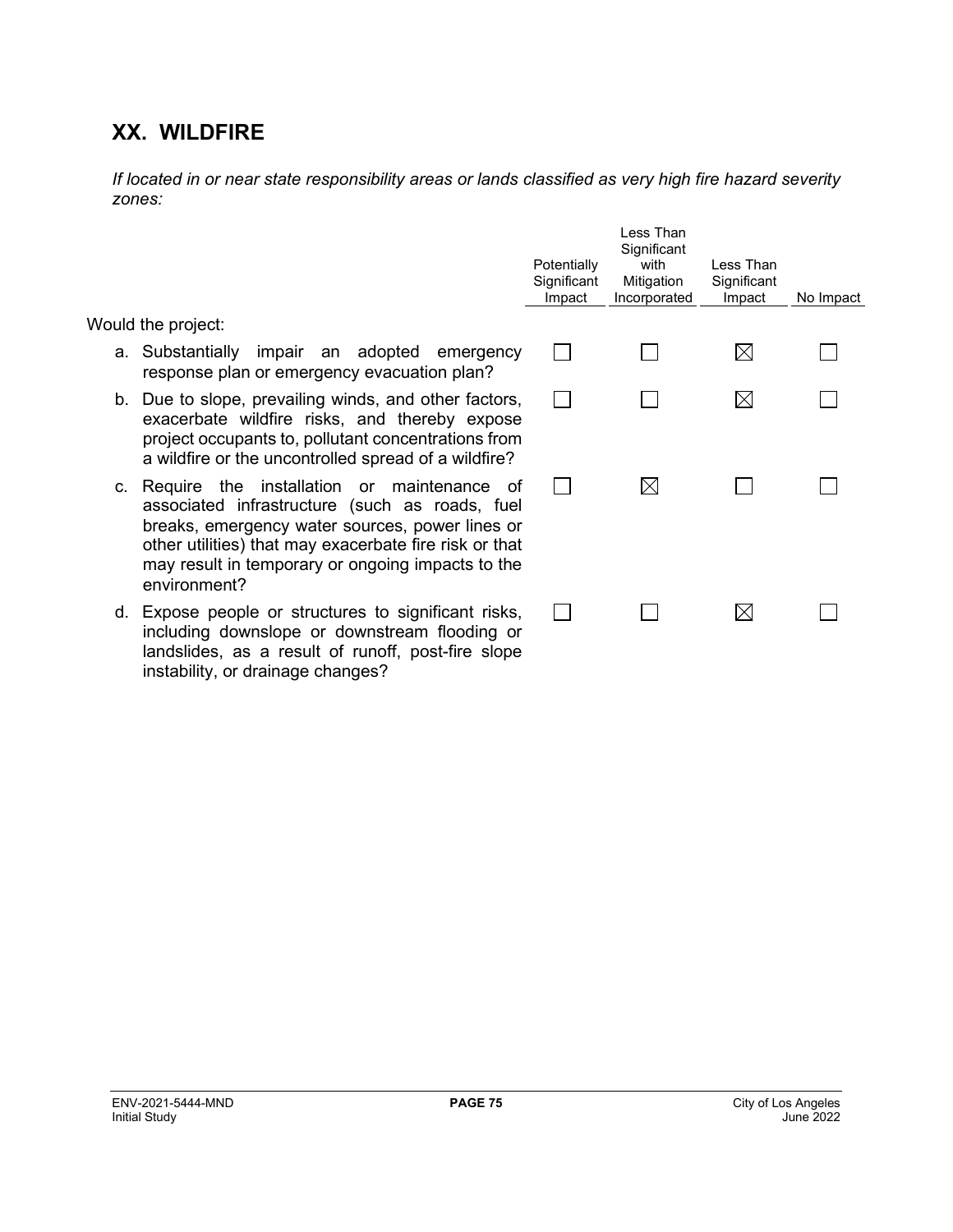# **a) Substantially impair an adopted emergency response plan or emergency evacuation plan?**

**Less Than Significant Impact.** A significant impact may occur if a project were to interfere with roadway operations used in conjunction with an emergency response plan or emergency evacuation plan or would generate traffic congestion that would interfere with the execution of such a plan.

There are no other critical facilities and lifeline systems in the immediate vicinity of the project site. Hayvenhurst Avenue is not identified as a disaster routes by the City of Los Angeles as shown in the City of Los Angeles, Safety Element of the Los Angeles City General Plan, Critical Facilities and Lifeline Systems, Exhibit H (November 1996.) Additionally, Los Angeles County does not designate Hayvenhurst Avenue as a disaster route (Los Angeles County Department of Public Works, Disaster Route Maps). The project site is approximately 1 mile south of Ventura Boulevard, which is designated by the City as a selected disaster route that may be utilized for evacuation during an emergency. The project constitutes a private development located on private land and does not propose alteration to the public rights-of-way. No full road closures along Hayvenhurst Avenue, which provides access to Ventura Boulevard from the project site, are anticipated during the construction and haul route phases. However, if lane closures are necessary to local streets adjacent to the project site, the remaining travel lanes would be maintained in accordance with standard construction management plans that would be implemented to ensure adequate emergency access and circulation. With regard to operation, the project would comply with access requirements from the Los Angeles Fire Department (LAFD) and would not impede emergency access within the project vicinity. The project's driveway and internal circulation would be designed to incorporate all applicable City Building Code and Fire Code requirements regarding site access, including providing adequate emergency vehicle access. Therefore, through compliance with applicable provisions of the Fire Code, the project would not cause an impediment along the City's designated disaster routes or impair the implementation of the City's emergency response plan. Impacts related to the implementation of the City's emergency response plan would be less than significant, and no mitigation measures would be required.

## **b) Due to slope, prevailing winds, and other factors, exacerbate wildfire risks, and thereby expose project occupants to, pollutant concentrations from a wildfire or the uncontrolled spread of a wildfire?**

**Less Than Significant With Mitigation.** A significant impact would occur if the proposed project, due to slope, prevailing winds, and other factors, exacerbate wildfire risks and expose project occupants to pollutant concentrations from a wildfire or the uncontrolled spread of a wildfire. As shown on ZIMAS, the project site is located in a Very High Fire Severity Zone and a Hillside Area, which is subject to wildfires. The project site is also located in a Mountain Fire District, as shown in the City of Los Angeles, Safety Element of the Los Angeles City General Plan, Critical Facilities and Lifeline Systems, Exhibit H (November 1996.) According to ZIMAS, the site is not located within a Very High Wind Velocity Area. The addition of one new single-family residential dwelling unit, accessory living quarters, accessory dwelling unit, and associated improvements will have the potential to expose residents to the risk of wildfires. The proposed project would be designed and constructed in accordance with State and local Building and Fire Codes, including installing sprinklers and planting fire resistant landscaping as appropriate, to reduce the potential for exposure of people or structures to wildfires to the maximum extent possible. The project site and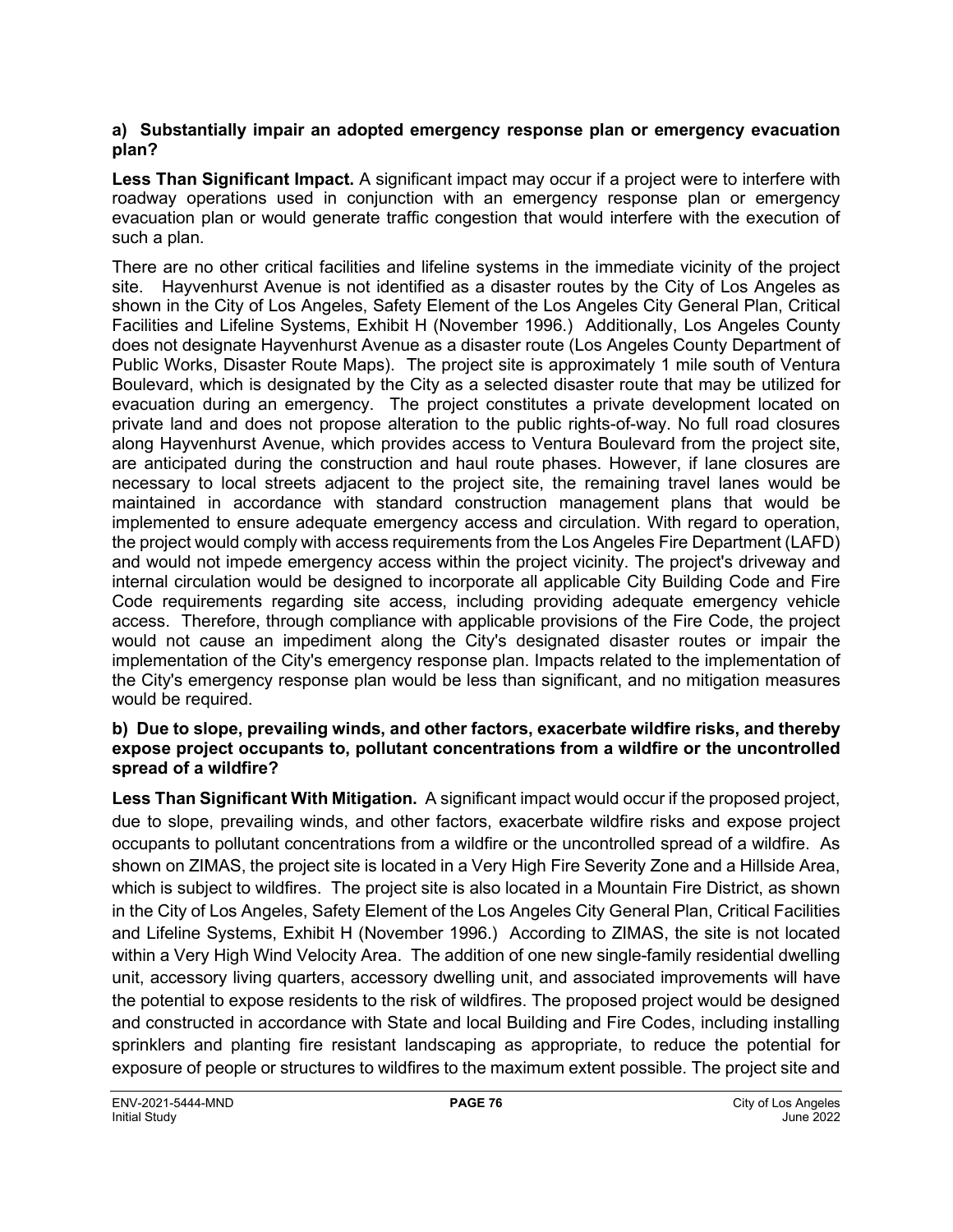new construction will be required to comply with the Building Code and the Brush Clearance Requirements of the Fire Code. With the addition of mitigation measures, the impact of a possible spread of a wildfire and exposure to pollutants would be less than significant.

# **MM-FIRE-1. WILDFIRE**

- All landscaping shall use fire-resistant plants and materials. A list of such plants is available from the contact Brush Clearance Unit, 6262 Van Nuys Blvd., Room 451, Van Nuys 91401, (800) 994-4444.
- The brush in the area adjacent to the proposed development shall be cleared or thinned periodically under supervision to the Los Angeles City Fire Department to reduce the risk of brush fires spreading to the home.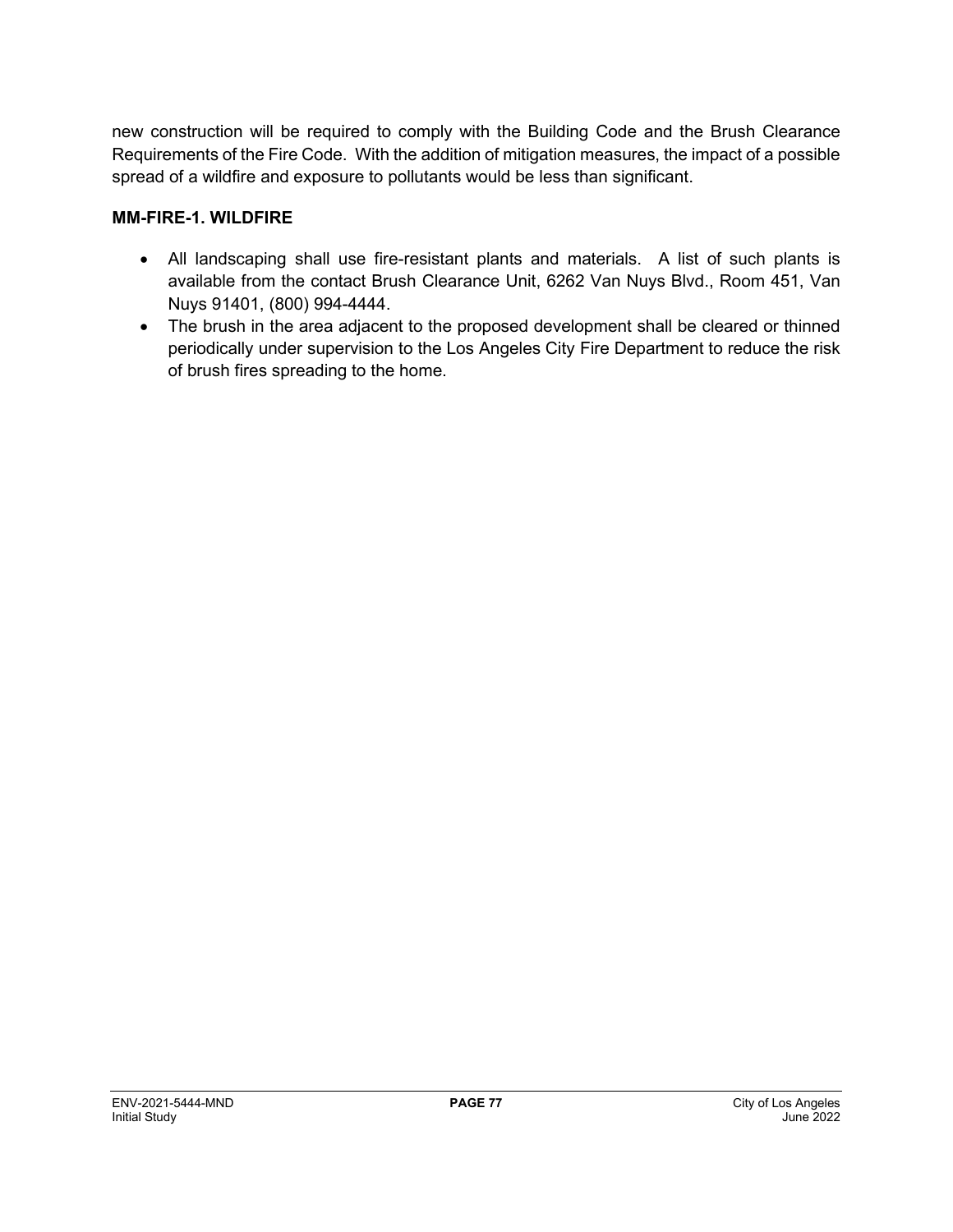### **c) Require the installation or maintenance of associated infrastructure (such as roads, fuel breaks, emergency water sources, power lines or other utilities) that may exacerbate fire risk or that may result in temporary or ongoing impacts to the environment?**

**Less Than Significant Impact.** A significant impact may occur if a project would require the installation or maintenance of associated infrastructure that may exacerbate fire risks or that may result in temporary or ongoing impacts to the environment.

The project would involve the construction of new structures in an improved area of the City of Los Angeles. The topographic survey provided by the applicant shows a 5 foot wide public utility easement along the western boundary of the site. No roads, fuel breaks, or emergency water sources would be installed or maintained. Installation of any required power lines or other utilities would be done in a manner consistent with other construction projects typical of urban development requiring connection to the existing utility grid and infrastructure and in accordance with applicable City building codes and utility provider policies and would not exacerbate fire risk. Hydrants, water lines, and water tanks would be installed per Fire Code requirements. In addition, the LAFD would review the plans for compliance with applicable City Fire Code, California Fire Code, City of Los Angeles Building Code, and National Fire Protection Association standards, thereby ensuring that the project would not create any undue fire hazard. Automatic fire sprinkler systems are also required for the proposed land uses as part of the project. Compliance with all building code, developmental regulations, and utility providers requirements and policies would result in less than significant fire impacts due to the installation or maintenance of associated infrastructure (such as roads, fuel breaks, emergency water sources, power lines or other utilities).

## **d) Expose people or structures to significant risks, including downslope or downstream flooding or landslides, as a result of runoff, post-fire slope instability, or drainage changes?**

**Less Than Significant Impact.** A significant impact may occur if a project were to expose people or structures to significant risks, including downslope or downstream flooding or landslides, as a result of runoff, post-fire slope stability, or drainage changes. The project would be required to comply with all developmental regulations and City building codes with regard to fire safety. The applicant is proposing to provide two retaining walls that would protect people and structures from risks associated with post-fire slope instability. With regulatory compliance measures and mitigation measures requested within this section and elsewhere herein, impacts would be less than significant.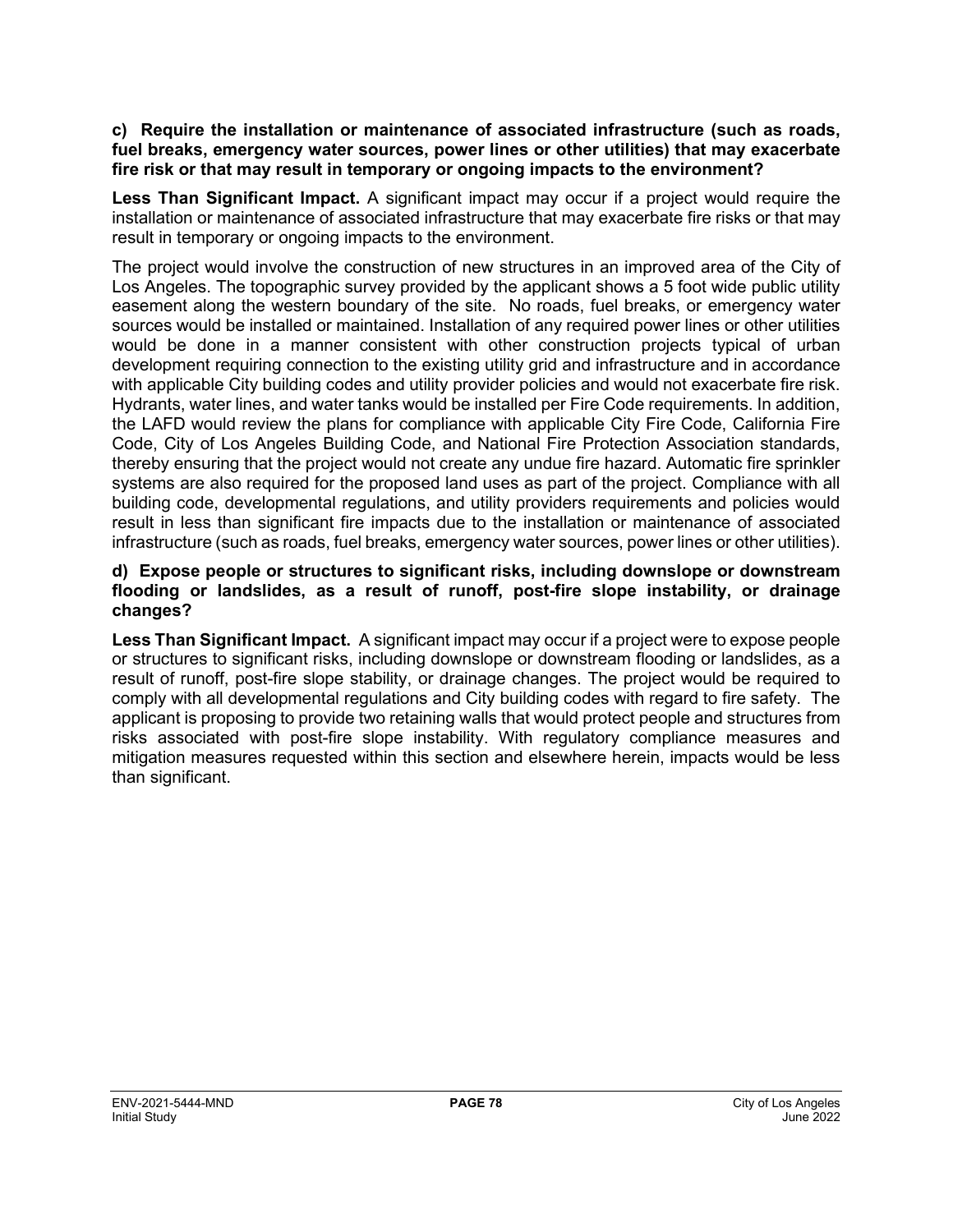# **XXI. MANDATORY FINDINGS OF SIGNIFICANCE**

- a. Does the project have the potential to substantially degrade the quality of the environment, substantially reduce the habitat of a fish or wildlife species, cause a fish or wildlife population to drop below self-sustaining levels, threaten to eliminate a plant or animal community, substantially reduce the number or restrict the range of a rare or endangered plant or animal or eliminate important examples of the major periods of California history or prehistory?
- b. Does the project have impacts that are individually limited, but cumulatively considerable? ("Cumulatively considerable" means that the incremental effects of a project are considerable when viewed in connection with the effects of past projects, the effects of other current projects, and the effects of probable future projects)?
- c. Does the project have environmental effects which will cause substantial adverse effects on human beings, either directly or indirectly?

| Potentially<br>Significant<br>Impact | Less Than<br>Significant<br>with<br>Mitigation<br>Incorporated | Less Than<br>Significant<br>Impact | No Impact |
|--------------------------------------|----------------------------------------------------------------|------------------------------------|-----------|
|                                      |                                                                |                                    |           |
|                                      |                                                                |                                    |           |
|                                      |                                                                |                                    |           |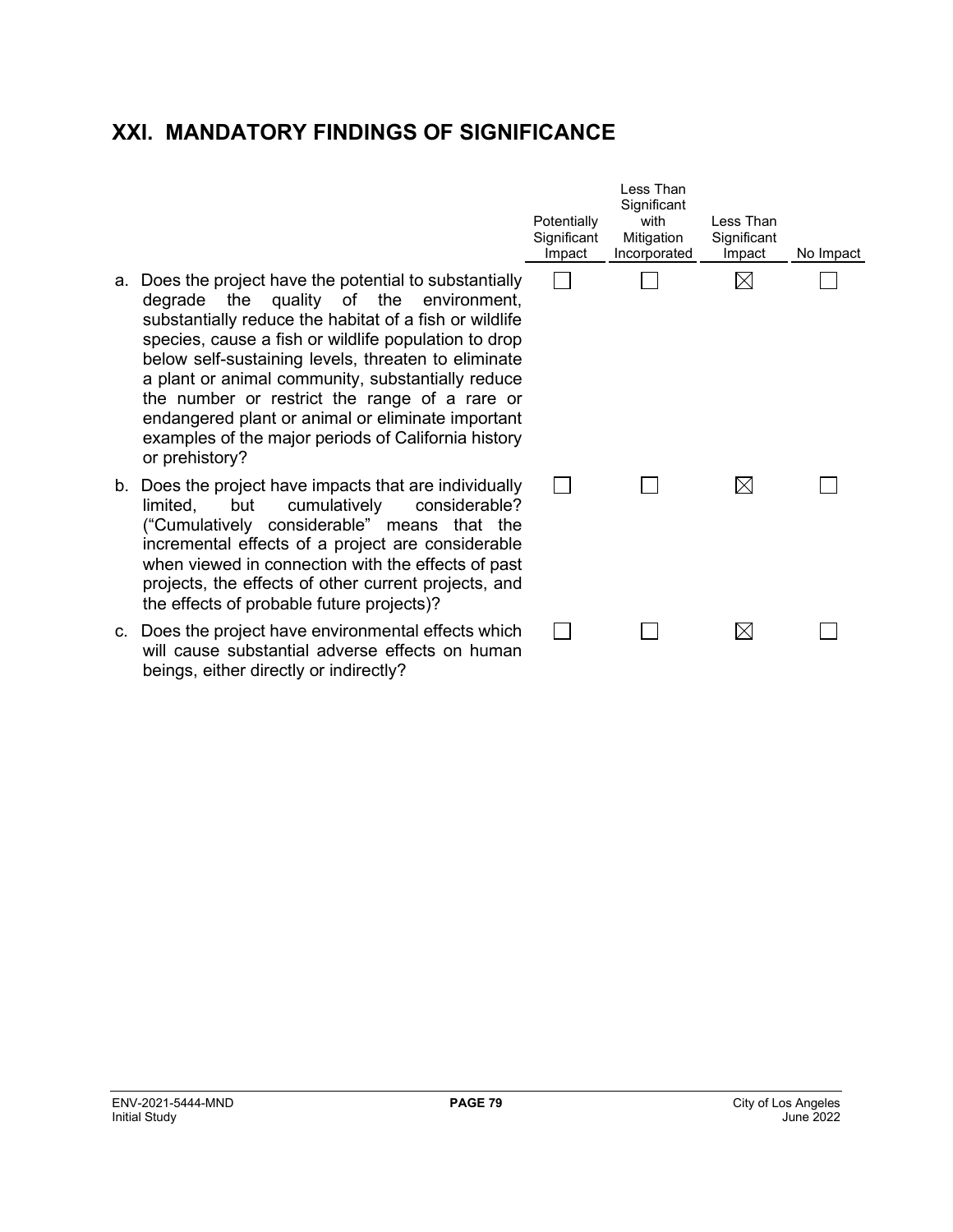**a) Does the project have the potential to substantially degrade the quality of the environment, substantially reduce the habitat of a fish or wildlife species, cause a fish or wildlife population to drop below self-sustaining levels, threaten to eliminate a plant or animal community, substantially reduce the number or restrict the range of a rare or endangered plant or animal or eliminate important examples of the major periods of California history or prehistory?**

**Less Than Significant Impact.** Based on the analysis of this Initial Study and as mitigated, the proposed project would not have the potential to degrade the quality of the environment, substantially reduce the habitat of fish or wildlife species, cause a fish or wildlife population to drop below self-sustaining levels, threaten to eliminate a plant or animal community, or reduce the number or restrict the range of a rare or endangered plant or animal. Implementation of the mitigation measures identified and compliance with existing regulations would reduce impacts to less than significant levels.

## **b) Does the project have impacts that are individually limited, but cumulatively considerable? ("Cumulatively considerable" means that the incremental effects of a project are considerable when viewed in connection with the effects of past projects, the effects of other current projects, and the effects of probable future projects)?**

**Less Than Significant Impact**. A significant impact may occur if the proposed project, in conjunction with the related products, would result in impacts that are less than significant when viewed separately but significant when viewed together. Although projects may be constructed in the project vicinity, the cumulative impacts to which the proposed project would contribute would be less than significant. Implementation of the mitigation measures identified would reduce cumulative impacts to less than significant levels.

# **c) Does the project have environmental effects which will cause substantial adverse effects on human beings, either directly or indirectly?**

**Less Than Significant Impact.** A significant impact may occur if the proposed project has the potential to result in significant impacts, as discussed in the preceding sections. All potential impacts of the proposed project have been identified, and mitigation measures have been prescribed, where applicable, to reduce all potential impacts to less than significant levels. Upon implementation of mitigation measures identified and compliance with existing regulations, the proposed project would not have the potential to result in substantial adverse impacts on human beings either directly or indirectly.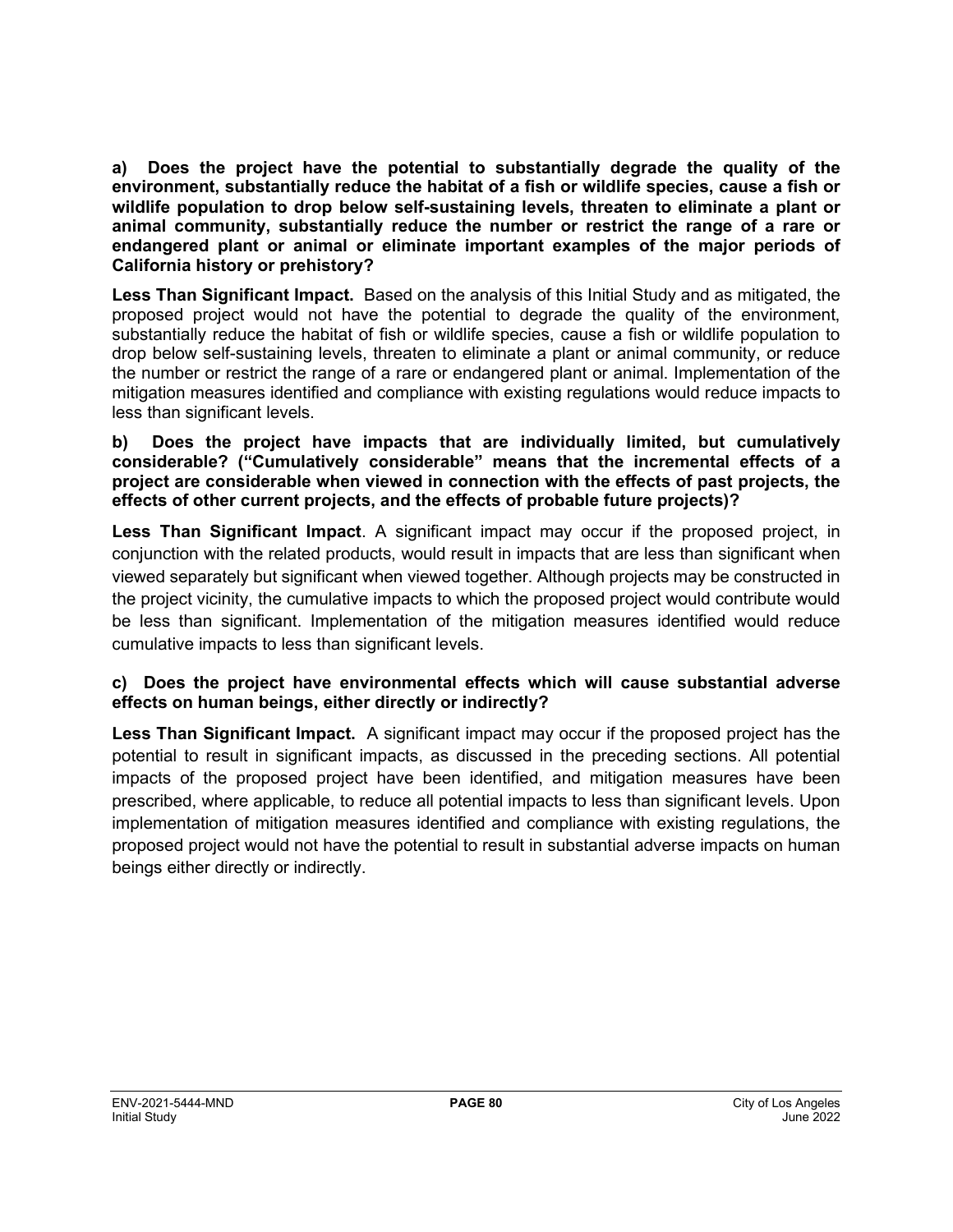# **4 PREPARERS AND PERSONS CONSULTED**

Environmental Sciences Associates, Inc. (ESA) SASSAN GEOSCIENCES, INC.,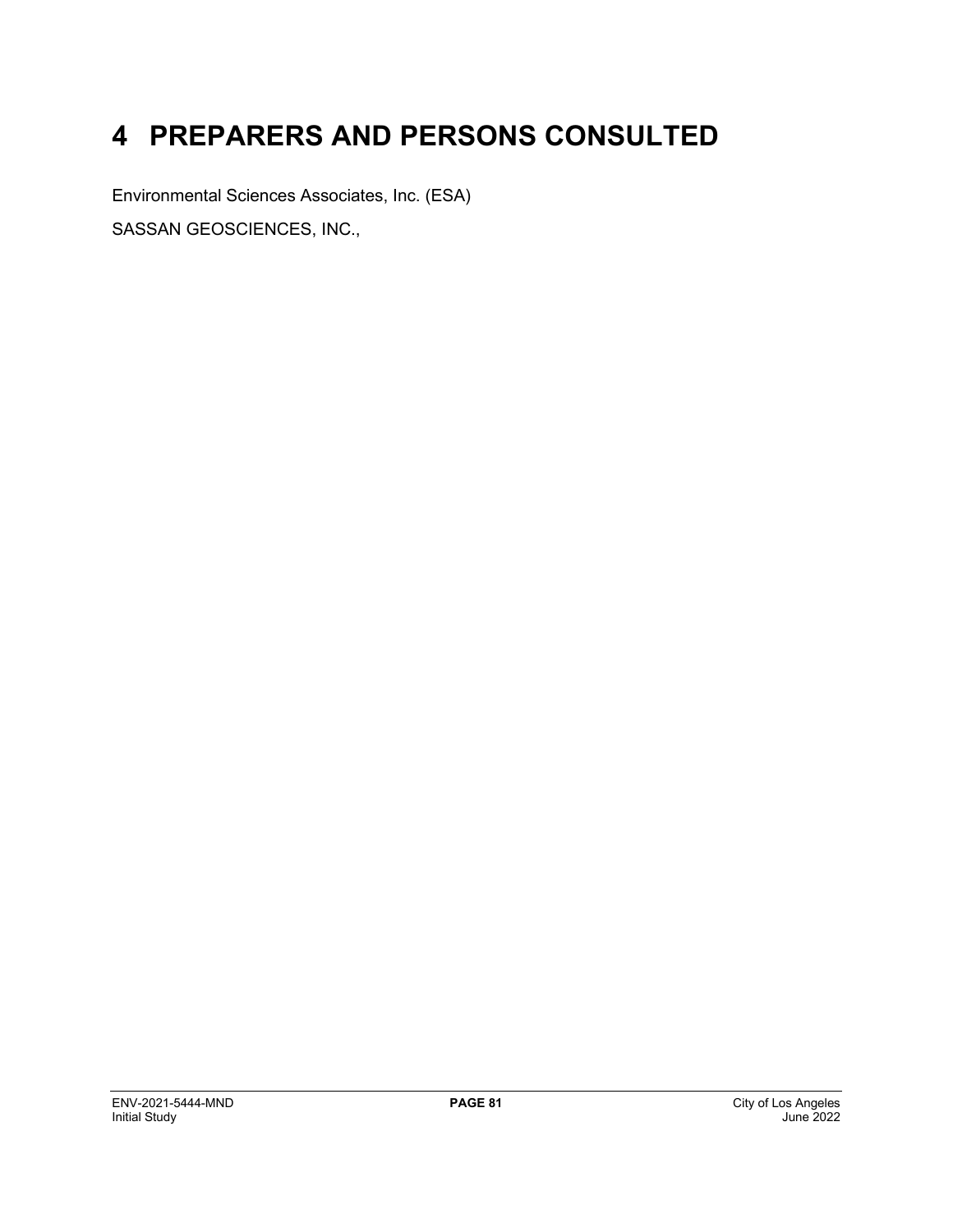# **5 REFERENCES, ACRONYMS AND ABBREVIATIONS**

- ACM asbestos-containing materials
- AQMP Air Quality Management Plan
- BMP Best Management Practices
- BOS City of Los Angeles Bureau of Sanitation
- CARB California Air Resources Board
- CDFW California Department of Fish and Wildlife
- CEQA California Environmental Quality Act
- CFGC California Fish and Game Code
- CMP Congestion Management Program
- DTSC California Department of Toxic Substances Control
- FMMP Farmland Mapping and Monitoring Program
- GHG greenhouse gasses
- LADBS Los Angeles Department of Building and Safety
- LADOT Los Angeles Department of Transportation
- LADWP Los Angeles Department of Water and Power
- LAFD Los Angeles Fire Department
- LAGBC Los Angeles Green Building Code
- LAMC Los Angeles Municipal Code
- LAPD Los Angeles Police Department
- LBP lead-based paint
- LESA Land Evaluation and Site Assessment
- LID low impact development
- LST localized significance thresholds